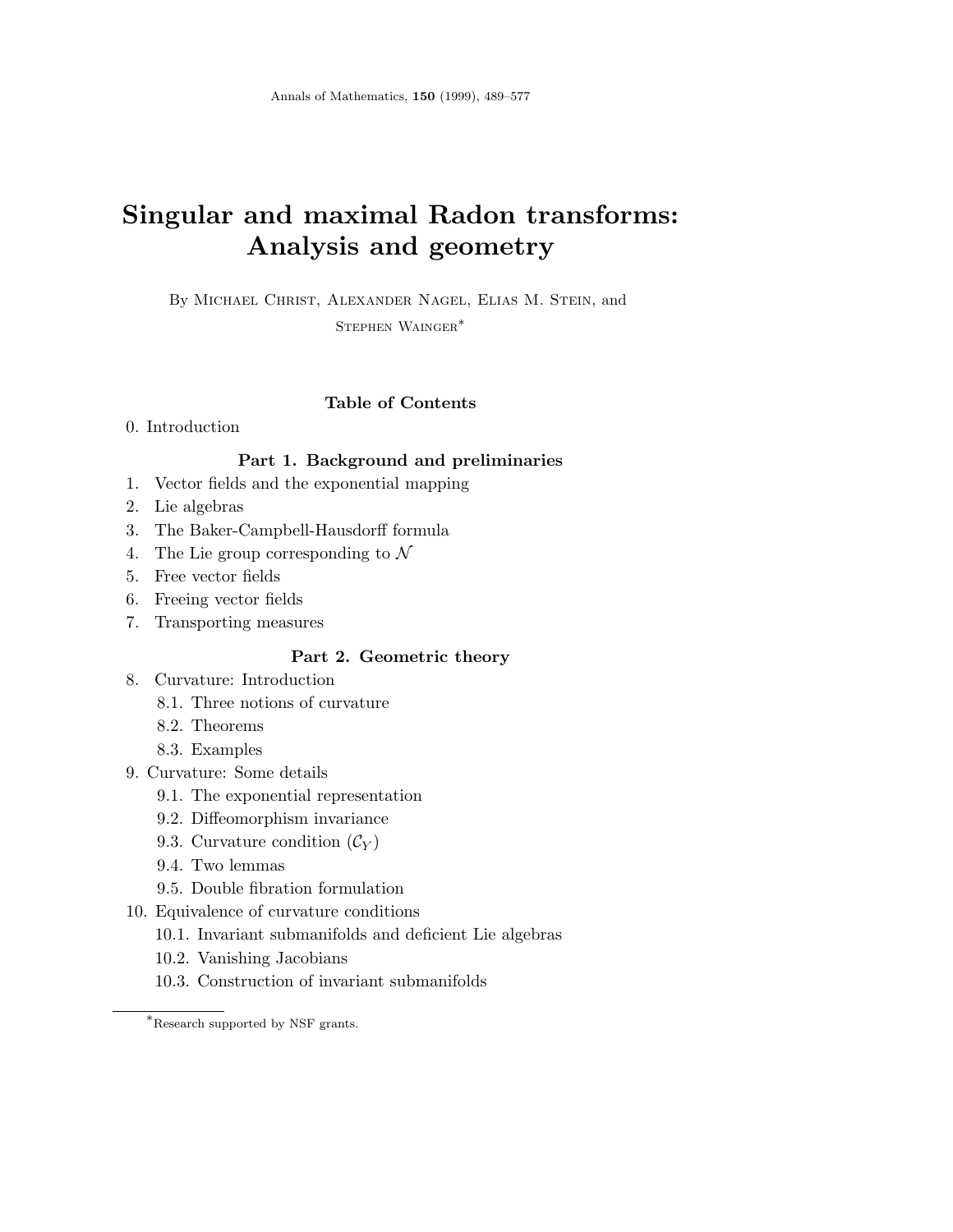## **Part 3. Analytic theory**

- 11. Statements and reduction to the free case
- 12. The multiple mapping  $Γ$
- 13. The space  $L^1_\delta$
- 14. The almost orthogonal decomposition
- 15. The kernel of  $(T_j T_j^*)^N$ ; the  $L^2$  theorem
- 16. The *L<sup>p</sup>* argument; preliminaries
- 17. Further *L*<sup>2</sup> estimates
- 18. The *L<sup>p</sup>* estimates; conclusion
- 19. The maximal function
- 20. The smoothing property
- 21. Complements and remarks

## **Part 4. Appendix**

22. Proof of the lifting theorem References

# **0. Introduction**

The purpose of this paper is to prove the  $L^p$  boundedness of singular Radon transforms and their maximal analogues. These operators differ from the traditional singular integrals and maximal functions in that their definition at any point *x* in R*<sup>n</sup>* involves integration over a *k*-dimensional submanifold of  $\mathbb{R}^n$ , depending on *x*, with  $k < n$ . The role of the underlying geometric data which determines the submanifolds and how they depend on *x*, makes the analysis of these operators quite different from their standard analogues. In fact, much of our work is involved in the examination of the resulting geometric situation, and the elucidation of an attached notion of curvature (a kind of "finite-type" condition) which is crucial for our analysis.

We begin by describing our results, first somewhat imprecisely in order to simplify the statements. We assume that for each  $x \in \mathbb{R}^n$  there is a smooth *k*-dimensional submanifold<sup>1</sup>  $M_x$ , with  $x \in M_x$ , so that  $M_x$  varies smoothly with *x*. Also, for each *x* we denote by  $d\sigma_x$  an integration measure on  $M_x$  with smooth density; and  $K_x = K_x(y)$  a *k*-dimensional Calderón-Zygmund kernel defined, for  $y \in M_x$ , which has its singularity at  $y = x$ . We also assume that the mappings  $x \to d\sigma_x$ , and  $x \mapsto K_x$ , are smooth. Then we form the singular Radon transform

(0.1) 
$$
T(f)(x) = \int\limits_{M_x} f(y)K_x(y) d\sigma_x(y),
$$

<sup>&</sup>lt;sup>1</sup>In this introduction the sets  $M_x$  are assumed to be manifolds for the sake of simplicity, but our main results are formulated in somewhat greater generality.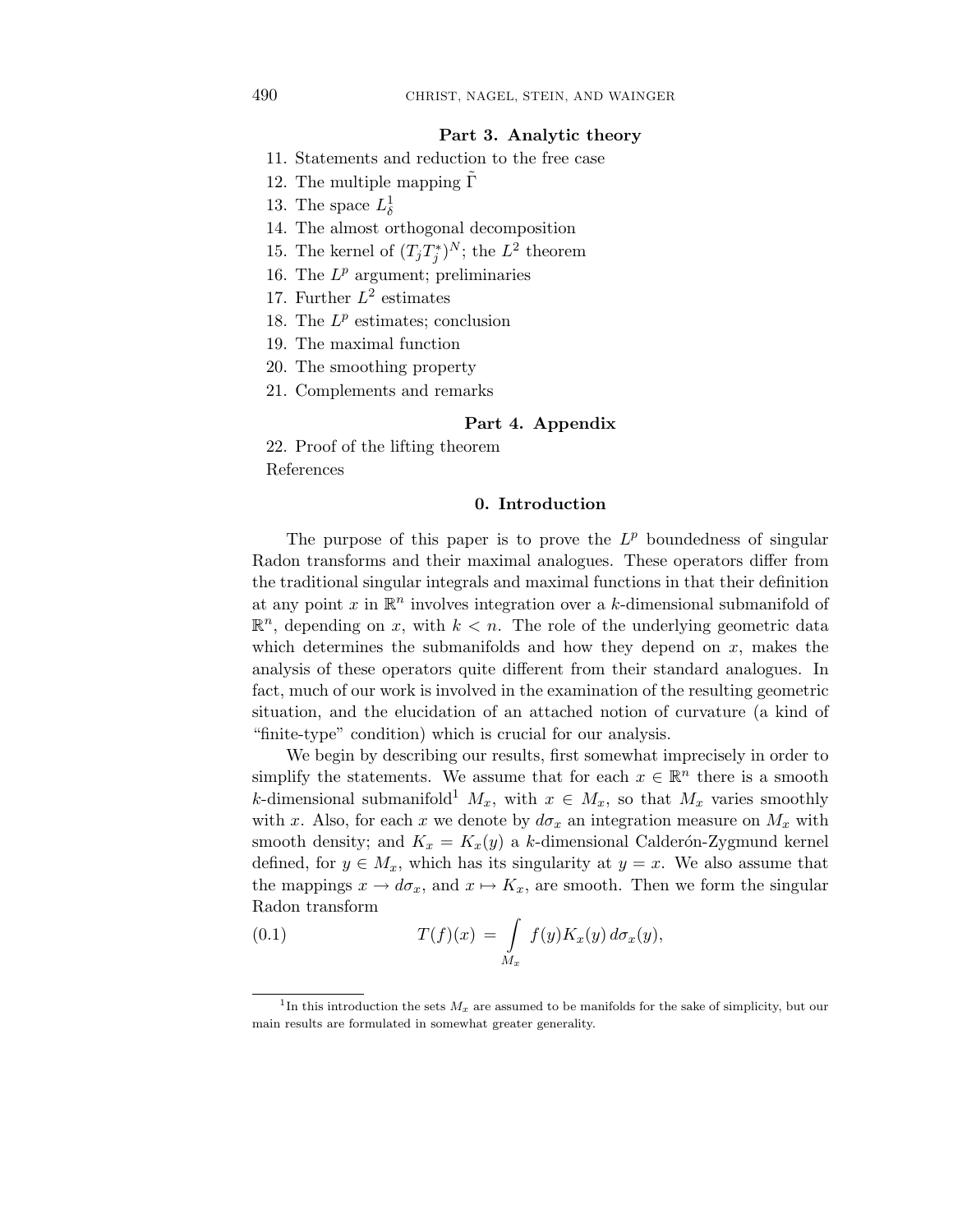and the corresponding maximal operator,

(0.2) 
$$
M(f)(x) = \sup_{r>0} \left. \frac{1}{r^k} \right| \int_{M_x \cap B(x,r)} f(y) d\sigma_x(y)
$$

where  $B(x, r)$  is the ball of radius r centered at x.

Among our main results are Theorems 11.1 and 11.2, which state that if {*Mx*} satisfies the curvature condition below, then the operators *T* and *M* are bounded on  $L^p$ , for  $1 < p < \infty$ .<sup>2</sup>

The curvature condition. One way to make the above statements precise is in terms of a parametric representation of the submanifolds  $\{M_x\}$ . For this purpose we assume given a  $C^{\infty}$  function  $\gamma$ , defined in a neighborhood of the origin in  $\mathbb{R}^n \times \mathbb{R}^k$ , taking values in  $\mathbb{R}^n$ , with  $\gamma(x,0) \equiv x$ . Then we set  $M_x = \{ \gamma(x, t), t \in U \}$  where *U* is a suitable neighborhood of the origin in  $\mathbb{R}^k$ . It is also useful to think of  $\gamma$  as a family of (local) diffeomorphisms of  $\mathbb{R}^n$ ,  $\{\gamma_t\}$ , parametrized by *t*, and given by  $\gamma_t(x) = \gamma(x, t)$ . Next, starting with a standard Calderón-Zygmund kernel *K* on  $\mathbb{R}^k$ , a suitable  $C^{\infty}$  cut-off function  $\psi$ , and a small positive constant *a*, we redefine  $(0.1)$  in a precise form as the principal-value integral

(0.1)' 
$$
T(f)(x) = \psi(x) \int\limits_{|t| \le a} f(\gamma(x,t)) K(t) dt.
$$

 $M(f)$  can be handled similarly.

The curvature condition needed can now be stated in a number of equivalent ways:

(i) A first form is in terms of a noncommutative version of Taylor's formula. This formula is valid for all families {*γt*} of diffeomorphisms as above, and is interesting in its own right: it states that there exist (unique) vector fields  $\{X_\alpha\}$ , with  $\alpha = (\alpha_1, \ldots \alpha_k) \neq 0$ , so that asymptotically  $\gamma_t(x) \sim$  $\exp\left(\sum_{\alpha}$  $\frac{t^{\alpha}}{\alpha!} X_{\alpha}$  (*x*), as  $t \to 0$ . The curvature condition ( $\mathcal{C}_{\mathfrak{g}}$ ) is then that the Lie algebra generated by the  $X_{\alpha}$  should span the tangent space to  $\mathbb{R}^n$ . In the special Euclidean-translation-invariant situation, when  $\gamma_t(x) = x - \gamma(t)$ , the condition is that the vectors  $\left(\frac{\partial}{\partial t}\right)^{\alpha} \gamma(t) \Big|_{t=0}$  span  $\mathbb{R}^n$ . The general condition, unlike that special case, is diffeomorphism invariant. Moreover it is highly suggestive, bringing to mind Hörmander's condition guaranteeing sub-ellipticity. However our proofs require, in addition, the equivalent formulation below.

 $\overline{\phantom{a}}$  $\overline{\phantom{a}}$  $\overline{\phantom{a}}$  $\overline{a}$ 

<sup>&</sup>lt;sup>2</sup>It is known that without some curvature conditions, these conclusions may fail utterly.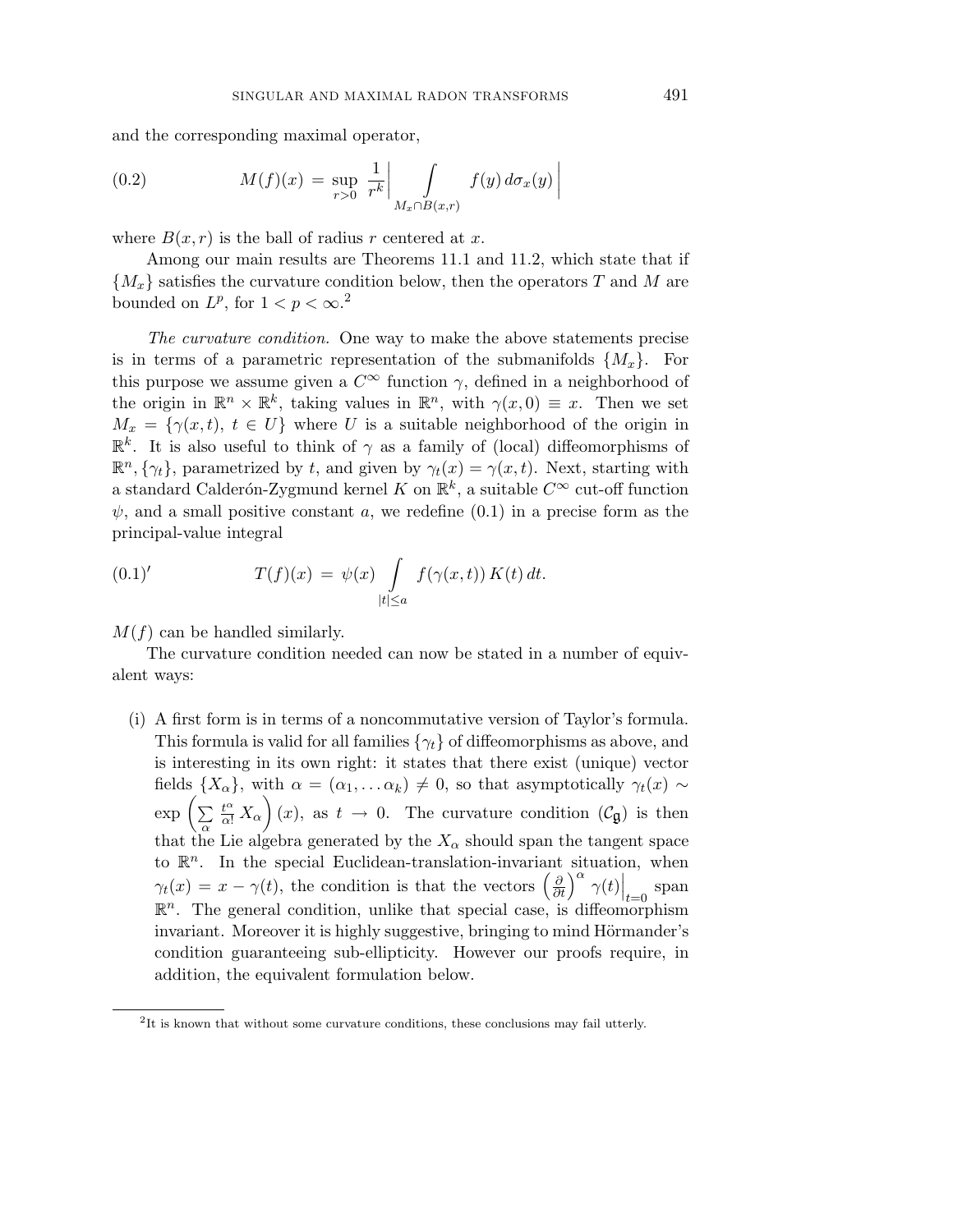(ii) An equivalent condition,  $(C_J)$ , is stated in terms of repeated compositions of the mapping  $\gamma_t$ . One defines  $\Gamma(\tau) = \Gamma(\tau, x)$  by

$$
\Gamma(\tau,x) = \gamma_{t^1} \circ \gamma_{t^2} \cdots \circ \gamma_{t^n}(x)
$$

with  $\tau = (t^1, t^2, \dots t^n) \in \mathbb{R}^{nk}$ . The condition states that for some *n* × *n* sub-determinant *J* of  $\partial\Gamma/\partial\tau$ , and some multi-index  $\alpha$ , we have  $\left(\frac{\partial}{\partial \tau}\right)^{\alpha} J(\tau) \neq 0$  at  $\tau = 0$ .

The way the mapping  $\tau \to \Gamma(\tau)$  arises can be understood as follows.

We decompose the operator *T* in  $(0.1)'$  as  $T = \sum_{n=1}^{\infty}$  $\sum_{j=0}$   $T_j$ , in the standard dyadic way writing

$$
T_j(f)(x) = \int f(\gamma_t(x)) \psi_j(x, t) dt,
$$

with  $\psi_j$  supported where  $|t| \approx 2^{-j}$ . The key point (for the  $L^2$  theory) is the almost orthogonality estimate

(0.3) 
$$
||T_i T_j^*|| + ||T_i^* T_j|| \leq C 2^{-\epsilon |i-j|},
$$

and in fact, the more elaborate form from which it is deduced

(0.4) 
$$
||(T_j T_j^*)^N T_i|| \leq C2^{-\epsilon'|i-j|}, \text{ when } i \geq j.
$$

Now such products as  $(T_i)^n$  can be written as

$$
(T_j)^n(f)(x) = \int f(\Gamma(\tau, x)) \Phi(\tau, x) d\tau
$$

and  $(T_j T_j^*)^N$  can be similarly expressed.

(iii) A third equivalent condition,  $(\mathcal{C}_M)$ , has a very simple statement in the case  $\gamma_t$  is real-analytic: it is that there is no submanifold (of positive co-dimension) which is (locally) invariant under the  $\gamma_t$ . In the  $C^{\infty}$  case the requirement becomes the noninvariance up to infinite order, as in Definition 8.3 below.

There are a number of other equivalent ways of stating the basic curvature condition, but unlike the geometric formulations  $(i)$ – $(iii)$  above, the one that follows is analytic in nature. We consider a variant of the operator (0.1) (or  $(0.1)'$ ), where the singular kernel *K* is replaced by a  $C^{\infty}$  density, with small support in *t*. Then the condition is that this operator (which in appearance is now more like a standard Radon transform) is smoothing of some positive degree, either in the Sobolev-space sense, or as a mapping from *L<sup>p</sup>* to *Lq*, with  $q>p$ .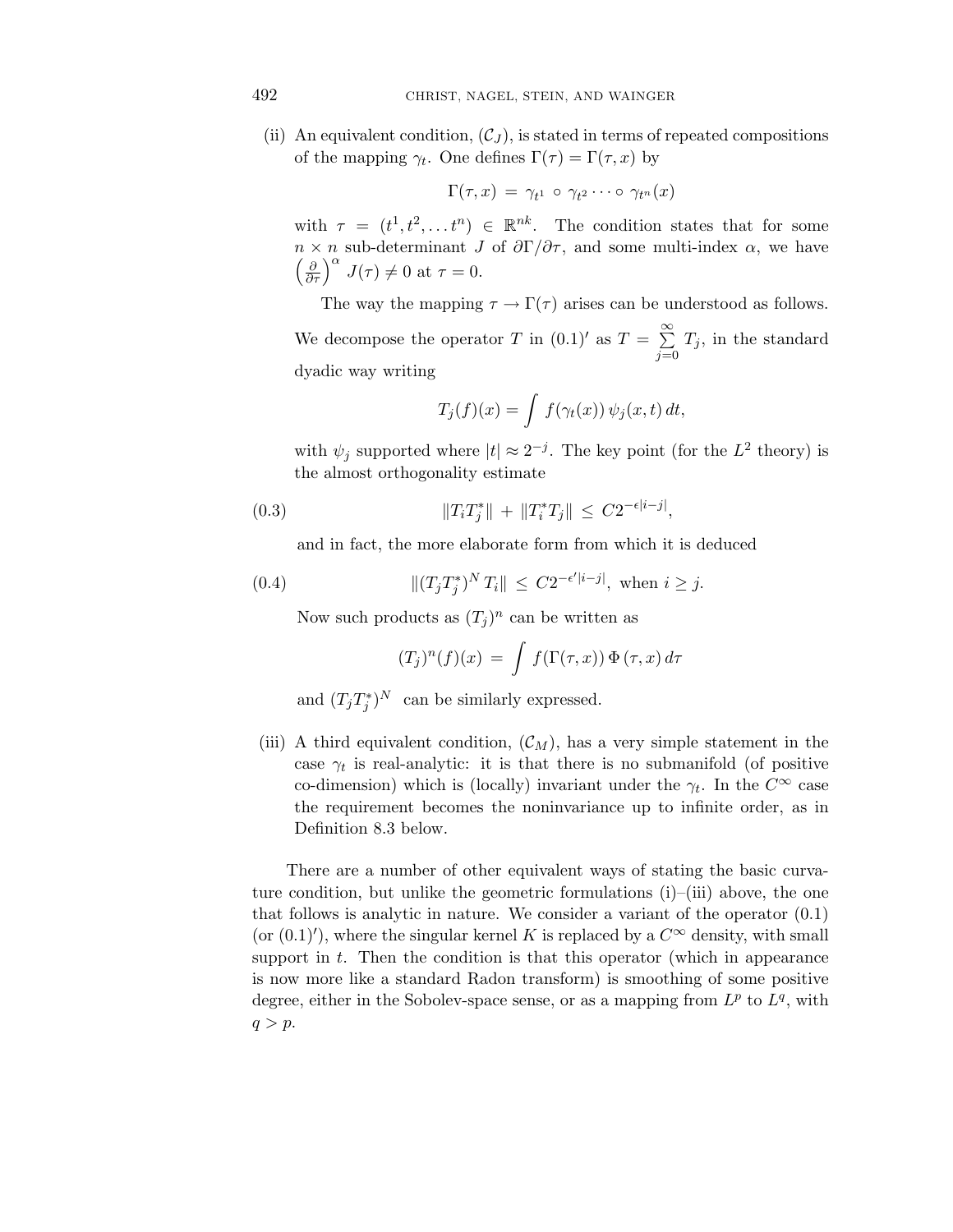Background. The first example of the operator  $(0.1)$  arose when the method of rotations was applied to the singular-integrals associated to the heat equation. The operator obtained was the Hilbert transform on the parabola, where  $n = 2$ , and  $\gamma(x, t) = x - (t, t^2)$  (Fabes [10]). The  $L^2$  theorem contained there was generalized in Stein and Wainger  $[44]$ ; see also Alpár  $[1]$ , Halasz [17] and Kaufman [21]. The method of rotations also suggested the study of the maximal operator (0.2) in connection with Poisson integrals on symmetric spaces (Stein [40]). The initial  $L^p$  results were then obtained by Nagel, Riviere, and Wainger [26], [27] and the general Euclidean-translation-invariant theory, when  $k = 1$ , was worked out in Stein and Wainger [45]; see also Stein [42]. All these results relied in a crucial way on the use of the Plancherel formula; here curvature entered via the method of stationary phase and the estimation of certain Fourier transforms.

With this, attention turned to the problem of "variable" manifolds, i.e. the non-translation invariant case, where new tools were needed. In Nagel, Stein, Wainger  $[28]$  such an  $L^2$  result is obtained in the special case of certain curves in the plane; it was an early indication that orthogonality (e.g. the consideration of  $TT^*$  instead of *T*) may be decisive. The efforts then focused on the setting of nilpotent Lie groups, with the results of Geller and Stein [11] for the Heisenberg group, various extensions by Müller [22], [23], [24] and culminated with Christ  $[5]$ , where the general group-invariant case for  $k = 1$ was established; this last was generalized to higher *k* in Ricci and Stein [34].

Meanwhile, prompted by the connections with the *∂*¯-Neumann problem for pseudo-convex domains, Phong and Stein [31] worked out the theory under the assumption of nowhere vanishing rotational curvature (which is the "best possible" situation, and which also arises naturally in the theory of the Fourier integral operator); see also Greenleaf and Uhlmann [14].

Methods used. Here we want to highlight three techniques which are very useful in our work. First, in order to exploit the curvature condition as expressed in (i), we lift matters to a higher-dimensional setting, where the corresponding vector fields are "free." One of the consequences of this lifting is that we now have local dilations, which essentially allow us to re-scale crucial estimates to unit scale (e.g. in effect to reduce  $(0.4)$  to the case  $j = 0$ ). In applying this lifting, we have imitated a general approach used in Rothschild and Stein [36]. It should be noted, however, that the lifting technique is not used in establishing the equivalence of the various curvature conditions. Nor is it used in our proof of the smoothing property of nonsingular generalized Radon transforms with  $K \in C^{\infty}$ . A second key idea is the fact that the Cotlar-lemma estimates  $(0.3)$  can be reduced to inequalities like  $(0.4)$ . This method already occurred in Christ [5]. Thirdly, in proving the inequalities (0.4), we need to know that the integral kernel of the operator  $(T_0 T_0^*)^N$  has some smoothness,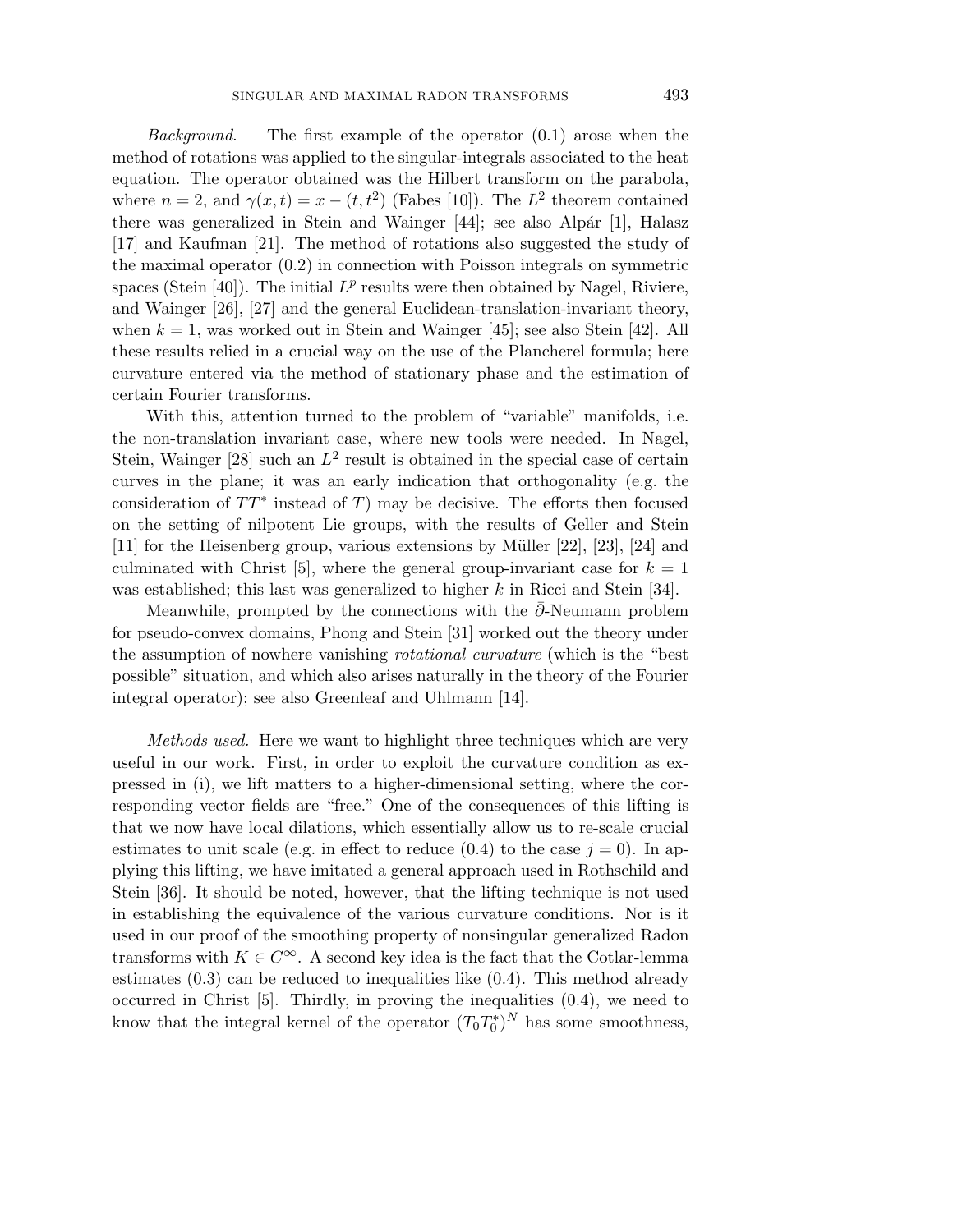and for this we utilize the curvature condition in the form (ii). This is accomplished by a theorem guaranteeing that certain transported measures have relatively smooth Radon-Nikodym derivatives, generalizing earlier forms of this principle in Christ [5], and Ricci and Stein [34].

Organization of the paper. We have divided this work into three parts. Part 1 contains the background material. In it we recall a number of facts needed, and we also state reformulations of some theorems in the literature. Therefore detailed proofs are not given here. Part 2 is devoted to the definitions and study of the various curvature conditions, and to the proof of their equivalence. Numerous illustrative examples are also provided. Part 3 contains the proofs of the  $L^p$  estimates.

A word of explanation about the writing of this paper may be in order. The main results grew out of work begun over a dozen years ago. At that time the four of us joined forces, basing our work in part on the manuscript Christ [6], and ideas developed by the three other authors. A draft containing all the main results of the present work was prepared about a year later, and over the next few years the results were described in several lectures given by the authors; in addition they were the subject of graduate courses at Princeton in 1991 and 1996 given by one of us (E.M.S.). However, a final version was not prepared until recently, one reason being that our efforts were viewed as part of a larger project which we had hoped to complete. With that project still not done, it seemed best not to delay publication any longer.

We are grateful to the referee for useful corrections.

#### **Part 1. Background and preliminaries**

This first part is devoted to recalling or elaborating several known ideas needed for the proofs of the theorems in parts 2 and 3 below. The proofs of the assertions made here will for the most part be omitted, because the statements are either well-known, or can be established by minor modification of the existing proofs in the literature.

#### **1. Vector fields and the exponential mapping**

We begin by recalling some basic facts concerning vector fields and the exponential mapping. A vector field is given in local coordinates by

$$
X = \sum_{j=1}^{n} a_j(x) \frac{\partial}{\partial x_j} = a(x) \cdot \nabla_x
$$

with  $a(x)=(a_1(x),...,a_n(x))$ , where the  $a_i$  are real-valued  $C^{\infty}$  functions defined on some open subset  $O$  of  $\mathbb{R}^n$ .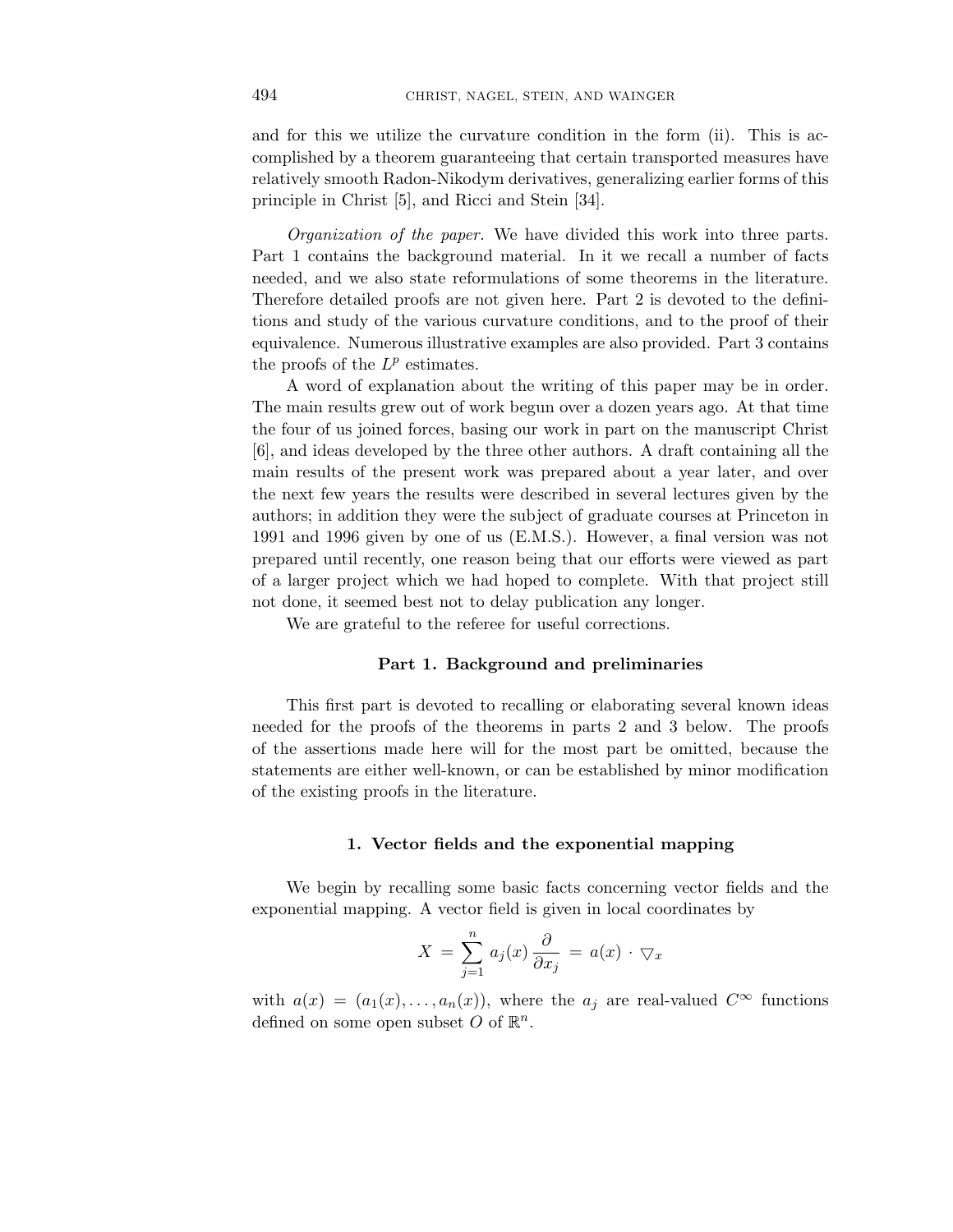Associated to the vector field *X* is the flow  $\varphi_t = \varphi_t(x)$ . It satisfies the differential equation

$$
\frac{d}{dt}\,\varphi_t=a(\varphi_t)
$$

and the initial condition

$$
\varphi_0(x) = x
$$
, for every  $x \in O$ .

The existence and uniqueness theorems for ordinary differential equations guarantee that the mappings  $x \mapsto \varphi_t(x)$ , defined for sufficiently small *t*, satisfy

(1.1) 
$$
(\varphi_t \circ \varphi_s)(x) = \varphi_{t+s}(x)
$$

if  $x \in O_1$ , with  $O_1 \subset O$ , when  $t$  and  $s$  are sufficiently small. (For later purposes we should note that the above theorems guarantee the existence of  $\varphi_t(x)$ , up to  $t = 1$ , if  $x \in O_1$  with  $\overline{O}_1$  a compact subset of *O*, and with the  $C^0$  norm of *a* sufficiently small.) For any  $f \in C^{\infty}$  defined near *O*,

$$
\left. \frac{d f(\varphi_t(x))}{dt} \right|_{t=0} = X(f)(x),
$$

and more generally,

(1.2) 
$$
\frac{df(\varphi_t(x))}{dt} = X(f)(\varphi_t(x)), \qquad x \in O_1
$$

if *t* is sufficiently small; this is merely a restatement of the defining equation  $d\varphi_t/dt = a(\varphi_t).$ 

These facts suggest that we write  $\varphi_t = \exp(tX) = e^{tX}$ , also  $\varphi_t(x) =$  $(\exp tX)(x)$ . Using (1.2) repeatedly, we obtain a version of Taylor's formula, namely

(1.3) 
$$
f(\exp(tX)(x)) = \sum_{k=0}^{N} \frac{(X^k(f))(x)}{k!} + O(t^{N+1}), \text{ as } t \to 0
$$

for every  $x \in O_1$ , whenever  $f \in C^{(N+1)}(O)$ .

Next, let  $X_1, \ldots, X_p$  be a finite collection of vector fields defined in O. For  $u = (u_1, \ldots u_p) \in \mathbb{R}^p$  sufficiently small, and keeping in mind the parenthetical remark made earlier, we can define  $\exp(u_1X_1 + \dots u_pX_p)$  to be  $\exp(tX)$ , with  $t = 1$ , where  $X = u_1 X_1 + u_2 X_2 \ldots + u_p X_p$ . As a result the mapping

$$
(x,u) \mapsto \exp(u_1X_1\ldots+u_pX_p)(x)
$$

is smooth jointly in *x* and *u*, as long as  $x \in O_1$  and *u* is sufficiently small. There are two consequences one should note. First, the generalization of (1.3), namely

(1.4) 
$$
f(\exp(u_1 X_1 ... + u_p X_p)x) = \sum_{k=0}^{N} \left(\sum_{j=1}^{p} u_j X_j\right)^k (f)(x)/k! + O(|u|^{N+1})
$$

as  $u \to 0$ , whenever  $f \in C^{(N+1)}(O)$ .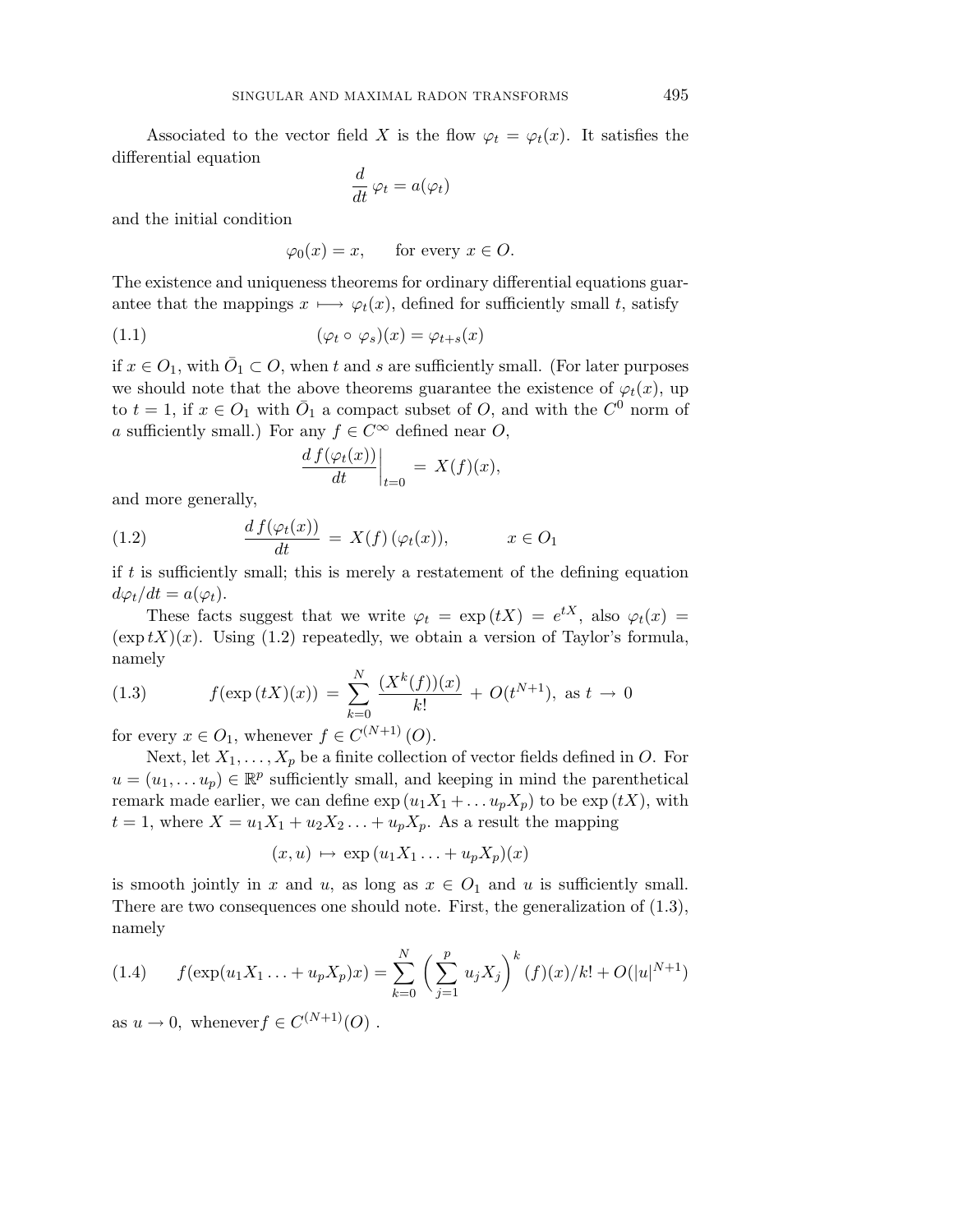Second, suppose  $X_1, \ldots, X_n$  are *n* vector fields, linearly independent at each point  $x \in O$ . Then for each  $y \in O_1$ , the mapping  $(u_1, u_2, \ldots u_n) \mapsto$  $\exp(u_1X_1 + \ldots + u_nX_n)(y)$  is a local diffeomorphism of a small neighborhood of the origin in  $\mathbb{R}^n$  onto a corresponding neighborhood of *y*. As a result,  $(u_1, \ldots, u_n)$  can be taken to be a coordinate system for the point  $x =$  $\exp(u_1X_1 + \ldots u_nX_n)(y)$ , which is centered at *y*. These are the exponential coordinates, determined by  $X_1, \ldots, X_n$  and centered at *y*.

Finally, we recall that if *X* and *Y* are a pair of vector fields defined in *O*, so is their commutator bracket  $[X, Y] = XY - YX$ . This bracket makes the vector fields defined on *O* into a Lie algebra, to which topic we now turn.

#### **2. Lie algebras**

For our purposes a Lie algebra  $\mathcal L$  is a (non-associative) algebra over  $\mathbb R$ , whose product, denoted by [*X,Y*], with *X,Y*  $\in \mathcal{L}$ , satisfies [*X,Y*] = −[*Y,X*] and

$$
[X,[Y,Z]] + [Y,[Z,X]] + [Z,[X,Y]] = 0, \quad \text{for all } X,Y,Z \in \mathcal{L}.
$$

We consider several examples.

Example 2.0. The Lie algebra of vector fields defined over  $O \subset \mathbb{R}^n$ , as above in Section 1.

*Example* 2.1. Let  $\mathcal A$  be an associative algebra over  $\mathbb R$  with product  $X \cdot Y$ . If we define the bracket  $[X, Y] = X \cdot Y - Y \cdot X$ , then A becomes a Lie algebra, which we denote by  $\mathcal{L}(\mathcal{A})$ .

*Example* 2.2. In example 1, we start with  $A$  the *free* associative algebra, freely generated by p generators,  $X_1, \ldots, X_p$ . The algebra A can be characterized by its universal properties as follows: First A is generated by  $X_1, \ldots, X_p$ , that is, no proper subalgebra of A contains  $\{X_1, \ldots X_p\}$ . Second, if A' is any associative algebra, and  $\Phi$  is a mapping from the set  $\{X_1, \ldots X_p\}$  to  $\mathcal{A}'$ , then  $\Phi$  can be extended (uniquely) to a homomorphism from  $\mathcal A$  to  $\mathcal A'$ . The algebra A can be realized as  $\bigoplus_{k=1}^{\infty} V^{(k)}$ , where  $V^{(k)}$  is the tensor product of *k* copies of *V*, and *V* is the vector space spanned by  $X_1, X_2, \ldots, X_p$ . (Further details can be found in [20].)

From the associative algebra A we form the Lie algebra  $\mathcal{L}(\mathcal{A})$  as in Example 1, and then pass to  $\mathcal{L}_0(\mathcal{A})$  which is the Lie subalgebra of  $\mathcal{L}(\mathcal{A})$  generated by  $X_1, \ldots, X_p$ . This will be called the *free* Lie algebra (with *p* generators), and will be written  $\mathcal{F}_p = \mathcal{L}_0(\mathcal{A})$ .

 $\mathcal{F}_p$  has the following universal property: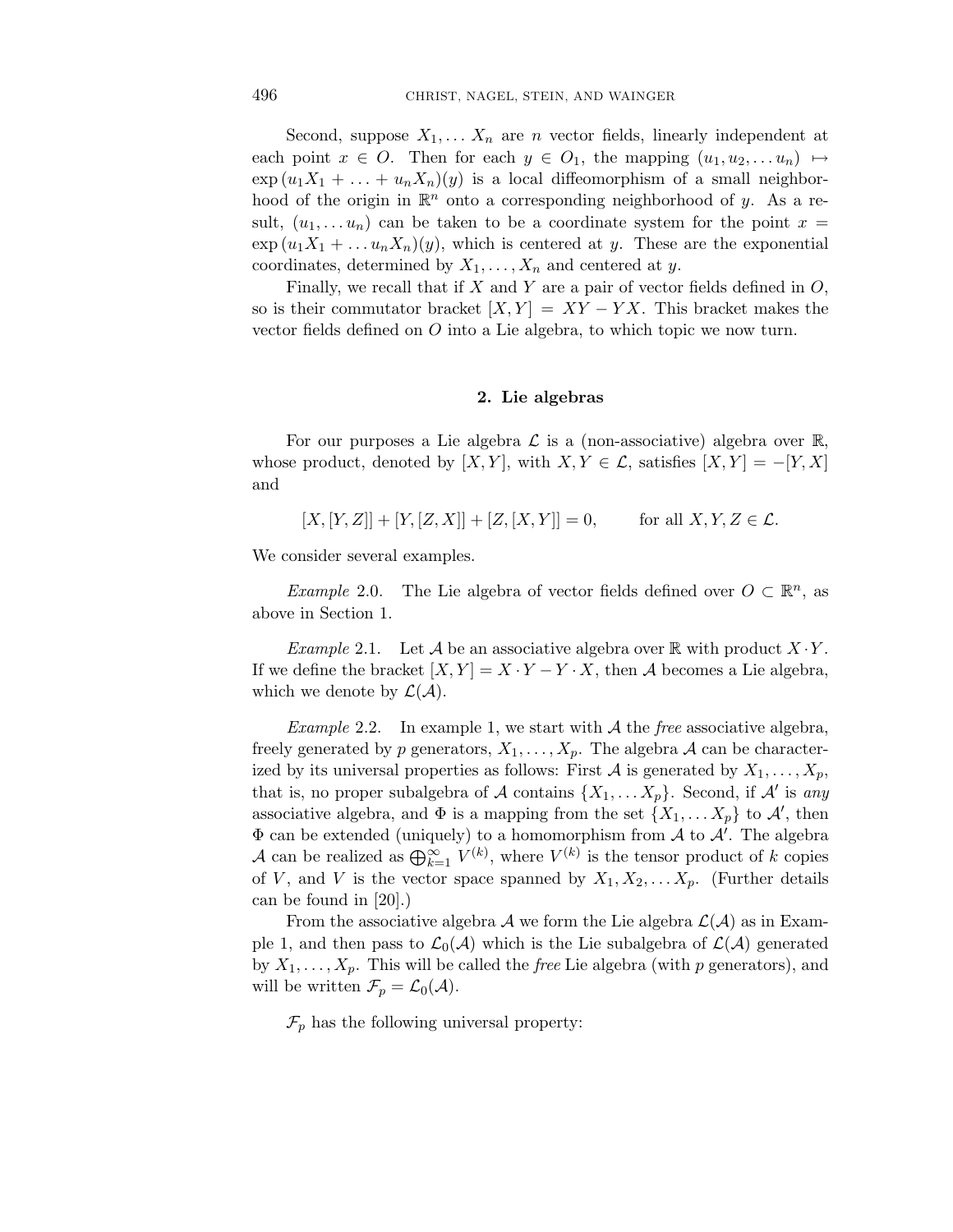PROPOSITION 2.1. Suppose that  $\mathcal{L}'$  is any Lie algebra, and  $\Phi$  is a mapping from the set  $\{X_1, \ldots, X_p\}$  into  $\mathcal{L}'$ . Then  $\Phi$  can be (uniquely) extended to a Lie algebra homomorphism of  $\mathcal{F}_p$  to  $\mathcal{L}'$ .

The proof that  $\mathcal{F}_p$  has this universal property can be found in [20]. Once p is fixed,  $\mathcal{F}_p$  is uniquely determined (up to Lie algebra isomorphism) by this property. This uniqueness is closely related to the following assertion, which is itself a simple consequence of the proposition.

COROLLARY 2.2. Let *V* be the vector subspace of  $\mathcal{F}_p$  spanned by  $X_1, \ldots X_p$ . Then any linear isomorphism Φ of *V* can be (uniquely) extended to a Lie algebra automorphism of  $\mathcal{F}_p$ .

We now come to (nonisotropic) dilations of  $\mathcal{F}_p$ . We fix p strictly positive integers,  $a_1, a_2, \ldots a_p$ ; these will be the exponents of the dilations. For each  $r > 0$ , we consider the mapping  $\Phi_r$  defined on *V* by  $\Phi_r(\sum_{j=1}^p c_j X_j) =$  $\sum_{j=1}^{p} c_j r^{a_j} X_j$ . Then by the corollary,  $\Phi_r$  extends in a unique way to an automorphism of  $\mathcal{F}_p$ ; this extension will also be denoted by  $\Phi_r$ . One also notes that  $\Phi_{r_1} \circ \Phi_{r_2} = \Phi_{r_1 r_2}$ . We call a repeated commutator  $[X_{i_1}, [X_{i_2} \dots [X_{i_{k-1}}, X_{i_k}] \dots]$ involving generators  $X_{i_1}, X_{i_2}, \ldots, X_{i_k}$ , a commutator of length *k*; such a commutator undergoes multiplication by the factor  $r^{a_{i_1}+a_{i_2}...+a_{i_k}}$  under the action of  $\Phi_r$ , and is said to be homogeneous of degree  $a_{i_1} + a_{i_2} \ldots + a_{i_k}$ . Since the linear span of commutators of all lengths is  $\mathcal{F}_p$ , we can write  $\mathcal{F}_p$  as a direct sum

(2.1) 
$$
\mathcal{F}_p = \bigoplus_{\ell=1}^{\infty} \mathcal{F}_p^{\ell},
$$

where  $\mathcal{F}^{\ell}_p$  denotes the subspace of all elements that are homogeneous of degree  $\ell$  under  $\Phi_r$ . The decomposition (2.1) makes  $\mathcal{F}_p$  into a graded Lie algebra, with  $[\mathcal{F}^{\ell_1}_p, \mathcal{F}^{\ell_2}_p] \subset \mathcal{F}^{\ell_1+\ell_2}_p$ . We should note that of course the free Lie algebra  $\mathcal{F}_p$  is infinite-dimensional.

*Example* 2.3. Taking into account the gradation above for  $\mathcal{F}_p$ , for any positive integer *m* we define  $\mathcal{I}^m = \bigoplus_{\ell > m} \mathcal{F}_p^{\ell}$ . Since  $\mathcal{I}^m$  is spanned by elements homogeneous of degree  $> m$ , it is clear that  $\mathcal{I}^m$  is a (Lie algebra) ideal. For any  $m \ge \max(a_1, \ldots a_p)$  we may therefore form the quotient Lie algebra  $\mathcal{N} =$  $\mathcal{F}_p/\mathcal{I}_p^m$ . We let  $Y_1, \ldots Y_p$  denote the images of  $X_1, \ldots X_p$  respectively under the natural projection. Then  $Y_1, \ldots, Y_p$  are linearly independent elements of N which generate the Lie algebra N. The automorphism  $\Phi_r$  of  $\mathcal{F}_p$  induces a corresponding automorphism  $\Phi_r$  of N, with  $\Phi_r(Y_j) = r^{a_j}Y_j$ . Note that N is naturally identifiable with  $\bigoplus_{\ell \leq m} \mathcal{F}_{p}^{\ell}$ . We shall also use the notation  $\mathcal{N}_{m}^{a_1,...a_p}$ for N, to indicate its dependence on the exponents  $a_1, a_2, \ldots, a_p$ , and the order *m*.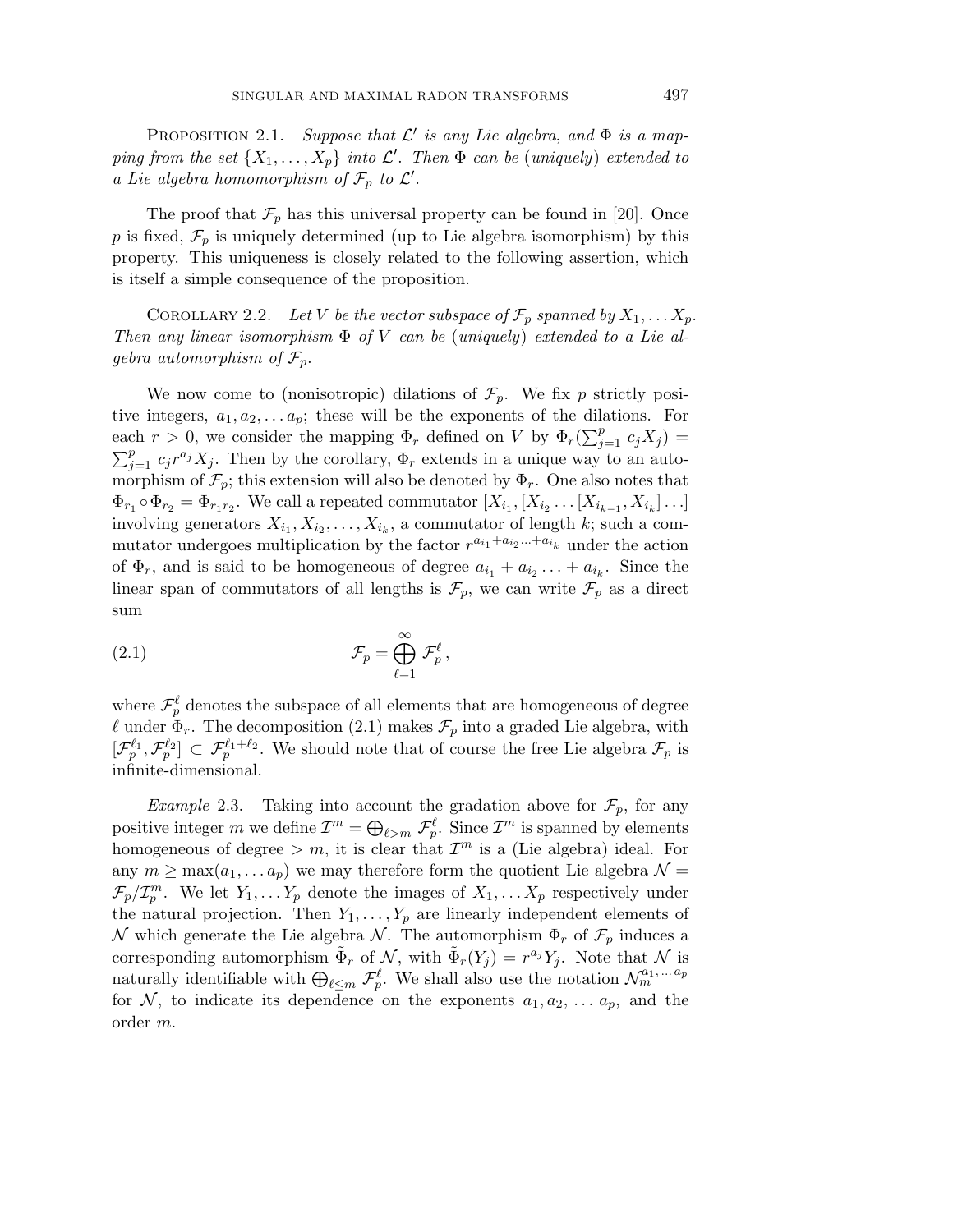Definition 2.3.  $\mathcal{N}_m^{a_1,\ldots a_p}$  is called the *relatively free nilpotent Lie algebra* of order *m* with *p* generators.

We will also refer to  $\mathcal N$  as being free up to order m.  $\mathcal N$  has a universal mapping property: If  $\mathfrak g$  is an arbitrary Lie algebra containing distinguished elements  $X_1, \ldots X_p$  of which any iterated commutator having degree  $> m$ vanishes, then there exists a unique Lie algebra homomorphism from  $\mathcal N$  to  $\mathfrak g$ mapping  $Y_j$  to  $X_j$  for each  $1 \leq j \leq p$ .<sup>3</sup> This degree is defined in the same weighted sense as for  $\mathcal{N}_m^{a_1, \ldots a_p}$ .

For any ordered k-tuple of integers  $I = \{i_1, i_2, \ldots, i_k\}$  with  $1 \leq i_j \leq p$ , we let *Y<sub>I</sub>* denote as above the commutator  $[Y_{i_1} [Y_{i_2} \dots [Y_{i_{k-1}}, Y_{i_k}] \dots]]$ . Because of the homogeneity induced by the automorphisms  $\Phi_r$ , we assign to *I* the degree

$$
|I|=a_{i_1}+a_{i_2}\ldots+a_{i_k}.
$$

Thus, we can choose a basis of  $\mathcal{N}_m^{a_1, \ldots a_p}$  to consist of  $\{Y_I\}$ , as *I* ranges over an appropriate subset of the collection of all multi-indices satisfying  $|I| \leq m$ . Given *m* and *p*, we choose this collection  $\{I\}$  and the resulting basis  $\{Y_I\}$  once and for all. We shall refer to the chosen fixed collection  $\{I\}$  as *basic*. Note that each element  $Y \in \mathcal{N}$  can be written as  $Y = \sum$  $\sum_{I \text{ basic}} c_I Y_I$ , and the dilations

$$
Y = \sum_{I \text{ basic}} c_I Y_I \to \sum_{I \text{ basic}} c_I r^{|I|} Y_I, \quad r > 0,
$$

are automorphisms of  $\mathcal N$ . The "relatively free" Lie algebra  $\mathcal N$  will be one of our chief tools in what follows.

#### **3. The Baker-Campbell-Hausdorff formula**

Let  $\mathcal A$  be an associative algebra over  $\mathbb R$ . We define a formal power series to be an expression in the indeterminate *t* of the form

$$
A(t) = \sum_{k=0}^{\infty} a_k t^k
$$

where the coefficients  $a_k$  are elements of  $A$ . No restriction is placed on the sequence  ${a_k}_{k=0}^{\infty}$ ; therefore giving the formal power series  $A(t)$  is the same as prescribing the (arbitrary) sequence  $\{a_k\}$ .

These series can be added and multiplied in the standard way. Also if  $a \in \mathcal{A}$ , we can define  $\exp(ta)$  to be the formal power series given by

<sup>&</sup>lt;sup>3</sup>An alternative method for constructing  $\mathcal N$  is to show first that given any  $p, m$ , there exists  $M < \infty$  such that for any nilpotent Lie algebra g generated by p of its elements  $X_1, \ldots, X_p$ , such that any iterated commutator having degree  $> m$  vanishes, the dimension of  $\mathfrak g$  is at most *M*. A second step is to show that any such g having maximal dimension has the required universal mapping property.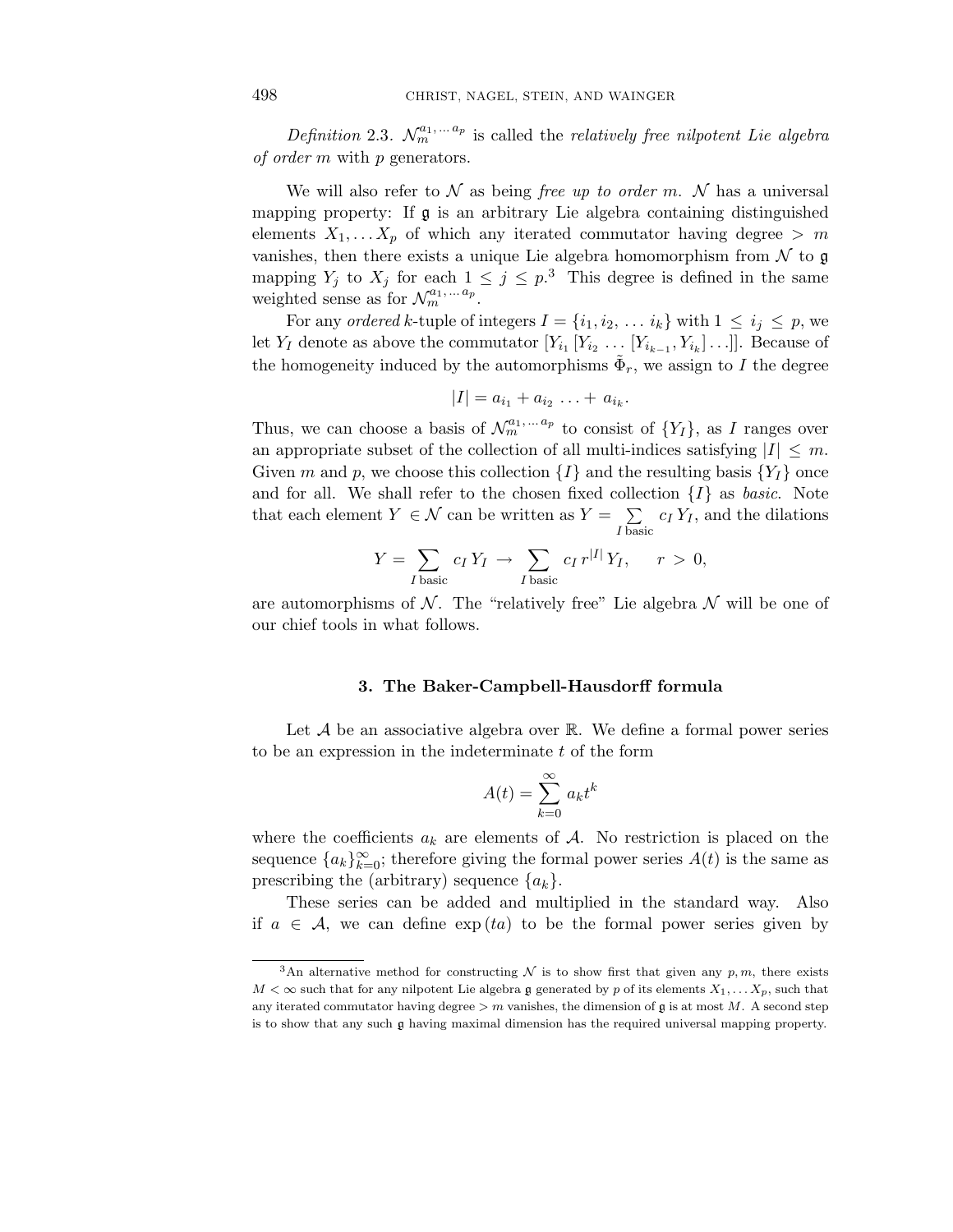$\sum_{k=0}^{\infty} a^k t^k / k!$ . Note that if  $A(t)$  is a formal power series without constant term, then  $\exp(A(t)) = \sum_{k=0}^{\infty} (A(t))^k / k!$  is itself a formal power series  $\sum_{k=0}^{\infty} b_k t^k$ , where each  $b_k$  is a (noncommutative) polynomial in  $a_1, \ldots a_k$ .

Given any two elements  $a, b \in \mathcal{A}$ , we define a Lie polynomial in a and *b* to be a finite linear combination of repeated commutators of the form  $[a_{i_1}, [a_{i_2} \ldots [a_{i_{k-1}}, a_{i_k}] \ldots]]$ , where each  $a_i$  is either *a* or *b*. The Baker-Campbell-Hausdorff formula then states:

PROPOSITION 3.1. Suppose *a* and *b* belong to A. Then there is a formal power series

$$
C(t) = \sum_{k=1}^{\infty} c_k t^k
$$

so that

(3.1) 
$$
\exp(ta) \cdot \exp(tb) = \exp(C(t)).
$$

Here  $c_k = c_k(a, b)$  is a homogeneous Lie polynomial of degree *k* in a and *b*.

A proof of this theorem may be found in [20]. The assertion that  $c_k$  is homogeneous of degree *k* means that  $c_k(n, rb) = r^k c_k(a, b)$ , when  $r \in \mathbb{R}$ . The first few polynomials in the formula are  $c_1(a, b) = a+b$ ,  $c_2(a, b) = \frac{1}{2} [a, b]$ ,  $c_3 = \frac{1}{2} [a, b] + \frac{1}{2} [b, [a, b]]$  $\frac{1}{12}[a,[a,b]]+\frac{1}{12}[b,[a,b]].$ 

As a consequence of the above formal identity we can obtain the following analytic version for vector fields. Let  $X_1, X_2, \ldots X_p, Y_1, \ldots, Y_p$  be a collection of real smooth vector fields defined on some open set  $O \subset \mathbb{R}^n$ . For  $u =$  $(u_1, \ldots, u_p)$  and  $v = (v_1, \ldots, v_p)$  in  $\mathbb{R}^p$  write  $u \cdot X = u_1 X_1 + u_2 X_2 \ldots + u_p X_p$ ,  $v \cdot Y = v_1 Y_1 + \ldots + v_p Y_p$ . Note that by what was said in Section 1, we can define the local diffeomorphisms  $\exp(u \cdot X)$  and  $\exp(v \cdot Y)$  when *u* and *v* are sufficiently small.

COROLLARY 3.2. As local diffeomorphisms, for each  $N > 0$ ,

(3.2) 
$$
\exp(vY) \cdot \exp(u \cdot X) = \exp\left(\sum_{k=1}^{N} c_k(u \cdot X, v \cdot Y)\right) + O(|u| + |v|)^{N+1}
$$

 $as |u| + |v| \to 0.$ 

Note that  $c_k(u \cdot X, v \cdot Y)$  is itself a vector field whose coefficients depend on *u* and *v* as homogeneous polynomials of degree *k*; this is because  $c_k(a, b)$  is a Lie polynomial in *a, b* of degree *k*. Thus, each of the exponentials in (3.2) is well-defined as long as *u* and *v* are sufficiently small.

To prove the corollary we write for  $a, b \in \mathcal{A}$ ,

$$
S_N(a, b) = \sum_{k=1}^{N} c_k(a, b),
$$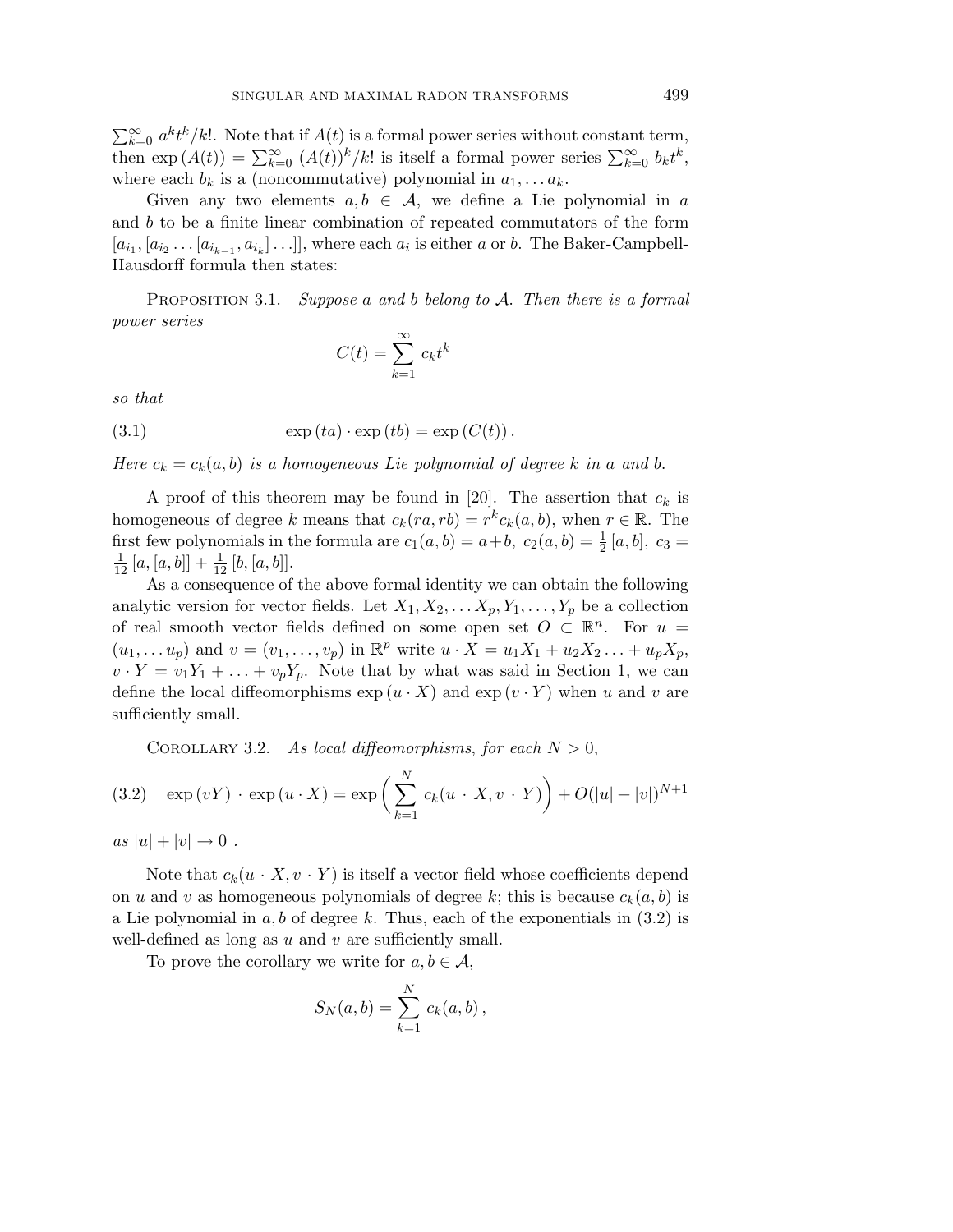and note that

(3.3) 
$$
\left(\sum_{k=0}^{N} \frac{t^k a^k}{k!} \right) \left(\sum_{k=0}^{N} \frac{t^k b^k}{k!} \right) = \sum_{k=0}^{N} \frac{(S_N(ta, tb))^k}{k!} + E(t)
$$

where  $E(t)$  is a polynomial in *t*, whose coefficients of  $t^k$  vanish for all  $k \leq N$ . Indeed (3.3) is a direct consequence of the formal identity (3.1) once we observe that

$$
\exp{(ta)} = \sum_{k=0}^{N} \frac{t^k a^k}{k!} + E_1(t), \quad \exp{(tb)} = \sum_{k=0}^{N} \frac{t^k b^k}{k!} + E_2(t)
$$

and

$$
\exp(C(t)) = \sum_{k=0}^{N} \frac{(S_N(ta, tb))^k}{k!} + E_3(t),
$$

where the  $E_j(t)$  are formal power series whose coefficients of  $t^k$  vanish for all  $k \leq N$ . Now (3.3) shows that

(3.4) 
$$
\left(\sum_{k=0}^{N} \frac{a^k}{k!} \right) \left(\sum_{k=0}^{N} \frac{b^k}{k!} \right) = \sum_{k=0}^{N} \frac{(S_N(a, b))^k}{k!} + R
$$

where *R* is a (noncommutative) polynomial in *a* and *b* whose terms are each homogeneous of degree  $> N$ . Finally,  $(3.2)$  follows from the Taylor formula  $(1.4)$ , when  $a = u_1 X_1 \ldots + u_p X_p$ , and  $b = v_1 Y_1 + \ldots + v_p Y_p$ .

We shall also need a more extended version of Corollary 3.2 which can be deduced in the same way from (3.4). We use the notation  $u^{\alpha} = u_1^{\alpha_1} u_2^{\alpha_2} \dots u_p^{\alpha_p}$ , if  $u \in \mathbb{R}^p$ . Let

$$
P(u, X) = \sum_{0 < |\alpha| \le m} u^{\alpha} X_{\alpha}, \qquad Q(v, Y) = \sum_{0 < |\alpha| \le m} v^{\alpha} Y_{\alpha}
$$

be polynomials in *u, v*, without constant term, whose coefficients are vector fields.

COROLLARY 3.3. For each  $N > 0$ ,

(3.5) 
$$
\exp(Q(v, Y)) \cdot \exp(P(u, X))
$$

$$
= \exp\left(\sum_{k=1}^{N} c_k(P(u, X), Q(v, Y))\right) + O((|u| + |v|)^{N+1}),
$$

 $as |u| + |v| \to 0.$ 

# **4. The Lie group corresponding to** N

By the use of the Baker-Campbell-Hausdorff formula we can describe a Lie group corresponding to the Lie algebra  $\mathcal{N}_m^{a_1,\ldots a_p}$ . As is well-known from the general theory of Lie groups, there is a unique connected, simply connected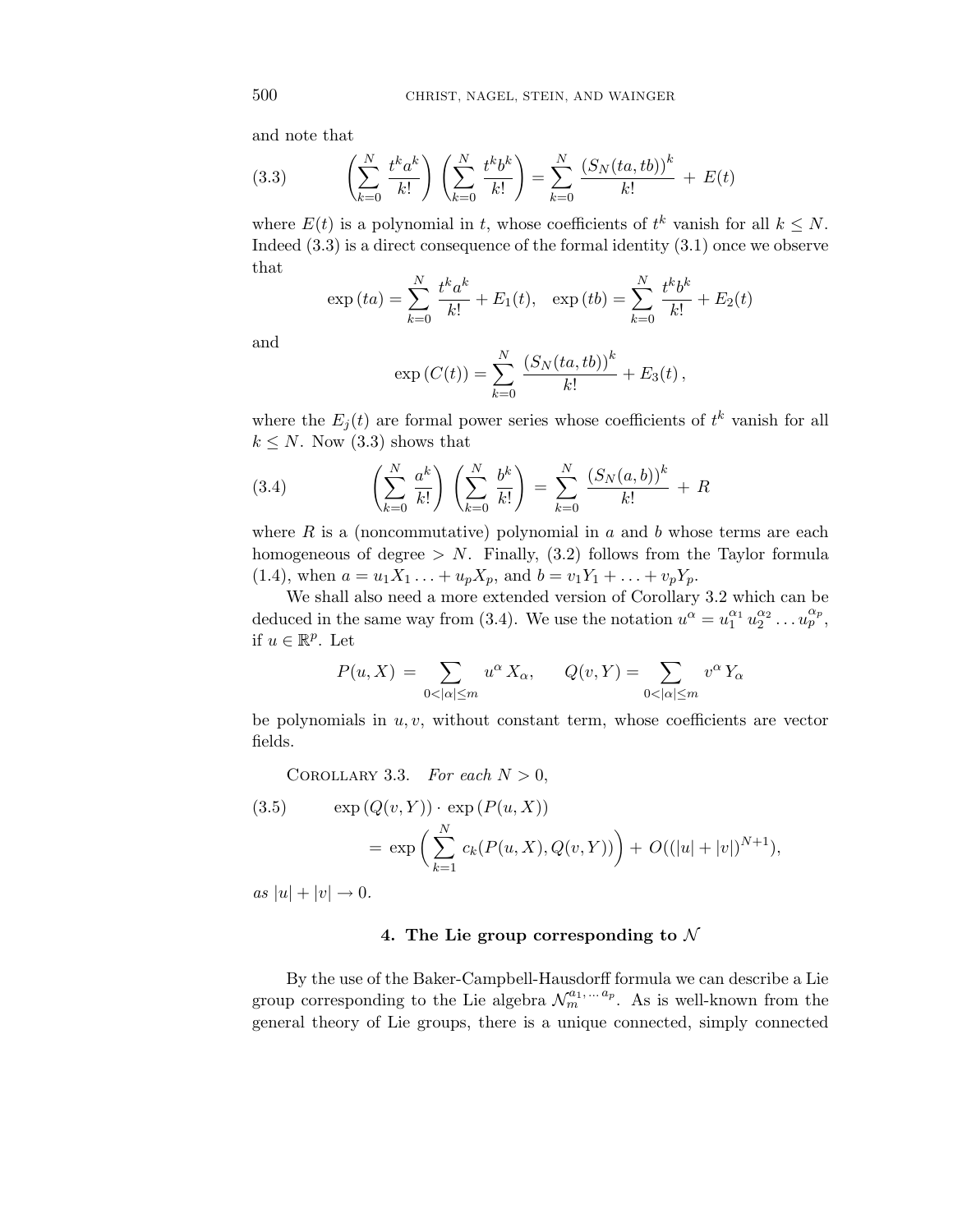Lie group  $N = N_m^{a_1,...a_p}$  whose Lie algebra is  $\mathcal{N}_m^{a_1,...a_p}$ ; since the latter is nilpotent, the corresponding exponential mapping is a diffeomorphism, and the underlying space of *N* may be identified with  $\mathbb{R}^d$ , where  $d =$  dimension  $(\mathcal{N}_m^{a_1,...a_p})$ . For these facts see [18],[33],[46].

The above assertion may be described more explicitly as follows. In the identification of *N* with  $\mathbb{R}^d$ , the group identity is the origin in  $\mathbb{R}^d$ , and the Lie algebra  $N$  consists of the left-invariant vector fields on  $N$  (i.e. on  $\mathbb{R}^d$ ). The exponential map leads to the identification of each  $u \in N$  with  $\exp\left(-\sum\right.$  $\sum_{I \text{ basic}} u_I Y_I$  (0), which we write more simply as exp  $\left(\sum_{I \text{ basic}} v_I Y_I\right)$  $\sum_{I \text{ basic}} u_I Y_I$ . Here  $u = (u_I)_{I \text{ basic}}$  are coordinates for  $\mathbb{R}^d$ .

The multiplication law in  $N$  is a consequence of the formula  $(3.1)$ . It takes the form

(4.1) 
$$
\exp\bigg(\sum_{I \text{ basic}} v_I Y_I\bigg) \cdot \exp\bigg(\sum_{I \text{ basic}} u_I Y_I\bigg) = \exp\bigg(\sum_{I \text{ basic}} P_I(u, v) Y_I\bigg).
$$

where  $P_I(u, v)$  is a polynomial in *u* and *v* which is homogeneous of degree |*I*| in the following sense. Recall the dilations defined on  $\mathcal{N}_m^{a_1,\ldots a_p}$ . They induce corresponding dilations  $\delta_r : \mathbb{R}^d \mapsto \mathbb{R}^d$ :

Definition 4.1. For any  $x = \exp(\sum_I \text{ basic } u_I Y_I)$  and  $r > 0$ ,  $\delta_r(x) = \exp\left(-\sum\right)$ *I* basic  $r^{|I|}u_{I}Y_{I}$ .

Then *P<sup>I</sup>* is homogeneous in the sense that

$$
P_I(\delta_r(u), \delta_r(v)) = r^{|I|} P_I(u, v).
$$

Definition 4.2. The norm function  $\rho$  and quasi-distance  $d$  on  $N$  are

$$
\rho(u) = \sum_{I} |u_I|^{1/|I|}
$$
, and  $d(x, y) = \rho(x^{-1}y)$ .

These are linked with the dilation structure through the identity

$$
\rho(\delta_r u) = r\rho(u) \quad \text{for all } u \in N, \ r \in \mathbb{R}^+.
$$

# **5. Free vector fields**

Next we treat the notion of a collection of real vector fields,  $\{X_1, \ldots X_p\}$ being "free", relative to exponents  $a_1, a_2, \ldots, a_p$  and the order *m*. We assume that  $X_1, \ldots X_p$  are real, smooth vector fields defined (on some open set O) in  $\mathbb{R}^d$ . Here  $d = \dim(\mathcal{N}_m^{a_1, \ldots a_p})$ . For any *k*-tuple  $I = \{i_1, i_2, \ldots, i_k\}$  with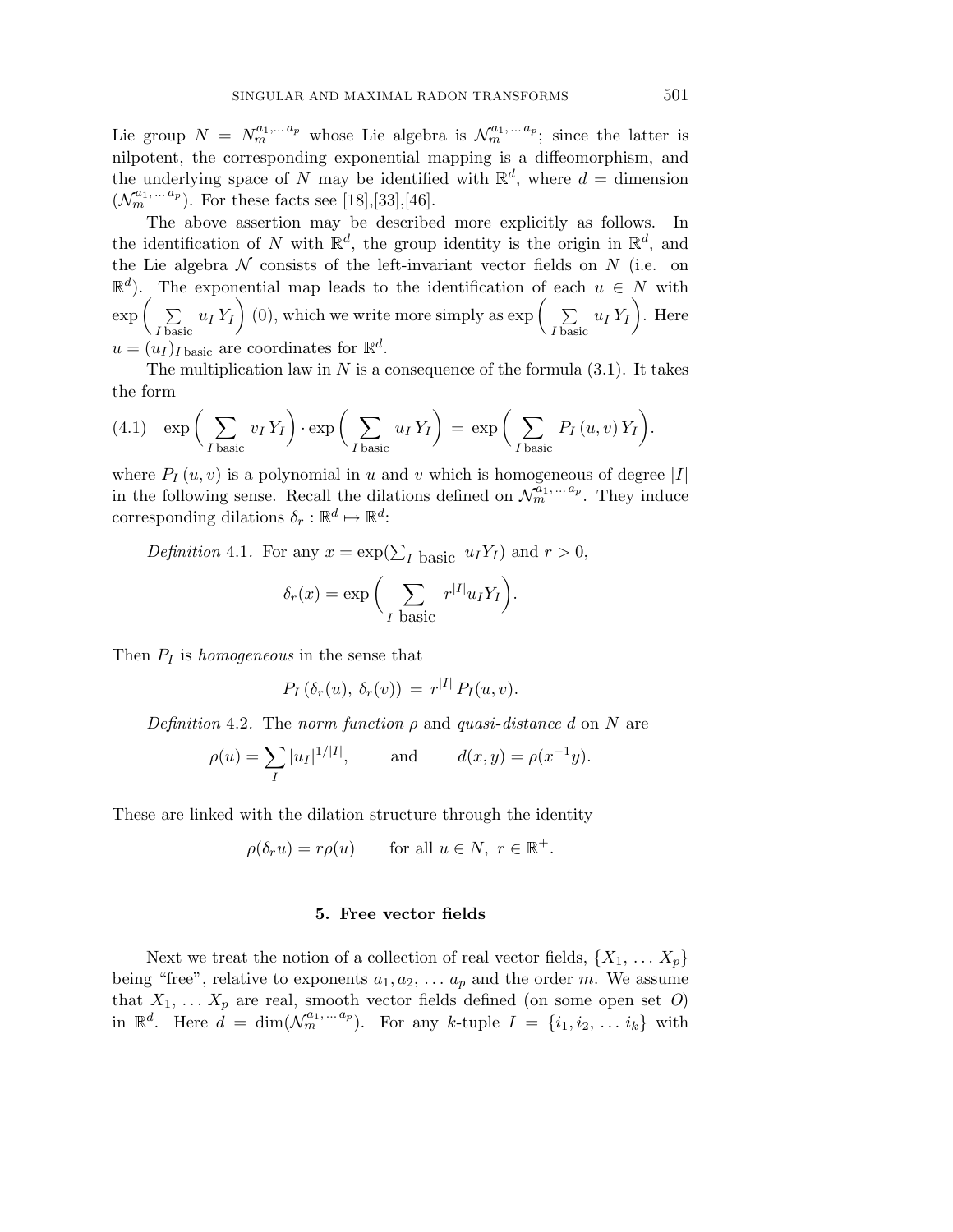$1 \leq i_j \leq p$ , we write as before  $X_I$  for the corresponding *k*-fold commutator, and  $|I| = a_{i_1} + a_{i_2} + \ldots + a_{i_k}$ .

*Definition* 5.1. A *collection of vector fields*  $\{X_1, \ldots X_p\}$  defined in an open subset *O* of  $\mathbb{R}^d$  is said to be *free relative to the exponents*  $a_1, a_2, \ldots a_p$ , and the order *m*, if *d* equals the dimension of  $\mathcal{N}_m^{a_1, \dots a_p}$  and

(5.1)  ${X_I(x)}_{|I| \leq m}$  spans the tangent space of  $\mathbb{R}^d$ , for each  $x \in O$ .

Note that if (5.1) holds, then the collection  $\{X_I\}_{I\text{ basic}}$  already spans and thus forms a basis, because any linear relation among the  $Y_I$  in  $N$  with  $|I| \leq m$ , implies the corresponding linear relation among the  $X_I$ .

Now a fundamental idea we shall use  $(as \in [36], [12], [19]$  is that a collection of free vector fields (relative to  $a_1, \ldots, a_p$  and  $m$ ) can in many ways be well approximated by the Lie algebra  $\mathcal{N}_m^{a_1,...a_p}$  and its action as a collection of left-invariant vector fields on the group *N*. In particular, on *N* there are the following objects of importance: the multiplication law of the group (in the form of the mapping  $(x, y) \rightarrow x^{-1} \cdot y$  of  $N \times N \rightarrow N$ ; the automorphic dilations on  $N$ , coming from the dilations on  $N$ ; and the corresponding norm function and quasi-distance on *N*, as defined in Section 4.

The analogue of the first of these in our general setting will be the mapping Θ defined as follows. For each *x* ∈ R*<sup>d</sup>* (more precisely, for *x* ∈ *O*), we consider the mapping  $y \to \Theta_x(y)$  from a neighborhood of x to a neighborhood of the origin, given by:

*Definition* 5.2. 
$$
\Theta_x(y) = (u_I)
$$
 where  $y = \exp(\sum_{I \text{ basic}} u_I X_I)(x)$ .

By the properties of the exponential mapping described in Section 1, the mapping  $y \to \Theta_x(y)$  is a diffeomorphism of a neighborhood of  $x \in O$  with a neighborhood of the origin. Note that since  $\exp\left(-\sum_{i=1}^{n} a_i\right)$  $\sum_{I \text{ basic}} u_I Y_I(y) = x$ , we have

(5.2) 
$$
\Theta_x(y) = -\Theta_y(x).
$$

Consider now the special case when  $\{X_i\}_{i=1}^p$  equals the collection  $\{Y_i\}_{i=1}^p$ of left-invariant vector fields on the group *N* discussed in Section 4. Then by left invariance,

$$
\exp\bigg(\sum_{I \text{ basic}} u_i Y_I\bigg)(x) = x \cdot \exp\bigg(\sum_{I \text{ basic}} u_I Y_I\bigg).
$$

So, via the identification of *N* with N, we see that  $\Theta_x(y) = x^{-1} \cdot y$  in this case.

Recall the dilations, norm function, and left-invariant quasi-distance on *N* defined in Section 4. In our more general context, this leads us to the following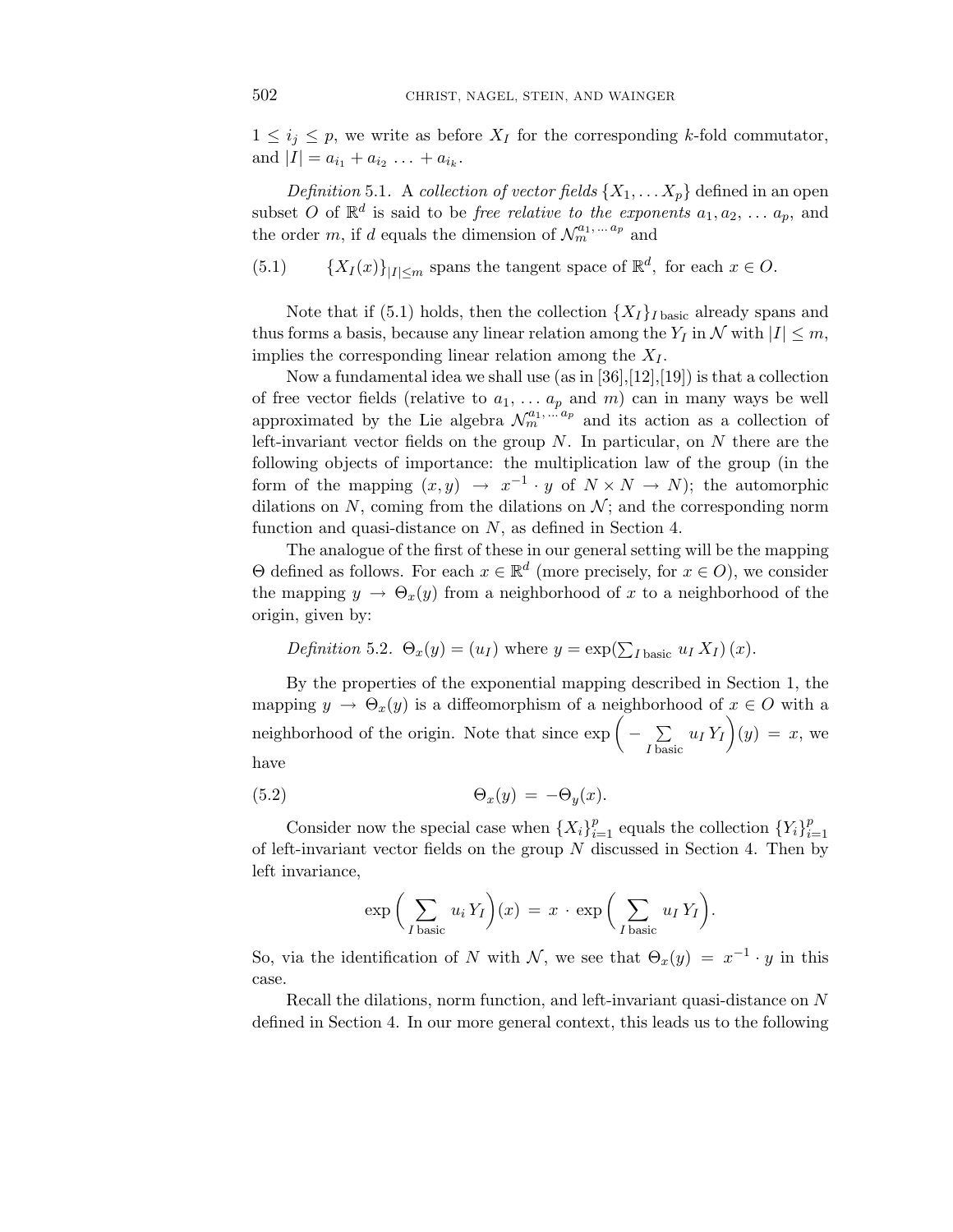two definitions. First, the quasi-distance

(5.3) 
$$
d(x,y) = \rho(\Theta_x(y)) = \sum_{I \text{ basic}} |u_I|^{1/|I|}, \text{ if } y = \exp\left(\sum u_I X_I\right)(x).
$$

We claim that whenever *y* and *z* are in a sufficiently small neighborhood of *x*,

(5.4) 
$$
\begin{cases} (i) & d(x,y) \ge 0, \text{ and } d(x,y) = 0 \text{ only when } x = y \\ (ii) & d(x,y) = d(y,x) \\ (iii) & d(x,z) \le c(d(x,y) + d(y,z)). \end{cases}
$$

Now  $d(x, y) = 0$  only if  $x = y$ , since the exponential mapping is a local diffeomorphism; so property (i) is clear. Property (ii) follows directly from the anti-symmetry property  $(5.2)$  of the  $\Theta$  mapping. Now turning to property (iii), we write

$$
y = \exp \sum_{I \text{ basic}} (u_I X_I)(x)
$$
, and  $z = \exp \sum_{I \text{ basic}} (v_I X_I)(y)$ .

Then

$$
d(x,y) = \sum_{I \text{ basic}} |u_I|^{1/I}, \ d(y,z) = \sum_{I \text{ basic}} |v_I|^{1/|I|}.
$$

Express

(5.5) 
$$
z = \exp\left(\sum_{I \text{ basic}} w_I X_I\right)(x),
$$

and note the alternative representation

(5.6) 
$$
z = \exp\left(\sum_{I \text{ basic}} v_I X_I\right) \cdot \exp\left(\sum_{I \text{ basic}} u_I X_I\right)(x).
$$

We shall apply the Baker-Campbell-Hausdorff formula to compare (5.5) with (5.6). In order to do this we make two remarks regarding commutators involving  $u_{I_1}X_{I_1}, u_{I_2}X_{I_2}, \ldots$  etc. First, when  $|I_1| + |I_2| \leq m$ ,

(5.7) 
$$
[X_{I_1}, X_{I_2}] = \sum_{I \text{ basic}} c_I X_I
$$

where the  $c_I$  are the same constants determined by the identical relation that holds in the Lie algebra  $\mathcal{N}_m^{a_1, \ldots a_p}$ , namely  $[Y_{I_1}, Y_{I_2}] = \sum_{I \text{ basic}} c_I Y_I$ ; this is because N is free up to order *m*. When  $|I_1| + |I_2| > m$ , (5.7) no longer holds (in  $N$  the corresponding right-hand side is zero). In this case, we note that each coefficient of the vector field  $[u_{I_1}X_{I_1}, v_{I_2}X_{I_2}]$  is  $O(|u_{I_1}||v_{I_2}|)$ , which is  $O(\rho(u)^{|I_1|} \rho(v)^{|I_2|}) = O(\rho(u)^m + \rho(v)^m).$ 

Applying the corollary in Section 3 to (5.6), and taking into account the product formula (4.1), we see that (5.8)

$$
z = \exp \left( \sum_{I \text{ basic}} P_I(u, v) X_I \right) (x) + O\left( \rho(u)^m + \rho(v)^m \right) + O\left( |u|^{m+1} + |v|^{m+1} \right)
$$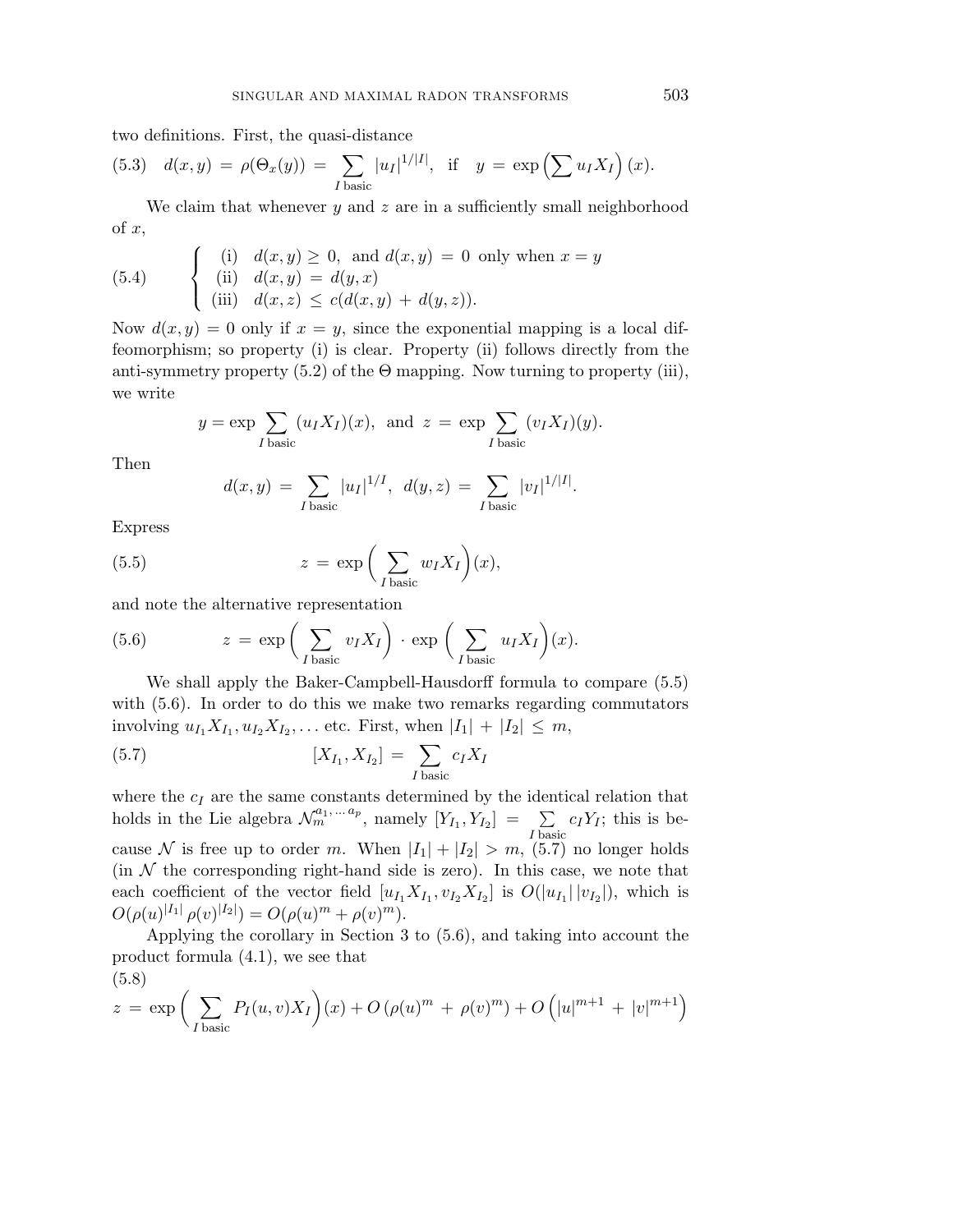where  $|u| = \sum_I$  basic  $|u_I|$ . Since  $|u| \leq c\rho(u)$  and  $|v| \leq c\rho(v)$ , the second *O* term can be subsumed in the first when *u* and *v* are small. Given the diffeomorphic character of the exponential mapping occurring in (5.8), it follows that

$$
z = \exp\bigg(\sum_{I \text{ basic}} w_I X_I\bigg)(x), \text{ where } w_I = P_I(u, v) + O(\rho(u)^m + \rho(v)^m).
$$

Now by homogeneity,  $P_I(u, v) = O(\rho(u)^{|I|} + \rho(v)^{|I|})$ . Thus, clearly  $\sum$  $\sum_{I \text{ basic}} |w_I|^{1/|I|}$  $\leq c(\rho(u) + \rho(v))$  and since  $d(x, z) = \sum$  $\sum_{I \text{ basic}} |w_I|^{1/|I|}$ , the triangle inequality  $(5.4)(iii)$  is proved.<sup>4</sup>

Finally, we come to the appropriate notion of dilations in our context. These are (local) dilations  $\delta_r^x$ , centered at *x*:

Definition 5.3. For  $y = \exp(\sum$  $\sum_{I \text{ basic}} u_I X_I(x)$ , sufficiently close to *x*, and *r* sufficiently small,

(5.9) 
$$
\delta_r^x(y) = \exp\bigg(\sum_{I \text{ basic}} u_I r^{|I|} X_I\bigg)(x).
$$

An equivalent expression for these local dilations is

$$
\delta_r^x(y) = \Theta_x^{-1} \delta_r \Theta_x \quad (y).
$$

Here "sufficiently small" parameters *r* might be quite large; what is required is merely that  $|u_I|r^{|I|} = O(1)$ , so that the right-hand side of (5.9) will be defined.

Note that by  $(5.3)$ ,

$$
d(x,\delta_r^x(y)) = r d(x,y).
$$

If we let  $B(x, r)$  denote the ball = { $y : d(x, y) < r$ } then clearly  $\delta_r^x(B(x, s))$  =  $B(x, rs)$ . Also, if  $|B(x, r)|$  denotes the measure of  $B(x, r)$ ,

(5.10) 
$$
|B(x,r)| \approx r^Q, \text{ as } r \to 0
$$

where  $Q = \sum_{I \text{ basic}} |I|$  is the homogeneous dimension of  $\mathcal{N}_{m}^{a_1, \dots a_p}$ . The symbol  $\approx$  means that the ratio  $|B(x, r)|/r^Q$  tends to a positive constant as  $r \to 0$ , uniformly for *x* in any compact subset of *O*.

Indeed, the mapping  $y \to \Theta_x(y) = (u_I)$  is a local diffeomorphism of *y* near *x*, to points near the origin in the *u*-space; and  $y \in B(x, r)$  exactly when  $\sum$  $\sum_{I \text{ basic}} |u_I|^{1/|I|} < r$ . Of course

$$
\left| \left\{ u : \sum_{I \text{ basic}} |u_I|^{1/|I|} < r \right\} \right| = cr^Q,
$$

<sup>4</sup>For the study of (5.4) in a more general setting, see also [29].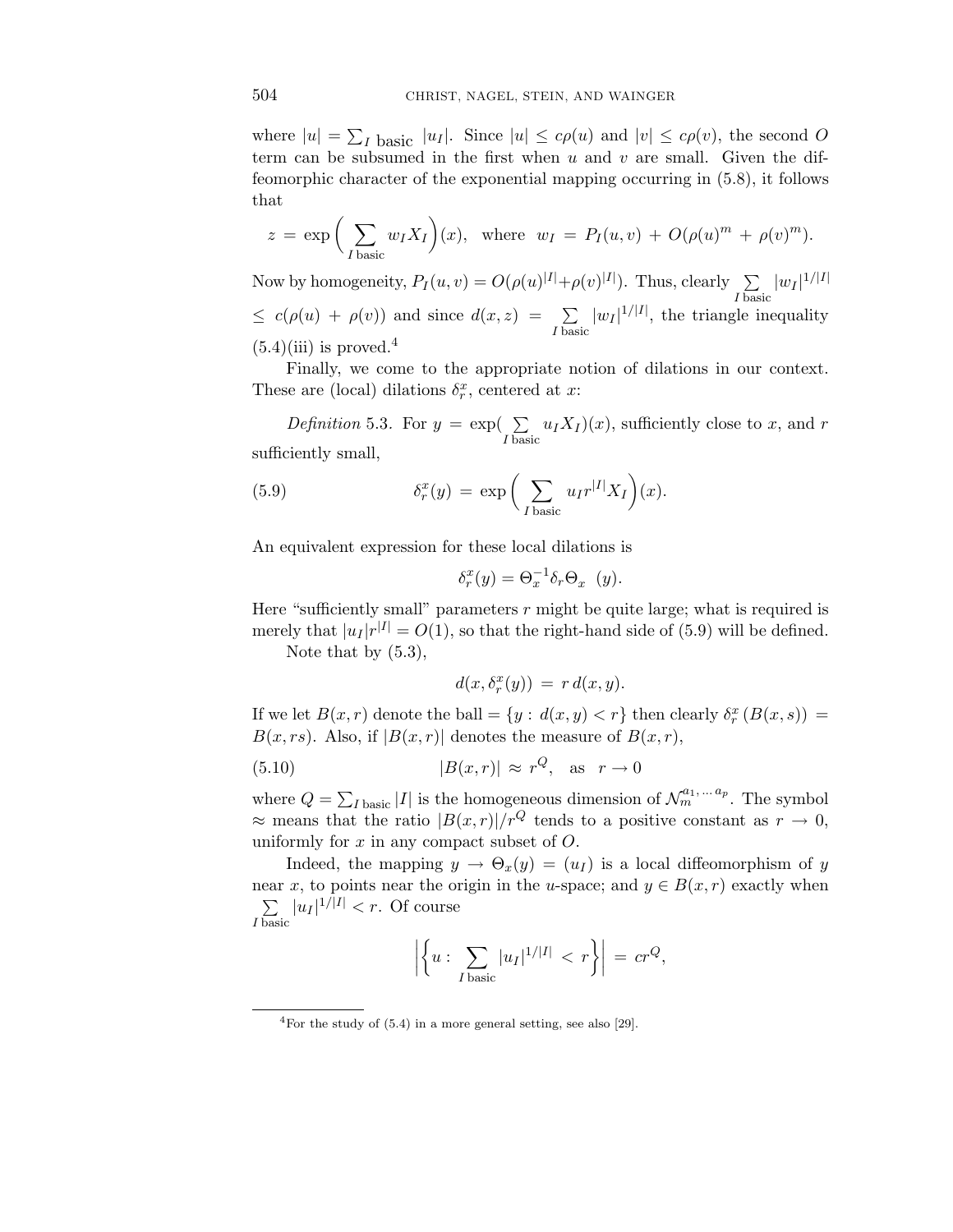for an appropriate constant  $c > 0$ , as a simple homogeneity argument shows. This establishes (5.10), and with it the doubling property

(5.11) 
$$
|B(x, 2r)| \leq c|B(x, r)|
$$

for all sufficiently small  $r > 0$ .

A last point of significance is a fact which also implies the triangle inequality (5.4), and which will be quite useful in Part III below. It is the assertion that

$$
(5.12) \quad \rho(\Theta_x(y_2) - \Theta_x(y_1)) \le C\{d(y_1, y_2) + d(y_1, y_2)^{1/m} d(x, y_1)^{1-1/m}\}.
$$

(See also the analogous statement in [36, §12].)

To prove  $(5.12)$  we may assume that  $y_1$  is close to  $y_2$ , and also close to x. Then we can write

$$
y_1 = \exp\left(\sum_I u_I X_I\right)(x), \quad y_2 = \exp\left(\sum_I v_I X_I\right)(y_1)
$$

and alternatively  $y_2 = \exp\left(\sum_I w_I X_I\right)(x)$ . Here, and below, the sums  $\sum_I$  are taken over the basic *I*'s. So we have

$$
u = (u_I) = \Theta_x(y_1), \qquad w = \Theta_x(y_2),
$$

and

$$
d(y_1, y_2) = \rho(v), \quad d(x, y_1) = \rho(u).
$$

Also

$$
\exp\left(\sum_I v_I X_I\right) \cdot \exp\left(\sum_I u_I X_I\right)(x) = \exp\left(\sum_I w_I X_I\right)(x).
$$

We apply to this the Baker-Campbell-Hausdorff formula in the same way as in the argument leading to (5.8) and obtain

(5.13) 
$$
w_I = u_I + v_I + Q_I(u, v) + R_I(u, v).
$$

Here  $u_I + v_I + Q_I(u, v) = P_I(u, v)$  is the term arising in the multiplication formula (4.1) for the group *N*, so  $P_I$  is homogeneous of degree |*I*|; the error term  $R_I$  is  $O(\rho(u)^{m+1} + \rho(v)^{m+1})$ . Observe next that when  $v = 0$ , we have  $y_2 = y_1$ , which means that  $Q_I(u, 0) \equiv 0$  and  $R_I(u, 0) \equiv 0$ . Thus, writing  $Q_I$ as a sum of homogeneous monomials, we see that

$$
|Q_I(u,v)| \leq C \sum_{k+\ell=|I|, \ \ell \geq 1} \rho(u)^k \rho(v)^{\ell} \leq C' \left( \rho(v) \rho(u)^{|I|-1} + \rho(v)^{|I|} \right).
$$

Since  $R_I(u, v)$  is likewise a smooth function of *u* and *v* which vanishes when  $v = 0$ , each monomial in its Taylor expansion is  $O(\rho(u)^k \rho(v)^{\ell})$  for some  $k, \ell$ satisfying  $\ell \geq 1$  and  $k + \ell > m$ , and hence we get

$$
R_I(u, v) = O(|v||u|^{m-1} + |v|^m) = O(\rho(v)\rho(u)^{|I|-1} + \rho(v)^{|I|}),
$$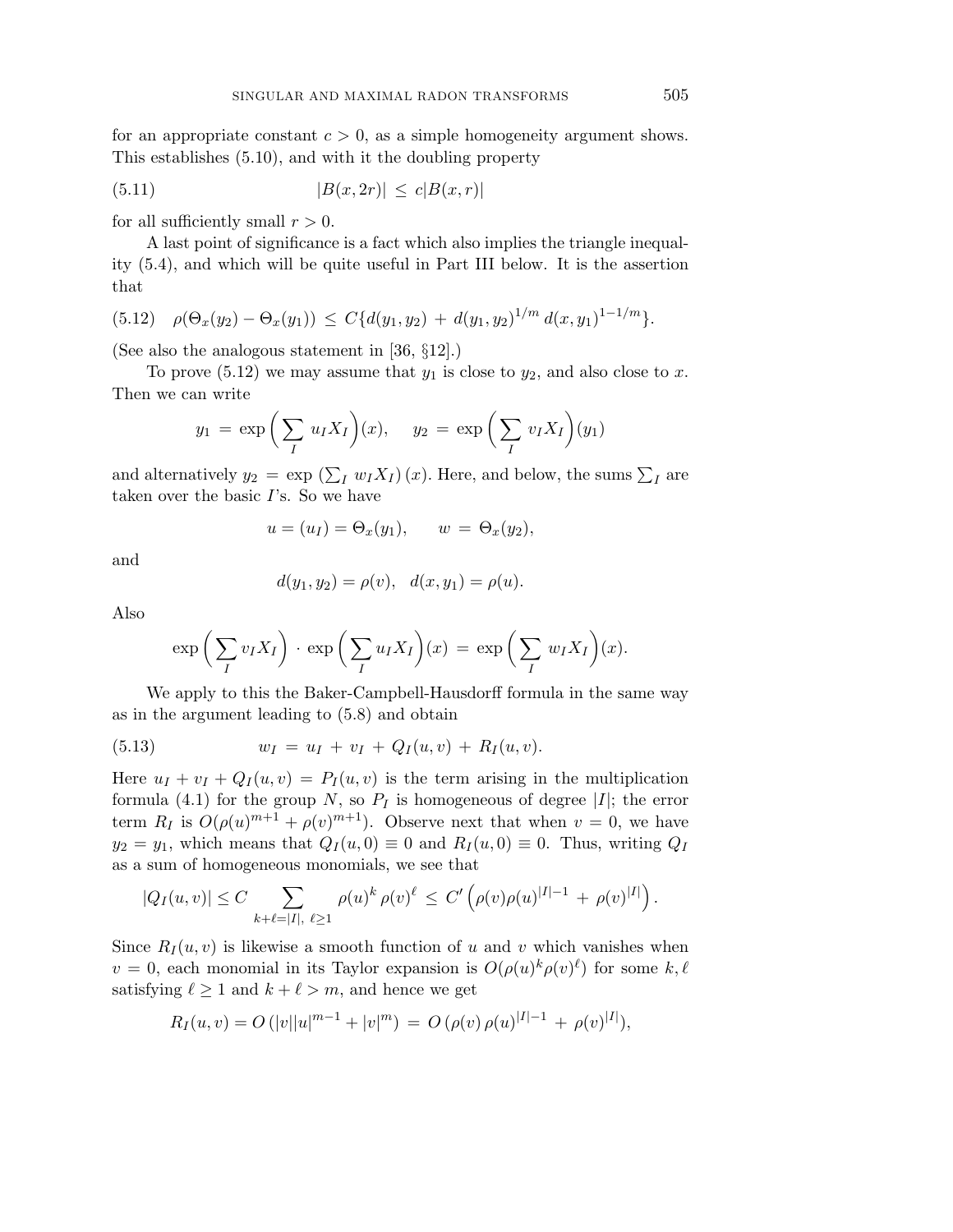because  $|I| \leq m$ . Hence

$$
(\Theta_x(y_2) - \Theta_x(y_1))_I = w_I - u_I = v_I + O(\rho(v) \rho(u)^{|I|-1} + \rho(v)^{|I|}).
$$

Thus

$$
\rho(\Theta_x(y_2) - \Theta_x(y_1)) = \sum_I |w_I - u_I|^{1/|I|} \le C\{\rho(v) + \rho(v)^{1/m} \rho(u)^{1-1/m}\}.
$$

Since  $\rho(v) = d(y_1, y_2)$  and  $\rho(u) = d(x, y_1)$ , the assertion (5.12) is proved.

# **6. Freeing vector fields**

Let us revert to a neighborhood  $O$  of the origin in  $\mathbb{R}^n$ . Suppose we are given *p* smooth real vector fields,  $X_1, \ldots, X_p$ , defined on *O*. We write

(6.1) 
$$
X_i = \sum_{j=1}^n a_i^j(x) \frac{\partial}{\partial x_j}, \quad i = 1, \dots p.
$$

Suppose that we have by some procedure assigned a degree  $a_j$  to each  $X_j$ , where the  $a_j$  are strictly positive integers. With these exponents we keep to the notation used previously, and write *X<sup>I</sup>* for the repeated commutator involving  $X_{i_1}, X_{i_2}, \ldots, X_{i_k}$ , where  $I = (i_1, i_2, \ldots, i_k)$ , with  $|I| = a_{i_1} + a_{i_2} + \ldots + a_{i_k}$ . For the present we make the following assumption on  $X_1, \ldots X_p$ :

(6.2)  ${X_I}_{|I| \leq m}$  spans the tangent space of  $\mathbb{R}^n$  for each  $x \in O$ .

Let *d* be the dimension of  $\mathcal{N}_m^{a_1,...a_p}$ . In  $\mathbb{R}^d$  we adopt coordinates  $u =$  $(x, z) \in \mathbb{R}^n \times \mathbb{R}^{d-n}$ .

PROPOSITION 6.1. Under the assumption  $(6.2)$ , the  $X_i$  can be extended to vector fields  $\tilde{X}_i$  defined in a neighborhood of the origin in  $\mathbb{R}^d$ , taking the form

(6.3) 
$$
\tilde{X}_i = \sum_{j=1}^n a_i^j(x) \frac{\partial}{\partial x_j} + \sum_{k=1}^{d-n} b_i^k(x, z) \frac{\partial}{\partial z_k},
$$

so that  $\{\tilde{X}_i : i = 1, \ldots, p\}$  is free relative to exponents  $a_1, \ldots, a_p$  and order  $m, in \mathbb{R}^d$ .

This is the "lifting" theorem proved in [36] for the case  $a_1 = a_2 \ldots$  $a_p = 1$ . (See also the alternate derivations in [12] and [19].) The case where  $a_1 = a_2 \ldots = a_{p-1} = 1$  and  $a_p = 2$  already occurred in [36]. One can adapt any of those proofs, with minor changes, to establish the more general formulation given here. A different proof will be given in an appendix, Section 22.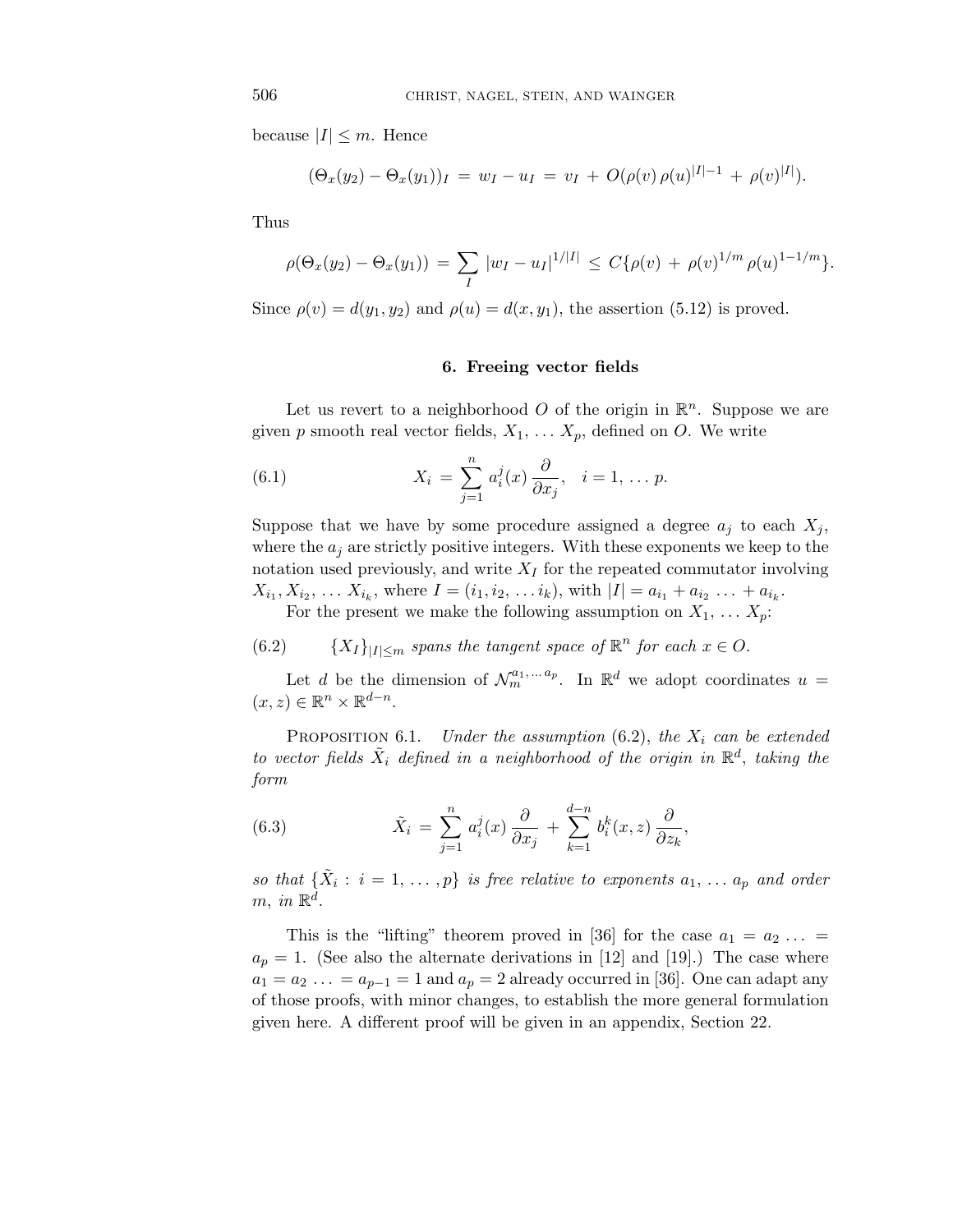#### **7. Transporting measures**

We shall consider the following situation:  $\Phi$  will be a given  $C^{\infty}$  mapping from a closed finite ball  $\bar{B}$  in  $\mathbb{R}^d$  to  $\mathbb{R}^n$ , with  $d \geq n$ . We shall designate the typical point in  $\mathbb{R}^d$  by  $\tau$ , and that in  $\mathbb{R}^n$  by *y*. Consider a measure  $\psi(\tau)d\tau$  in  $\mathbb{R}^d$ , whose density  $\psi$  is in  $C^1(\overline{B})$ , and which has compact support in *B*. We let  $d\mu = \Phi_*(\psi d\tau)$  be the transported measure in  $\mathbb{R}^n$ ; that is,  $\mu$  is defined by the integration formula

$$
\int_{\mathbb{R}^n} f(y) d\mu(y) = \int_{\bar{B}} f(\Phi(\tau)) \psi(\tau) d\tau.
$$

Our goal is to show that under appropriate conditions  $\mu$  is absolutely continuous with respect to Lebesgue measure, and that its Radon-Nikodym derivative *h*, defined by  $d\mu(y) = h(y)dy$ , possesses the following degree of smoothness.

Definition 7.1. For  $0 < \delta \leq 1$ ,  $L^1_{\delta}(\mathbb{R}^n)$  is the Banach space consisting of all functions  $h \in L^1(\mathbb{R}^n)$  that satisfy

(7.1) 
$$
\int_{\mathbb{R}^n} |h(y-z) - h(y)| dy \leq A|z|^{\delta}, \text{ for all } z \in \mathbb{R}^n.
$$

The norm on  $L^1_\delta$  is defined to be  $||h||_{L^1}$  plus the smallest constant *A* for which (7.1) holds. With these definitions we can state our result.

PROPOSITION 7.2. Let *J* be the determinant of some  $n \times n$  sub-matrix of the Jacobian matrix *∂*Φ*/∂τ* of Φ. Assume that for some *α*,

(7.2) 
$$
\partial_{\tau}^{\alpha} J(\tau) \neq 0 \quad \text{for every} \ \tau \in \overline{B}.
$$

Then the transported measure  $d\mu = \Phi_*(\psi d\tau)$  is absolutely continuous, and its Radon-Nikodym derivative *h* belongs to  $L^1_\delta$  for all  $\delta < (2k)^{-1}$ , where  $k = |\alpha|$ . Moreover, the  $L^1_\delta$  norm of *h* can be controlled in terms of the  $C^{k+2}(\bar{B})$  norm of  $\Phi$ , a lower bound for  $\partial_{\tau}^{\alpha} J(\tau)$  in  $\bar{B}$ , the  $C^{1}$  norm of  $\psi$ , and the numbers  $\delta$ and *k*.

The proposition is an easy variant, in the  $C^{\infty}$  context, of a parallel result formulated for real-analytic mappings in [34]; see also [5]. We will be able to follow closely the proof given in [34, §2], once we have the following lemma.

LEMMA 7.3. Suppose *F* is a real-valued function in  $C^{(k+1)}$   $(\bar{B})$ , and for some  $\alpha$ , there is  $|\partial_{\tau}^{\alpha} F(\tau)| \ge b > 0$ , throughout  $\overline{B}$ . Let  $k = |\alpha|$ . Then

(7.3) 
$$
\int_{\bar{B}} |F(\tau)|^{-\sigma} d\tau \leq A < \infty,
$$

for any  $\sigma$  < 1/k. The constant *A* in (7.3) depends only on the norm  $||F||_{C^{k+1}(\bar{B})}$ , the bound *b*, the volume of *B*, and  $\sigma$ , *k*.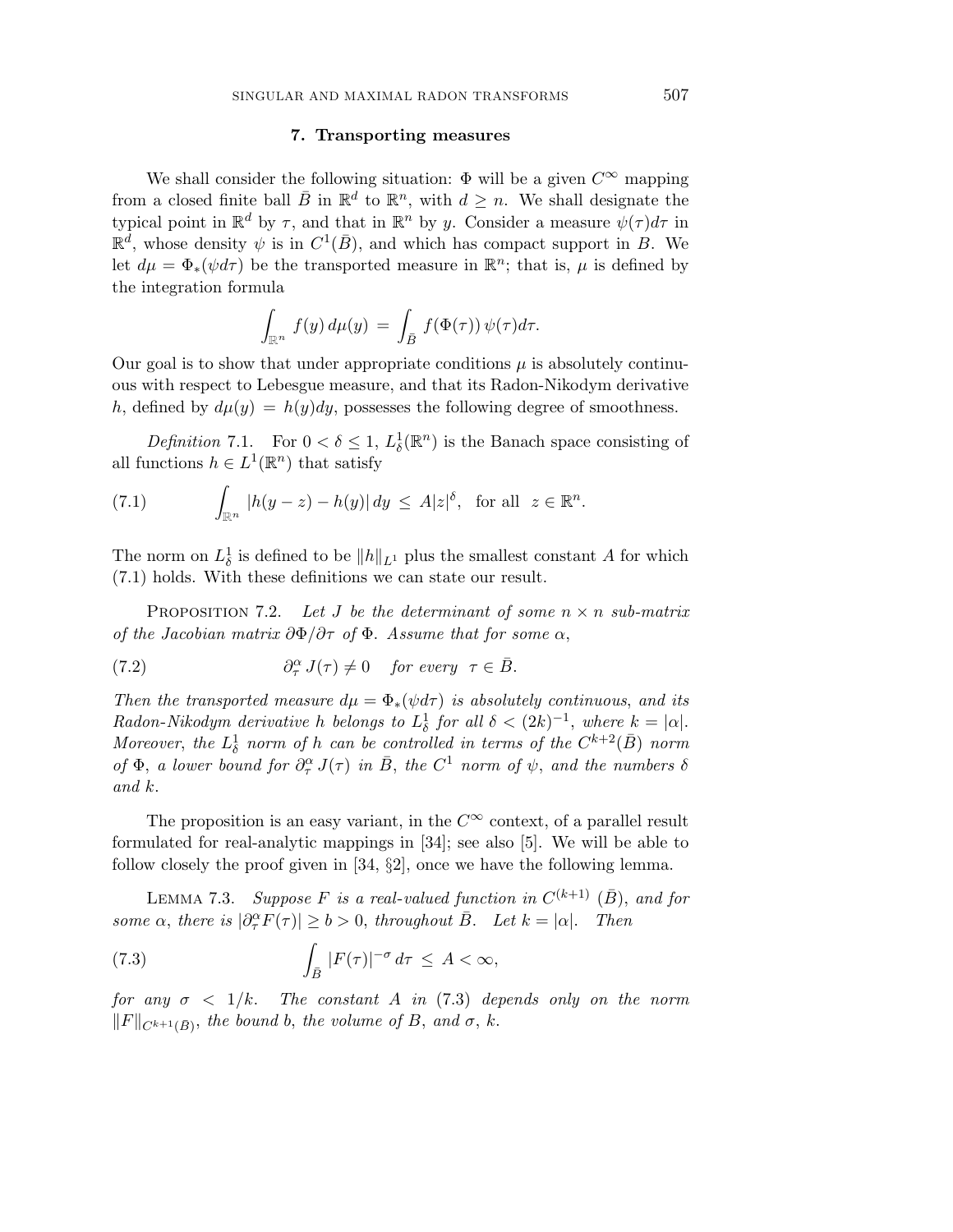Versions of this lemma appeared in [23] and [24].

*Proof.* We need to consider only the case  $k \geq 1$ . We may use Lemma 3.4 in [5], or argue as follows. As is well known, if  $0 < \sigma < 1$ ,

$$
|u|^{-\sigma} = c_{\sigma} \int_{-\infty}^{\infty} e^{i\lambda u} |\lambda|^{-1+\sigma} d\lambda,
$$

for an appropriate constant  $c_{\sigma}$ . Therefore

(7.4) 
$$
\int_{\bar{B}} |F(\tau)|^{-\sigma} d\tau = c_{\sigma} \int_{-\infty}^{\infty} I(\lambda) |\lambda|^{-1+\sigma} d\tau, \text{ where } I(\lambda) = \int_{\bar{B}} e^{i\lambda F(\tau)} d\tau.
$$

Now it is known that  $|I(\lambda)| \leq C' |\lambda|^{-1/k}$  (where  $C'$  depends only on the  $C^{k+1}$ norm of *F* in  $\overline{B}$ , *b*, and the radius of *B*). For this see [43, Ch. 8], where the result is stated and proved for integrals of the form  $\int e^{i\lambda F(\tau)} \psi(\tau) d\tau$  with  $\psi$ having compact support in a ball. However, the result holds as well (with nearly identical proof) if  $\psi(\tau)d\tau$  is replaced by  $\chi_{\bar{B}}d\tau$ , where  $\chi_{\bar{B}}$  is the characteristic function of *B*. Inserting the decay estimate in (7.4) for  $|\lambda| \geq 1$ , and the trivial estimate  $|I(\lambda)| \leq |\bar{B}|$  for  $|\lambda| < 1$ , gives (7.3) and the lemma. П

By the lemma with  $F = J$ , it follows that  $Z = \{ \tau \in \overline{B} : J(\tau) = 0 \}$  has Lebesgue measure zero. We shall now cover  $B/Z$  by a collection of balls  ${B_i}$ as follows. We let  $\underline{c}$  denote a small constant, which we shall fix momentarily. For each  $\tau \in B/Z$  we consider the Euclidean ball centered at  $\tau$ , with radius  $c|J(\tau)|$ , which we write as  $B(\tau, c|J(\tau))$ . We choose *c* so small that

(7.5) 
$$
9/10 \le \left| \frac{J(\tau')}{J(\tau)} \right| \le 11/10
$$
, whenever  $\tau' \in B(\tau, 8\underline{c}|J(\tau)|)$ .

The existence of such a constant is guaranteed by the fact that  $J(\tau)$  is a Lipschitz function, which in turn follows from the fact that  $\Phi$  is in  $C^{k+2}(\bar{B})$ .

Next, let  $B(\tau_i, \underline{c}|J(\tau_i)|)$  be a maximal disjoint collection of such balls, and let

$$
B_j = B(\tau_j, r_j), B_j^* = B(\tau_j, 2r_j), \text{ where } r_j = 4\underline{c}|J(\tau_j)|. \text{ We claim that}
$$
  
(7.6) 
$$
\bigcup_j B_j \supset B/Z.
$$

In fact, if  $\tau \in B/Z$ , either it is one of the centers  $\tau_j$  (in which case it is covered), or it is not. In the latter case, the ball  $B(\tau, \underline{c}|J(\tau))$  must intersect one of the balls  $B(\tau_i, \underline{c}|J(\tau_i)|)$ , for otherwise that collection would not be maximal. Hence either  $\tau \in B(\tau_j, 3\underline{c}|J(\tau_j)|)$  or  $\tau_j \in B(\tau, 3\underline{c}|J(\tau)|)$ . In either case it follows from  $(7.5)$  that  $|J(\tau)| \leq \frac{11}{9}|J(\tau_j)|$ , and hence

$$
\tau \in B(\tau, \underline{c}|J(\tau)|) \subset B(\tau_j, 4\underline{c}|J(\tau_j)|) = B_j.
$$

Note that some of the balls  $B_j$  may go outside  $B$ , but this does not matter. Next, observe that the  $B_j^*$  have the bounded intersection property: there exists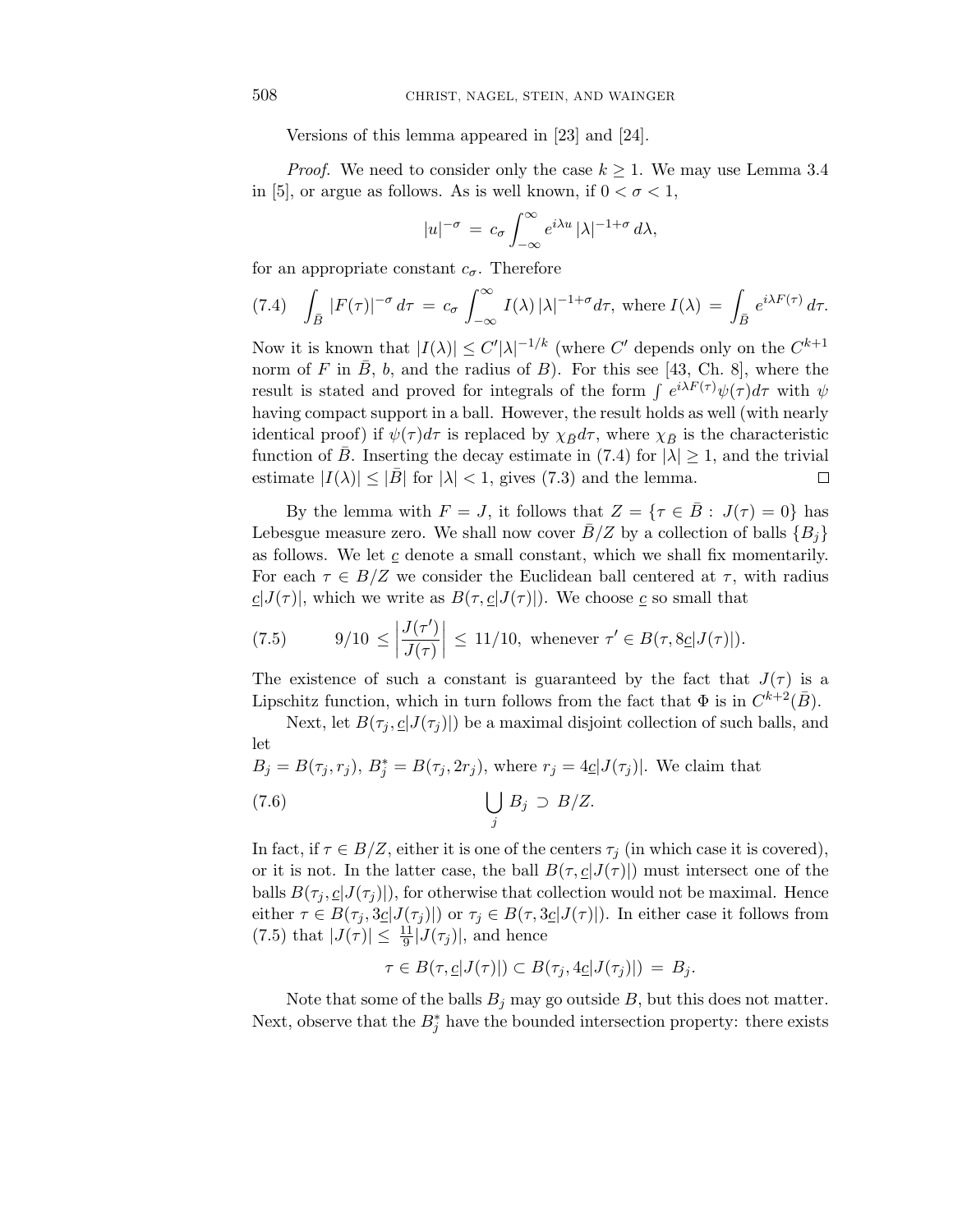$M < \infty$  such that no point is covered by more than *M* of the balls  $B_j^*$ . In fact, all balls  $B_j$  for which  $\tau \in B_j^*$  have comparable radii, are disjoint, and are contained in a ball of comparable radius, because of (7.5).

Once the balls  $B_j$  have been determined, we choose in the standard way a corresponding partition of unity  $\{\eta_j\}$ ,  $C^{\infty}$  functions supported in  $B^*_j$ , with  $\sum_{j} \eta_j = 1$  on  $B/Z$ , and satisfying  $|\triangledown \eta_j| \leq C r_j^{-1}$ . We then let  $d\mu_j =$  $\Phi_*(\psi(\tau)\eta_j(\tau)d\tau)$  and prove (as in [34, §2]) that  $d\mu_j = h_j(y)dy$  with

$$
\int |h_j(y)| dy \leq Cr_j^d, \quad \int |\nabla h_j(y)| dy \leq Cr_j^{d-2}.
$$

Since  $h = \sum_j h_j$ , it then follows<sup>5</sup> that  $h \in L^1_\delta$  with  $\delta = \sigma/2$ , if  $\int_{\bar{B}} |J(\tau)|^{-\sigma} d\tau$ *<* ∞. Therefore, Lemma 7.3 establishes the proposition.

#### **Part 2. Geometric theory**

## **8. Curvature: Introduction**

This section summarizes the main features of the geometric aspects of this paper. Proofs, details and elaborations are presented in Sections 9 and 10. Readers interested primarily in the later estimates might choose to skip over those two sections on a first reading.

The following notation and language will be used. If  $F, F_\alpha$  are  $C^\infty$  functions of  $(x, t)$  and of x, respectively, we write

$$
F \sim \sum_{\alpha} t^{\alpha} F_{\alpha}
$$

to mean that the right-hand side is the Taylor series of *F* with respect to *t*, at  $t = 0$ . Taylor expansions with respect to other variables will also be denoted by the symbol ∼ . N denotes the set {0*,* 1*,* 2*,...*} of nonnegative integers. When we say that a function is defined in  $\mathbb{R}^m$  or maps  $\mathbb{R}^m$  to  $\mathbb{R}^n$ , we will mean that it is defined merely in some open subset of  $\mathbb{R}^m$ , and that its range is contained in  $\mathbb{R}^n$ .

Definition 8.1. The set of all iterated commutators of a collection  ${Y_\beta}$ of  $C^{\infty}$  vector fields in an open set U is defined to be the smallest set S of vector fields in *U* such that (i) each  $Y_\beta$  belongs to *S*, and (ii) if  $V, W \in S$  then  $[V, W] \in S$ .

The Lie algebra generated by  ${Y_\beta}$  is defined to be the smallest  $C^\infty$  submodule, containing every iterated commutator of  $\{Y_\beta\}$ , of the set of all  $C^\infty$ vector fields on *U*.

<sup>&</sup>lt;sup>5</sup>See [34, pp. 62–63]. (A subscript  $j$  is missing in equation (8) on page 62.)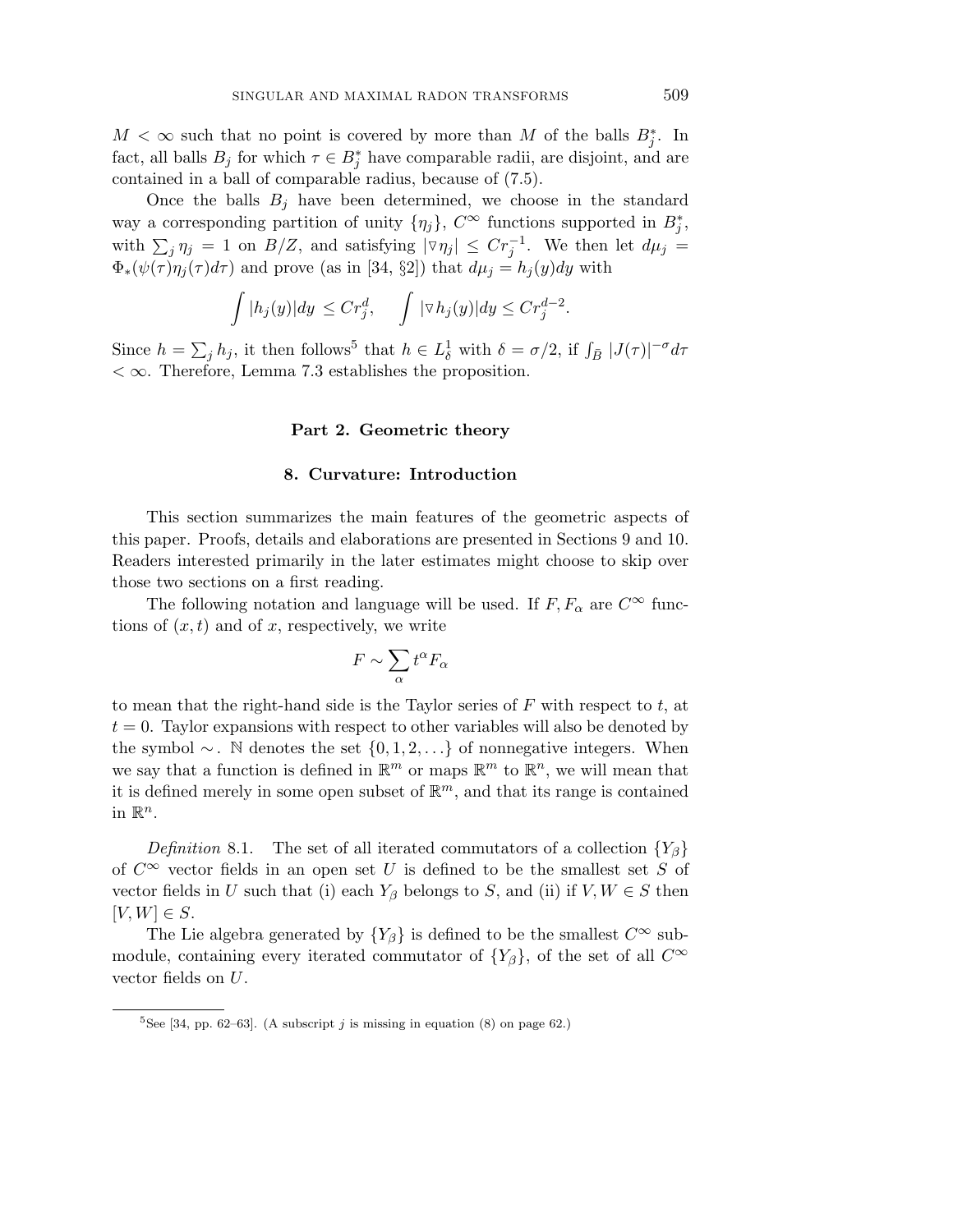8.1. Three notions of curvature. Suppose that  $\gamma$  is a  $C^{\infty}$  function defined in some neighborhood of  $(x_0, 0)$  in  $\mathbb{R}^n \times \mathbb{R}^k$ , always satisfying the hypothesis

$$
(8.1) \qquad \qquad \gamma(x,0) \equiv x.
$$

Define

$$
\gamma_t(x) \equiv \gamma(x, t).
$$

Attention will always be restricted to small *t*.

Such a mapping  $\gamma$  may be regarded in either of two ways. First,  $x \mapsto \gamma_t(x)$ is a family of diffeomorphisms of  $\mathbb{R}^n$ , depending smoothly on the parameter  $t \in \mathbb{R}^k$ . Second, under the auxiliary hypothesis that the differential  $\partial \gamma / \partial t$ has rank *k* when  $t = 0$ ,  $t \mapsto \gamma(x)$  parametrizes for each *x* a *k*-dimensional submanifold  $M_x \subset \mathbb{R}^n$  containing *x*, by

$$
(8.2) \t\t M_x = \{ \gamma(x, t) : t \in U \}
$$

where  $U \subset \mathbb{R}^k$  is a small neighborhood of the origin.

The inverse diffeomorphism, for each *t*, will be denoted by either  $\gamma_t^{-1}(x)$ or  $\gamma^{-1}(x, t)$ . The rank condition is natural and will be satisfied in most of our examples, but our theory does not require it; we permit *k* to be an arbitrary positive integer, not necessarily less than the ambient dimension *n*.

A fundamental notion is that of an invariant submanifold:

Definition 8.2. A submanifold  $M \subset \mathbb{R}^n$  is locally invariant under  $\gamma$  at  $x_0$ if there exists a neighborhood *V* of  $(x_0, 0)$  in  $M \times \mathbb{R}^k$  such that  $\gamma(x, t) \in M$ for every  $(x, t) \in V$ .

This notion of invariance would be appropriate and sufficient for our purpose if we were working solely within the class of real analytic mappings. However because we wish to allow mappings which are merely of class *C*∞, and because our theory is more naturally formulated in terms of Taylor expansions than of convergent power series, the following weaker notion is more germane.

Definition 8.3. A submanifold M of  $\mathbb{R}^n$  containing  $x_0$  is invariant under *γ* to infinite order at  $x_0$  if for all  $(x, t) \in M \times \mathbb{R}^k$  sufficiently close to  $(x_0, 0)$ ,

distance 
$$
(\gamma(x, t), M) = O\left(\text{distance } (x, x_0) + |t|\right)^N
$$
 as  $x \to x_0$  and  $t \to 0$ 

for every positive integer *N*.

When  $\gamma$ , M are respectively a real analytic mapping and a real analytic submanifold, local invariance at *x* is equivalent to invariance to infinite order at *x*. But quantities such as  $\exp(-1/|t|)$  and  $\exp(-1/|x-x_0|)$ , which do not affect the Taylor expansion of  $\gamma$ , may prevent a submanifold from being genuinely invariant.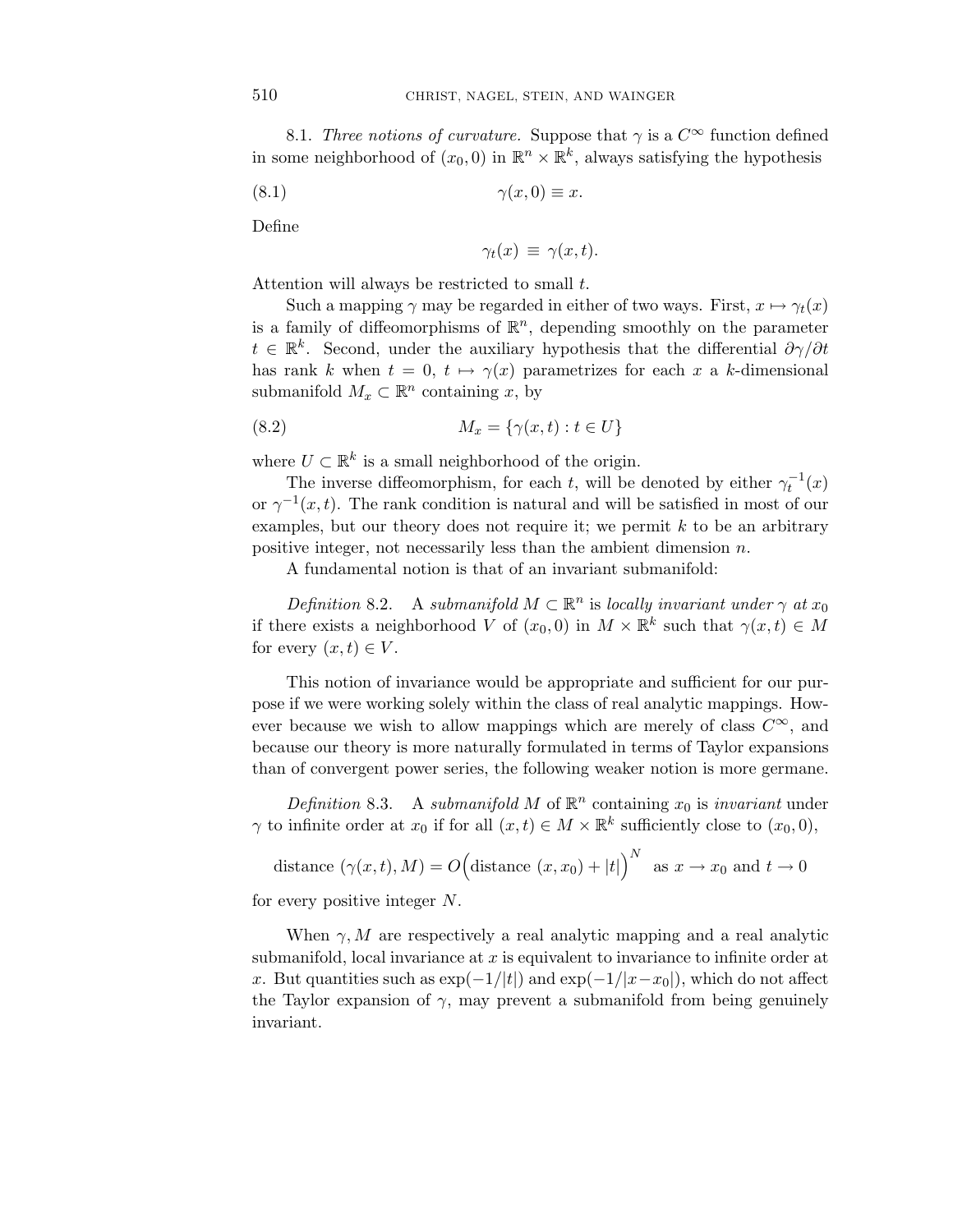Definition 8.4.  $\gamma$  satisfies curvature condition  $(\mathcal{C}_M)$  at  $x_0$  if there exists no  $C^{\infty}$  submanifold of  $\mathbb{R}^n$ , of positive codimension, that is invariant under  $\gamma$ to infinite order at *x*0.

A second curvature condition is formulated in terms of certain vector fields, whose existence and uniqueness are guaranteed by the next theorem.

THEOREM 8.5. Let  $\gamma$  be any  $C^{\infty}$  mapping from a neighborhood of  $(x_0, 0)$  $\in \mathbb{R}^n \times \mathbb{R}^k$  to  $\mathbb{R}^n$ , satisfying  $\gamma(x,0) \equiv x$ . Then there exists a unique collection  ${X_\alpha : 0 \neq \alpha \in \mathbb{N}^n}$  of  $C^\infty$  vector fields, all defined in some common neighborhood *U* of *x*0, such that

(8.3) 
$$
\gamma(x,t) = \exp\left(\sum_{0<|\alpha|
$$

for each positive integer *N*, for all  $x \in U$ , as  $|t| \to 0$ .

Formal Taylor series identities of the form (8.3) will frequently be indicated by the notation "∼":

(8.4) 
$$
\gamma(x,t) \sim \exp(\sum t^{\alpha} X_{\alpha}/\alpha!)(x).
$$

Since both the left-hand side and first term on the right in  $(8.3)$  are  $C^{\infty}$ functions of  $x, t$ , so is the term denoted by  $O(|t|^N)$ . Therefore

$$
\frac{\partial^{a+b}}{\partial x^a \partial t^b} \Big[ \gamma(x,t) - \exp\left(\sum_{|\alpha| < N} t^{\alpha} X_{\alpha}/\alpha! \right) (x) \Big] = O(|t|^{\max(N-b,0)})
$$

for any  $a, b$ , uniformly in  $x$  in a neighborhood of  $x_0$ . Similar considerations apply to other terms denoted by  $O(|t|^N)$  later on.

A note of caution is in order: (8.4) does not mean that the integral curves of the vector fields  $\sum_{|\alpha| \le N} t^{\alpha} X_{\alpha}/\alpha!$  are subsets of the manifolds parametrized by *γ*; this is false for typical mappings *γ*. Consider the example  $γ(x_1, x_2; t)$  $=(x_1+t, x_2+t^2)$ . Here  $x \in \mathbb{R}^2$  and  $t \in \mathbb{R}^1$ , so the index  $\alpha$  belongs to  $\{1, 2, ...\}$ . The vector fields are  $X_1 = \partial/\partial x_1$  and  $X_2 = 2\partial/\partial x_2$ , while  $X_j \equiv 0$  for all  $j > 2$ . For each *x*, *t*, the integral curve  $s \mapsto \exp(s \sum_{\alpha} t^{\alpha} X_{\alpha}/\alpha!) (x)$  is a parametrized line segment joining *x* to  $\gamma(x, t)$ , whereas the curve  $t \mapsto \gamma(x, t)$  is a parabola. The endpoint  $s = 1$  of the line segment is the point  $\gamma(x, t)$  of the parabola.

Definition 8.6.  $\gamma$  satisfies curvature condition  $(\mathcal{C}_{\mathfrak{g}})$  at  $x_0$  if the vector fields  $X_\alpha$  together with all their iterated commutators span the tangent space to  $\mathbb{R}^n$  at  $x_0$ .

A third curvature condition is phrased in terms of iterates of the map  $t \mapsto \gamma(x, t)$ . For any  $1 \leq j \leq n$  define  $\Gamma^1(x, t) = \gamma(x, t)$  and

(8.5) 
$$
\Gamma^{j}(x,t^{1},...,t^{j}) = \gamma \left(\Gamma^{j-1}(x,t^{1},...,t^{j-1}),t^{j}\right)
$$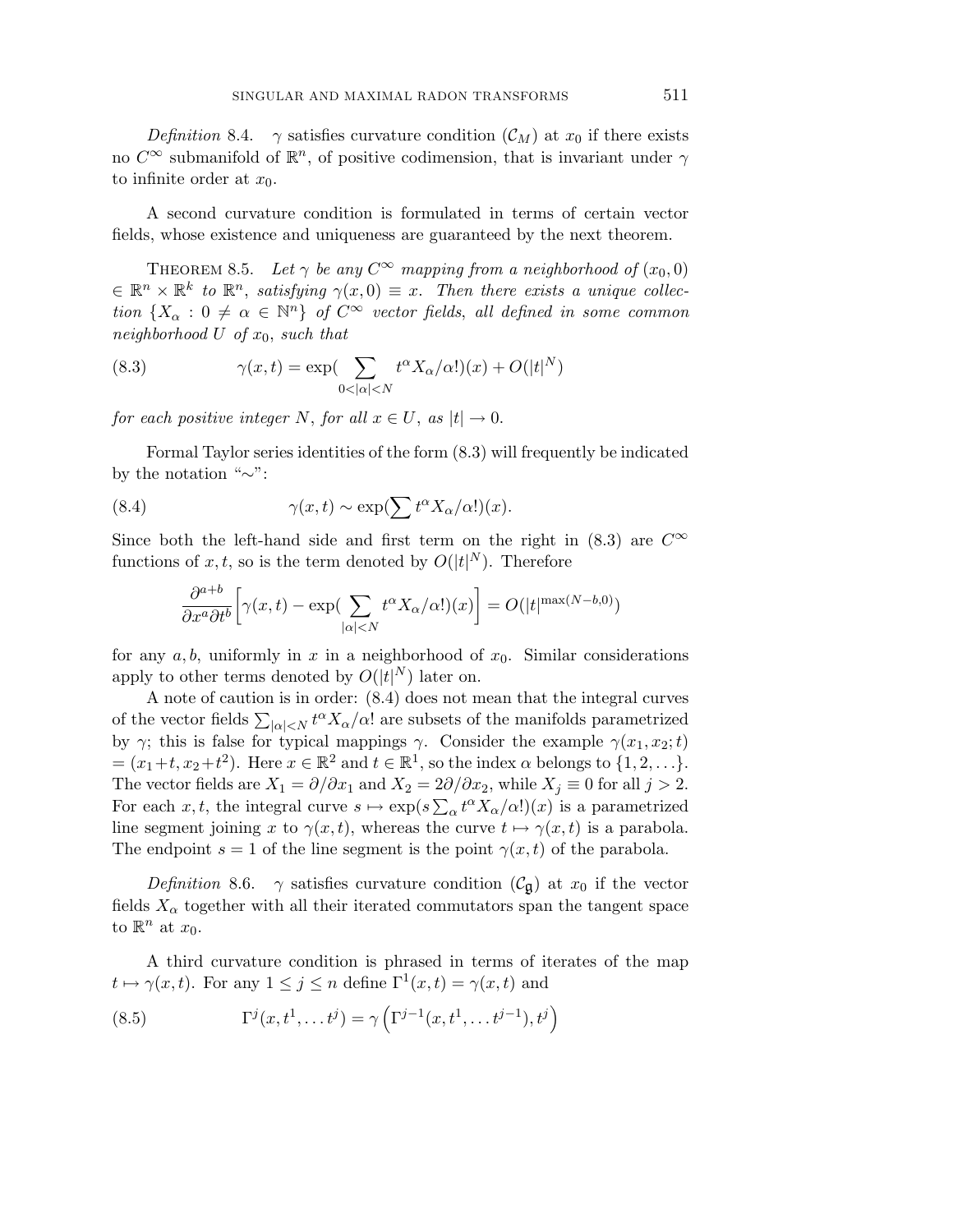for  $(t^1, \ldots t^j) \in \mathbb{R}^{kj}$  sufficiently close to 0. Among these we single out the  $n^{\text{th}}$ iterate

(8.6) 
$$
\Gamma(x,\tau) = \Gamma^n(x,\tau)
$$

for  $\tau \in \mathbb{R}^{kn}$ . The domain of the map  $\tau \mapsto \Gamma(x, \tau)$  is a small neighborhood of  $0 \in \mathbb{R}^{nk}$ ; its range is contained in a small neighborhood of  $x \in \mathbb{R}^{n}$ .

Write  $\tau = (\tau_1, \ldots \tau_{kn})$ , where the coordinates belong to  $\mathbb{R}^1$  and are ordered in any fixed manner. To each *n*-tuple  $\xi = (\xi_1, \ldots, \xi_n)$  of elements of  $\{1, 2, \ldots, kn\}$ is associated the Jacobian determinant

(8.7) 
$$
J_{\xi}(x,\tau) = \det \left( \frac{\partial \Gamma(x,\tau)}{\partial(\tau_{\xi_1},\ldots,\tau_{\xi_n})} \right)
$$

of the  $n \times n$  submatrix of the differential of  $\Gamma$  with respect to  $\tau$ . In the next definition,  $\partial_{\tau}^{\beta}$  represents an arbitrary partial derivative with respect to the full variable  $\tau \in \mathbb{R}^{kn}$ , not merely  $(\tau_{\xi_1}, \ldots, \tau_{\xi_n})$ .

*Definition* 8.7. *γ* satisfies curvature condition  $(C_J)$  at  $x_0$  if there exist an *n*-tuple  $\xi$  and a multi-index  $\beta$  such that

(8.8) 
$$
\left. \partial_{\tau}^{\beta} J_{\xi}(x_0, \tau) \right|_{\tau=0} \neq 0.
$$

The notation is a mnemonic device: condition  $(\mathcal{C}_M)$  involves a submanifold *M*,  $(\mathcal{C}_{\mathfrak{g}})$  involves a Lie algebra  $\mathfrak{g}$ , and  $(\mathcal{C}_J)$  involves Jacobians *J*.

Each of these three conditions plays a role in our analysis of the operators associated to a mapping  $\gamma$ . (1) (C<sub>J</sub>) will be used to show that certain associated operators are smoothing. (2)  $(\mathcal{C}_{\mathfrak{g}})$  will ultimately be used to construct a coordinate system in which  $(\mathcal{C}_J)$  can be exploited in a systematic way with uniform dependence on certain parameters; in particular, in this coordinate system,  $\gamma$  will possess a form of scale– and basepoint–invariance. (3)  $(\mathcal{C}_M)$  is useful in a negative sense; given that it fails, it is easy to establish that various other curvature conditions or operator estimates fail to hold.

8.2. Theorems. The following theorem is one of the main results of this paper. It will be used in the proofs of our analytic conclusions concerning the mapping properties of certain operators.

THEOREM 8.8. For every  $\gamma$ , the three conditions  $(\mathcal{C}_{\mathfrak{g}}),(\mathcal{C}_M),(\mathcal{C}_J)$  are mutually equivalent at every point.

Definition 8.9.  $\gamma$  is said to be curved to finite order at a point  $x_0$ , or equivalently to satisfy condition  $(C)$  at  $x_0$ , if it satisfies these three equivalent conditions at *x*0.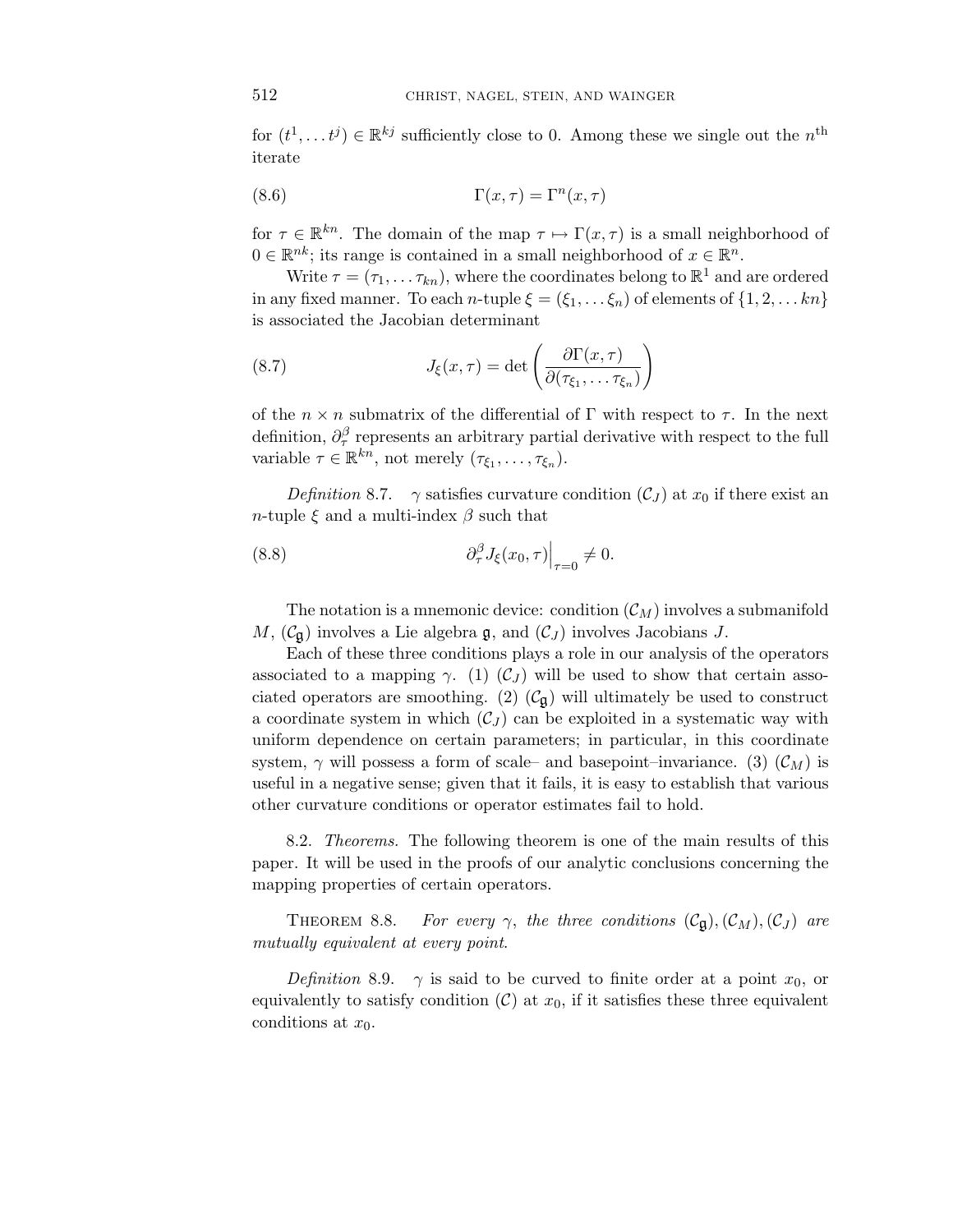Three additional curvature conditions,  $(C_Y)$ ,  $(C_A)$ , and  $(C_J)'$ , will be introduced in Sections 9 and 10, and will be shown<sup>6</sup> also to be equivalent to  $(C)$ , as will two analytic properties of integral operators naturally associated to mappings *γ*.

The next proposition is a direct consequence of the definitions, but is nonetheless fundamental.

PROPOSITION 8.10.  $(C)$  is invariant under diffeomorphism.

By this we mean the following.<sup>7</sup> Let  $\phi$  be any diffeomorphism of  $\mathbb{R}^n$ , and  $\psi : \mathbb{R}^{n+k} \mapsto \mathbb{R}^k$  any  $C^{\infty}$  map satisfying  $\psi(x,0) \equiv 0$ , whose differential with respect to *t* is invertible at  $t = 0$ . Given a mapping  $\gamma$ , set  $\tilde{\gamma}(x, t) =$  $\phi^{-1} \circ \gamma(\phi(x), \psi(x, t))$ . Then  $\tilde{\gamma}$  satisfies (C) at *x* if and only if  $\gamma$  satisfies (C) at  $\phi(x)$ .

A consequence of Proposition 8.10 is that the validity of  $(C)$  at  $x_0$  does not depend in any way on the geometry or curvature of an individual manifold *M<sup>x</sup>* as defined in  $(8.2)$ ;<sup>8</sup> it is instead a property of the family of manifolds  $\{M_x\}$ . For it is always possible to choose a diffeomorphism  $\phi$  that maps  $M_{x_0}$  to an affine subspace M, and then  $t \mapsto \tilde{\gamma}(x_0, t)$  parametrizes M near  $x_0$ .

Under any of several mild supplementary hypotheses,  $(C)$  has other equivalent formulations, in terms of the analytic properties of associated operators

(8.9) 
$$
Tf(x) = \int f(\gamma(x, t)) K(x, t) dt
$$

where  $K \in C^{\infty}(\mathbb{R}^n \times \mathbb{R}^k)$ . Now K is always assumed to be supported in a small neighborhood of  $(x_0, 0)$ , and  $f$  in a small neighborhood of  $x_0$ . For each nonnegative  $s \in \mathbb{R}$  denote by  $H_s$  the usual Sobolev space of all functions defined in some Euclidean space having *s* derivatives in *L*2.

THEOREM 8.11. If  $\gamma$  satisfies curvature condition (C) at  $x_0$  then there exist  $s > 0$  and a neighborhood *U* of  $(x_0, 0)$  such that for every  $K \in C^{\infty}$ supported in U, the operator T maps  $L^2(\mathbb{R}^n)$  to  $H_s$ .

Conversely, suppose that  $\gamma$  does not satisfy curvature condition (C) at  $x_0$ . Suppose in addition either that the differential of the map  $t \mapsto \gamma(x_0, t)$  has maximal rank *k* at  $t = 0$ , or that  $K \geq 0$ . Then there exists a neighborhood V of  $(x_0, 0)$  such that whenever  $K \in C^{\infty}$  is supported in V and  $K(x_0, 0) \neq 0$ , *T* maps  $L^2$  to  $H_s$  for no exponent  $s > 0$ .

<sup>&</sup>lt;sup>6</sup>A supplementary hypothesis is imposed on  $\gamma$  in the formulation of  $(C_{\Lambda})$ .

<sup>&</sup>lt;sup>7</sup>Our theory may be generalized to mappings which do not necessarily satisfy  $\gamma(x, 0) \equiv x$ . The appropriate generalization of diffeomorphism invariance then involves  $\phi_1 \circ \gamma(\phi_2(x), \psi(x, t))$ , where  $\phi_1$ and  $\phi_2$  are unrelated.

<sup>&</sup>lt;sup>8</sup>In this remark we assume for simplicity that the differential of  $\gamma$  with respect to *t* has rank *k* at  $t = 0$ , so that each  $M_x$  is a manifold.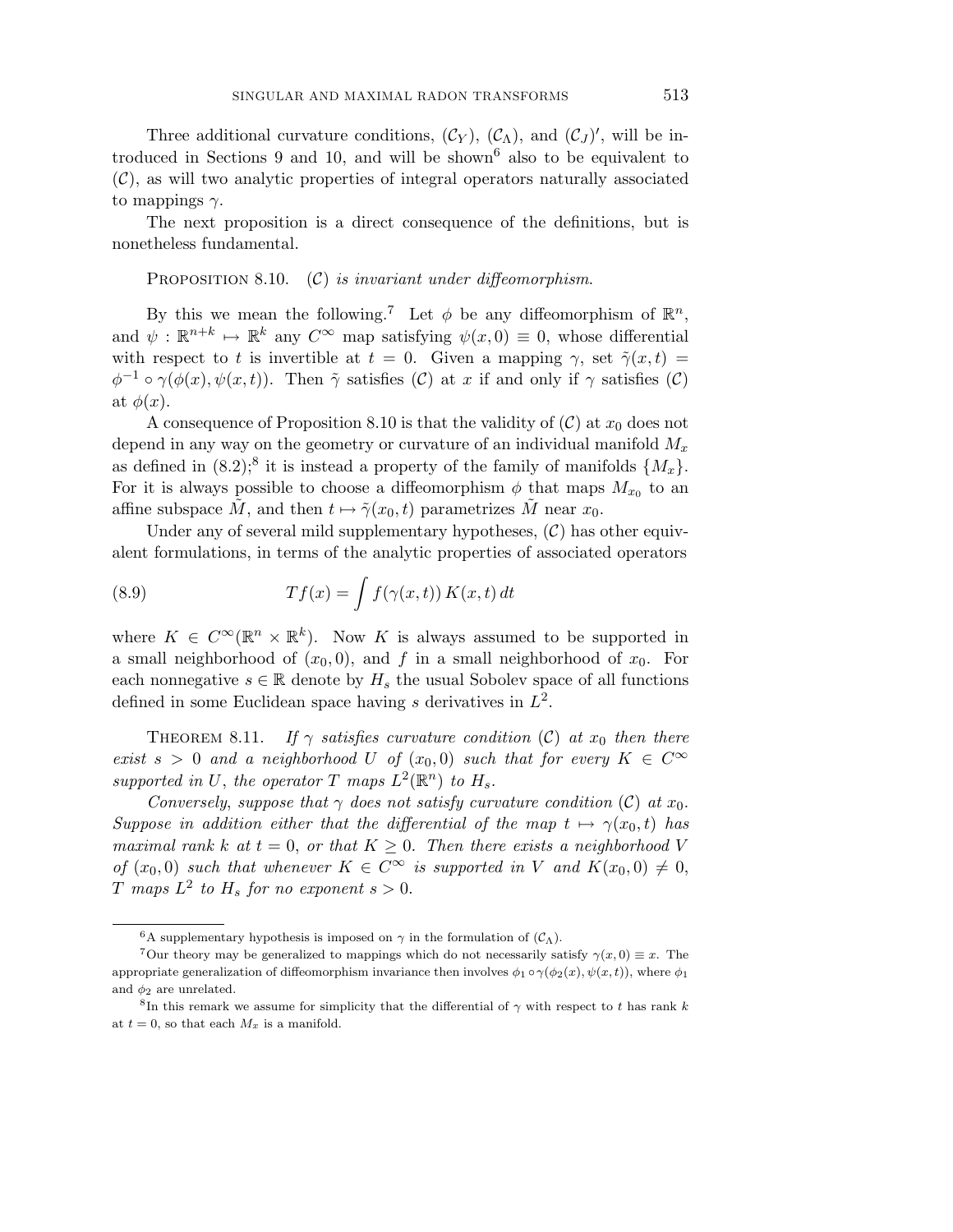The next result is a variant involving only the scale of spaces *Lr*.

THEOREM 8.12. Suppose that  $\gamma$  satisfies curvature condition (C) at  $x_0$ . Then there exists a neighborhood *U* of  $(x_0, 0)$  such that for each  $p \in (1, \infty)$ there exists an exponent  $q > p$  such that for any  $K \in L^{\infty}$  supported in *U*, the operator *T* defined by (8.9) maps  $L^p(\mathbb{R}^n)$  to  $L^q(\mathbb{R}^n)$ .

Conversely, suppose that there exist  $K \in C^0$  satisfying  $K(x_0, 0) \neq 0$  and exponents  $1 \leq p \leq q \leq \infty$  such that *T* maps  $L^p(\mathbb{R}^n)$  to  $L^q(\mathbb{R}^n)$ . Suppose further either that  $K \geq 0$ , or that the differential of the map  $t \to \gamma(x_0, t)$  has rank *k* at  $t = 0$ . Then  $\gamma$  satisfies curvature condition (C) at  $x_0$ .

## **Examples**

Example 8.1. Suppose that  $\gamma(x,t) = x - h(t)$  for some  $h : \mathbb{R}^k \mapsto \mathbb{R}^n$ defined in a neighborhood of 0 and satisfying  $h(0) = 0$ . Then  $\gamma$  is curved to finite order if and only if the set of all vectors  $\{\partial^{\alpha}h/\partial t^{\alpha}(0)\}\$  spans  $\mathbb{R}^{n}$ ; this does not depend on *x*0.

Indeed, the vector fields in the exponential representation for  $\gamma$  are

$$
X_j \equiv -\partial^j h / \partial t^j \Big|_{t=0},
$$

for  $j = 1, 2, 3, \ldots$ . These have constant coefficients, so that all their commutators vanish identically; consequently  $(\mathcal{C}_{\mathfrak{g}})$  holds if and only if they span  $\mathbb{R}^n$ . For the analysis of this class of examples see [45].

*Example* 8.2. Let  $Z_1, \ldots, Z_k$  be any collection of  $C^{\infty}$  vector fields, defined in an open subset of  $\mathbb{R}^n$ , whose iterated commutators span the tangent space to the ambient space  $\mathbb{R}^n$  at a point  $x_0$ . Then  $\gamma(x,t) = \exp(\sum t_i Z_i)(x)$  satisfies (C) at  $x_0$ . Our theory does not require that the  $Z_j$  be linearly independent at *x*0, nor that they span a subspace of constant dimension, nor that *k* be less than *n*.

Example 8.3. There exist mappings curved to finite order of the form  $\gamma(x,t) = x + v(x) \cdot t$  where  $v : \mathbb{R}^n \mapsto \mathbb{R}^n$ , even though each manifold  $t \mapsto \gamma(x,t)$ is flat. One such example is  $\gamma(x,t)=(x_1+t, x_2+x_1t)$  in  $\mathbb{R}^2$ , with  $t \in \mathbb{R}^1$ .

Example 8.4.

$$
\gamma(x,t) = (x_1 + t, x_2 + 2x_1t + t^2)
$$

appears on a superficial examination to have the features of both of the preceding two examples. Yet it is not curved to finite order at any point, and indeed, may be brought into the form  $\tilde{\gamma}(x,t) \equiv (x_1 + t, x_2)$  by conjugation with the diffeomorphism  $x \mapsto (x_1, x_2 - x_1^2)$ .

It may be tempting to attempt to formulate a curvature condition by examining all partial derivatives of  $\gamma$  with respect to  $(x, t)$  at  $(x_0, 0)$ . This example demonstrates that only certain combinations of partial derivatives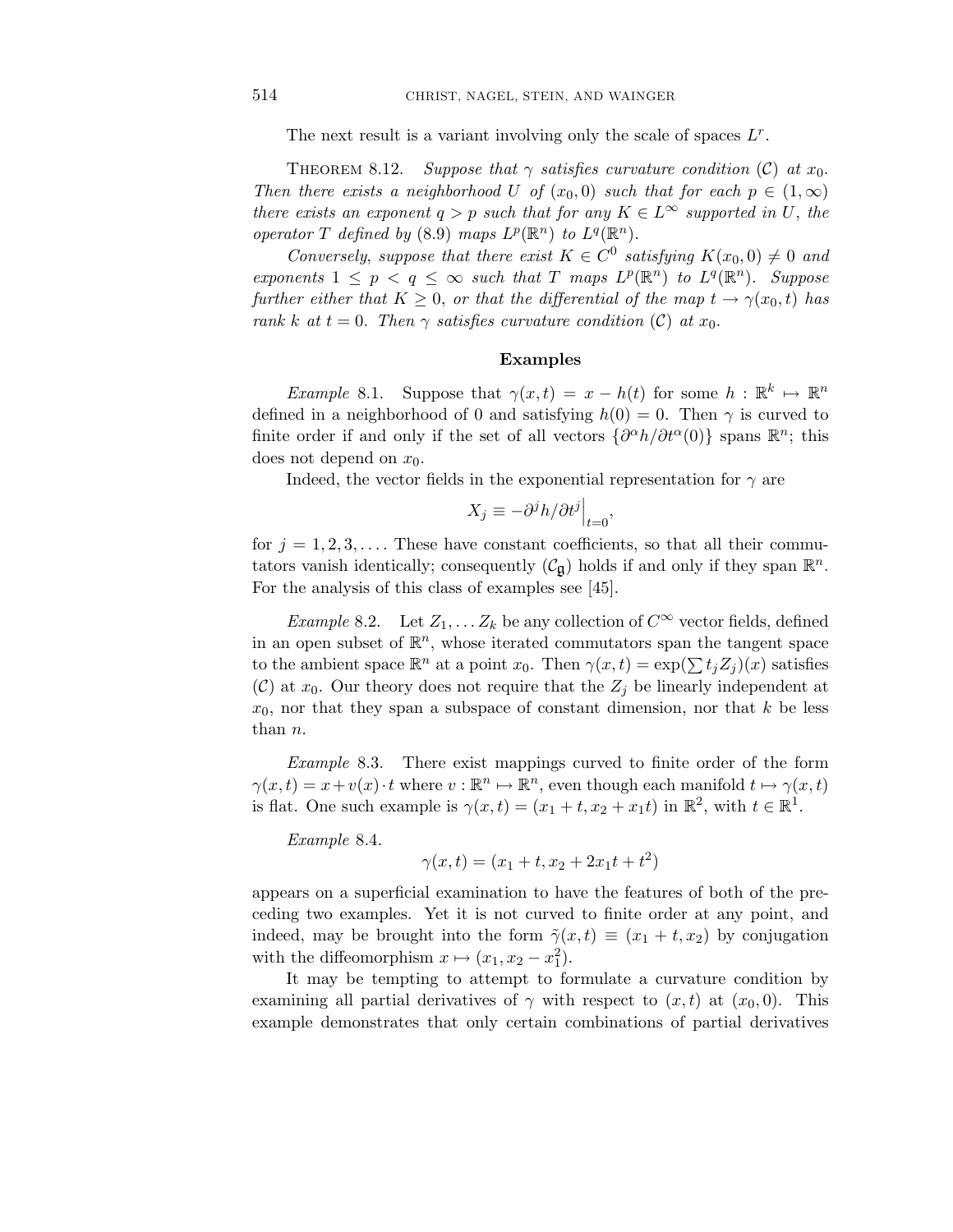have any significance. For example,  $\partial^2 \gamma / \partial x_1 \partial_t$  is nonzero in this example, yet there is no curvature in our sense. For the first nontrivial example of a polynomial expression in terms of these partial derivatives that does have an invariant meaning, see (9.9).

Example 8.5. Let *G* be a Lie group and  $h : \mathbb{R}^k \mapsto G$  a smooth map satisfying  $h(0) = 1$ , the identity element of *G*. Define  $\gamma(g, t) = g \cdot h(t)$ . Write  $h(t) \sim \exp(\sum_{\beta} t^{\beta} Z_{\beta} / \beta!)$  where each  $Z_{\beta}$  belongs to the Lie algebra g of *G*, and exp denotes the exponential mapping from a neighborhood of  $0 \in \mathfrak{g}$  to a neighborhood of the identity element of  $e \in G$ . Each  $Z_\beta$  is thus identified with a left invariant vector field on *G*. Then  $\gamma$  satisfies  $(\mathcal{C}_{\mathfrak{g}})$  at one point of *G* if and only if it does so at every point; and this holds if and only if the  $Z_\beta$  generate the entire Lie algebra g.

Indeed, the vector fields  $X_\alpha$  in the exponential representation for  $\gamma$  are precisely the  $Z_\alpha$ . These generate a certain subalgebra of locally left invariant vector fields in a neighborhood of  $e$ , that is, a certain subalgebra of  $\mathfrak{g}$ . Thus  $(\mathcal{C}_{\mathfrak{g}})$ holds at *e* if and only this subalgebra is all of g. The rank of this subalgebra is constant, so that  $(\mathcal{C}_{\mathfrak{g}})$  holds at *e* if and only if it holds at every point of *G*.

Example 8.6. The real analytic mapping  $\gamma(x,t)=(x_1+t, x_2+x_2t)$  is curved to finite order at some points but not all. It is curved to finite order at a point  $(x_1, x_2)$  if and only if  $x_2 \neq 0$ . The manifold  $\{x_2 = 0\}$  is invariant under *γ*.

*Example* 8.7. The mapping  $\gamma(x,t) = (x_1+t, x_2+\exp(-t^{-2}))$  is not curved to finite order at any point. The manifolds  $\{x_2 = \text{constant}\}\$ are invariant under  $\gamma$  to infinite order at every point, but there exists no manifold of positive codimension that is truly locally invariant under *γ*.

Similarly for  $\gamma(x,t) = (x_1 + t, x_2 + t \exp(-x_1^{-2}))$ , the manifolds  $\{x_2 =$ constant} are invariant to infinite order at each point where  $x_1 = 0$ , but there exist no locally invariant submanifolds.

Example 8.8. Phong and Stein [31] have discussed a notion of rotational curvature for the hypersurface case  $k = n - 1$ , assuming the differential of  $\gamma$ with respect to *t* to be injective. Given a point  $x^0 \in \mathbb{R}^n$ , it is always possible to introduce coordinates  $x = (x', x_n) \in \mathbb{R}^{n-1} \times \mathbb{R}$  with origin at  $x^0$ , and a smooth function  $\phi : \mathbb{R}^{n+(n-1)} \mapsto \mathbb{R}$  satisfying  $\nabla \phi(0,0) = 0$ , such that for any points  $x, y \in \mathbb{R}^n$  near the origin,  $y = \gamma(x, t)$  for some  $t \in \mathbb{R}^k$  near 0 if and only  $x_n = y_n + \phi(x, y')$ . The rotational curvature condition of [31] is then equivalent to the nonvanishing of the determinant of the matrix

$$
\det\left(\frac{\partial^2 \phi}{\partial x_i \partial y_j}\right)_{1 \le i,j \le n-1} (0,0) \neq 0.
$$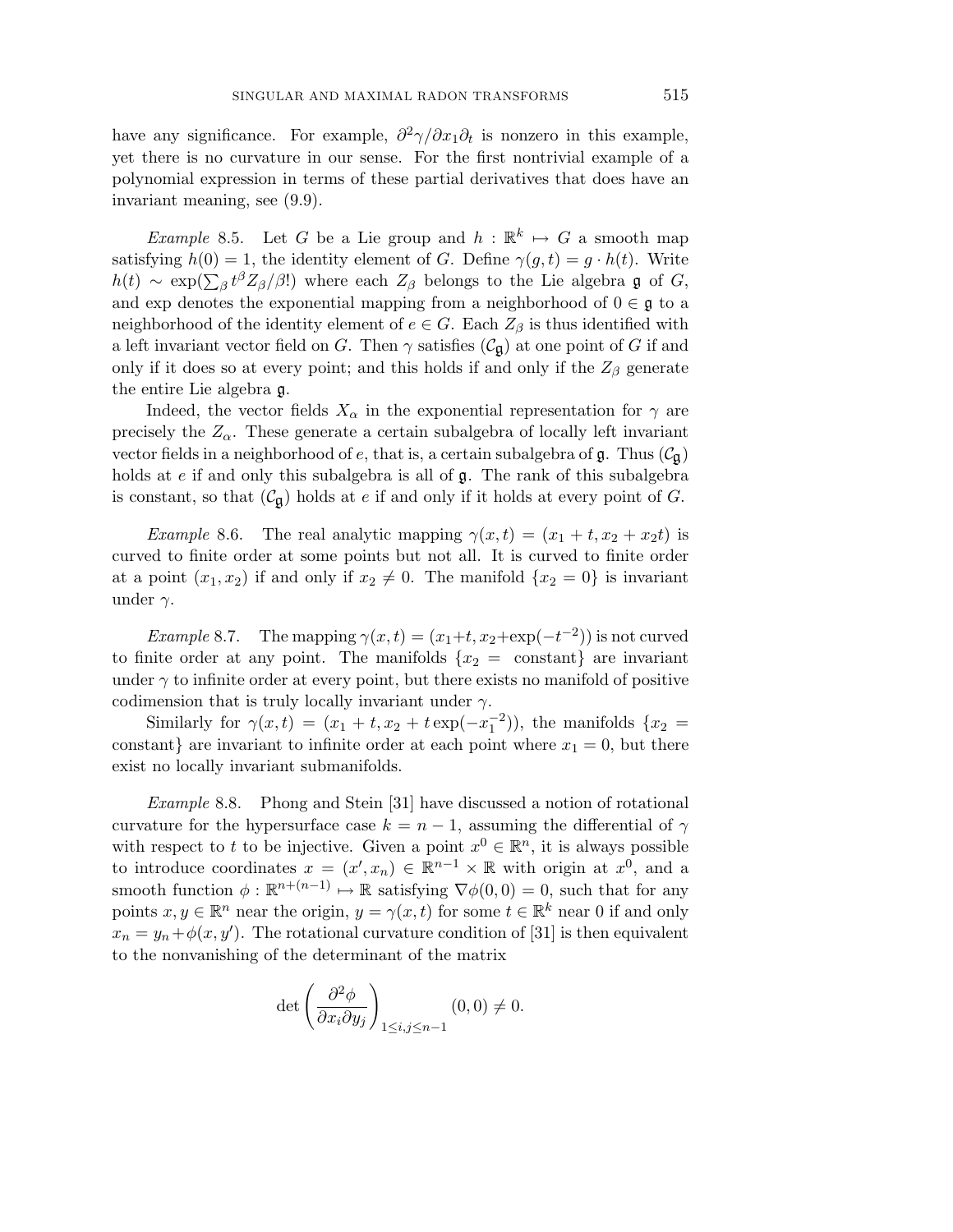On the other hand, our condition  $(C)$  is equivalent to the requirement merely that there exist indices  $i, j \leq n-1$  for which the Taylor expansion of  $\frac{\partial^2 \phi}{\partial x_i \partial y_j}$ with respect to  $(x', y') = (x_1, \ldots, x_{n-1}, 0, y_1, \ldots, y_{n-1}, 0)$  does not vanish to infinite order at the origin; see (9.18) and Proposition 9.15. Thus rotational curvature in the sense of [31] is in a natural sense the strongest possible version of  $(C)$ , in the hypersurface case.

*Example* 8.9. A condition closely related to  $(C)$  in a special case has been studied by Baouendi, Ebenfelt and Rothschild [2]. Let  $X \subset \mathbb{C}^n$  be a real analytic, generic CR manifold. In local coordinates in a neighborhood  $\Omega \subset \mathbb{C}^n$ of a point  $z_0 \in X$ ,  $X = \{z \in \Omega : \rho(z, \bar{z}) = 0\}$ , where  $\rho : \Omega \times \overline{\Omega} \mapsto \mathbb{C}$  is holomorphic, satisfies  $\rho(z,\bar{w}) \equiv \rho(w,\bar{z})$ , and its components satisfy  $\partial \rho_1 \wedge \partial \rho_2$  $\wedge \ldots \wedge \partial \rho_d \neq 0$ . Here  $\partial \rho_j(z, \bar{z}) = \sum_i \frac{\partial h}{\partial z_i}$  $\frac{\partial h}{\partial z_i} dz_i$  where  $h(z) = \rho_j(z, \bar{z}).$ 

To each  $z \in X$  are associated the Segre sets  $N_j \subset \mathbb{C}^n$  defined by  $N_0(z)$  $= \{z\}$ , and  $N_{j+1}(z) = \{w \in \Omega : \rho(w,\zeta) = 0 \text{ for some } \zeta \in N_j(z)\};$  in these definitions  $z, w, \zeta$  are assumed to lie sufficiently close to  $z_0$ .

Define  $\Lambda \subset \Omega \times \Omega$  to be  $\{(z,w) : \rho(z,\bar{w})=0\}$ , and parametrize  $\Lambda$ as  $\{(\gamma(z,t),z)\}\text{, where } t \in \mathbb{C}^{n-d} = \mathbb{C}^k\text{, and so that } \gamma(z,0) = z \text{ for all }$  $z \in X$  (though not necessarily for all  $z \in \Omega$ ; in this respect [2] differs from our framework) for some analytic function  $\gamma$ . Then in our notation,  $N_j$  corresponds to the image of  $\mathbb{C}^{jk}$  under the map  $(t_1, \ldots t_j) \in \mathbb{C}^{jk} \mapsto \Gamma^j(z, (t_1, \ldots t_j))$ . One of the geometric conditions considered in  $[2]$  is that some  $N_j$  should contain an open subset of  $\mathbb{C}^n$ . In our language this means that the Jacobian determinant of  $\Gamma(z_0, \tau)$  with respect to  $\tau$  does not vanish identically. Because of the hypothesis of analyticity, this is equivalent to the nonvanishing of some coefficient of its Taylor expansion about  $\tau = 0$ , that is, to  $(\mathcal{C}_J)$  at points of X.

#### **9. Curvature: Some details**

9.1. The exponential representation. In this subsection we establish the existence and uniqueness of the vector fields  $X_\alpha$  in the exponential representation (8.3).

We will often work with  $\mathbb{R}^n$ -valued formal Taylor series  $\exp(\sum_{\alpha} t^{\alpha} X_{\alpha}/\alpha!)$  (*x*) with respect to  $t \in \mathbb{R}^k$ , in which the  $X_\alpha$  are  $C^\infty$  vector fields defined in an open subset  $U \subset \mathbb{R}^n$ . These are to be interpreted as follows. The mappings  $F_N(t) = \exp(\sum_{|\alpha| \leq N} t^{\alpha} X_{\alpha}/\alpha!)$  are well defined for all  $|t| < \delta(N) > 0$ , for all *x* belonging to any relatively compact subset of *U*. With respect to a coordinate system in  $\mathbb{R}^n$ ,  $F_N$  may then be expanded in a Taylor series  $T_N(t)$  =  $\sum_{\beta} c_{\beta}^{N}(x) t^{\beta} / \beta!$  with respect to *t*, whose coefficients  $c_{\beta}^{N}$  are  $C^{\infty}$  functions of *x*. For any multi-index  $\beta$ ,  $c_{\beta}^{N}$  is independent of *N* for all sufficiently large *N*.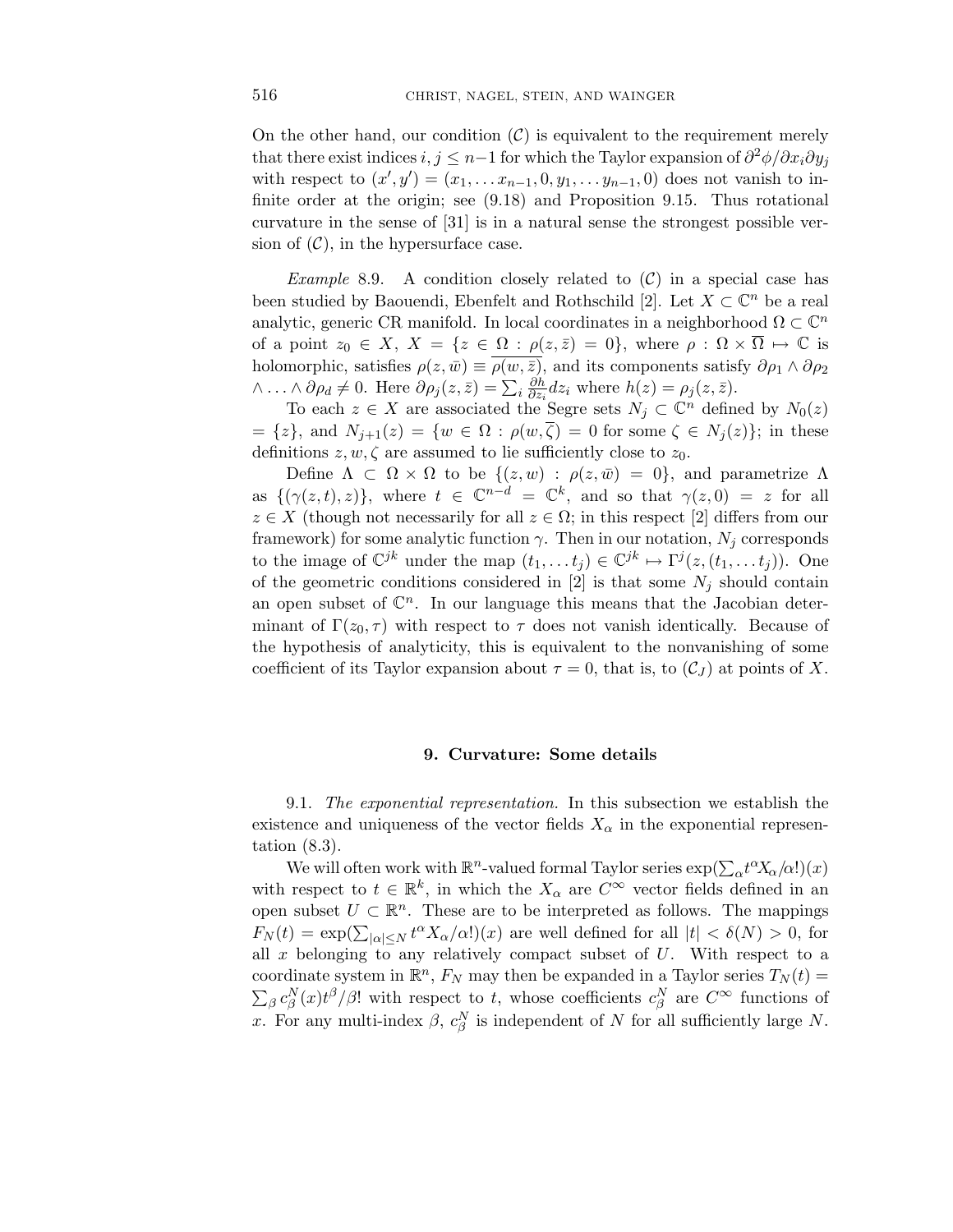Defining  $c_\beta(x)$  to be this stable limit, we obtain a formal series

(9.1) 
$$
T_{\infty} \sim \sum_{\beta} c_{\beta}(x) t^{\beta} / \beta! .
$$

The coefficients of this series are  $\mathbb{R}^n$ -valued  $C^{\infty}$  functions of  $x \in U$ .

Definition 9.1. Let  $\{X_\alpha\}$  be a collection of  $C^\infty$  vector fields defined in a neighborhood *U* of  $x_0 \in \mathbb{R}^n$ . Then  $\exp\left(\sum_{\alpha} t^{\alpha} X_{\alpha}/\alpha!\right)(x)$  is defined to be the formal Taylor series (9.1) in *t*.

We will also work with exponential mappings associated to vector fields depending on a parameter *t*, such as  $\exp(\sum_{|\alpha| (*x*); such exponen$ tials are of course well defined  $C^{\infty}$  functions of *x*, *t* for small *t*, not merely formal power series.

*Proof of existence.* Define a mapping  $H : \mathbb{R}^{n+k} \mapsto \mathbb{R}^{n+k}$  by

(9.2) *H*(*x, t*)=(*γ*(*x, t*)*, t*)*.*

Because  $\gamma(x,0) \equiv x$ , the differential of *H* at any point  $(x,0)$  is invertible, whence *H* defines a diffeomorphism of a small neighborhood  $U_1$  of  $(x_0, 0)$  in  $\mathbb{R}^{n+k}$  with a second such neighborhood  $U_2$ . For small  $s \in \mathbb{R}^k$  define

(9.3) 
$$
\varphi_s(x,t) = H(\gamma_t^{-1}(x), s+t) = (\gamma_{s+t} \gamma_t^{-1}(x), s+t).
$$

Then  $\varphi_{s_1+s_2} \equiv \varphi_{s_1} \circ \varphi_{s_2}$ . As remarked in Section 1, this means that there exist vector fields  $\{V_j : 1 \leq j \leq k\}$  in  $\mathbb{R}^{n+k}$ , defined near  $(x_0, 0)$ , satisfying  $\varphi_s(x,t) \equiv \exp(\sum_j s_j V_j)(x,t)$ . In particular,

(9.4) 
$$
\exp(\sum_{j=1}^{k} s_j V_j)(x,0) = \varphi_s(x,0) = H(x,s) = (\gamma(x,s),s).
$$

Differentiating with respect to *s* gives

$$
(9.5) \t\t V_j = H_*(\partial/\partial t_j),
$$

the push forward of  $\partial/\partial t_j$  by *H*. This could equally well have been taken as an alternative definition of  $V_j$ .

Adopting coordinates  $(y, s) \in \mathbb{R}^{n+k}$  in  $U_2$ , we may express each  $V_j$  as  $Z_j + \partial_{s_j}$  where  $Z_j$  is a vector field in  $U_2$  whose coefficients are functions of  $(y, s)$ , but which is everywhere in the span of  $\partial_{y_1}, \dots \partial_{y_n}$ . Substituting (9.4) into the identity

$$
(\gamma(x,t),0)=\exp(-\sum_jt_j\partial/\partial s_j)(\gamma(x,t),t)
$$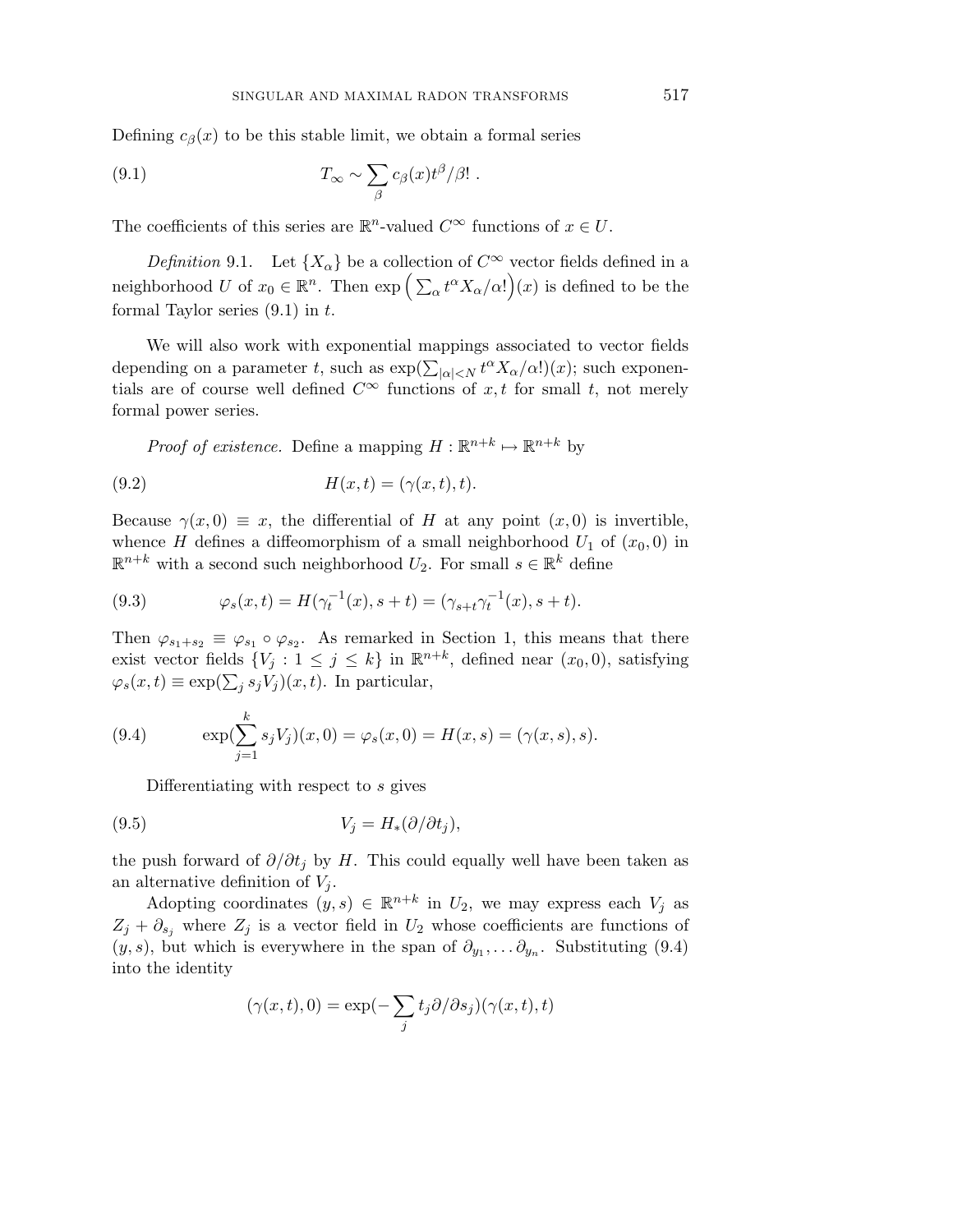and applying the Baker-Campbell-Hausdorff formula yield a Taylor series identity in *t* of the form

$$
(9.6) \quad (\gamma(x,t),0) = \exp(-\sum_{j} t_{j} \partial/\partial s_{j}) \exp(\sum_{j} t_{j} [Z_{j} + \partial/\partial s_{j}]) (x,0)
$$

$$
\sim \exp\Big(\sum_{|\beta|>0} t^{\beta} Z_{\beta}/\beta! \Big) (x,0),
$$

where each  $Z_{\beta}$  is a finite linear combination, with constant coefficients, of the vector fields  $Z_i$  and  $\partial/\partial s_j$  and of their commutators.

Each such commutator, excepting the  $\partial/\partial s_j$  themselves, is in the span of the coordinate vector fields *∂/∂yi*, with coefficients that are *C*<sup>∞</sup> functions of *y, s*. The coefficient of  $\partial/\partial s_j$  is  $t_j - t_j \equiv 0$ . Therefore each  $Z_\alpha$  takes the form

$$
Z_{\alpha}(y,s) = \sum_{j=1}^{n} a_{j,\alpha}(y,s) \partial/\partial y_j.
$$

Define vector fields  $X_\alpha$  on  $\mathbb{R}^n$  by

(9.7) 
$$
X_{\alpha}(y) = \sum_{j} a_{j,\alpha}(y,0) \partial/\partial y_{j}.
$$

Then for any *N*,  $\exp(\sum_{|\alpha| \leq N} t^{\alpha} X_{\alpha}/\alpha!)$  is identically equal to the  $\mathbb{R}^n$  coordinate of the quantity  $\exp(\sum_{|\alpha| \leq N} t^{\alpha} Z_{\alpha}/\alpha!) (x, 0)$ , by the uniqueness of solutions to the initial value problem for ordinary differential equations. Thus (9.6) may be rewritten as

$$
\gamma(x,t) \sim \exp\left(\sum_{|\alpha|>0} t^{\alpha} X_{\alpha}/\alpha! \right)(x).
$$

Proof of uniqueness. The reasoning is by induction on *N*. Suppose that for some vector fields  $Y_\alpha$ ,

$$
\exp\left(\sum_{|\alpha| \le N} t^{\alpha} X_{\alpha}/\alpha! \right)(x) \n= \exp\left(\sum_{|\alpha| < N} t^{\alpha} X_{\alpha}/\alpha! \right)(x) + \sum_{|\alpha| = N} t^{\alpha} Y_{\alpha}/\alpha! \left((x) + O(|t|^{N+1})\right)
$$

for all *x* in some neighborhood of *x*<sub>0</sub>. Composing with  $\exp(-\sum_{|\alpha| \le N} t^{\alpha} X_{\alpha}/\alpha!)$ on both sides yields

$$
x + O(|t|^{N+1})
$$
  
=  $\exp(-\sum_{|\alpha| \le N} t^{\alpha} X_{\alpha}/\alpha !) \exp\left(\sum_{|\alpha| < N} t^{\alpha} X_{\alpha}/\alpha ! + \sum_{|\alpha| = N} t^{\alpha} Y_{\alpha}/\alpha !\right)(x).$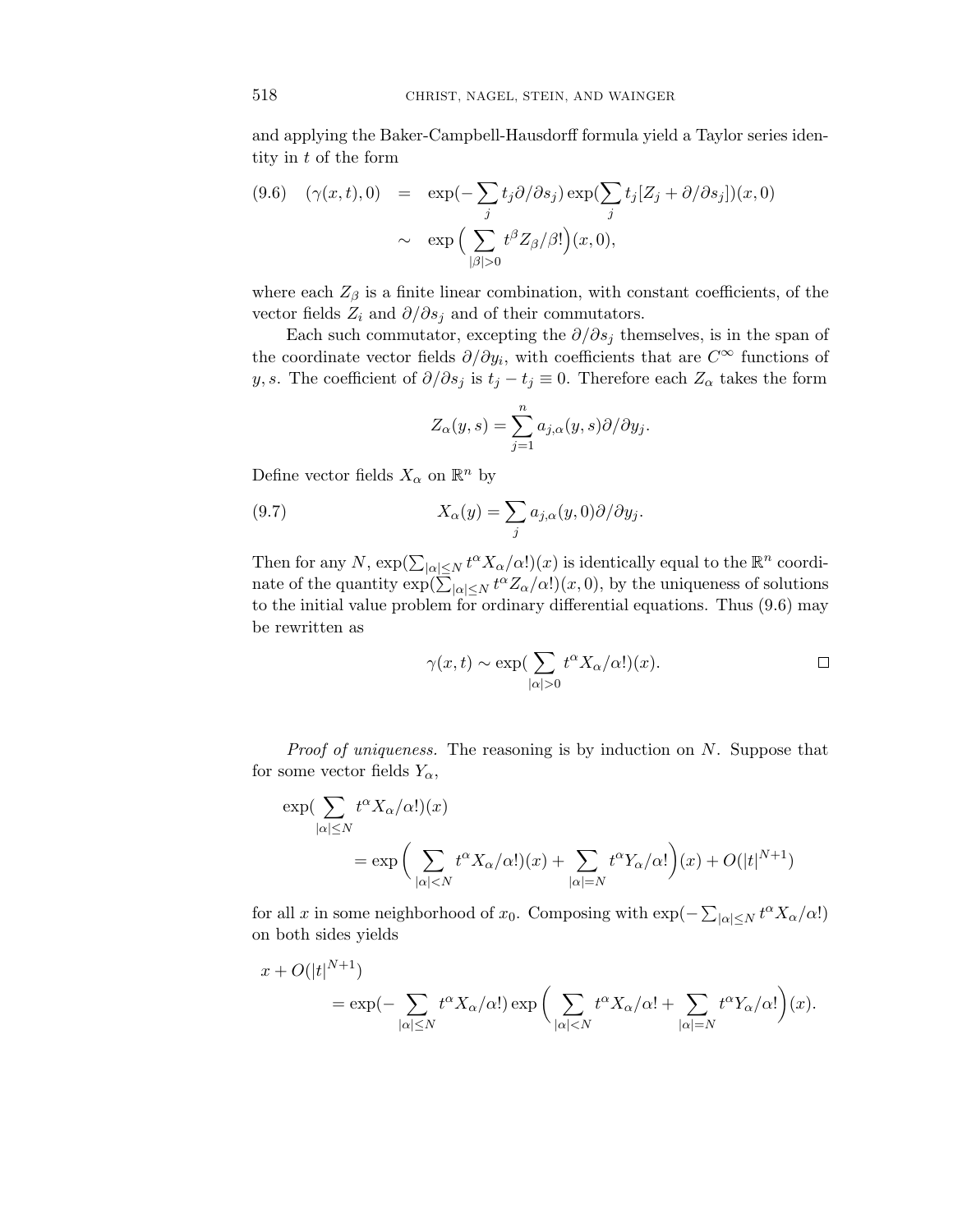The Baker-Campbell-Hausdorff formula may be used to simplify the right-hand side, yielding

$$
x + O(|t|^{N+1}) = \exp\bigg(\sum_{|\alpha|=N} t^{\alpha}(Y_{\alpha} - X_{\alpha})/\alpha!\bigg)(x) + O(|t|^{N+1}).
$$

Fix any multi-index  $\delta$  satisfying  $|\delta| = N$ , apply  $\partial^{\delta}/\partial t^{\delta}$  to both sides, and evaluate at  $t = 0$  to obtain  $0 = \delta! (Y_\alpha - X_\alpha)(x)$  for all *x* near  $x_0$ . □

Remark 9.1. From this proof of uniqueness can also be derived an alternative construction of the vector fields  $X_\alpha$ , by induction on  $|\alpha|$ . For  $|\alpha|=1$ ,  $X_{\alpha} = \partial \gamma(x, t) / \partial t_j$  where  $\alpha = (0, \ldots, 1, \ldots, 0)$  with a single 1 in the *j*<sup>th</sup> position. Once the  $X_\alpha$  have been constructed for all  $|\alpha| \leq N$ , consider

$$
G(x,t) = \exp(-\sum_{|\alpha| \le N} t^{\alpha} X_{\alpha}/\alpha!)(\gamma(x,t)).
$$

It can be shown that for each multi-index satisfying  $|\beta| = N+1$ ,  $\partial^{\beta}G/\partial t^{\beta}(x,0)$ defines a vector field on  $\mathbb{R}^n$ , which is taken to be  $X_\beta$ .

Another approach to the computation of the  $X_{\alpha}$  is as follows. Fix coordinates, write  $\gamma(x,t) = (\gamma_1, \ldots, \gamma_n)$ , and denote by  $e_j$  the *j*<sup>th</sup> coordinate function in  $\mathbb{R}^n$ . According to (??), the Taylor expansion of the component  $\gamma_j$  with respect to  $t$  about  $x$  is given by the formal series

$$
\sum_{k=0}^{\infty} \frac{1}{k!} \left[ \sum_{\beta} t^{\beta} X_{\beta} / \beta! \right]^k (e_j)(x).
$$

Expanding this formal double series in  $t$ , the coefficient of  $t^{\alpha}$  is

$$
\sum_{m=1}^{|\alpha|} \sum_{\beta_1+\cdots+\beta_m=\alpha} \frac{1}{m!\beta!} X_{\beta_1}\cdots X_{\beta_m}(e_j)(x).
$$

This says that

$$
\frac{1}{\alpha!} \frac{\partial^{\alpha} \gamma_j}{\partial t^{\alpha}}(x,0) = \frac{1}{\alpha!} X_{\alpha}(e_j) + \sum_{m=2}^{|\alpha|} \sum_{\beta_1 + \dots + \beta_m = \alpha} \frac{1}{m! \beta!} X_{\beta_1} \cdots X_{\beta_m}(e_j)(x).
$$

The final conclusion is a recursive formula.

LEMMA 9.2. For every  $\alpha$ ,

(9.8) 
$$
X_{\alpha}(e_j) = \frac{\partial^{\alpha} \gamma_j}{\partial t^{\alpha}}(x,0) - \sum_{m=2}^{|\alpha|} \sum_{\beta_1 + ... + \beta_m = \alpha} \frac{\alpha!}{m! \beta!} X_{\beta_1} \cdots X_{\beta_m}(e_j)(x).
$$

Implicit in this computation are proofs of uniqueness and existence of  ${X_\alpha}$ . One consequence is that  $X_\alpha(x)$  depends only on those Taylor coefficients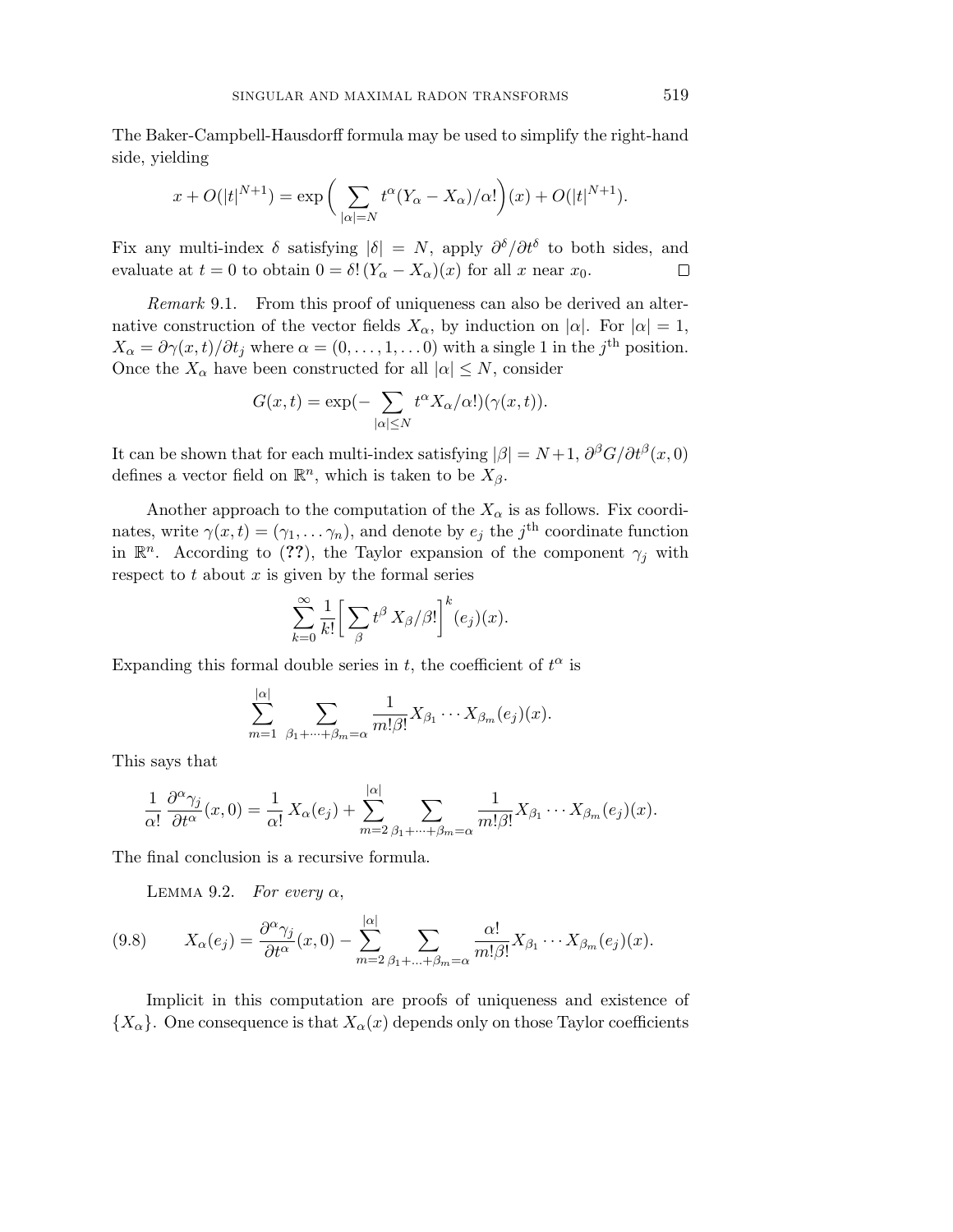$\partial^{\beta_1+\beta_2}\gamma/\partial x^{\beta_1}\partial t^{\beta_2}(x,0)$  of total order  $|\beta|\leq |\alpha|$ . One has of course

$$
X_{\alpha}(x) = \sum_{j=1}^{n} \frac{\partial \gamma_j}{\partial t^{\alpha}}(x, 0) \frac{\partial}{\partial x_j} \quad \text{for } |\alpha| = 1.
$$

In the simplest case  $k = 1$  so that  $t \in \mathbb{R}$ , the second order vector field is

(9.9) 
$$
X_2(x) = \sum_{j=1}^n \left[ \frac{\partial^2 \gamma_j}{\partial t^2}(x,0) - 2 \sum_{m=1}^n \frac{\partial \gamma_m}{\partial t}(x,0) \frac{\partial^2 \gamma_j}{\partial x_m \partial t}(x,0) \right] \frac{\partial}{\partial x_j}.
$$

9.2. Diffeomorphism invariance. For any  $\gamma$ , there exists a unique, smooth mapping  $\gamma^{-1}$  satisfying  $\gamma(\gamma^{-1}(x,t),t) \equiv x \equiv \gamma^{-1}(\gamma(x,t),t)$ , by the implicit function theorem.

LEMMA 9.3. The inverse mapping  $\gamma^{-1}$  satisfies

(9.10) 
$$
\gamma^{-1}(x,t) \sim \exp(-\sum_{\alpha} t^{\alpha} X_{\alpha}/\alpha!)(x)
$$

for the same vector fields  $X_\alpha$  occurring in the exponential representation for  $\gamma$ .

A consequence is that  $\gamma$  satisfies condition ( $\mathcal{C}_{\mathfrak{g}}$ ) at  $x_0$  if and only if  $\gamma^{-1}$ does so.

Proof. Consider the identity

$$
\exp\left(\sum_{|\alpha| \le N} t^{\alpha} X_{\alpha}/\alpha!\right) \exp\left(\sum_{|\alpha| \le N} -t^{\alpha} X_{\alpha}/\alpha!\right)(x) \equiv x.
$$

By letting  $N \to \infty$  we conclude that

$$
\gamma\Big(\exp(-\sum_{\alpha}t^{\alpha}X_{\alpha}/\alpha!)(x),t\Big)\sim x
$$

as Taylor series in *t*. Since the equation  $\gamma(\gamma^{-1}(x,t), t)$  uniquely determines the Taylor expansion of  $\gamma^{-1}$  about  $t = 0$ , the expansion with respect to  $t$  of  $\gamma^{-1}$ equals the formal series  $\exp(-\sum_{\alpha} t^{\alpha} X_{\alpha}/\alpha!) (x)$ .  $\Box$ 

To any diffeomorphism  $\phi$  from an open subset of  $\mathbb{R}^n$  to a second open subset is associated the push-forward mapping  $\phi_*$ , which transforms vector fields defined on the domain of  $\phi$  to vector fields on its range. It is defined by  $\phi_*(X)(\phi(x)) = D\phi(X(x))$ , where  $D\phi(x)$  denotes the differential of  $\phi$  at *x*.

LEMMA 9.4. Let  $\gamma : \mathbb{R}^{n+k} \mapsto \mathbb{R}^n$  be  $C^{\infty}$  and satisfy  $\gamma(x,0) \equiv x$ , and let  ${X_\alpha}$  be the vector fields in the exponential representation (8.3) for *γ*. Let  $\phi$ be a diffeomorphism of  $\mathbb{R}^n$  with itself, and define  $\tilde{\gamma}(x,t) = \phi(\gamma(\phi^{-1}x,t))$ . Then

(9.11) 
$$
\tilde{\gamma}(x,t) \sim \exp\left(\sum_{\alpha} t^{\alpha} \cdot \phi_* X_{\alpha}/\alpha!\right)(x).
$$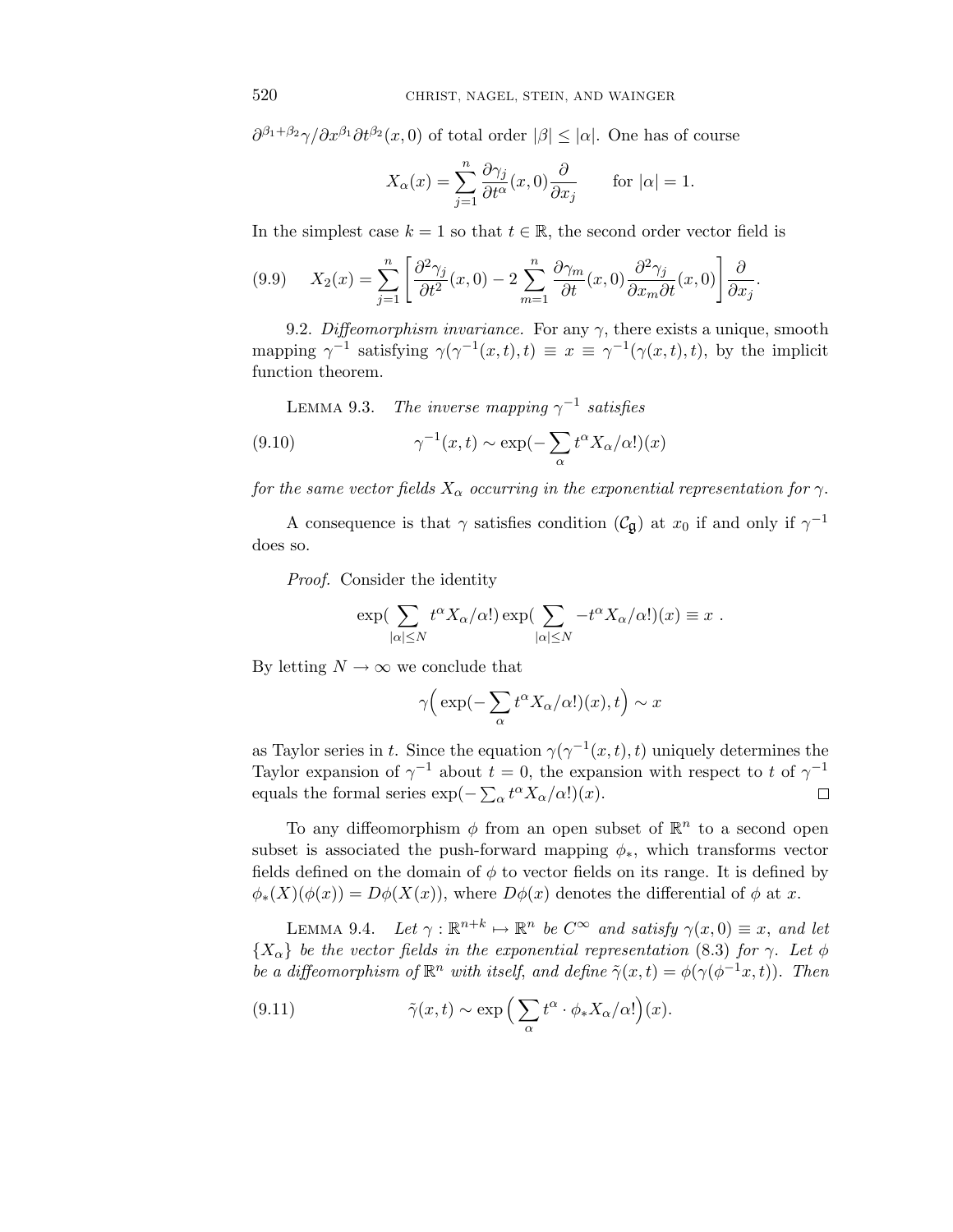Coupling this result with the uniqueness of the exponential representation, we conclude that the vector fields in that representation are themselves invariant under diffeomorphism, in a natural sense.

Proof. For any vector field *Y* and any diffeomorphism,

$$
\phi(\exp(Y)(x)) = \exp(\phi_* Y) \big( \phi(x) \big),
$$

as follows from the definition of the exponential mapping by replacing *Y* by *sY* and differentiating with respect to *s*. Applying this to  $Y = \sum_{|\alpha| \le N} t^{\alpha} X_{\alpha}/\alpha!$ for each *N* yields the stated conclusion. □

Proof of diffeomorphism invariance. We demonstrate here invariance of  $(C_M)$ , and invariance of  $(C_J)$  and of  $(C_g)$  in the special case  $\psi(x,t) \equiv t$ . Some of these facts will be used in the proof of equivalence of the curvature conditions. Full diffeomorphism invariance of all three will then be a consequence of their equivalence.

For  $(\mathcal{C}_{\mathfrak{g}})$ , consider  $\tilde{\gamma}(x,t) = \phi^{-1} \circ \gamma(\phi(x),t)$ . Let  $\{X_{\alpha}\}\$ be the vector fields associated to *γ*. By (9.11),  $\tilde{\gamma}$  satisfies ( $\mathcal{C}_{\mathfrak{g}}$ ) at  $x_0$  if and only if the Lie algebra generated by  $\{\phi_*^{-1}X_\alpha\}$  spans the tangent space to  $\mathbb{R}^n$  at  $x_0$ . The push forward operation is a Lie algebra homomorphism, so this Lie algebra equals the image under  $\phi_*^{-1}$  of the Lie algebra generated by  $\{X_\alpha\}$ . Thus  $\tilde{\gamma}$  satisfies  $(\mathcal{C}_{\mathfrak{g}})$  at  $x_0$  if and only if  $\gamma$  does so at  $\phi(x_0)$ .

Consider condition  $(\mathcal{C}_M)$  first in the simpler case  $\tilde{\gamma}(x,t) = \phi^{-1} \circ \gamma(\phi(x), t)$ . If a submanifold *M* is invariant to infinite order under  $\gamma$  at  $x_0$ , then  $\phi^{-1}(M)$ is invariant to infinite order under  $\tilde{\gamma}(x, t)$  at  $\phi^{-1}(x_0)$ .

Next consider  $\tilde{\gamma}(x,t) = \gamma(x,\psi(x,t))$ . Since  $|\psi(x,t)| \sim |t|$ , again condition  $(\mathcal{C}_M)$  is manifestly invariant. Combining these two cases by composition yields invariance of  $(\mathcal{C}_M)$  in the general case.

To prove that  $(C_J)$  holds for  $\gamma$  if and only if it holds for  $\tilde{\gamma}_t(x) = \phi^{-1}\gamma_t(\phi x)$ , note that the *n*-fold iterate  $\tilde{\Gamma}$  of  $\tilde{\gamma}$  satisfies  $\tilde{\Gamma}(x,\tau) = \phi^{-1}\Gamma(\phi x, \tau)$ . Thus  $\tilde{J}_{\xi}(x,\tau)$ is the product of the determinant of  $D\phi^{-1}$  at  $\phi(x)$  with  $J_{\xi}(\phi x, \tau)$ . Consequently  $\partial_{\tau}^{\beta} \tilde{J}_{\xi}(x,0)$  equals  $\partial_{\tau}^{\beta} J_{\xi}(\phi x,0)$  times a nonvanishing function of *x*; if one is nonzero, so is the other.

9.3. Curvature condition  $(\mathcal{C}_Y)$ . A fourth curvature condition is phrased in terms of a different collection of vector fields. For  $1 \leq j \leq k$  define

(9.12) 
$$
Y_j(x,t) = \frac{\partial}{\partial s_j} \gamma_{t+s} \gamma_t^{-1}(x) \Big|_{s=0};
$$

each of these is a vector field in  $\mathbb{R}^n$  evaluated at x, depending smoothly on the parameter  $t \in \mathbb{R}^k$ . Define vector fields  $Y_{\alpha,j}(x)$  to be the Taylor coefficients

(9.13) 
$$
Y_j(x,t) \sim \sum_{|\alpha| \ge 0} \frac{t^{\alpha}}{\alpha!} Y_{\alpha,j}(x).
$$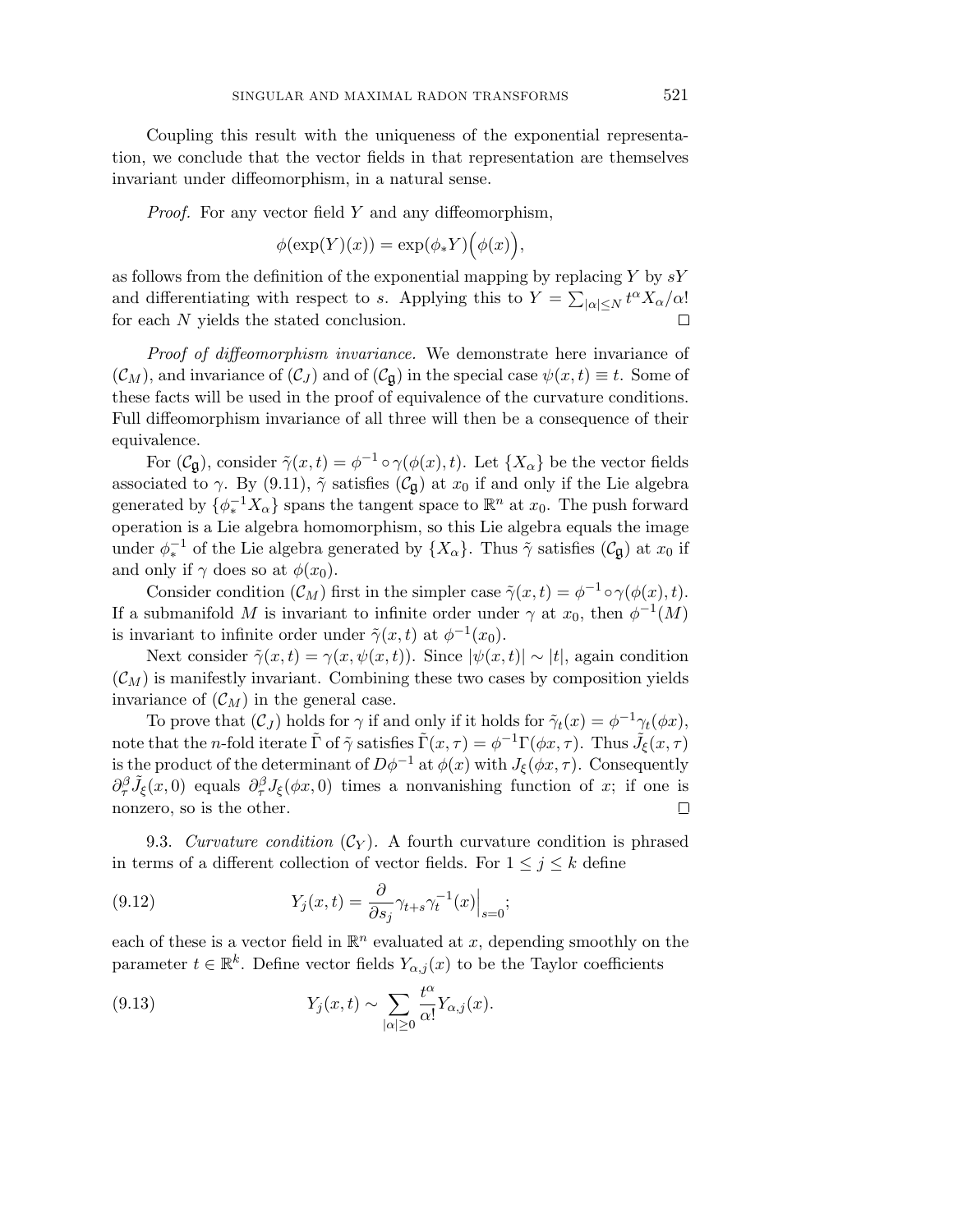Definition 9.5.  $\gamma$  satisfies curvature condition  $(\mathcal{C}_Y)$  at  $x_0$  if the vector fields  $Y_{\alpha,j}$ :  $1 \leq j \leq k, |\alpha| \geq 0$ , together with all their iterated commutators, span the tangent space to  $\mathbb{R}^n$  at  $x_0$ .

PROPOSITION 9.6. Curvature condition  $(C_Y)$  is equivalent to  $(C_{\mathfrak{g}})$ .

Proof. For any set *S* of vector fields, denote by  $2S$  the Lie algebra generated by *S*, as a  $C^{\infty}(\mathbb{R}^n)$  module. Fix any point  $x_0$ . Fix *j* and let  $e_j \in \mathbb{R}^k$  be the *j*<sup>th</sup> coordinate vector. Let  $s = \sigma e_j$  where  $\sigma \in \mathbb{R}$ .

By the Baker-Campbell-Hausdorff formula, in the sense of formal Taylor series in *t, s*,

$$
\gamma_{t+s} \gamma_t^{-1}(x) \sim \exp(\sum_{\alpha} (s+t)^{\alpha} X_{\alpha}/\alpha!) \exp(-\sum_{\alpha} t^{\alpha} X_{\alpha}/\alpha!)(x)
$$

$$
\sim \exp(\sigma W)(x) + O(|\sigma|^2)
$$

where

$$
W \sim \sum_{\alpha} \alpha_j t^{\alpha - e_j} (X_{\alpha} + V_{\alpha,j})/\alpha!,
$$

and each  $V_{\alpha,j}$  belongs to  $\mathfrak{L}\{X_{\beta}:|\beta|<|\alpha|\}$ . Only multi-indices  $\alpha$  whose  $j^{\text{th}}$ components are  $\geq 1$  appear in the Taylor expansion of *W*.

Thus  $Y_{\delta,j}$  equals a nonzero coefficient times  $X_{\delta+e_j} + V_{\delta+e_j}$ , for each  $\delta, j$ . Therefore for each *N*,

$$
\mathfrak{L}\{Y_{\delta,j}:|\delta|\leq N,\ 1\leq j\leq k\}=\mathfrak{L}\{X_{\alpha}:|\alpha|\leq N+1\}.
$$

In particular, the Lie algebra generated by all  $Y_{\delta,j}$  always coincides with that generated by all  $X_\alpha$ . Therefore  $(\mathcal{C}_Y) \Leftrightarrow (\mathcal{C}_\mathfrak{g})$ .  $\Box$ 

9.4. Two lemmas. Invariance of a submanifold may be conveniently reformulated in a special local coordinate system. Consider coordinates  $(x', x'') =$  $x \in \mathbb{R}^p \times \mathbb{R}^{n-p}$ , for some  $0 < p < n$ . Corresponding to this decomposition is an expression

(9.14) 
$$
\gamma(x,t) = \gamma\Big((x',x''),t\Big) = \Big(\gamma'(x,t),\gamma''(x,t)\Big),
$$

where  $\gamma'$  maps  $\mathbb{R}^{n+k}$  to  $\mathbb{R}^p$  and  $\gamma'' : \mathbb{R}^{n+k} \mapsto \mathbb{R}^{n-p}$ . Consider the submanifold

$$
M = \{x : x'' = 0\}.
$$

LEMMA 9.7. Let  $\gamma$  take the form (9.14). Then *M* is invariant under  $\gamma$ to infinite order at the origin  $0 \in \mathbb{R}^n$  if and only if

$$
\frac{\partial^{\alpha+\beta}\gamma''}{\partial(x')^{\alpha}\partial t^{\beta}}\Big((0,0),0\Big)=0 \text{ for every } \alpha,\beta.
$$

The conclusion may be rephrased: *M* is invariant under  $\gamma$  to infinite order at the origin if and only if

(9.15) 
$$
\gamma(x,t) \sim \left(x' + O(t), x'' + O(x'')O(t)\right).
$$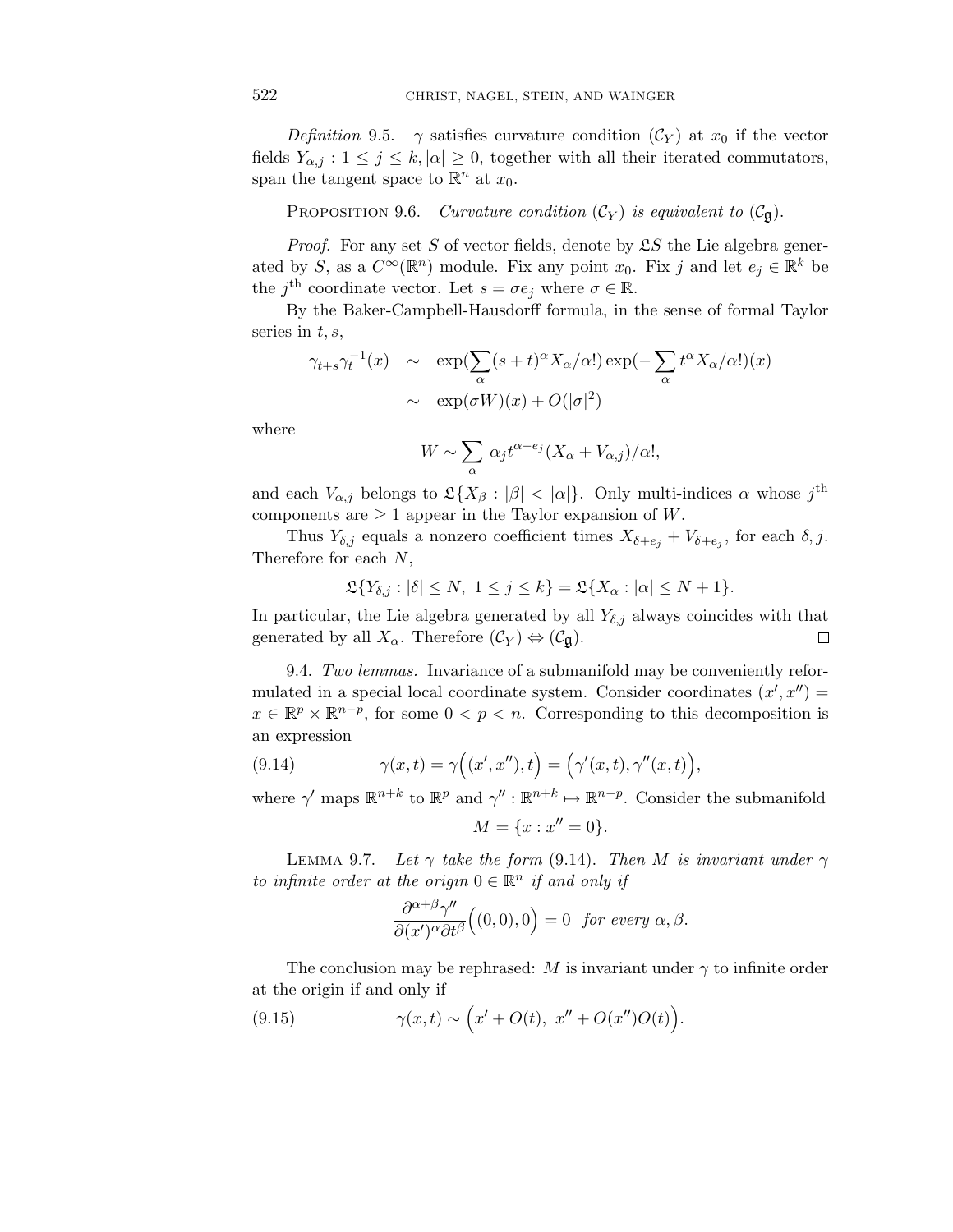*Proof.* The distance from  $\gamma(x,t)$  to *M* is comparable to  $|\gamma''(x,t)|$ . Thus the restriction to  $M \times \mathbb{R}^k$  of the function  $(x,t) \mapsto$  distance  $(\gamma(x,t), M)$  is comparable to the function  $(x', t) \mapsto |\gamma''((x', 0), t)|$ .  $\Box$ 

The next result will be used in Section 21 to prove a theorem on differentiation of integrals.

LEMMA 9.8. Suppose that  $\gamma$  is real analytic near  $(x_0, 0)$ . Then a small neighborhood *U* of  $x_0$  may be decomposed as  $E \cup V$  where *E* is a closed set of Lebesgue measure zero, while the open set *V* is foliated by real analytic leaves with the two properties: (i) each leaf is invariant under  $\gamma$ , and (ii) the restriction to each leaf of  $\gamma$  satisfies ( $\mathcal{C}_{\mathfrak{g}}$ ), relative to that leaf.

By (ii) we mean that the Lie algebra generated by  $\{X_{\alpha}\}\$  spans the tangent space to each leaf.

*Proof.* If  $\gamma$  satisfies  $(\mathcal{C}_{\mathfrak{g}})$  at  $x_0 \in \mathbb{R}^n$  then let *E* be the empty set and *V* = *U*. Otherwise fix a small neighborhood *U* of  $x_0$  and  $\delta > 0$  such that the restriction of  $\gamma$  to  $U \times \{|t| < \delta\}$  is analytic.

Let  ${X_\alpha}$  be the collection of vector fields associated to  $\gamma$ , and let  $\mathfrak g$  be the Lie algebra it generates. Define  $r \leq n$  to be the maximum, over all  $x \in U$ , of the dimension of the subspace of  $T_x \mathbb{R}^n$  spanned by  $\mathfrak{g}$ . Define *E* to be the set of all  $x \in U$  at which this subspace has dimension strictly less than *r*. Then *E* is an analytic variety, hence is closed and has measure zero.

If  $r = n$  then there is a trivial foliation of  $V = U \ E$  in which every leaf is an open subset of  $\mathbb{R}^d$ . Otherwise in a neighborhood of any  $x \in V$ , g spans a subspace of dimension *r*. By the Frobenius theorem, *V* is foliated by integral leaves of g. Because g is spanned by analytic vector fields, each leaf is analytic.

Each vector field  $X_\alpha$  is everywhere tangent to each leaf. Hence for any N and any leaf *L*,

$$
\exp\left(\sum_{|\alpha| \le N} t^{\alpha} X_{\alpha}/\alpha!\right)(x) \in L
$$

for every  $x \in L$  and every sufficiently small *t*. Therefore for any  $x \in L$ , the distance from  $\gamma(x, t)$  to *L* is  $O(|t|^N)$  for every *N*. Because *L* and  $\gamma$  are analytic, by letting  $N \to \infty$  we deduce that *L* is invariant under  $\gamma$ .

Fix a leaf *L* and regard  $\gamma$  as a mapping from  $L \times \mathbb{R}^k$  to *L*. The vector fields occurring in the exponential representation for this restricted mapping are equal to the restrictions of the  $X_\alpha$  to  $L$ , by the uniqueness of the exponential representation. The Lie algebra generated by these is the restriction to *L* of g, which spans the tangent space to *L* at each of its points by construction. Therefore the restriction to *L* of  $\gamma$  satisfies curvature condition  $(\mathcal{C}_{\mathfrak{g}})$ . □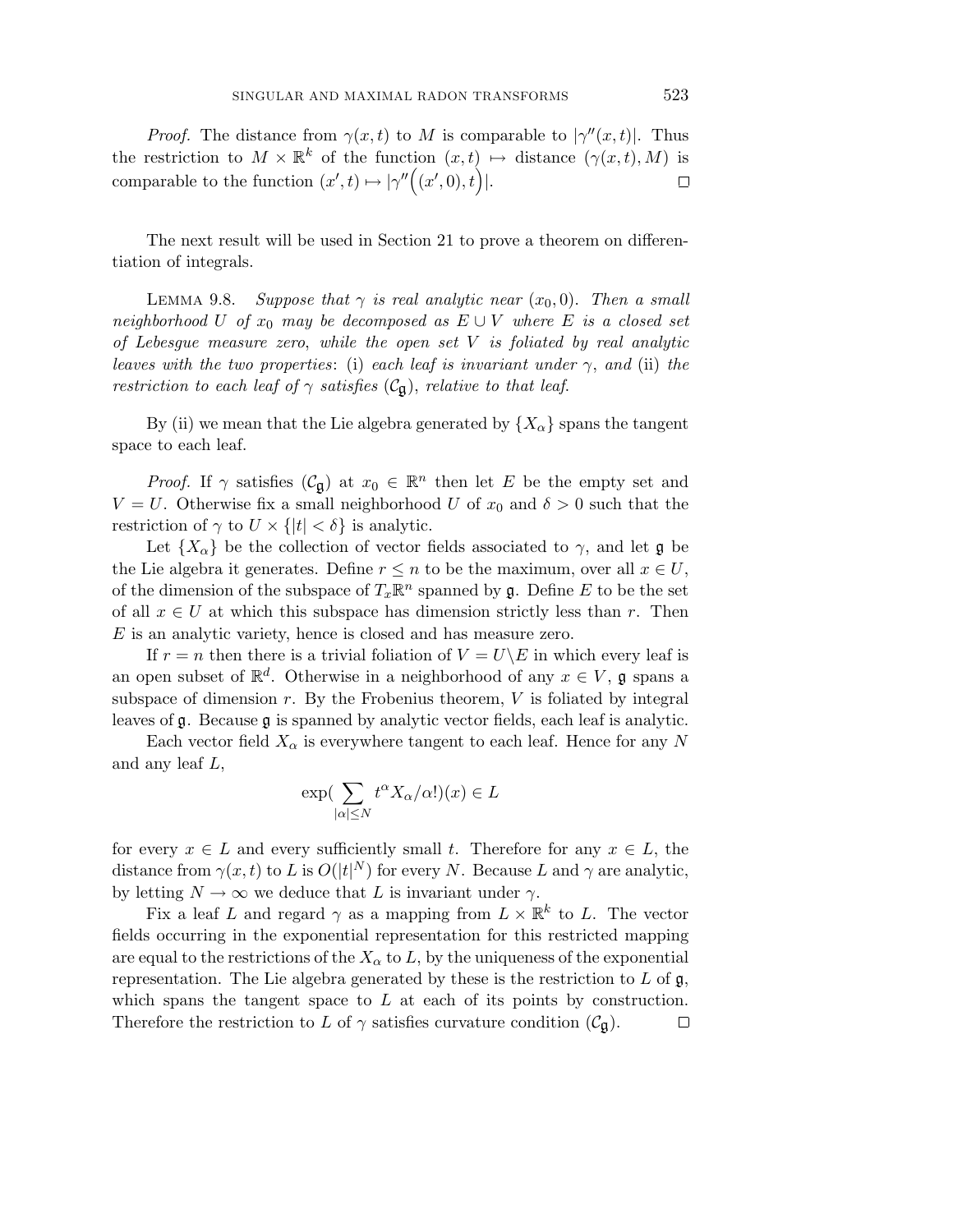9.5. Double fibration formulation. Smoothly varying families of *k* dimensional submanifolds of  $\mathbb{R}^n$  are sometimes described in a nonparametrized form, as follows. For  $j = 1, 2$  denote by  $\tilde{\pi}_j : \mathbb{R}^n \times \mathbb{R}^n \mapsto \mathbb{R}^n$  the projection onto the  $j<sup>th</sup>$  factor, which we sometimes denote by  $\mathbb{R}^n_j$  for clarity. Suppose given a smooth submanifold  $\Lambda \subset \mathbb{R}^n \times \mathbb{R}^n$  of codimension  $d = n - k$ , containing the diagonal  $\Delta = \{(x, y) : x = y\}$ . Denote by  $\pi_j : \Lambda \mapsto \mathbb{R}^n$  the restrictions to  $\Lambda$  of the projections  $\tilde{\pi}_i$ .

Suppose that  $D\pi_j : T\Lambda \mapsto T\mathbb{R}^n$  has rank *n* at every point of a neighborhood of  $(x_0, x_0)$ . Throughout the discussion, all points are implicitly assumed to be sufficiently close to  $x_0$  or to  $(x_0, x_0)$ . For  $x, y \in \mathbb{R}^n$  define

$$
M_x = \{y : (x, y) \in \Lambda\}
$$
 and  $M'_y = \{x : (x, y) \in \Lambda\}.$ 

By the implicit function theorem, the assumption on the rank of  $D\pi_j$  implies that  $M_x, M'_y$  are smooth submanifolds of dimension *k*, depending smoothly on *x, y* respectively.

There exist parametrizations  $t \mapsto \gamma(x, t)$ , such that

$$
(9.16)\qquad \qquad \Lambda = \{(x, \gamma(x, t))\}
$$

as  $(x, t)$  varies over a small neighborhood of  $(x_0, 0) \in \mathbb{R}^{n+k}$ . Conversely, given any mapping  $\gamma$  satisfying our usual hypothesis that  $\gamma(x,0) \equiv x$  and the additional requirement that the differential of  $t \mapsto \gamma(x, t)$  has rank k, the set  $\Lambda$ defined by (9.16) has the above properties near  $(x_0, x_0)$ . For any set  $E \subset \mathbb{R}^n$ ,

$$
\{\gamma(x,t): x \in E, t \in \mathbb{R}^k\} = \pi_2 \pi_1^{-1}(E).
$$

The purpose of this subsection is to discuss an intrinsic reformulation<sup>9</sup>  $(C_\Lambda)$ of  $(C)$  in terms of  $\Lambda$  itself, which involves no parametrization. This material will not be used elsewhere in the paper.

Definition 9.9.  $V_1$  is the  $C^{\infty}(\Lambda)$  module consisting of all sections of the tangent bundle *T*Λ that are in the nullspace of  $D\pi_2$ . Likewise  $V_2$  is the  $C^{\infty}(\Lambda)$ module consisting of all sections of the tangent bundle *T*Λ that are in the nullspace of  $D\pi_1$ .

Thus  $V_1$  is the set of all vector fields defined on  $\Lambda$ , tangent to  $\Lambda$ , and expressible as linear combinations of  $\{\partial/\partial x_i\}$ , with coefficients depending on  $(x, y) \in \Lambda$ .  $\mathcal{V}_1$  is closed under Lie brackets. At each point of  $\Lambda$ , the subspace of TA spanned by  $V_1$  has dimension k, by the hypothesis on the rank of  $D\pi_2$ . The leaves of the foliation defined by  $V_1$  have dimension  $k$ , are contained in  $Λ$ , and project to points under  $π<sub>2</sub>$ . Therefore they are simply the manifolds

<sup>9</sup>This version of the curvature condition has been introduced independently by Seeger [38], in a more refined form.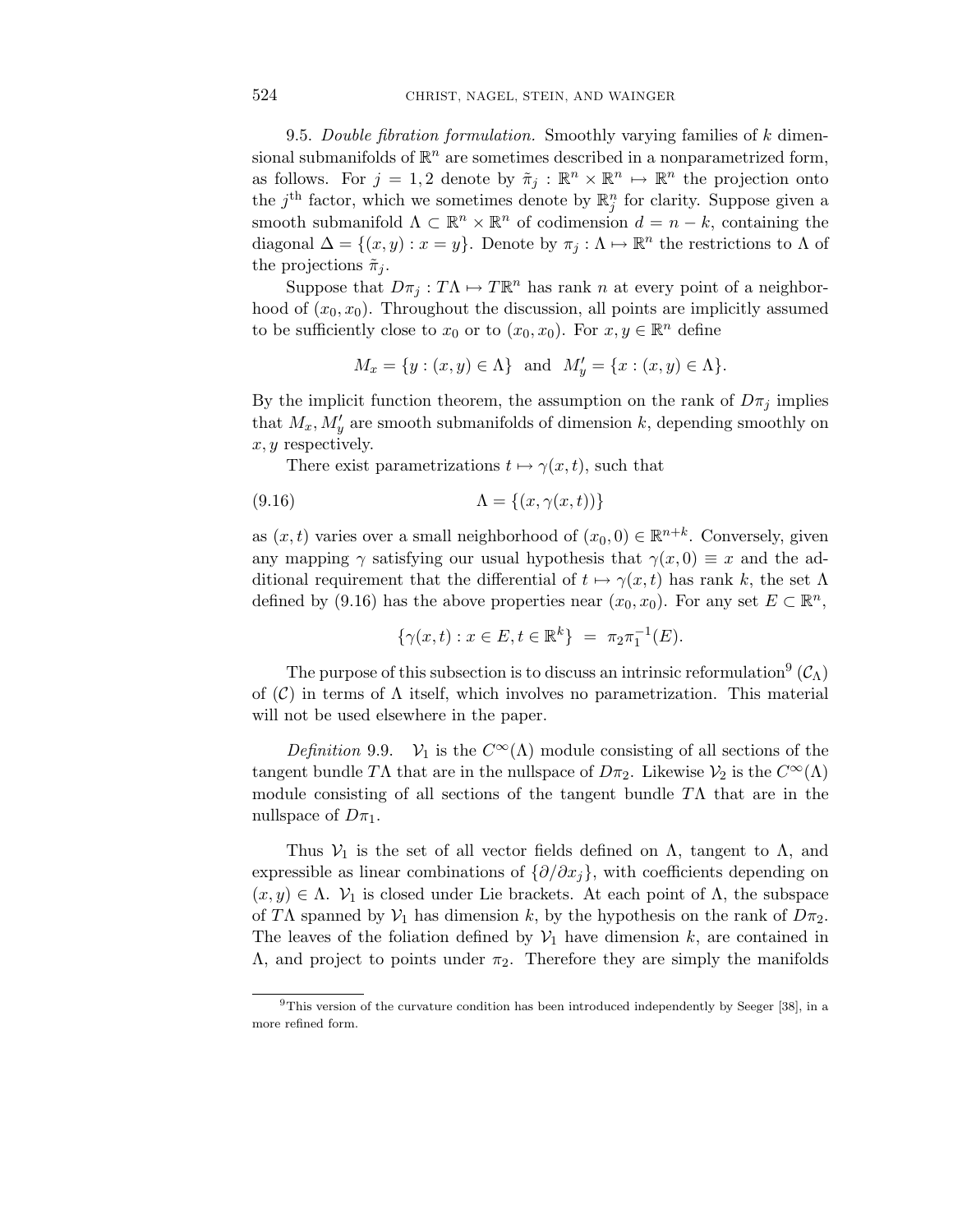$M'_p \times \{p\}$  where  $p \in \mathbb{R}^n$  is arbitrary. Corresponding remarks apply to  $\mathcal{V}_2$ , with the roles of the indices 1, 2 reversed; its leaves are the manifolds  $\{p\} \times M_p$ .

Definition 9.10. (i)  $\mathfrak{G}(\Lambda)$  denotes the Lie subalgebra of T $\Lambda$  generated by  $\mathcal{V}_{\infty} \cup \mathcal{V}_{\in}$ , as a  $C^{\infty}(\Lambda)$  module.

(ii)  $\mathfrak{g}(\Lambda)$  is the  $C^{\infty}(\mathbb{R}^n)$  submodule of sections of  $T\mathbb{R}^n$  given by  $D\pi_1(\mathfrak{G}(\Lambda)|_{\Delta})$ .

Definition 9.11. *γ* satisfies curvature condition  $(C_{\Lambda})$  at  $x_0$  if  $\mathfrak{G}(\Lambda)$  spans the entire tangent space to  $\Lambda$  at  $(x_0, x_0)$ .

LEMMA  $9.12$ .  $\Lambda$  satisfies  $(C_{\Lambda})$  at  $\delta \in \Delta$  if and only if  $\mathfrak{g}(\Lambda)$  spans the tangent space to  $\mathbb{R}^n$  at  $\pi_1(\delta)$ .

Proof. Let  $\delta \in \Delta$ . The dimension  $\rho$  of the span  $\mathfrak{G}(\Lambda)(\delta)$  of  $\mathfrak{G}(\Lambda)$  at  $\delta$ equals the rank *r* of the restriction to  $\mathfrak{G}(\Lambda)(\delta)$  of  $D\pi_1$ , plus the dimension *ν* of the nullspace of  $D\pi_1$  on  $\mathfrak{G}(\Lambda)(\delta)$ . By the definition of  $\mathfrak{g}(\Lambda)$ , *r* equals the dimension of its span at  $\pi_1(\delta)$ . On the other hand  $\nu = k$ , because the span at  $\delta$  of  $V_2$  is contained in  $\mathfrak{G}(\Lambda)(\delta)$ , and equals the nullspace of  $D\pi_1$ as a transformation from  $T_{\delta} \Lambda$  to  $\mathbb{R}^n$ ; this last nullspace has dimension *k* by hypothesis on  $\Lambda$ . Thus  $\rho = r + k$ , and consequently  $\rho = n + k$  if and only if  $r = n$ .  $\Box$ 

Let  $\gamma : \mathbb{R}^{n+k} \mapsto \mathbb{R}^n$  be a  $C^{\infty}$  mapping satisfying  $\gamma(x, 0) \equiv x$ , whose differential with respect to *t* has rank *k* at  $x_0$ . To  $\gamma$  is associated  $\Lambda_{\gamma} = \{(x, \gamma(x, t))\} \subset$  $\mathbb{R}^{n+n}$ , where  $(x, t)$  ranges over a small neighborhood of  $(x_0, 0)$ . The main result of this section is another equivalence of curvature conditions.

PROPOSITION 9.13. Let  $\gamma : \mathbb{R}^{n+k} \mapsto \mathbb{R}^n$  be a smooth mapping satisfying  $\gamma(x,0) \equiv x$ , whose differential with respect to *t* has rank *k* at  $(x_0,0)$ . Then  $\gamma$ satisfies (C) at  $x_0$  if and only if the associated manifold  $\Lambda_{\gamma}$  satisfies (C<sub>A</sub>) at  $(x_0, x_0)$ .

The proof of one half of this proposition is deferred to Lemma 10.5.

LEMMA 9.14.  $(\mathcal{C}_{\mathfrak{g}}) \Rightarrow (\mathcal{C}_{\Lambda}).$ 

Proof. Consider the diffeomorphic correspondence *F* from a neighborhood of  $(x_0, 0) \in \mathbb{R}^{n+k}$  to a neighborhood of  $(x_0, x_0) \in \Lambda = \Lambda_{\gamma}$  defined by

$$
\mathbb{R}^{n+k} \ni (\gamma^{-1}(x,t),t) \stackrel{F}{\mapsto} (\gamma^{-1}(x,t),x) \in \Lambda.
$$

Thus  $F(z, s) = (z, \gamma(z, s))$ . Recall the vector fields  $V_j$  in  $\mathbb{R}^{n+k}$  associated to  $γ^{-1}$ , rather than to  $γ$ , by the relation

$$
(\gamma^{-1}(x,t),t) = \exp(\sum_j t_j V_j)(x,0),
$$

as discussed in the proof of existence of the exponential representation.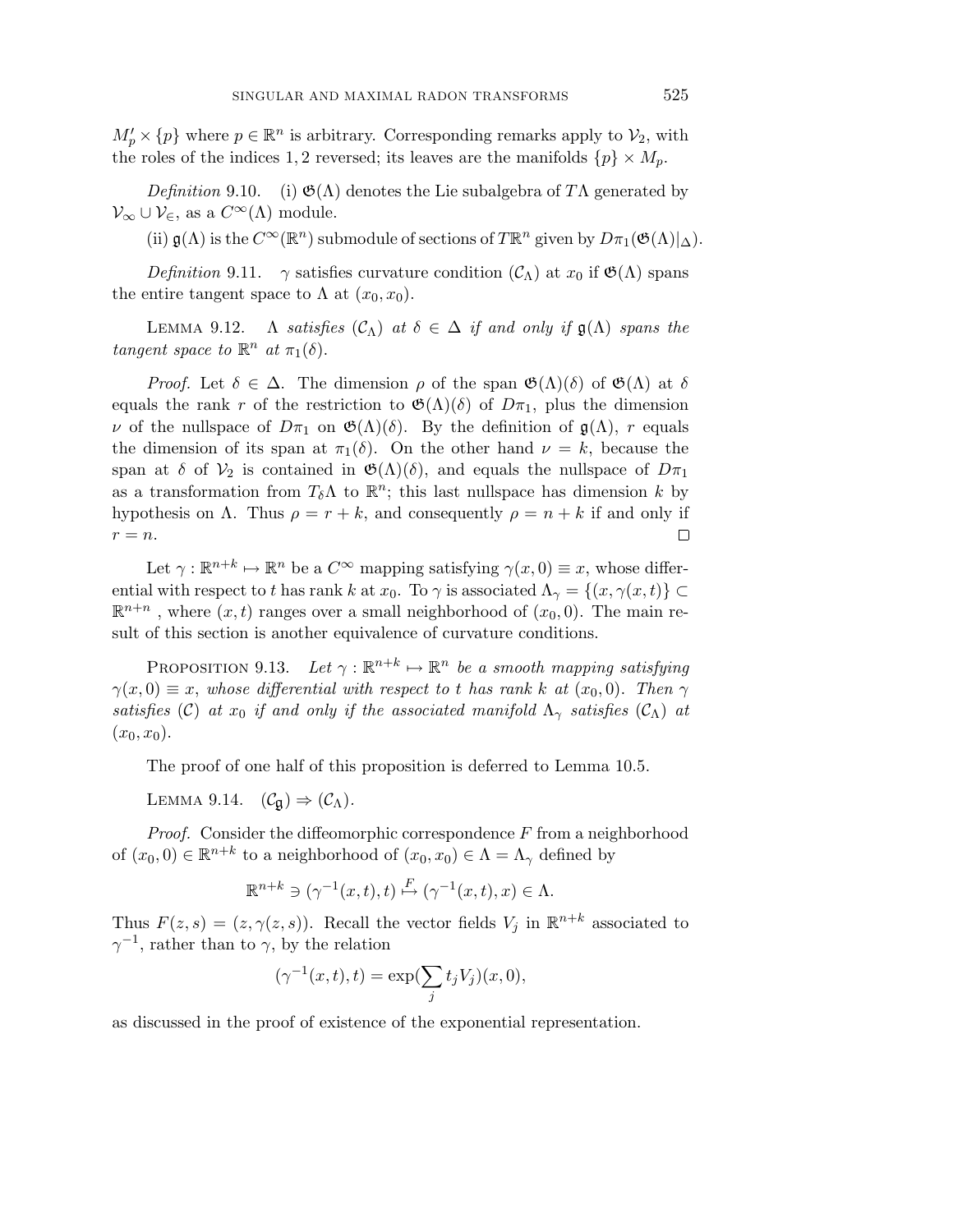In  $\mathbb{R}^{n+k}$  there is a foliation by *k*-dimensional leaves parametrized by  $t \mapsto (\gamma^{-1}(x,t),t)$ , with a unique leaf passing through each point  $(x,0)$ . The  $C^{\infty}(\mathbb{R}^{n+k})$  module spanned by  $\{V_i\}$  consists of all vector fields tangent to the leaves of this foliation. The correspondence *F* maps each leaf to a set of the form  $\{(\gamma^{-1}(x,t),x)\}\$  where *x* is constant. Therefore span  $\{DF(V_j)\}\equiv V_1$ , as  $C^{\infty}(\Lambda)$  modules.

On the other hand, denoting by  $(z, s)$  coordinates in  $\mathbb{R}^{n+k}$ , we see that each vector field  $DF(\partial/\partial s_i)$  in  $\Lambda$  is tangent to the fibers of the projection  $\pi_1$ , since  $F(z, s) = (z, \gamma(z, s))$ . Thus span  $\{DF(\partial/\partial s_i)\} \equiv V_2$  at each point of  $\Lambda$ .

Combining these two equalities, we may identify  $\mathfrak{G}(\Lambda)$  via  $F^{-1}$  with the Lie algebra in  $\mathbb{R}^{n+k}$  generated as a  $C^{\infty}(\mathbb{R}^{n+k})$  module from all vector fields  $V_i$ together with all  $\partial/\partial s_i$ . Thus  $\mathfrak{g}(\Lambda)$  is identified with the  $C^{\infty}$  module of vector fields on  $\mathbb{R}^n$  obtained by restriction of the  $\mathbb{R}^n$  component of each element of  $\mathfrak{G}(\Lambda)$  to  $s = 0.10$  Each of the vector fields  $X_\alpha$  constructed in the proof of existence of the exponential representation in subsection 9.1 was a finite linear combination of iterated commutators of the  $V_j$  and  $\partial/\partial s_i$ , restricted to  $s = 0$ ; that is to say,  $X_\alpha$  belongs to  $\mathfrak{g}(\Lambda)$ . Consequently if  $(\mathcal{C}_\Lambda)$  fails to hold, then  $(\mathcal{C}_{\mathfrak{g}})$  likewise fails. 口

For the purpose of performing explicit computations, it is sometimes convenient to describe  $\Lambda$  implicitly by an equation  $g = 0$ , where *g* maps  $\mathbb{R}^n \times \mathbb{R}^n$ to  $\mathbb{R}^{n-k}$  and is a submersion at  $(x_0, x_0)$ . As in Lemma 9.7, adopt coordinates  $x = (x', x'') \in \mathbb{R}^k \times \mathbb{R}^{n-k}$  in which  $x_0 = 0$  and  $\{y : (0, y) \in \Lambda\} = \mathbb{R}^k \times \{0\}.$ Then *g* may be taken to have the form

(9.17) 
$$
g(x,y) = y'' - x'' - h(x, y' - x')
$$

where  $h(x, 0) \equiv 0$ ,  $h(0, y') \equiv 0$ , and  $\nabla h(0, 0) = 0$ . A corresponding parametric representation of Λ would be via  $γ(x, t) = (x' + t, x'' + h(x, t))$ . Vector fields in  $V_1, V_2$  may then be regarded as restrictions to  $\Lambda$  of those vector fields defined in some neighborhood of  $(x_0, x_0)$  in  $\mathbb{R}^n \times \mathbb{R}^n$  that annihilate g, and that also annihilate  $\pi_2$  or  $\pi_1$ , respectively. Two such vector fields should be regarded as being equivalent if their restrictions to  $\Lambda$  coincide.

We next analyze the meaning of  $(\mathcal{C}_{\Lambda})$  in more explicit terms in the hypersurface case  $k = n - 1$ . This is simpler than the case of higher codimension, because if there exists an invariant (to infinite order) submanifold at the origin, it must be  $M_0$  (modulo an infinite order perturbation), whereas when  $k < n-1$ any manifold of positive codimension containing  $M_0$  is a potential candidate.

<sup>&</sup>lt;sup>10</sup>This equals the module generated by differentiating each  $V_j$  with respect to the coordinates *s* an arbitrary number of times and by taking all possible Lie brackets, then restricting to  $s = 0$ .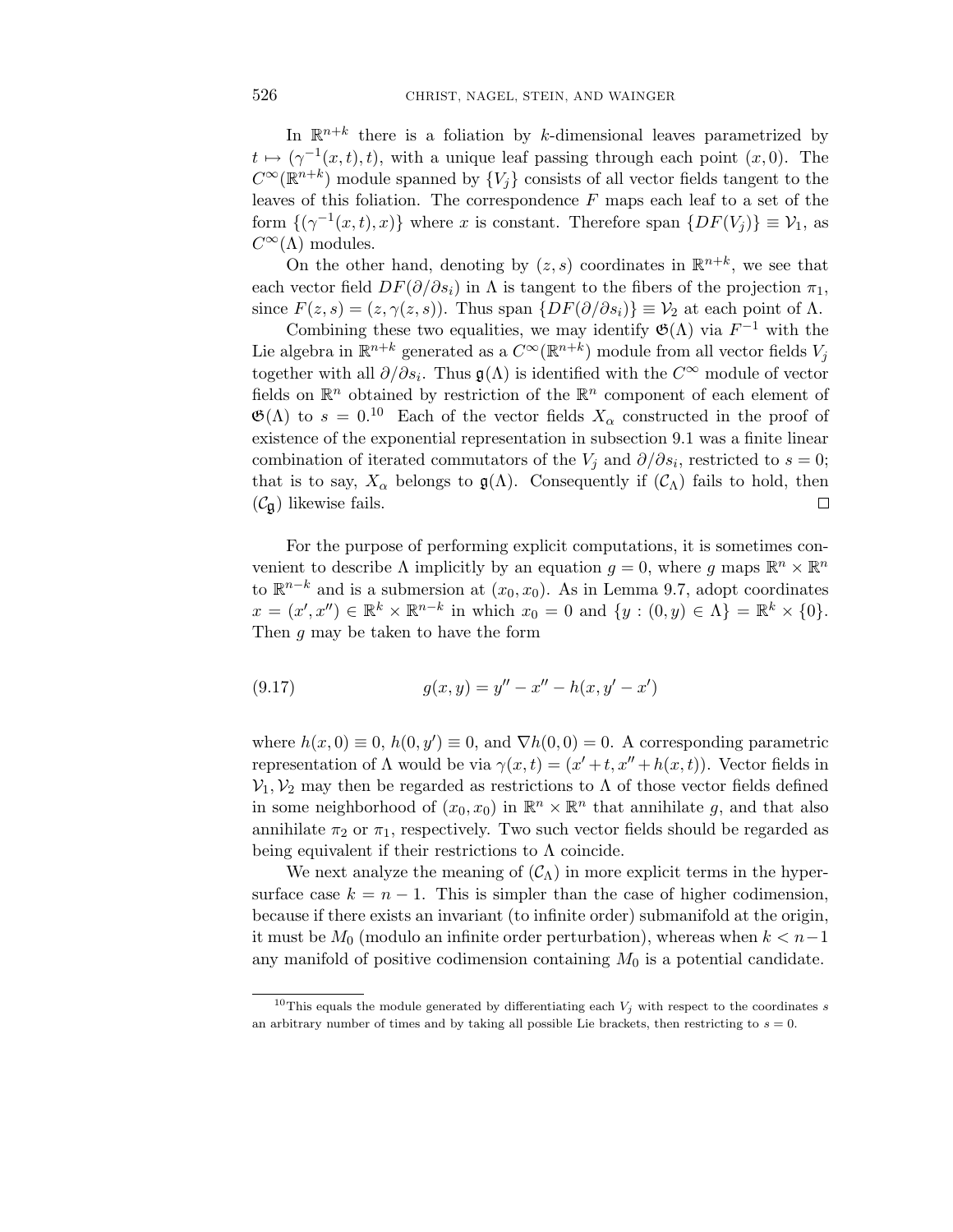PROPOSITION 9.15. In the hypersurface case  $k = n - 1$ ,  $(C_{\Lambda})$  holds at *x*<sub>0</sub> if and only if  $M_{x_0} \times M_{x_0} \subset \mathbb{R}^{n+n}$  is not tangent to  $\Lambda$  to infinite order at  $(x_0, x_0)$ .

Suppose that  $\Lambda \subset \mathbb{R}^{n+n}$  satisfies our hypotheses and has codimension one. Choose coordinates  $x = (x', x_n)$  in  $\mathbb{R}^n$  with origin at  $x_0$  such that  $M_0 =$  ${y : (0, y) \in \Lambda}$  coincides with the hyperplane  ${y : y_n = 0}$ . Then with the corresponding product coordinates in  $\mathbb{R}^n \times \mathbb{R}^n$ , the tangent space to  $\Lambda$  at  $(0,0)$ is the subspace  $\{(x, y) : x_n = y_n\}$ . There exists a function  $g : \mathbb{R}^{n+n} \mapsto \mathbb{R}$  of the form

$$
g(x,y) = x_n - y_n - \phi(x,y')
$$

such that  $\Lambda = \{(x, y) : g(x, y) = 0\}$  near  $(0, 0)$ . Because  $\{0\} \times M_0$  and the diagonal are contained in  $\Lambda$ , we have  $\phi(0,0) = 0$ , and  $\phi$  may be chosen to satisfy  $\nabla \phi(0,0) = 0$ . The convention  $\{0\} \times M_0 \subset \Lambda$  means that  $g(0; y', 0) \equiv 0$ ; hence, equivalently,  $\phi(0; y', 0) \equiv 0$ .

We claim that in these coordinates,  $(\mathcal{C}_{\Lambda})$  holds at 0 if and only if there exist multi-indices  $\alpha$ ,  $\beta$  such that

(9.18) 
$$
\frac{\partial^{\alpha+\beta}\phi}{\partial(x')^{\alpha}\partial(y')^{\beta}}(0,0) \neq 0.
$$

This is equivalent to the conclusion of Proposition 9.15.

*Proof.* For  $i \leq n-1$  define

(9.19) 
$$
Y_i = \frac{\partial}{\partial y_i} - \frac{\partial \phi}{\partial y_i} \frac{\partial}{\partial y_n},
$$

$$
X_i = \frac{\partial}{\partial x_i} + (1 - \partial \phi / \partial x_n)^{-1} \frac{\partial \phi}{\partial x_i} \frac{\partial}{\partial x_n}
$$

These vector fields are defined not merely on  $\Lambda$ , but on  $\mathbb{R}^{n+n}$ . They annihilate *g*, hence are tangent to its level sets, and in particular are tangent to  $\Lambda$ . Moreover  $V_1$  = span  $\{X_i\}$  and  $V_2$  = span  $\{Y_i\}$  as  $C^{\infty}$  modules on  $\Lambda$ .

*.*

Define  $f(x, y) = x_n$ . Because  $X_j(f)(0) = Y_j(f)(0)$  for all  $j \leq n - 1$ ,  $(C_\Lambda)$ holds at 0 if and only if there exists  $V \in \mathfrak{G}(\Lambda)$  satisfying  $V(f)(0) \neq 0$ .

Fix a vector field *Z* in  $\mathbb{R}^{n+n}$  satisfying  $Z(g) \equiv 0$  and  $Z(f) \equiv 1$ ; then *Z* does not belong to the span of  $V_1 + V_2$  at  $(0,0)$ , since every element of that span annihilates *f* at the origin. Such a vector field exists, because the gradient of the restriction to  $\Lambda$  of  $f$  is nonzero at the origin. It is unique modulo multiplication by functions and addition of elements of the  $C^{\infty}$  module  $\mathcal{V}_1 + \mathcal{V}_2$ . The vector fields annihilating *g* are those in the module spanned by  $\mathcal{V}_1 \cup \mathcal{V}_2 \cup \{Z\}.$ 

In order to compute  $\mathfrak{G}(\Lambda)$ , we express each of its elements as  $V_1 + V_2 +$  $\psi Z = V + \psi Z$ , where  $V_i \in V_i$  and  $\psi \in C^{\infty}$ . Consider the  $C^{\infty}(\Lambda)$  module M consisting of all functions  $W(f)$  such that  $W \in \mathfrak{G}(\Lambda)$ , and let  $\mathcal{M}^{\dagger}$  be the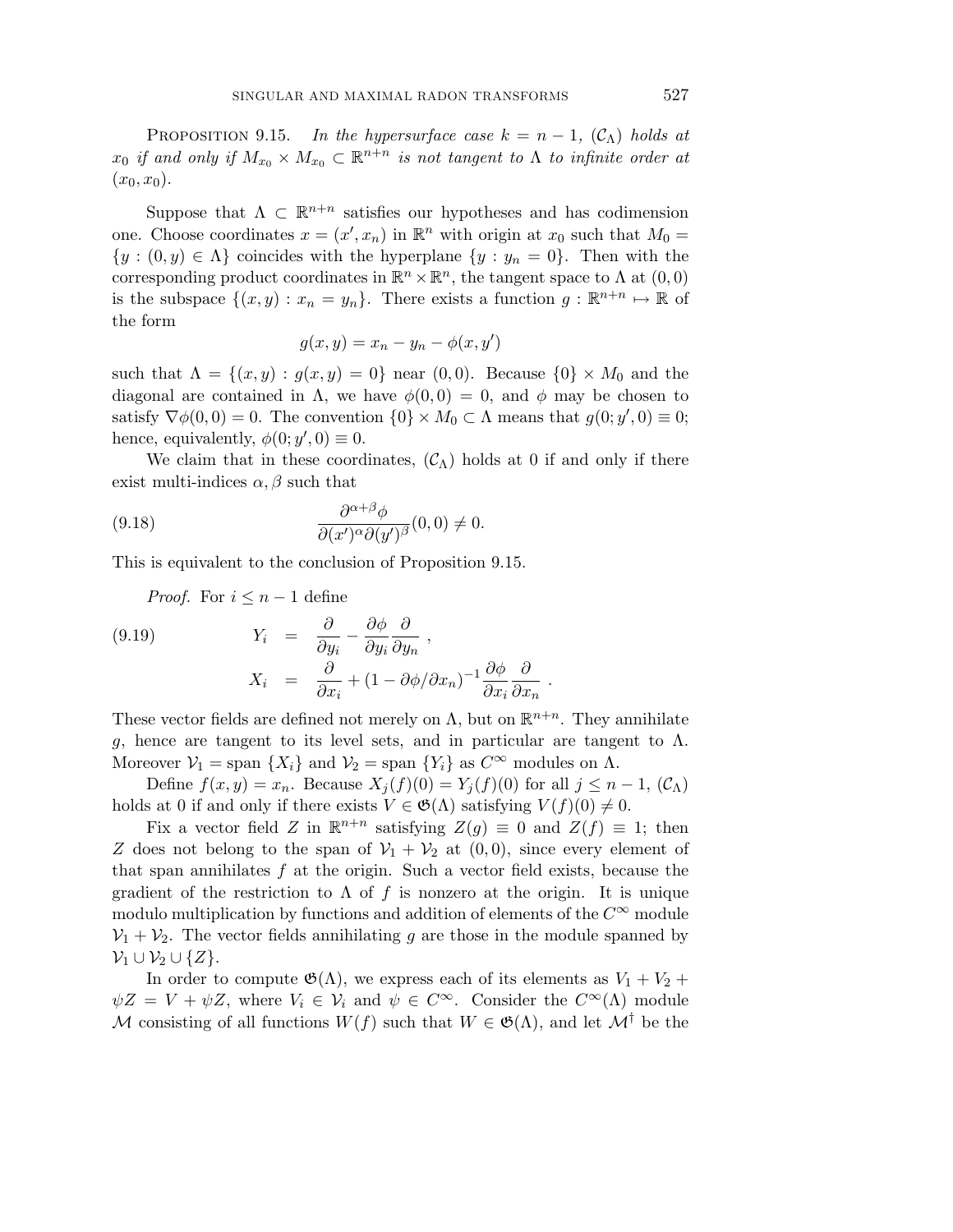*C*<sup>∞</sup>( $\Lambda$ ) module generated by all partial derivatives  $\partial^{\alpha+\beta}\phi/\partial(x')^{\alpha}\partial(y')^{\beta}$ . We claim that  $\mathcal{M} \subset \mathcal{M}^{\dagger}$ .

Note that  $V \in \mathcal{V}_1 + \mathcal{V}_2$  implies  $V(f) \in \mathcal{M}^{\dagger}$ , by (9.19). Therefore  $\mathcal{M} \subset \mathcal{M}^{\dagger}$ if and only if  $\psi \in \mathcal{M}^{\dagger}$  for all vector fields  $V + \psi Z \in \mathfrak{G}(\Lambda)$ .

To prove the claim, it therefore suffices to show that  $[V + \psi Z,$  $V' + \psi'Z](f) \in \mathcal{M}^{\dagger}$  whenever  $V, V' \in \mathcal{V}_1 + \mathcal{V}_2$  and  $\psi, \psi' \in \mathcal{M}^{\dagger}$ . That  $[V, V'](f)$  $\in \mathcal{M}^{\dagger}$  follows directly from (9.19). And  $[\psi Z, V'](f) = \psi \cdot [Z, V'](f) + V'(\psi);$ the first term is a multiple of  $\psi$  and hence belongs to  $\mathcal{M}^{\dagger}$ , while  $V'(\psi) \in \mathcal{M}^{\dagger}$ for any  $\psi \in \mathcal{M}^{\dagger}$  by (9.19).

The claim is therefore proved. Hence if  $(C_{\Lambda})$  holds at the origin, then (9.18) must hold for some  $\alpha$ ,  $\beta$ .

To prove the converse we do not claim that  $\mathcal{M}^{\dagger} \subset \mathcal{M}$ , but merely that for every  $h \in \mathcal{M}^{\dagger}$  there exists  $\psi \in \mathcal{M}$  such that  $h - \psi$  is a finite  $C^{\infty}$  linear combination of all  $\partial^{\delta}\phi/\partial(y')^{\delta}$ . Every such linear combination vanishes at the origin by our choice of coordinates, so the span of  $\mathcal M$  at the origin (in the vector space  $\mathbb{R}^1$ ) would thus contain the span of the set of all partial derivatives  $\frac{\partial^{a+\beta} \phi}{\partial (x')^{\alpha} \partial (y')^{\beta}(0)}$ , which suffices to yield the converse.

Since  $X_i \in V_1 \subset \mathfrak{G}(\Lambda)$ ,  $\partial \phi / \partial x_i \in \mathcal{M}$  for every  $i \leq n-1$ . Since  $[V, \psi Z](f) = V(\psi)$  modulo a multiple of  $\psi$  for any *V*, a simple induction shows that for any  $(\alpha, \beta)$  with  $\alpha \neq 0$ ,  $\partial^{\alpha+\beta}\phi/\partial(x')^{\alpha}\partial(y')^{\beta} \in \mathcal{M}$ , modulo addition of a  $C^{\infty}$  multiple of the span of all  $\partial^{\delta}\phi/\partial(y')^{\delta}$ .  $\Box$ 

Remark 9.2. The diagonal  $\Delta \subset \Lambda$  is distinguished in this theory, because our primary aim is the analysis of operators of order zero, whose distribution kernels are carried by submanifolds, and whose restrictions to the submanifolds  $M_x$  passing through *x* are singular at  $y = x$ . But a pivotal part of the analysis, formalized in Theorem 8.11, concerns simpler variants more closely related to Radon transforms, whose distribution kernels have no additional singularities on the diagonal; for these, the diagonal should not be distinguished.

A related class of Radon type transforms can be associated to any  $\Lambda \subset \mathbb{R}^{n_1+n_2}$ , where  $n_1$  need not equal  $n_2$ . We assume that both differentials  $D\pi_i : T\Lambda \mapsto T\mathbb{R}^{n_i}$  are submersions, though this hypothesis might perhaps also be relaxed. To any measure  $\mu$  on  $\Lambda$  having a  $C^{\infty}$  density, associate an operator *T* by

$$
\langle Tf_2, f_1 \rangle = \int_{\Lambda} f_2^*(y) f_1^*(x) d\mu(x, y),
$$

where  $f_i^* = f_i \circ \pi_i$ . When  $\Lambda$  is parametrized as  $\{(x, \gamma(x, t))\}$ , this is the class of all operators

$$
Tf(x) = \int K(x,t)f(\gamma(x,t))dt,
$$

where  $K \in C^{\infty}$ .

Proposition 9.13 supplies a generalization of  $(\mathcal{C}_{\Lambda})$  to this situation. Indeed, the Lie algebras  $V_i$ , and hence  $\mathfrak{G}(\Lambda)$ , may be defined as before. We say that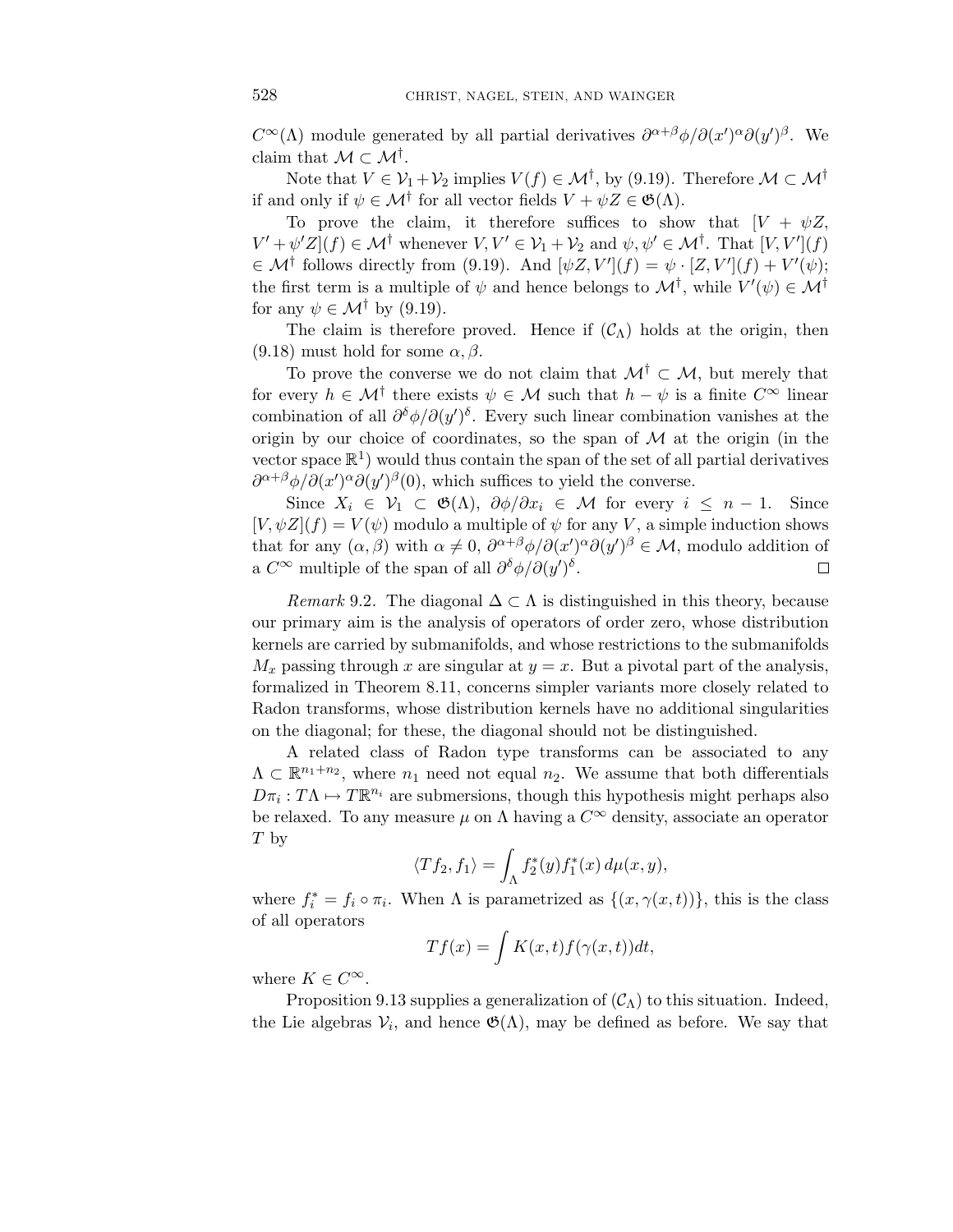Λ satisfies (CΛ) at a point *λ* if G(Λ) spans the tangent space to Λ at *λ*. This generalization of  $(C_\Lambda)$  is invariant under the natural action of the product group Diff  $(\mathbb{R}^{n_1}) \times \text{Diff } (\mathbb{R}^{n_2})$ .

Our methods lead to a generalization of Theorem 8.11: This curvature condition is necessary and sufficient for (all) nonsingular Radon transforms associated to  $\Lambda$  to be smoothing of some positive order, in the general situation where  $n_1, n_2$  are not necessarily equal.

#### **10. Equivalence of curvature conditions**

In this section we will demonstrate that  $(\mathcal{C}_J) \Leftrightarrow (\mathcal{C}_{\mathfrak{g}}) \Leftrightarrow (\mathcal{C}_M)$ . We will also introduce a variant  $(\mathcal{C}_J)'$  and prove it to be equivalent to the other curvature conditions. Most implications are more easily demonstrated by proving their contrapositives.

10.1. Invariant submanifolds and deficient Lie algebras.

LEMMA 10.1.  $(\mathcal{C}_{\mathfrak{g}}) \Rightarrow (\mathcal{C}_M)$ .

*Proof.* Suppose that  $(\mathcal{C}_M)$  does not hold at  $x_0$ . Then there exists a smooth manifold *M* of some dimension  $0 \leq d < n$  containing  $x_0$  that is invariant under *γ* to infinite order at  $x_0$ . The condition  $(\mathcal{C}_M)$  is diffeomorphism invariant, by Proposition 8.10, so we may switch to coordinates  $y = (y', y'') \in \mathbb{R}^d \times \mathbb{R}^{n-d}$ , with origin at  $y_0 = 0$ , so that  $M = \{y : y'' = 0\}$  near 0. Write

$$
\gamma(x',x'',t) = (\gamma'(x,t),\gamma''(x,t))
$$

where  $\gamma''(x, t) \in \mathbb{R}^{n-d}$ .

By Lemma 9.7 and (9.15), invariance of *M* to infinite order means that the Taylor expansion of  $\gamma''(x', x'', t)$  with respect to  $(x', x'', t)$  at  $(0, 0, 0)$  takes the form

(10.1) 
$$
\gamma''(x,t) \sim x'' + O(x'') \cdot O(t).
$$

With respect to the coordinate system  $(y', y''; s)$  in  $\mathbb{R}^{n+k}$ , any vector field *W* in  $\mathbb{R}^{n+k}$  may be decomposed uniquely as  $W = W' + W''$  plus an element of the span of  $\{\partial/\partial s_i\}$ , where *W'* belongs at every point to the span of  $\{\partial/\partial y_i\}$  $: i ≤ d$ } and *W<sup>n</sup>* to the span of  $\{\partial/\partial y_i : i > d\}$ . There is a similar decomposition of any *W* defined in  $\mathbb{R}^n$ .

Let  $\dot{V}$  be the set of all vector fields *W* defined near  $0 \in \mathbb{R}^{n+k}$  that are everywhere in the span of  $\{\partial/\partial y_i\}$ , such that the Taylor expansion of *W<sup>n</sup>* with respect to  $(y, s)$  at the origin is  $O(y'')$ . Then V is closed under Lie brackets, and moreover,  $[\partial_{s_i}, W] \in \mathcal{V}$  for every  $W \in \mathcal{V}$  and every index *i*.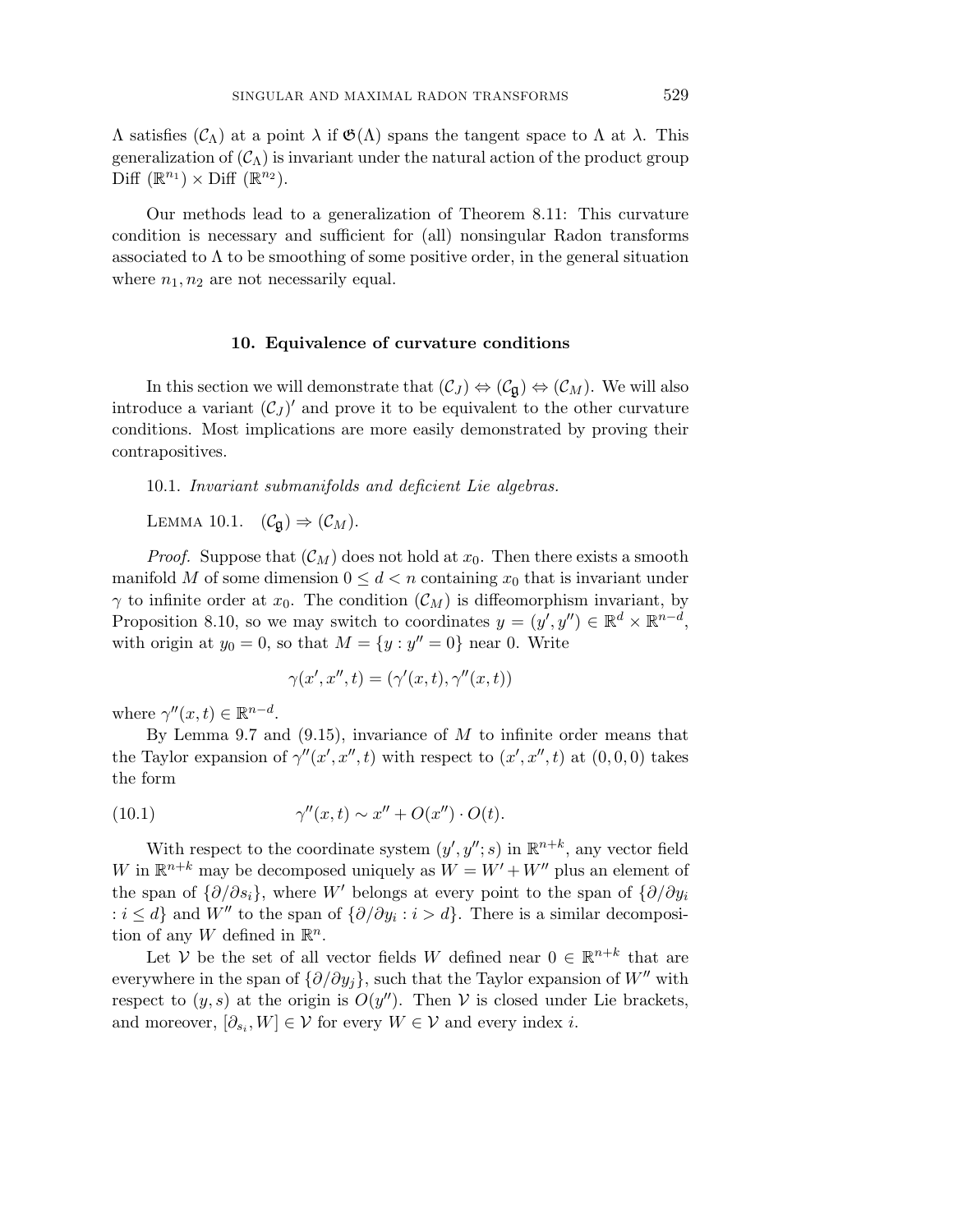In the proof of Theorem 8.5 certain vector fields  $Z_j$  were defined in (9.5) by  $H_*(\partial/\partial t_j) = V_j = Z_j + \partial/\partial s_j$ , where  $H(x,t) = (\gamma(x,t), t)$ . The hypothesis  $(10.1)$  means that  $Z''_j(x,t) \sim O(x'')$ .

The vector fields  $Z_{\beta}$  defined in the proof of Theorem 8.5 were in the vector space spanned by iterated commutators of the  $Z_j$  and of  $\partial/\partial s_i$ , and by the  $Z_j$ themselves. Each  $Z_j$  belongs to  $V$ ; hence so do all  $Z_\beta$ . The vector fields  $X_\alpha$ defined in (9.7) by restricting  $Z_{\alpha}$  to  $s = 0$  therefore take the form

$$
X_{\alpha} = X'_{\alpha} + X''_{\alpha} \text{ where } X''_{\alpha}(x) \sim O(x'').
$$

Once again, the set of all vector fields in  $\mathbb{R}^n$  whose second components take this form is closed under Lie brackets. In particular, all iterated commutators of the  $X_\alpha$  have this form, hence are tangent to M to infinite order at  $x=0$ . Since *M* has positive codimension, they fail to span  $T\mathbb{R}^n$  at 0.  $\Box$ 

COROLLARY 10.2. If a smooth manifold  $M \ni y$  is invariant under  $\gamma$  to infinite order at *y*, then *M* is also invariant under  $\gamma^{-1}$  to infinite order at *y*.

Proof. Let the coordinate system be as in the preceding proof, so that  $M = \{(x', x''): x'' = 0\}$ , and each vector field  $X_{\alpha} = X'_{\alpha} + X''_{\alpha}$  in the exponential representation satisfies

$$
X''_{\alpha}(x',x'') = O(x'') + O(|x'|^M) \text{ for every } M.
$$

For any small  $x'$ , t and large  $N$  let

$$
\Phi(s) = \exp(-s \sum_{|\alpha| \le N} t^{\alpha} X_{\alpha}/\alpha!)(x', 0).
$$

The second component of  $\Phi$  satisfies an ordinary differential equation

$$
d\Phi''/ds = O(\Phi''(s)) + O(\Phi'(s))^M \text{ for every } M.
$$

Moreover  $d\Phi/ds = O(t)$ , so that  $\Phi(s) = O(st)$ . Consequently the second component of  $\Phi(1)$  is  $O(|x'|^M + |t|^M)$  for every *M* and *N*. Letting  $N \to \infty$  we conclude that the second component of  $\gamma_t^{-1}(x',0)$  is  $O(|t|^N + |x'|^M)$  for every *M*, as was to be proved.  $\Box$ 

LEMMA 10.3. Suppose that  $\gamma$  is an analytic function of  $x, t$  in a neighborhood of the origin in  $\mathbb{R}^n \times \mathbb{R}^k$  and that curvature condition  $(C_J)$  does not hold at  $x = 0$ . Then there exists an analytic submanifold  $M \subset \mathbb{R}^n$  containing 0, of positive codimension, such that  $\gamma(x,t) \in M$  for all  $(x,t) \in M \times \mathbb{R}^k$  sufficiently close to 0.

*Proof.* Let  $c_i$  be the maximum, as  $\tau$  varies over a small neighborhood of 0, of the rank of the matrix  $D\Gamma^{i}(0,\tau)$  of first partial derivatives with respect to  $\tau \in \mathbb{R}^{ki}$  of  $\Gamma^i$ . If  $c_1 = 0$  then  $\Gamma^1(0, \tau) = \gamma_t(0) = 0$  for all sufficiently small *t*,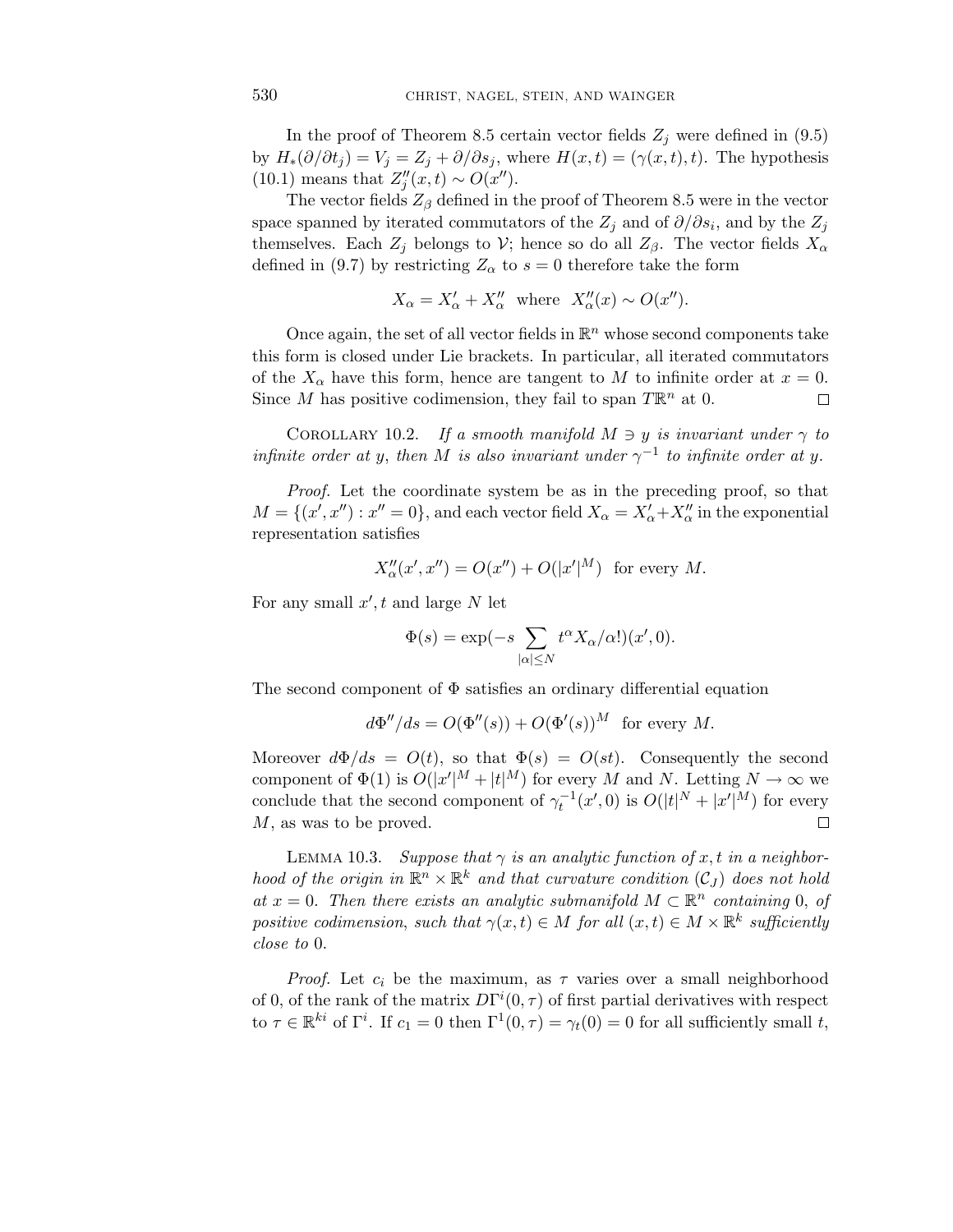and  $M = \{0\}$  has the desired invariance property. Therefore we may suppose that  $c_1 > 0$ .

The hypothesis that curvature condition  $(C_J)$  fails to hold at  $x=0$  means that every term in the Taylor expansion with respect to  $\tau$  of each Jacobian determinant  $J_{\xi}(0, \tau)$  vanishes. Since  $\gamma$  is analytic, each  $J_{\xi}(0, \tau)$  vanishes identically. Therefore the rank of  $D\Gamma^{n}(0, \tau)$  is strictly less than *n* for every  $\tau$ , that is,  $c_n < n$ . Since  $c_i \leq c_{i+1}$  for all *i*, there exists a smallest integer  $1 \leq m < n$ such that  $c_m = c_{m+1}$ .

Let  $\ell = c_m$ . Fix  $\tau_0$  so that  $D\Gamma^m(0, \tau_0)$  has rank  $\ell$ , and consequently the rank is identically equal to  $\ell$  at all  $\tau$  near  $\tau_0$ . Therefore,<sup>11</sup>  $\tau \mapsto \Gamma^m(0, \tau)$  traces out an  $\ell$ -dimensional real analytic submanifold *N* of  $\mathbb{R}^n$ , as  $\tau$  varies over a small neighborhood of  $\tau_0$  in  $\mathbb{R}^{km}$ .

Consider the mapping  $(s, \tau) \mapsto \gamma_s(\Gamma^m(0, \tau))$  for *s* near 0. Since  $c_m = c_{m+1}$ , its matrix of first partial derivatives with respect to  $\tau$ , s has rank identically equal to  $\ell$ , for  $(s, \tau)$  near  $(0, \tau_0)$ . Therefore the image still traces out only an  $\ell$ -dimensional submanifold as  $(s, \tau)$  varies over a small neighborhood of  $(0, \tau_0)$ . Hence  $\gamma_s(y) \in N$  for all *s* near 0 and *y* near  $\Gamma^m(0, \tau_0)$ . Clearly then *N* is also invariant under  $\gamma^{-1}$  in the same sense.

This manifold *N* need not contain the origin. To rectify the situation define  $\Gamma^{-m}$  by *m* iterations of  $\gamma^{-1}$ . Consider

$$
G(\sigma, \tau) = \Gamma^{-m}(\Gamma^m(0, \tau), \sigma).
$$

From the invariance of *N* under  $\gamma^{-1}$  it follows that the matrix of first partial derivatives of *G* with respect to  $\sigma$ ,  $\tau$  has rank identically equal to  $\ell$  in a neighborhood of  $(0, \tau_0)$ . Hence by analytic continuation its rank never exceeds *l* for any  $\sigma$ ,  $\tau$ . On the other hand, the rank of  $\partial G/\partial \tau$  is  $\ell$  for any  $\sigma \in \mathbb{R}^{km}$ and for any  $\tau$  sufficiently near  $\tau_0$ , since  $y \mapsto \Gamma^{-m}(y, \sigma)$  is a diffeomorphism of a neighborhood of 0 with a neighborhood of  $\Gamma^{-m}(y,\sigma)$ , and the rank of the differential of the map  $\tau \mapsto \Gamma^m(0, \tau)$  is already  $\ell$ .

Therefore by the inverse function theorem as above, the image under *G* of a small neighborhood of  $(\tau_0, \tau_0)$  in  $\mathbb{R}^{kn+kn}$  traces out a submanifold M of  $\mathbb{R}^n$ , of dimension  $\ell < n$ , and  $0 = G(\tau_0, \tau_0)$  belongs to *M*. By the same reasoning as applied to the map  $(\sigma, \tau) \mapsto G(\sigma, \tau)$  in the preceding paragraph, the rank of the differential of  $(s, \sigma, \tau) \mapsto \gamma_s(G(\sigma, \tau))$  is everywhere  $\leq \ell$ . Consequently *M* is locally invariant under  $\gamma$ , by the same reasoning as applied to *N* two paragraphs above.  $\Box$ 

<sup>&</sup>lt;sup>11</sup>If  $F : M \mapsto N$  is a smooth mapping whose differential has constant rank  $r$  in a neighborhood of  $0 \in M$ , and if *M* has dimension *m*, construct a mapping  $G = (F, g) : M \mapsto N \times \mathbb{R}^{m-r}$  whose differential is injective at 0.  $G(M)$  is therefore a submanifold *Z* of  $N \times \mathbb{R}^{m-r}$  of dimension *m*. The implicit function theorem and constant rank hypothesis imply that the intersection of *Z* with  $N \times \{0\}$ is a submanifold of dimension *r*. This reasoning is also valid in the real analytic category since an implicit function theorem holds in that setting as well.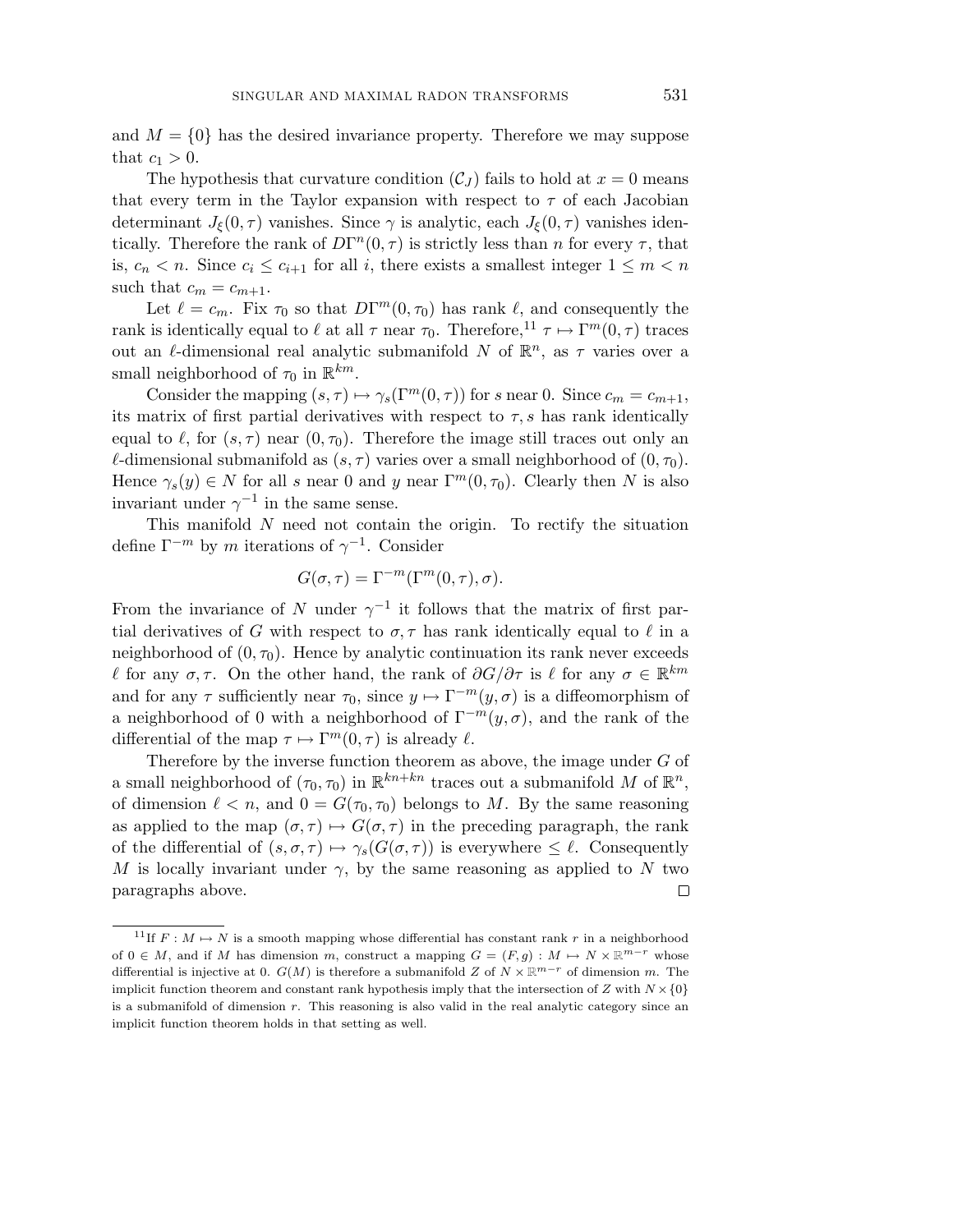LEMMA 10.4.  $(\mathcal{C}_M) \Rightarrow (\mathcal{C}_{\mathfrak{g}})$ .

*Proof.* Suppose that  $\gamma$  fails to satisfy  $(\mathcal{C}_{\mathfrak{g}})$  at  $x_0$ . Let  $\{X_{\alpha}\}\)$  be the vector fields in the exponential representation for  $\gamma$ , let  $\mathfrak g$  be the Lie algebra that they generate, and let *r* be the dimension of the subspace of the tangent space spanned by  $\mathfrak g$  at  $x_0$ . By hypothesis,  $r < n$ . If  $r = 0$  then the manifold  $\{x_0\}$  is invariant under  $\gamma$  to infinite order, for

$$
\exp\left(\sum_{|\alpha|
$$

for every *N*, because each vector field  $\sum_{|\alpha| \le N} t^{\alpha} X_{\alpha}/\alpha!$  vanishes at  $x_0$ .

If  $0 < r < n$  fix a maximal subset  $\{V_j : 1 \le j \le r\}$  of g that is linearly independent at  $x_0$ . For  $v \in \mathbb{R}^r$  write  $v \cdot \overrightarrow{V} = \sum_j v_j V_j$ . The differential of the map  $v \mapsto \exp(v \cdot \vec{V})(x_0)$  has full rank  $r$  at  $v = 0$ ; hence its image near  $v = 0$  is a submanifold *M* of  $\mathbb{R}^n$  of dimension *r*. We claim that *M* is invariant under  $\gamma$ to infinite order at  $x_0$ .

To prove that *M* is invariant to some arbitrarily high order *N* write  $y =$  $(t, v) \in \mathbb{R}^{k+r}$  and consider the map  $\phi$  defined by

$$
\phi(y) = \gamma_t \Big( \exp(v \cdot \overrightarrow{V})(x_0) \Big) = \exp \Big( \sum_{0 < |\alpha| < N} t^{\alpha} X_{\alpha} / \alpha! \Big) \exp(v \cdot \overrightarrow{V})(x_0) + O(|y|^N).
$$

We claim that for some R*r*-valued polynomial *P* depending on *N*,

(10.2) 
$$
\phi(y) = \exp(P(y) \cdot \vec{V})(x_0) + O(|y|^N).
$$

In this identity and similar ones below, the addition sign denotes the usual group operation in  $\mathbb{R}^n$ , in some fixed coordinate system.

By the Baker-Campbell-Hausdorff formula,

$$
\phi(y) = \exp\left(v \cdot \overrightarrow{V} + \sum_{1 \leq |\beta| < N} y^{\beta} W_{\beta}^1\right)(x_0) + O(|y|^N)
$$

for certain vector fields  $W^1_\beta$  belonging to  $\mathfrak g$ . Since every element of  $\mathfrak g$  belongs to the span of  $\{V_i\}$  at  $x_0$ , there exists for each  $\beta$  a decomposition

$$
W_{\beta}^{1} = \sum_{j} c_{\beta,j} V_{j} + \tilde{W}_{\beta}^{1}
$$

where each  $c_{\beta,j}$  is a real constant,  $\tilde{W}^1_{\beta} \in \mathfrak{g}$ , and  $\tilde{W}^1_{\beta}(x_0) = 0$ . Let  $E_1 = E_1(y)$ be the vector field in  $\mathbb{R}^n$ , depending on the parameter *y*, defined by

$$
E_1(y) = \sum_{1 \leq |\beta| < N} y^{\beta} \tilde{W}_{\beta}^1.
$$

Then

$$
\phi(y) = \exp(P_1(y) \cdot \vec{V} + E_1(y))(x_0) + O(|y|^N)
$$

for some vector valued polynomial  $P_1$  satisfying  $P_1(0) = 0$ .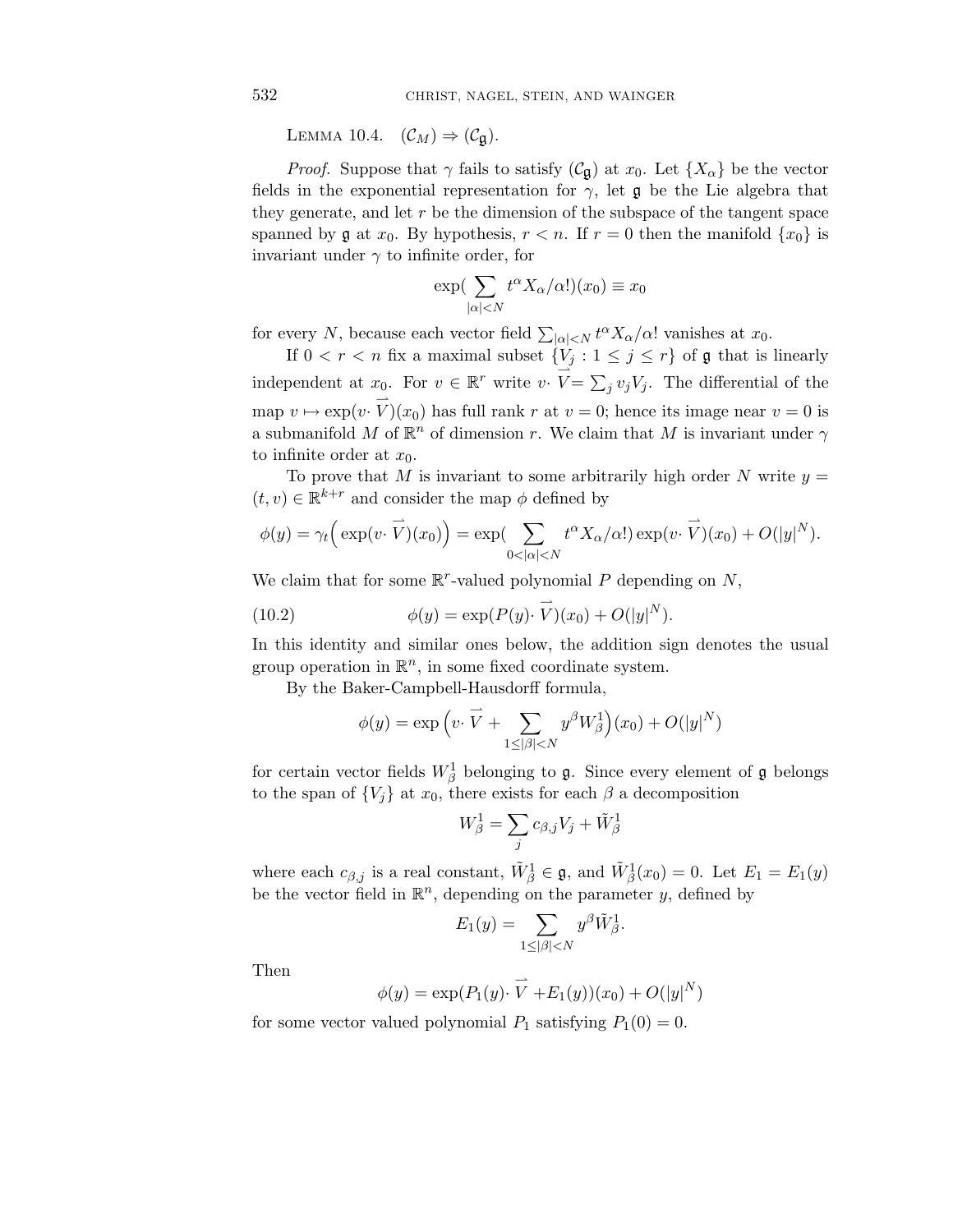Since  $E_1(y)(x_0) = 0$  for every *y*,

$$
\exp(-E_1(y))(x_0) \equiv x_0.
$$

Substituting this into the preceding identity and invoking the Baker-Campbell-Hausdorff formula give

$$
\begin{array}{rcl}\n\phi(y) & = & \exp(P_1(y) \cdot \overrightarrow{V} + E_1(y)) \exp(-E_1(y))(x_0) + O(|y|^N) \\
& = & \exp(P_1(y) \cdot \overrightarrow{V} + \sum_{2 \le |\beta| < N} y^{\beta} W_{\beta}^2)(x_0) + O(|y|^N)\n\end{array}
$$

where each  $W_{\beta}^2 \in \mathfrak{g}$ . Only multi-indices satisfying  $|\beta| \geq 2$  arise, because  $P_1(y)$ and  $E_1(y)$  both vanish when  $y = 0$ . As above, this may be rewritten as

$$
\phi(y) = \exp(P_2(y) \cdot \overrightarrow{V} + E_2(y))(x_0) + O(|y|^N),
$$

where again  $E_2(y)(x_0) \equiv 0$  and  $E_2(y) \in \mathfrak{g}$  for every *y*, and now  $E_2(y) = O(|y|^2)$ near  $y = 0$ . Again  $\exp(-E_2(y))(x_0) \equiv x_0$ . Substituting this and applying the Baker-Campbell-Hausdorff formula once more leads to a remainder term  $E_3(y)$ which is  $O(|y|^3)$  for small *y*, since  $E_2$  is  $O(|y|^2)$  and  $P_2(y)$  is  $O(|y|)$ .

Repeating this argument *N* times yields

$$
\phi(y) = \exp(P_N(y) \cdot \overrightarrow{V} + E_N(y))(x_0) + O(|y|^N),
$$

where  $E_N(y) = O(|y|^N)$  and  $P_N$  is a polynomial. Deleting the term  $E_N$  from the right-hand side now merely results in an additional error term  $O(|y|^N)$ ; so  $(10.2)$  is proved.

Any  $x \in M$  close to  $x_0$  may be expressed as  $\exp(v \cdot \vec{V})(x_0)$ , and  $|v| \sim$  $|x-x_0|$ . Consequently

$$
\gamma_t(x) = \phi(t, v) + O(|t|^N).
$$

Since  $\exp(P_N(y) \cdot \vec{V})(x_0) \in M$ , the distance from  $\gamma_t(x)$  to M is  $O(|t| + |v|)^N$ , as was to be proved.  $\Box$ 

The following lemma is needed to complete the proof of Proposition 9.13.

LEMMA 10.5.  $(C_{\Lambda}) \Rightarrow (C_M)$ .

*Proof.* Suppose that  $(C_M)$  fails to hold at  $x_0$ , so that there exists a submanifold *M* of positive codimension invariant under  $\gamma$  to infinite order at  $x_0$ . Choose coordinates  $(x', x'')$  as in Lemma 9.7, (9.14) and (9.15), in which  $x = 0$ and  $M = \{x'' = 0\}.$ 

When we let  $H(x,t)=(\gamma(x,t),t)$  and employ the notation of (9.14),  $\gamma''(x,t) \sim O(x'')$  and consequently every  $Z''_j(x,t) \sim O(x'')$ . Therefore the  $x''$ component of any partial derivative of any  $Z_j$  with respect to *t*, evaluated at *t* = 0, is likewise ∼ *O*(*x*<sup>*n*</sup>). Just as in the proof that ( $C$ <sub>g</sub>) implies ( $C$ <sub>*M*</sub>), this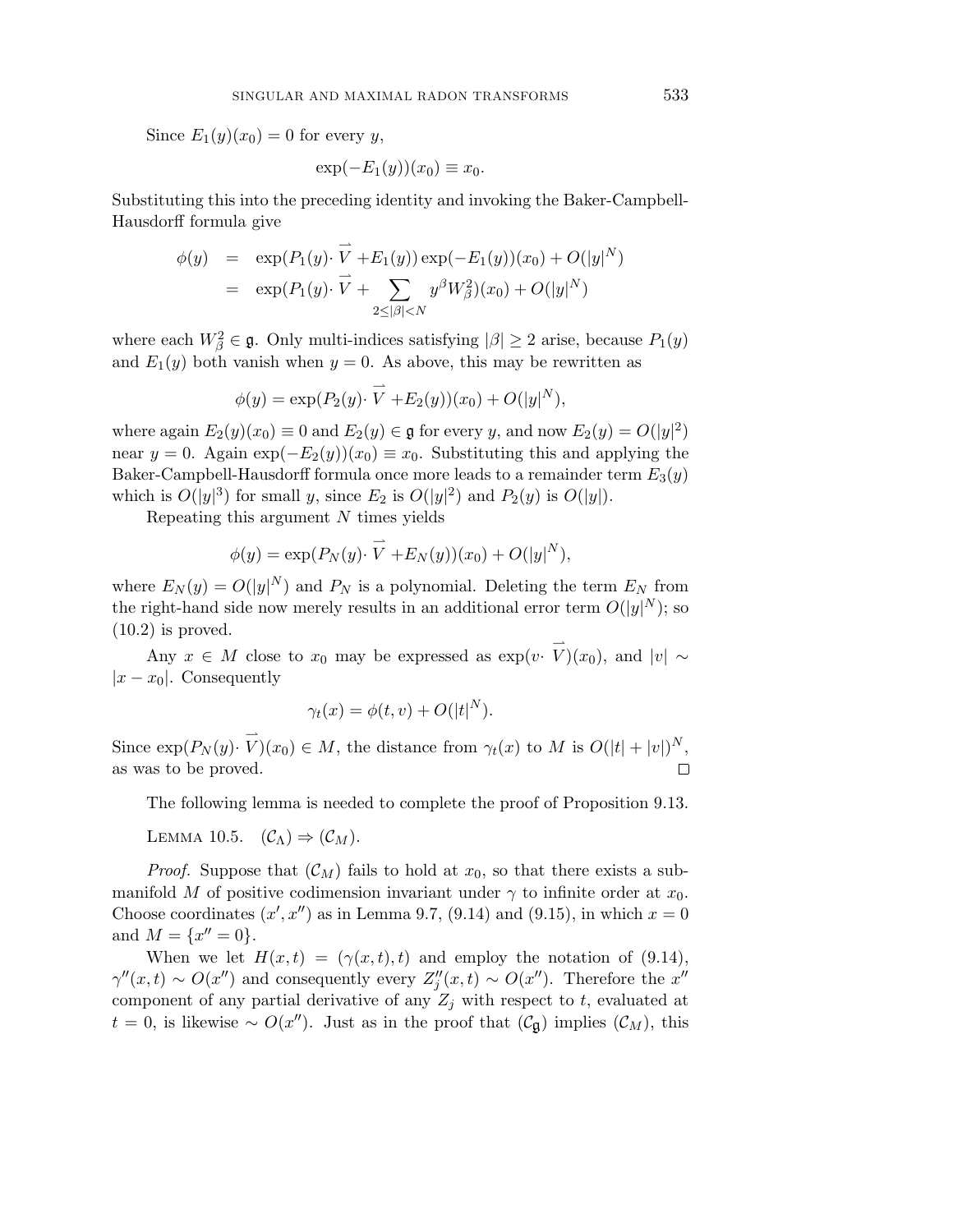means that the span of the Lie algebra generated by all these partial derivatives is contained in the tangent space to *M* at 0. We have seen in the course of the proof of Lemma 9.14 that  $\mathfrak{g}(\Lambda)$  is the  $C^{\infty}$  module generated by all such partial derivatives and by forming iterated Lie brackets. Therefore  $\mathfrak{g}(\Lambda)$  does not span, so  $(\mathcal{C}_{\Lambda})$  fails to hold.  $\Box$ 

10.2. *Vanishing Jacobians*. In order to prove that  $(C_J)$  implies  $(C_g)$  we require two subsidiary lemmas. Fix any coordinate system in a neighborhood of  $x_0$ . Then given any *n* vector fields  $V_1, \ldots V_n$  we may form the determinant  $\det(V_1, \ldots, V_n)(x)$  by writing  $V_i(x)$  as  $\sum a_{ij}(x)\partial/\partial x_j$  and taking the determinant of the  $n \times n$  matrix  $(a_{ij}(x))$ . Denote by  $\nabla \cdot V$  the divergence of *V*.

By a polynomial in  ${X_\alpha}$  we will mean any vector field expressible as a finite linear combination, with constant coefficients, of iterated commutators of the  $X_\alpha$ . By a Taylor series in  $\{X_\alpha\}$  we will mean any formal series  $V(x, \tau) =$  $\sum_{|\sigma|>0} \tau^{\sigma} U_{\sigma}(x)$ , where each  $U_{\sigma}$  is a polynomial in  $\{X_{\alpha}\}\$  and  $\tau = (\tau_{ij}) \in \mathbb{R}^{kn}$ .

LEMMA 10.6. There exist Taylor series  $W_{ij}$  in  $\{X_{\alpha}\}\$  such that

$$
\frac{\partial \Gamma(x,\tau)}{\partial \tau_{ij}} \sim W_{ij}(\Gamma(x,\tau))
$$

as Taylor series in *τ* .

Proof. By the Baker-Campbell-Hausdorff formula,

$$
\Gamma(x,\tau) \sim \exp\left(\sum_{\sigma} \tau^{\sigma} U_{\sigma}/\sigma! \right)(x)
$$

for certain polynomials  $U_{\sigma}$  in  $\{X_{\alpha}\}\$ . So

$$
\Gamma(x, \tau + \Delta \tau) \sim \exp\left(\sum \frac{\tau^{\sigma}}{\sigma!} U_{\sigma} + \Delta \tau \cdot W\right)(x) + O(\Delta \tau)^2
$$

as Taylor series in  $(\tau, \Delta \tau)$ , for a certain *kn*-tuple *W* of Taylor series in  $\{X_{\alpha}\}.$ Suppose that  $\Delta \tau$  has *i*, *j*<sup>th</sup> entry equal to *s* and all other entries zero. Then by another application of the Baker-Campbell-Hausdorff formula we may rewrite

$$
\Gamma(x, \tau + \Delta \tau) \sim \exp(sW_{ij}) \exp(\sum \tau^{\sigma} U_{\sigma}/\sigma!)(x) + O(s)^2
$$

$$
\sim \exp(sW_{ij})(\Gamma(x, \tau)) + O(s)^2
$$

where  $W_{ij}$  is a Taylor series in  $\{U_{\sigma}\}\$ , and hence is a Taylor series in  $\{X_{\alpha}\}\$ . Differentiating with respect to *s* and evaluating at  $s = 0$  conclude the proof.  $\Box$ 

LEMMA 10.7. As a Taylor series in  $\tau$ , each  $J_{\xi}(x,\tau)$  has the form

$$
\sum_{|\beta|>0} \tau^{\beta} V_{\beta}(x)
$$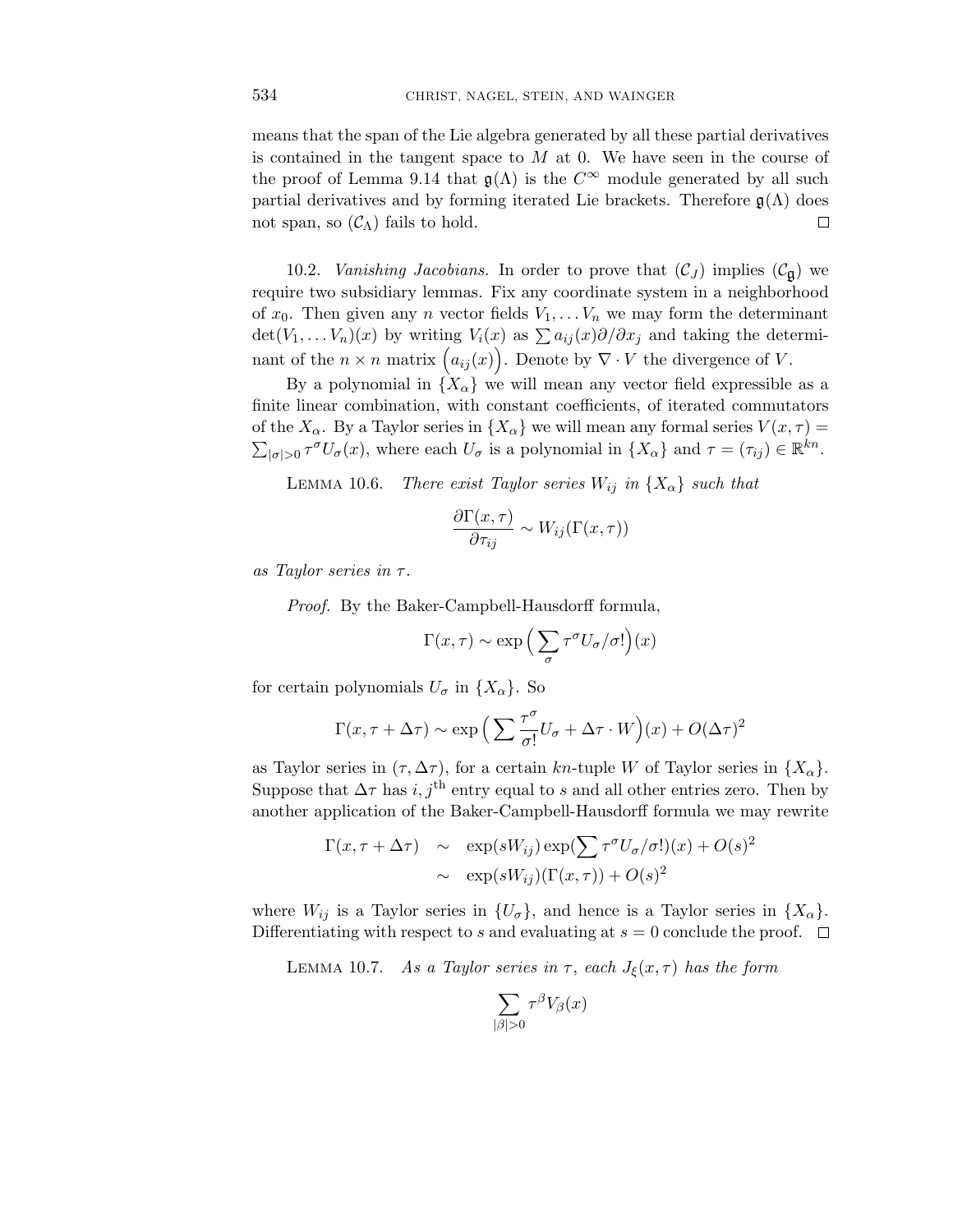where each function  $V_\beta$  is a finite linear combination of terms

$$
\varphi(x)\cdot\det(Z_1(x),\ldots Z_n(x)),
$$

each  $\varphi$  belongs to  $C^{\infty}$ , and the vector fields  $Z_j$  are iterated commutators of the  $X_{\alpha}$ .

Proof. By its definition and by the preceding lemma,

$$
J_{\xi}(x,\tau) = \det(U_1(\Gamma(x,\tau),\tau),\ldots U_n(\Gamma(x,\tau),\tau))
$$

where each  $U_k$  is one of the  $W_{ij}$ , depending on  $\xi$ . Our aim is to express each partial derivative of  $J_{\xi}$  with respect to  $\tau$  as a finite linear combination of  $C^{\infty}$ functions of *x* times determinants of similar *n*-tuples, each component of which is another Taylor series in  $\{X_{\alpha}\}\$ , evaluated at  $(\Gamma(x, \tau), \tau)$ . Setting  $\tau = 0$  then yields the result desired.

Set

$$
F(x,\tau) = \det(U_1(x,\tau),\ldots,U_n(x,\tau))
$$

so that  $J_{\xi}(x, \tau) = F(\Gamma(x, \tau), \tau)$ . When  $\partial J_{\xi}(x, \tau)/\partial \tau_{ij}$  is calculated by the chain rule, the derivative falls either on  $\Gamma(x, \tau)$ , or on the second occurrence of  $\tau$  in *F*( $\Gamma$ ( $x, \tau$ ),  $\tau$ ). In the latter event what results is equal, by the multilinearity of the determinant, to

$$
\det \left( \frac{\partial U_1}{\partial \tau_{ij}} (\Gamma(x,\tau),\tau), U_2(\Gamma(x,\tau),\tau), \ldots U_n(\Gamma(x,\tau),\tau) \right)
$$

plus  $n-1$  more terms of the same form, in each of which some other  $U_k$  is differentiated instead of *U*1.

In the former event we may invoke the preceding lemma to express the result as  $(W_{ij}F)(\Gamma(x,\tau),\tau)$ . It is shown in [29, Lemma 2.6], that for any vector fields  $B, A_1, \ldots A_n$ ,

$$
B(\det(A_1, ..., A_n))
$$
  
=  $(\nabla \cdot B) \cdot \det(A_1, ..., A_n) + \sum_{j \leq n} \det(A_1, ..., A_{j-1}, [B, A_j], A_{j+1}, ..., A_n).$ 

Thus  $\partial J_{\xi}/\partial \tau_{ij}$  equals  $(\nabla \cdot W_{ij})J_{\xi}$  plus 2*n* terms of the general form

$$
\det(A_1(\Gamma(x,\tau),\tau),\ldots,A_n(\Gamma(x,\tau),\tau))
$$

where each  $A_i(x, \tau)$  is a Taylor series in  $\{X_\alpha\}$ . Each such term is of the same form as  $J_{\xi}$  itself. Therefore combining the two cases that resulted from application of the chain rule we find, by induction on  $|\beta|$ , that every partial derivative  $\partial^{\beta} J_{\xi}/\partial \tau^{\beta}$  is of the desired form.  $\Box$ 

LEMMA 10.8.  $(\mathcal{C}_J) \Rightarrow (\mathcal{C}_\mathfrak{g})$ .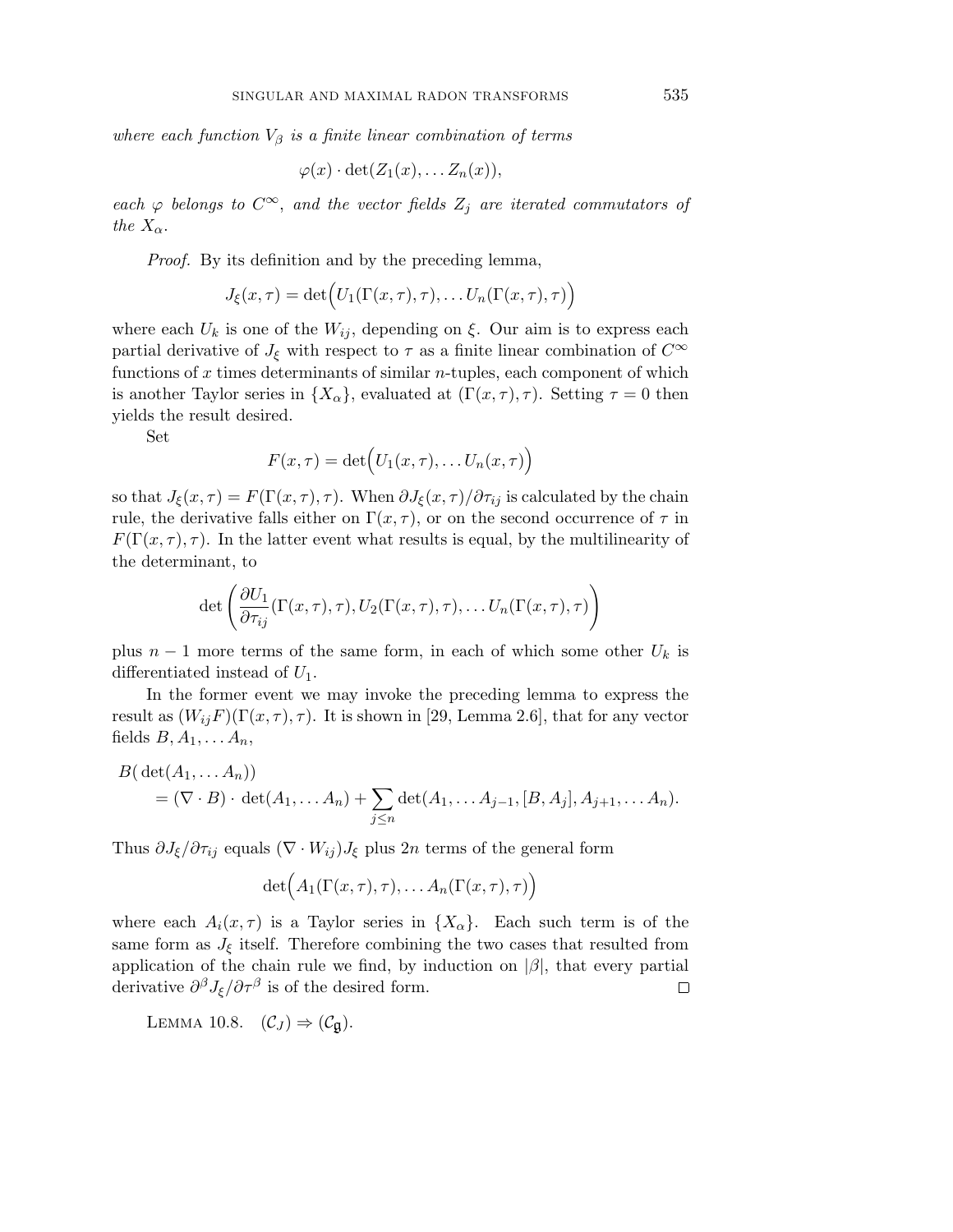*Proof.* Suppose that  $(\mathcal{C}_{\mathfrak{g}})$  does not hold at *x*; that is, the  $X_{\alpha}$  and all their commutators fail to span the tangent space to  $\mathbb{R}^n$  at *x*. Then each  $J_{\xi}(x, \tau)$ vanishes to infinite order at  $\tau = 0$  by the preceding lemma, so that  $(\mathcal{C}_J)$  also fails to hold at *x*. □

It is comparatively easy to show that  $(\mathcal{C}_{\mathfrak{g}})$  implies a weaker form  $(\mathcal{C}_J)'$  of (C*<sup>J</sup>* ), which suffices for our analytic applications. Recall that Γ*<sup>r</sup>* denotes the *r*-fold iterate of *γ*. Now  $(C_J)$  is the special case  $r = n$  of the following definition.

Definition 10.9.  $\gamma$  satisfies  $(C_J)'$  at  $x_0$  if there exist an integer r and an *n*-tuple  $\xi \in \{1, 2, \ldots rk\}$  such that the Jacobian determinant of the *n* by *n* matrix of first partial derivatives of  $\Gamma^r(x_0, \tau)$  with respect to  $(\tau_{\xi_1}, \ldots, \tau_{\xi_n})$  does not vanish to infinite order at  $\tau = 0$ .

Note that  $(\mathcal{C}_J)' \Rightarrow (\mathcal{C}_{\mathfrak{g}})$ , by the proof of Lemma 10.8.

LEMMA 10.10.  $(\mathcal{C}_{\mathfrak{g}}) \Rightarrow (\mathcal{C}_J)'$ .

*Proof.* This time we do not prove the contrapositive; suppose that  $\gamma$  satisfies  $(C_{\mathfrak{g}})$  at  $x_0 \in \mathbb{R}^n$ . Let *S* be the set of all *k*-tuples of nonnegative integers. For  $\alpha = (\alpha^1, \dots \alpha^k) \in S$ , set  $|\alpha| = \sum \alpha^i$ . Let  $S_m$  be the set of all  $\alpha \in S$ satisfying  $|\alpha| \leq m$ .

Denote by

$$
X_I = [X_{\alpha_1}, [X_{\alpha_2}, \cdots [X_{\alpha_{q-1}}, X_{\alpha_q}] \cdots]
$$

an arbitrary iterated commutator of  $\{X_{\alpha}\}\text{, where each } \alpha_i \in S$ , and  $I =$  $(\alpha_1, \ldots, \alpha_q) \in S^q$  for arbitrary  $q \geq 1$ . Define  $|I| = \sum_1^q |\alpha_i|$ . Thus each  $X_\alpha$ is an  $X_I$ , but not vice versa.

Fix an integer *m* such that the set of all  $X_I$  satisfying  $|I| \leq m$  spans  $T\mathbb{R}^n$ at  $x_0$ . Let  $\mathcal{N} = \mathcal{N}_m^{a_1,\dots}$  be the free graded nilpotent Lie algebra introduced in Section 2, with one generator  $Y_\alpha$  for each  $\alpha \in S_m$ . Let  $\{Y_I : I \in \mathcal{I}\}\$  be the basis for  $N$  discussed in Section 2, where  $\mathcal I$  denotes the set of all basic multi-indices *I* satisfying  $|I| \leq m$ . Throughout this proof *I* will always denote an element of I. Denote by *N* the connected, simply connected Lie group whose Lie algebra is N. Identify the  $Y_I$  with left invariant vector fields on N, via the exponential map  $\sum u_I Y_I \mapsto \exp(\sum u_I Y_I)(0)$ . Let *d* be the dimension of N.

To each  $Y_I$  associate a vector field  $X_I$  in a fixed neighborhood of  $x_0 \in \mathbb{R}^n$ , by replacing each  $Y_{\alpha_i}$  in the commutator representation for  $Y_I$  by the corresponding vector field  $X_{\alpha_i}$ . Then  $\{X_I : I \in \mathcal{I}\}\)$  spans  $T\mathbb{R}^n$  at  $x_0$ , by hypothesis and the choice of *m*.

Define

$$
\tilde{\gamma}(x,t) = \exp\left(\sum_{0 < |\alpha| \leq m} t^{\alpha} Y_{\alpha}/\alpha !\right)(x) \text{ for } (x,t) \in N \times \mathbb{R}^k.
$$

Denote by  $\tilde{\Gamma}^{\rho}(x,\tau)$  its  $\rho$ -fold iterate,  $\tau \in \mathbb{R}^{\rho k}$ .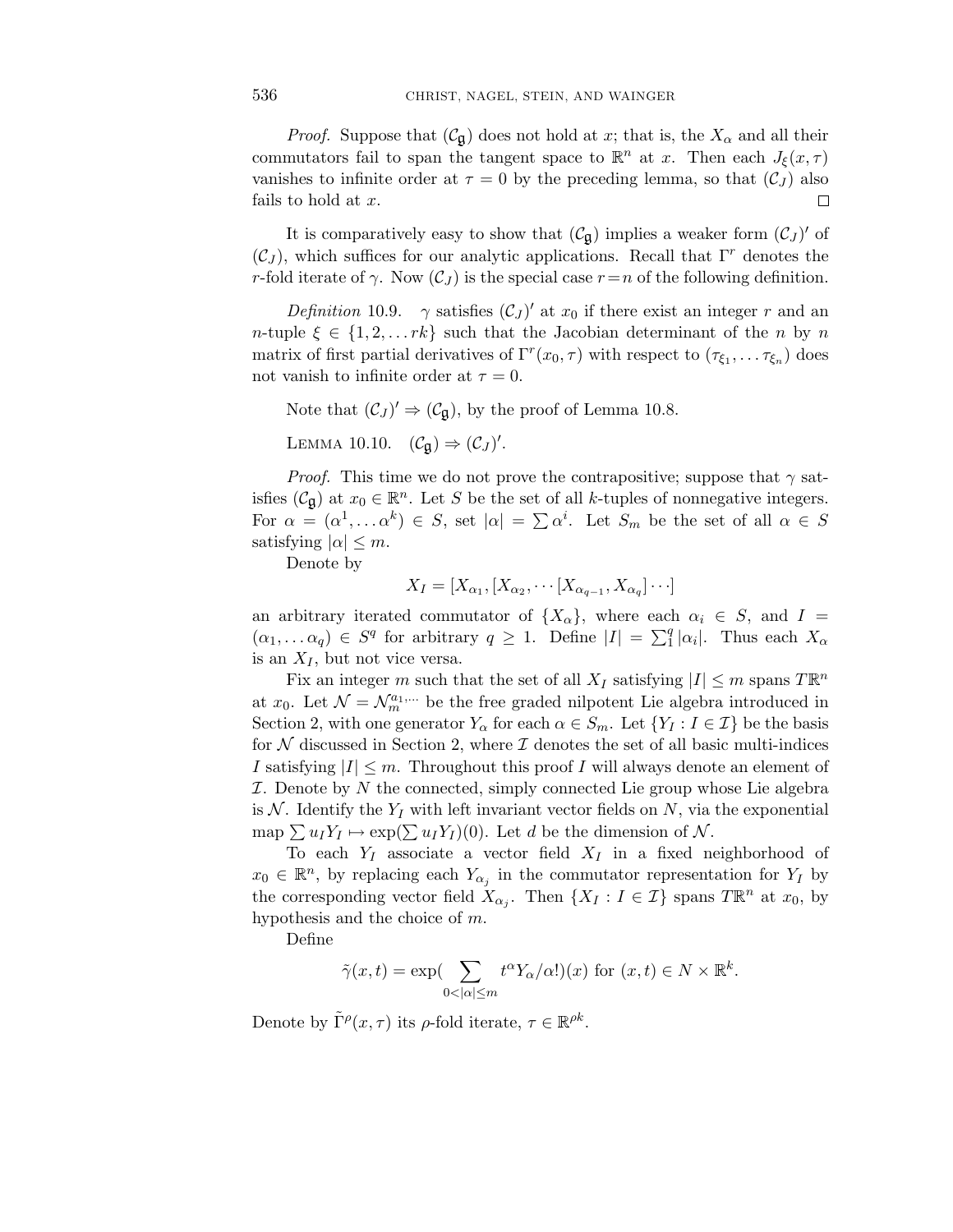At the origin  $\tilde{\gamma}$  satisfies  $(\mathcal{C}_J)$ . For with the coordinates on N defined by the exponential map and the basis  $\{Y_I\}$  for  $\mathcal{N}, \tilde{\gamma}$  is a polynomial in  $(x, t)$ . Hence by Lemma 10.3, if  $(C_J)$  were to fail to hold then there would exist a manifold  $M \ni 0$  of positive codimension invariant under  $\tilde{\gamma}$ . Each of the vector fields  $Y_{\alpha}$ ,  $\alpha \in S_m$ , would be tangent to *M* at every point of *M*, as follows from an induction on  $|\alpha|$  and the proof of uniqueness of the exponential representation. Hence so would be all their commutators. Therefore  ${Y_\alpha}$  would fail to generate  $\mathcal{N}$ , a contradiction.

Since  $(C_J)$  holds, we may fix *r* and  $\xi \in \{1, 2, \ldots rk\}$ <sup>d</sup> such that the Jacobian determinant  $J_{\xi}(\tau)$  of the *d* by *d* matrix of first partial derivatives of  $\Gamma^{r}(0,\tau)$ with respect to  $\tau_{\xi_1}, \ldots, \tau_{\xi_d}$  does not vanish to infinite order as a function of  $\tau \in \mathbb{R}^{rk}$  at  $\tau = 0$ . By the Baker-Campbell-Hausdorff formula,  $\Gamma^{r}(0, \tau)$  takes the form  $\exp(\sum_{I} P_{I}(\tau)Y_{I})(0)$ , where each  $P_{I}$  is a homogeneous polynomial of degree  $|I| \leq m$ .

Denote by  $\Gamma^r$  the corresponding *r*-fold iterate of  $\gamma$ , in a neighborhood of  $x_0$ in  $\mathbb{R}^n$ . By the iteration process in the proof of Lemma 10.4, since  $\{X_I : I \in \mathcal{I}\}\$ spans  $T\mathbb{R}^n$  at  $x_0$ , the Taylor expansion of  $\Gamma^r(0, \tau)$  at  $\tau = 0$  may be expressed as

$$
\exp(\sum_{I\in\mathcal{I}}(P_I+R_I)(\tau)X_I)(x_0),
$$

as a formal Taylor series, where the *P<sup>I</sup>* are the same polynomials as above, and each formal series  $R_I$  vanishes at least to order  $m + 1$  at  $\tau = 0$ . This representation is of course not unique, unless  $\{X_I : I \in \mathcal{I}\}\$ is linearly independent at *x*0.

Returning to *N*, we consider the formal Taylor series defined by

$$
\hat{\Gamma}^r(\tau) \sim \exp(\sum_{I \in \mathcal{I}} (P_I + R_I)(\tau) Y_I)(0).
$$

We claim that the Jacobian determinant  $\hat{J}_{\xi}$  for  $\hat{\Gamma}^{r}$ , which is a formal Taylor series in  $\tau$  rather than a function, does not vanish to infinite order at  $\tau = 0$ . Indeed,  $J_{\xi}$  is a homogeneous polynomial in  $\tau$  of some degree  $Q$ , and each  $R_I$ vanishes at least to order  $m+1$  whereas each  $P_I$  is homogeneous of some degree  $\leq m$ . Therefore  $\hat{J}_{\xi} - J_{\xi}$  vanishes at least to order  $Q + 1$  at  $\tau = 0$ , from which the claim follows.

Consider the map  $F: N \mapsto \mathbb{R}^n$  defined by

$$
F: \exp(\sum_I u_I Y_I)(0) \mapsto \exp(\sum_I u_I X_I)(x_0).
$$

By their definitions,

(10.3) 
$$
\Gamma^r(x_0, \tau) \sim F \circ \hat{\Gamma}^r(0, \tau)
$$

as formal Taylor series. Note that *F* is a well defined  $C^{\infty}$  map, taking 0 to  $x_0$ , which is a submersion at 0 because  $\{X_I : I \in \mathcal{I}\}\)$  spans  $T\mathbb{R}^n$  at  $x_0$ .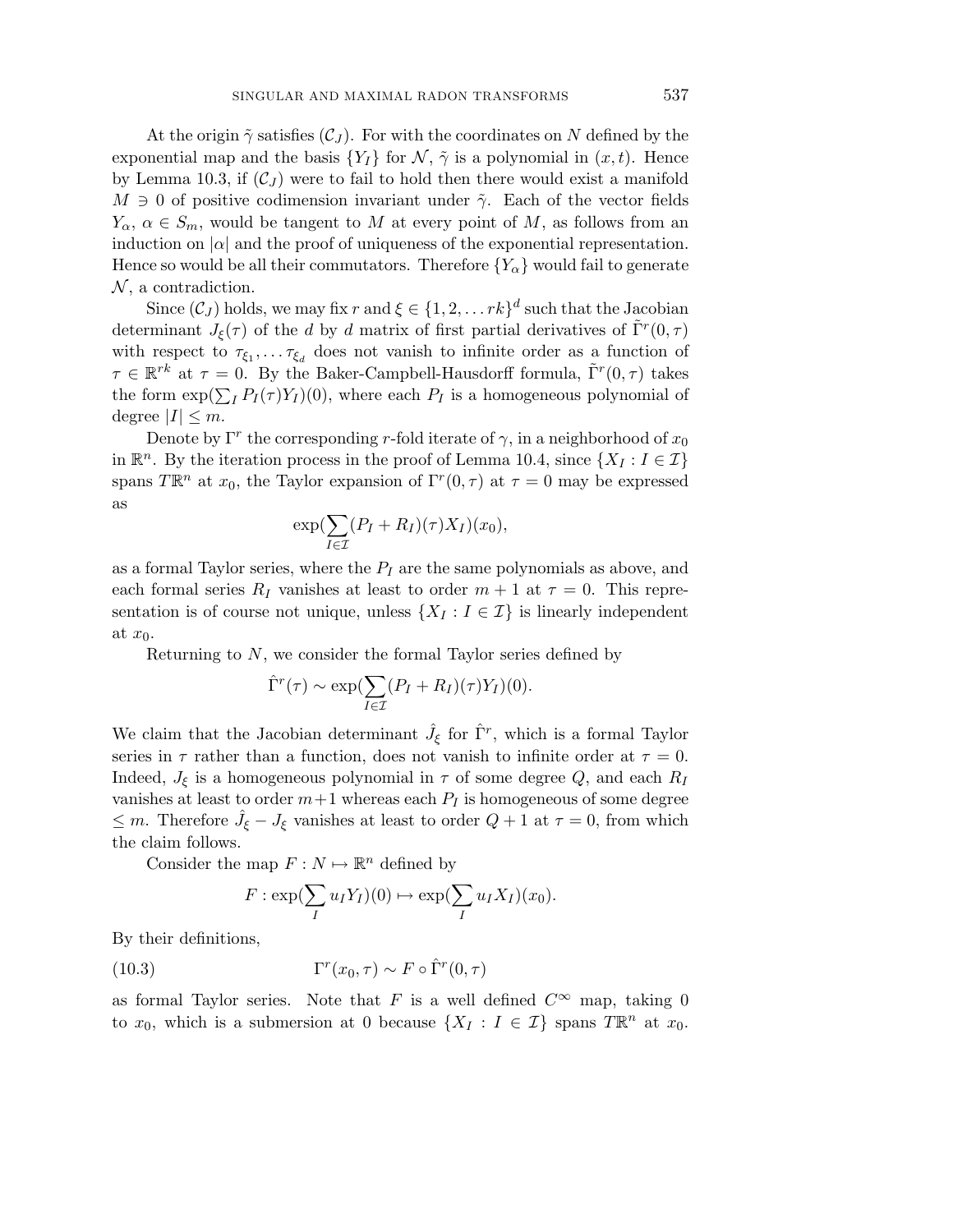Therefore by the implicit function theorem there exists a diffeomorphism  $\Psi$ of a neighborhood of  $0 \in N$  with a neighborhood of  $0 \in \mathbb{R}^d$ , mapping 0 to 0, so that  $F \equiv \pi \circ \Psi$  where  $\pi : \mathbb{R}^d \mapsto \mathbb{R}^n$  is the projection  $\pi(x', x'') = x'$  for  $(x', x'') \in \mathbb{R}^n \times \mathbb{R}^{d-n} = \mathbb{R}^d$ . By (10.3),

(10.4) 
$$
\Gamma^r(x_0, \tau) \sim \pi \circ \check{\Gamma}^r
$$

where  $\check{\Gamma}^r(0,\tau) = \Psi(\hat{\Gamma}^r(0,\tau)).$ 

Consider the corresponding Jacobian determinant  $\check{J}_{\xi}(\tau)$  of  $\check{\Gamma}^r$  with respect to  $\tau_{\xi_1}, \ldots \tau_{\xi_d}$ ; this is another Taylor series in  $\tau$ . Formally it equals  $\hat{J}_{\xi}$  times a nonvanishing function of  $\tau$ , so it does not vanish to infinite order at  $\tau = 0$ . By elementary matrix operations, the *d* by *d* matrix determinant  $\check{J}_{\xi}(\tau)$  may be expanded as a finite linear combination of determinants of its *n* by *n* minors of the form

$$
J^{(\gamma)}(\tau) = \partial [\pi \circ \check{\Gamma}^r] / \partial [\tau_{\xi_{\gamma_1}}, \dots \tau_{\xi_{\gamma_n}}],
$$

where each  $J^{(\gamma)}$  and each coefficient in this linear combination is itself a formal Taylor series in  $\tau$ , and  $\{\xi_{\gamma_1},\ldots,\xi_{\gamma_n}\}$  runs over all subsets of  $\{\xi_1,\ldots,\xi_d\}$  of cardinality *n*.

Since  $\check{J}_{\xi}$  does not vanish to infinite order at  $\tau = 0$ , there must exist  $\gamma$ such that  $J^{(\gamma)}$  likewise does not vanish to infinite order. But by (10.4),  $J^{(\gamma)}(\tau)$ is the Taylor series of the Jacobian determinant of  $\Gamma^{r}(x_0, \tau)$  with respect to  ${\tau_{\xi_i} : i = \gamma_1, \ldots, \gamma_n}$ . Hence the original  $\gamma$  in  $\mathbb{R}^n$  satisfies  $(\mathcal{C}_J)'$  at  $x_0$ .  $\Box$ 

Both halves of the following result have now been established.

COROLLARY 10.11.  $(C_J)' \Leftrightarrow (C_{\mathfrak{g}})$ .

Remark 10.1. We have shown that  $(\mathcal{C}_{\mathfrak{g}})$  implies a more precise form of  $(C_J)'$ , in which appears the iterate  $\Gamma^r$  of  $\gamma$  of a specific order  $r = d$ , equal to the dimension of a certain free nilpotent Lie algebra determined by the Lie algebra in  $\mathbb{R}^n$  generated by  $\{X_\alpha\}.$ 

10.3. Construction of invariant submanifolds. In order to complete the proof of equivalence of  $(\mathcal{C}_{\mathcal{J}})$  with the other curvature conditions, we need the following implication.

LEMMA 10.12.  $(\mathcal{C}_M) \Rightarrow (\mathcal{C}_J)$ .

This lemma and its lengthy proof are not needed for our analytic applications, so this section may safely be skipped over by the reader primarily interested in the analysis of operators. To prove it we will show how submanifolds invariant under  $\gamma$  to infinite order may be constructed, given that  $(\mathcal{C}_I)$ fails to hold.

In the next two lemmas we reduce the general  $C^{\infty}$  case to that of polynomial mappings  $\gamma$ , so that Lemma 10.3 on the analytic case may be applied.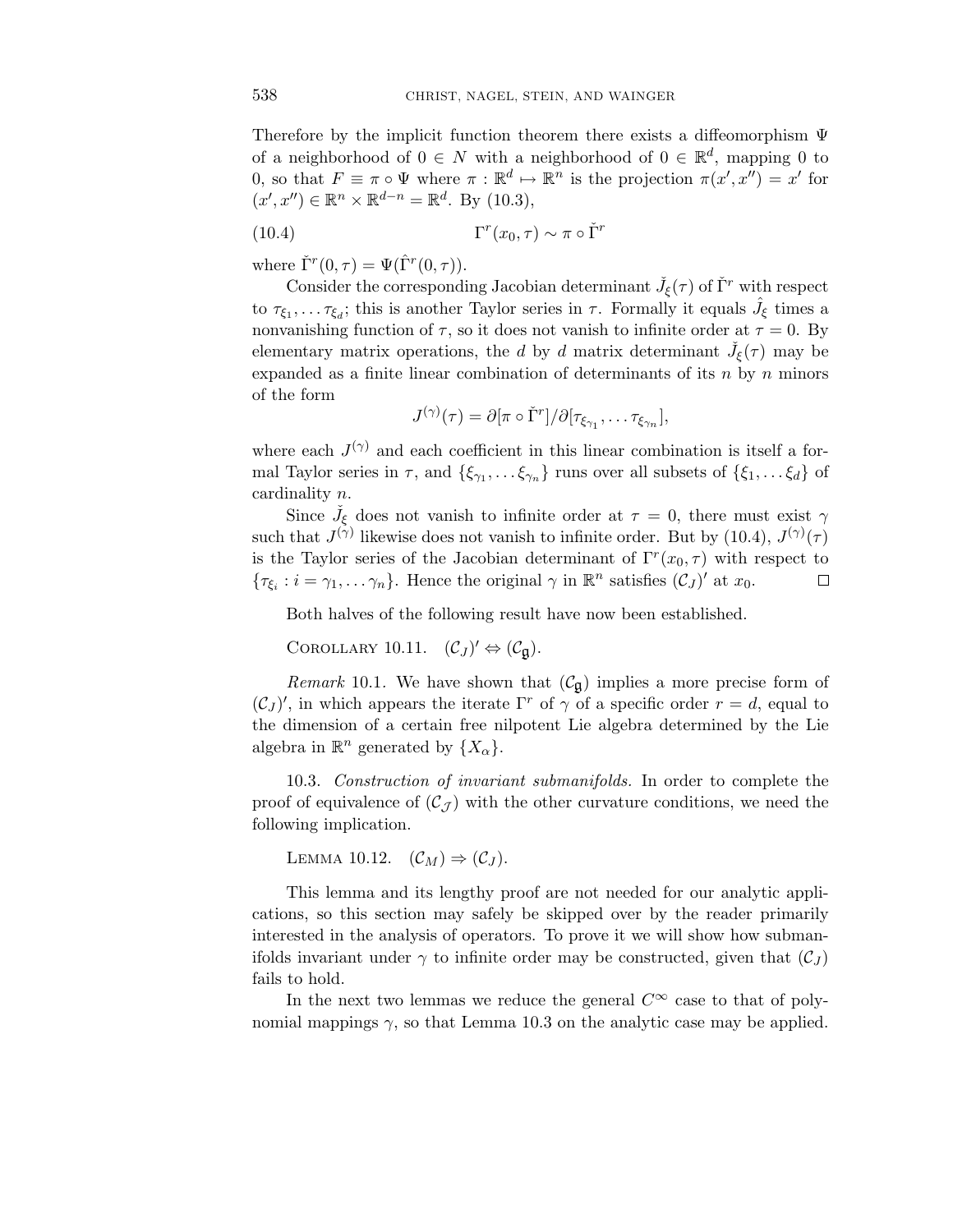Some care is required in doing so, for the hypothesis that  $(\mathcal{C}_J)$  fails to hold at *x*<sup>0</sup> is not stable under truncation of the Taylor expansion for  $\gamma(x, t)$  at  $(x_0, 0)$ , even though the vanishing of any particular Taylor coefficient of any Jacobian determinant  $J_{\xi}$  is stable under truncations of sufficiently high order.

Let there be given an integer  $n \geq 1$  and weights  $0 < w_1 \leq \ldots w_n < \infty$ . For any  $m \leq n$  define mappings  $\delta_r : \mathbb{R}^m \times \mathbb{R}^k \mapsto \mathbb{R}^m \times \mathbb{R}^k$  by

$$
\delta_r(x_1,\ldots x_m;t)=(r^{w_1}x_1,\ldots r^{w_m}x_m;rt).
$$

The same notation  $\delta_r$  will be used to denote the related mappings

$$
\delta_r(x_1,\ldots x_m)=(r^{w_1}x_1,\ldots r^{w_m}x_m).
$$

We say that a function  $P : \mathbb{R}^{m+k} \mapsto \mathbb{R}$  is homogeneous of weight *v* if

$$
P(\delta_r(x,t)) \equiv r^v P(x,t) \quad \text{for all } r \in \mathbb{R}^+ \text{ and all } (x,t) \in \mathbb{R}^{m+k}.
$$

Any such homogeneous function that is  $C^{\infty}$  is necessarily a polynomial. The analogous definition applies to functions with domain  $\mathbb{R}^m$ . More generally, some weights will be allowed to equal  $+\infty$ . If  $w_j < \infty$  for all  $j \leq q \leq n$ , then the dilations  $\delta_r$  are still defined as above on  $\mathbb{R}^m \times \mathbb{R}^k$  and on  $\mathbb{R}^m$  for each  $m \leq q$ , and homogeneity of weight *v* is still defined for functions with domains  $\mathbb{R}^{m+k}$  or  $\mathbb{R}^m$ , for all  $m \leq q$ .

The strategy of our construction of invariant submanifolds is to simultaneously construct an associated system of coordinates and weights $12$  in which  $\gamma$  is expressed as an irreducible leading order part, plus a less important higher order perturbation. The weights serve as measures of the extent to which *γ* looks flat, that is, not curved, in a given coordinate system. Larger weights correspond to less apparent curvature, and to a higher degree of invariance for a subspace  $x'' = 0$ , in some coordinate system split as  $x = (x', x'')$ .

As an illustration consider the example

$$
\gamma(x,t) = (x_1 + t, x_2 + 2x_1t + t^2),
$$

to which weights  $(w_1, w_2) = (1, 2)$  would naturally be assigned, because  $\gamma(rx_1, r^2x_2, rt) = \delta_r\gamma(x, t)$  where  $\delta_r(x) = (r^{w_1}x_1, r^{w_2}x_2)$ . This family of curves may be transformed by a change of coordinates to  $\hat{\gamma}(x,t)=(x_1+t,x_2)$ , for which the weights are  $(1, \infty)$  and the line  $x_2 = 0$  is an invariant submanifold. Now  $\hat{\gamma}$  is homogeneous with respect to any weights  $(1, w_2)$ , and in such a case we choose the largest possible  $w_2$ .

A second example is

$$
\gamma(x,t) = (x_1 + t, x_2 + 2x_1t + t^2 + t^3).
$$

<sup>&</sup>lt;sup>12</sup>This construction was originally devised as the basis for a lifting procedure which dealt directly with a mapping  $\gamma$ , rather than with the vector fields  $X_{\alpha}$  in its exponential representation.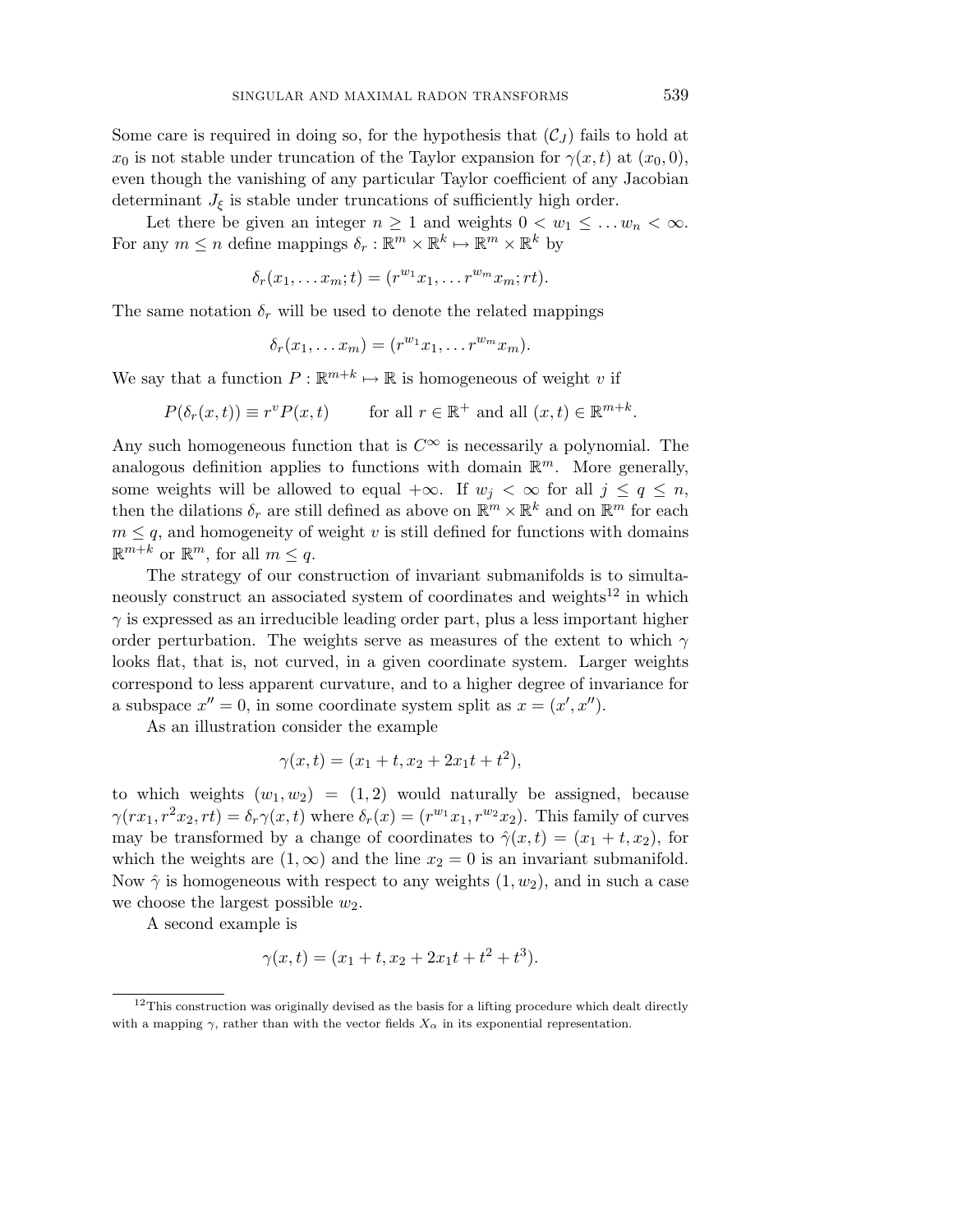This mapping is not homogeneous with respect to any system of weights, but the system of weights  $(1, 2)$  is naturally associated to  $\gamma$ , for the dilation group defined by these weights satisfies

$$
\gamma(\delta_r(x,t)) = \delta_r \gamma(x,t) + \left(0, O(r^3)\right),
$$

and the exponent 3 in the remainder term is greater than the weight  $w_2 = 2$ . Thus *γ* is homogeneous modulo a higher order remainder term. This mapping *γ* may be transformed by conjugation with an appropriate diffeomorphism into  $(x_1 + t, x_2 + t^3)$ , which is homogeneous with respect to the weights  $(1, 3)$ . After conjugation no weight has decreased, and one weight has increased.

In the next lemma *t* will as usual be in  $\mathbb{R}^k$ , but  $x \in \mathbb{R}^{p+1}$  for some  $p \geq 1$ , and we write  $x = (x'; x_{p+1}) \in \mathbb{R}^p \times \mathbb{R}$ . The map  $\gamma$  is assumed to send  $\mathbb{R}^{p+1} \times \mathbb{R}^k$ to  $\mathbb{R}^{p+1}$ .

LEMMA 10.13. Suppose that in  $\mathbb{R}^{p+1} = \mathbb{R}^p \times \mathbb{R}^1$ ,  $\gamma$  takes the special form

$$
\gamma_t(x) = (\gamma'_t(x'); x_{p+1} + P_{p+1}(x', t))
$$

where for each *j*,

$$
\gamma'_t(x') = (x_1 + P_1(x', t), \dots x_p + P_p(x', t)) \in \mathbb{R}^p,
$$
  
\n
$$
P_j(x', 0) \equiv 0 \text{ for all } j,
$$
  
\n
$$
P_j \text{ depends only on } x_1, \dots x_{j-1}, t,
$$
  
\n
$$
1 \leq w_1, \dots w_{p+1} \in \mathbb{Z},
$$
  
\n
$$
P_j \text{ is a homogeneous polynomial of weight } w_j,
$$

and where

(10.5) 
$$
\gamma' \text{ satisfies } (C_J) \text{ at } 0 \in \mathbb{R}^p ,
$$

$$
\gamma \text{ does not satisfy } (C_J) \text{ at } 0 \in \mathbb{R}^{p+1}
$$

Then there exists a homogeneous polynomial  $h : \mathbb{R}^p \mapsto \mathbb{R}$  of weight  $w_{p+1}$ , such that

(10.6) 
$$
P_{p+1}(x',t) \equiv \left(h \circ \gamma'_t - h\right)(x').
$$

Moreover, if a diffeomorphism  $\Phi$  of  $\mathbb{R}^{p+1}$  is defined to be  $\Phi(x)$  =  $(x'; x_{p+1} - h(x'))$ , then the conjugated family of mappings  $\tilde{\gamma}_t(x) = \Phi \gamma_t(\Phi^{-1}x)$ takes the form

$$
\tilde{\gamma}_t(x) \equiv (\gamma'_t(x'); x_{p+1}).
$$

In the second to last hypothesis (10.5),  $\gamma'$  is regarded as a mapping from  $\mathbb{R}^{p+k}$  to  $\mathbb{R}^p$ , and is assumed to satisfy  $(\mathcal{C}_J)$  as such a mapping.

*Proof.* Let  $\Gamma^{ij}(x', \tau)$  and  $\Gamma^{j}(x, \tau)$  denote the *j*<sup>th</sup> iterates of  $\gamma'$  and  $\gamma$ , respectively, and let  $\pi : \mathbb{R}^{p+1} \mapsto \mathbb{R}^p$  be the projection onto the first *p* coordinates.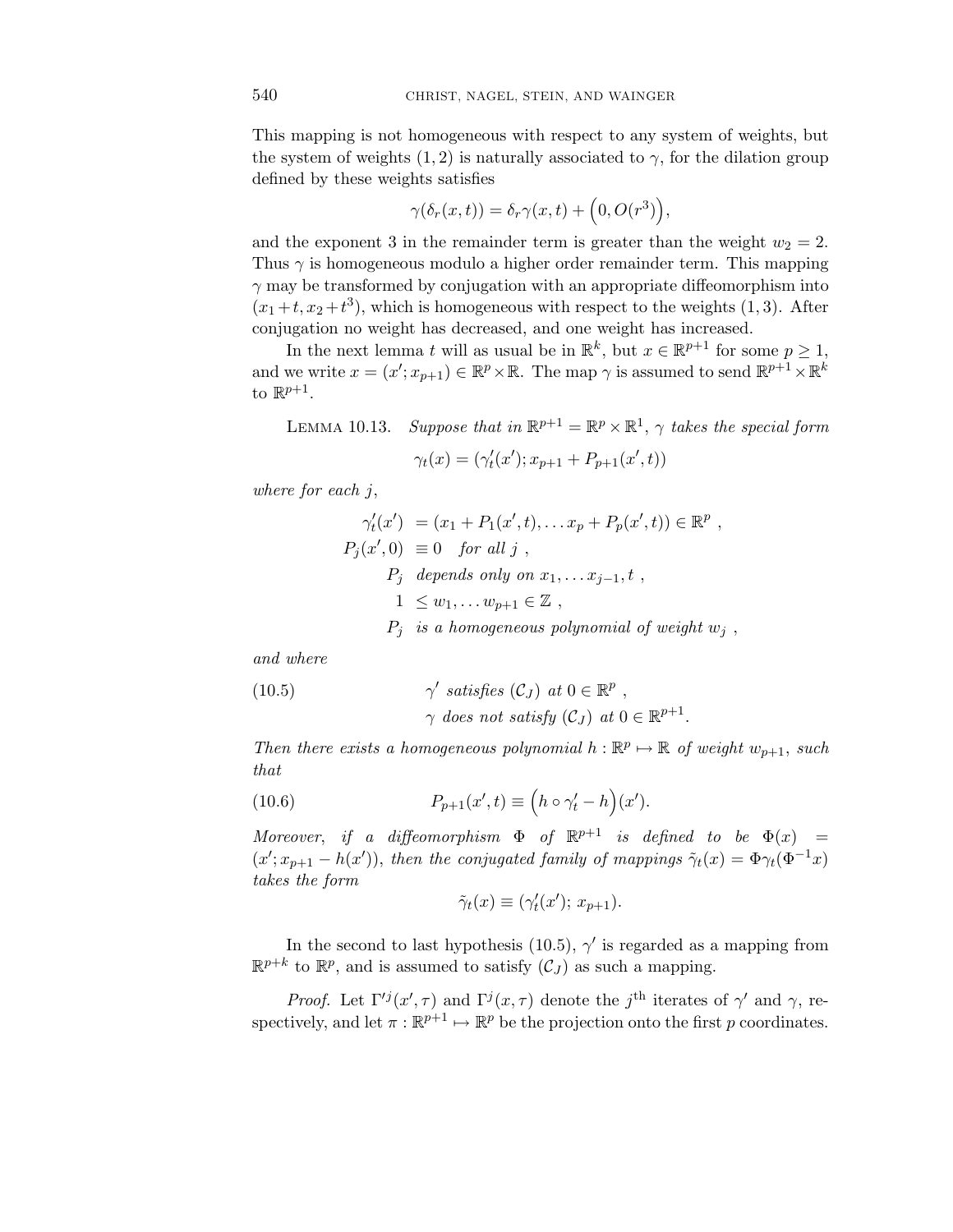Since  $\pi \circ \gamma_t \equiv \gamma'_t \circ \pi$ ,  $\pi \Gamma^j(x, \tau) \equiv \Gamma'^j(\pi x, \tau)$ . Now apply the construction of Lemma 10.3 to the real analytic mapping  $\gamma$ , and let  $m, \ell$  be the integers defined there.

We assert that  $\ell = p$ . Indeed, some iterate  $\Gamma^{ij}(0, \tau)$  has a surjective differential at some  $\tau_0$ , since  $\gamma'$  satisfies  $(\mathcal{C}_J)$ . The rank of the differential of Γ<sup>*j*</sup> (0, *τ*) must be at least as large as that of  $\pi\Gamma^j(0,\tau) = \Gamma'^j(0,\tau)$ , so is at least *p* at  $\tau_0$ . On the other hand it never exceeds *p* since  $(\mathcal{C}_J)$  is assumed not to hold for  $\gamma$  at  $x = 0$ . Thus in the reasoning of Lemma 10.3 we have  $c_p = c_{p+1} = p$ , and the differential of  $\Gamma^{p}(0, \tau)$  is surjective at  $\tau_0$ .

Now in a small neighborhood of  $(\tau_0, \tau_0)$ , the differential of

$$
(\sigma, \tau) \mapsto \Gamma'^{-k}(\Gamma'^k(0, \tau), \sigma)
$$

has rank *p*. In other words, the map  $\pi|_M$  from the manifold *M* constructed in Lemma 10.3 to  $\mathbb{R}^p$  has a surjective differential in a neighborhood of the origin. Therefore *M* may be expressed locally as the graph of a smooth function:

$$
M = \{ (x', h(x')) : |x'| < \varepsilon \}.
$$

Define  $\delta_r x = (r^{w_1}x_1, \ldots r^{w_{p+1}}x_{p+1})$ . Then  $\gamma_{rt}(\delta_r x) \equiv \delta_r \gamma_t(x)$  by the homogeneity hypothesis. The same identity holds for  $\gamma^{-1}$ , by uniqueness of the inverse. By iteration the same follows for  $\Gamma^{-p} \circ \Gamma^p$ . Therefore the manifold M is invariant under  $\delta$  in a neighborhood of the origin, so  $h$  must satisfy

$$
h(r^{w_1}x_1,\ldots r^{w_p}x_p)\equiv r^{w_{p+1}}h(x_1,\ldots x_p).
$$

Then *h* must be a polynomial.

Now we may define *M* globally as the graph of *h* over all of  $\mathbb{R}^p$ . By analytic continuation,  $\gamma_t(M) \subset M$  for all  $t \in \mathbb{R}^k$ . In terms of the equation for *M*, this says that for all  $x', t$ ,

$$
\gamma_t(x';h(x')) = \left(\gamma'_t(x');h(\gamma'_t(x'))\right).
$$

But the left-hand side also equals

$$
(\gamma_t'(x'); h(x') + P_{p+1}(x',t)),
$$

so *h* satisfies the cocycle identity (10.6). The second conclusion of the lemma now follows directly from the definition of Φ.  $\Box$ 

In the next lemma we work in  $\mathbb{R}^n$  with a fixed coordinate system and an associated ordered *n*-tuple  $(w_1, \ldots w_n)$  of weights, for which each  $w_i$  is either a positive integer, or equals  $+\infty$ . Each component of *t* is always assigned weight 1. With respect to such a system of weights we make the following definition.

Definition 10.14. The weight of a monomial  $t^{\beta} \prod x_j^{\alpha_j}$  with respect to the system of weights  $(w_1, \ldots w_n)$  is defined to be

$$
(10.7) \t\t |\beta| + \sum \alpha_j w_j .
$$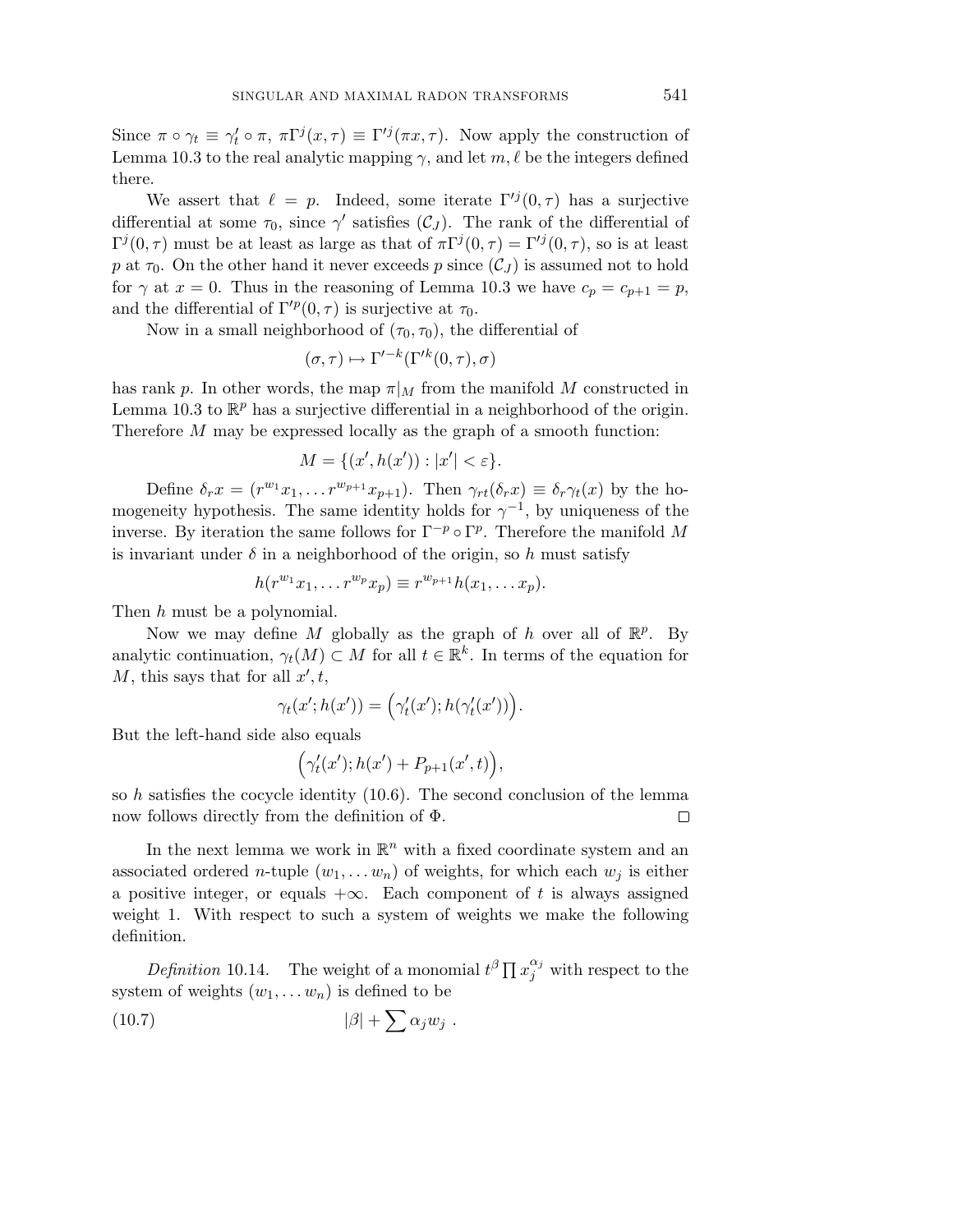The weight of a  $C^{\infty}$  real-valued function *F* of  $(x, t)$  equals the minimum of the weights of all monomials  $x^{\alpha}t^{\beta}$  such that  $\partial^{\alpha+\beta}F/\partial x^{\alpha}\partial t^{\beta}(0,0) \neq 0$ , provided there exists at least one such  $(\alpha, \beta)$ . It equals  $+\infty$  if the Taylor series of *F* with respect to  $(x, t)$  about  $(0, 0)$  vanishes identically.

Observe that the sum (10.7) may equal either a nonnegative integer, or  $+\infty$ . If some weight  $w_j$  equals  $+\infty$ , then *F* may have weight  $+\infty$ , even if its Taylor expansion does not vanish identically.

LEMMA 10.15. Let an integer  $q < n$  and weights  $(w_1, \ldots w_n)$  be given. Suppose that  $w_j < \infty$  for all  $j \leq q$ , and  $w_j = +\infty$  for all  $j > q$ . Assume that *γ* takes the form

(10.8) 
$$
\gamma_t(x) = x + \left(Q_1(x,t), \ldots Q_n(x,t)\right)
$$

where  $Q_i(x,0) \equiv 0$  for every *j*, and where for each  $j \leq q$ ,  $Q_j$  takes the form

(10.9) 
$$
Q_j(x,t) = P_j(x,t) + R_j(x,t)
$$

with the following properties:

(10.10)

 $P_i(x,0) \equiv R_i(x,0) \equiv 0$ ,  $P_i(x,t)$  depends only on  $t, x_1, \ldots x_{i-1}$ ,  $P_i$  is a homogeneous polynomial of weight  $w_i$ ,  $\gamma'_t(x') = (x_1 + P_1(x, t), \ldots x_q + P_q(x, t))$  satisfies  $(C_J)$  at  $0 \in \mathbb{R}^q$ ,  $R_i$  is of weight strictly greater than  $w_i$ , *Q*<sup>*j*</sup> is of weight greater than or equal to  $w_q$  for every  $1 \leq j \leq n$ .

Suppose further that

(10.11) 
$$
\gamma \ \text{fails to satisfy} \ (\mathcal{C}_J) \ \text{at} \ 0 \in \mathbb{R}^n.
$$

Then either

- (A) All the *Q<sup>j</sup>* have infinite weight, or
- (B) There exists a diffeomorphism  $\Phi$  of a neighborhood of  $0 \in \mathbb{R}^n$ , fixing 0, such that  $\tilde{\gamma}_t(x) = \Phi \gamma_t \Phi^{-1}(x)$  again takes the general form (10.8),(10.9) but either
	- (B1) with *q* increased by 1, or
	- (B2) with *q* unchanged, none of the weights of the *Q<sup>j</sup>* decreased, and the weight of one of those  $Q_i$ ,  $i > q$ , formerly having minimal weight increased by at least one.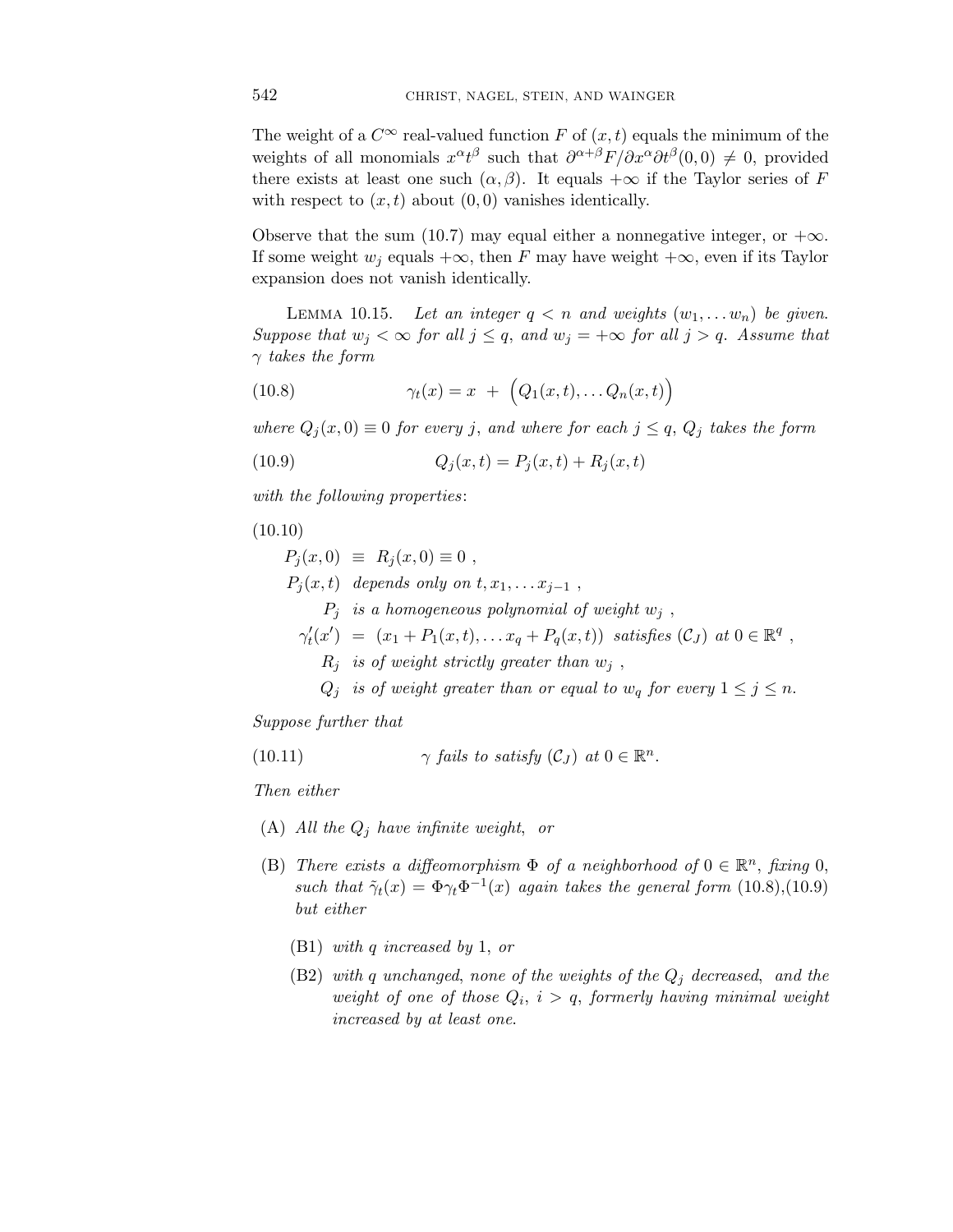In the special case  $q = 0$  we mean the following. The only hypothesis<sup>13</sup> is that  $\gamma \in C^{\infty}$  satisfies  $\gamma(x, 0) \equiv x$ . We write  $\gamma_t(x) = x + (Q_1(x, t), \ldots Q_n(x, t)),$ and assign infinite weight to each component of *x* and weight 1 to each component of *t*.

*Proof.* Consider first the case  $q = 0$ . If  $\frac{\partial^{\beta} Q_i}{\partial t^{\beta}}(0,0) = 0$  for every j and every multi-index  $\beta$ , then alternative (A) holds and the proof is complete. If not, select *β* and *j* for which this partial derivative is nonzero, such that |*β*| is minimal. Let  $\Phi$  be the diffeomorphism of  $\mathbb{R}^n$  which interchanges the *j*<sup>th</sup> and first coordinates. Define new weights  $w_1 = |\beta|$ , and  $w_j = +\infty$  for all  $j > 1$ , and define a new index  $q = 1$ . Then the conjugated mapping  $\tilde{\gamma}$  takes the form (10.8), where  $Q_1(0,t)$  has weight  $w_1 < \infty$ . Thus alternative (B1) holds, and the proof is again complete.

Suppose now that  $1 \leq q < n$ . Write  $x' = (x_1, \ldots, x_q)$ . If all the  $Q_j$  have infinite weight then alternative (A) holds. Otherwise choose some  $i_0 > q$  for which  $Q_{i_0}$  has minimal weight, *v*, among all  $Q_i$  for  $i > q$ . Permute the last  $n - q$  coordinates so that  $i_0 = q + 1$ . Let  $S(x, t)$  be the sum of all monomials of weight *v* in  $Q_{q+1}$ ; since  $x_{q+1},...x_n$  all have infinite weight, *S* can depend only on  $x'$ , t and will henceforth be denoted by  $S(x', t)$ . In  $\mathbb{R}^{q+1}$  define

$$
\tilde{\gamma}_t(x', x_{q+1}) = (\gamma'_t(x'), x_{q+1} + S(x', t)).
$$

There are two cases to analyze, depending on whether or not ˜*γ* satisfies  $(C_J)$  at  $0 \in \mathbb{R}^{q+1}$ . If it does, define  $P_{q+1} = S$ ,  $R_{q+1} = Q_{q+1} - S$ , and  $w_{q+1} = v$ . Then alternative (B1) holds.

If it does not, invoke Lemma 10.13 to obtain a diffeomorphism  $\tilde{\Phi}$  of  $\mathbb{R}^{q+1}$  which conjugates  $\tilde{\gamma}$  to the form  $(\gamma_t'(x'), x_{q+1})$ , and which takes the form  $\tilde{\Phi}(x', x_{q+1}) = (x', x_{q+1} + h(x'))$  where *h* is homogeneous of weight *v*. Define a diffeomorphism of  $\mathbb{R}^n$  by

$$
\Phi(x) = (\tilde{\Phi}(x_1,\ldots x_{q+1}), x_{q+2},\ldots x_n).
$$

Then  $\tilde{\gamma}_t(x) = \Phi \gamma_t(\Phi^{-1}x)$  satisfies alternative (B2), for

$$
\tilde{\gamma}_t(x) = \left(x_1 + P_1 + R_1, \dots x_q + P_q + R_q, x_{q+1} + \tilde{Q}_{q+1}(x, t), \dots, x_n + \tilde{Q}_n(x, t)\right)
$$

where  $\tilde{Q}_{q+1}(x,t) = Q_{q+1}(x,t) - S(x',t)$ , and  $\tilde{Q}_j$  has weight  $\geq v$  for each  $j \geq q+2$ . Since  $Q_{q+1} - S$  has weight strictly greater than *v*, alternative (B2) holds.  $\Box$ 

The next lemma is the  $C^{\infty}$  analogue of Lemma 10.3.

LEMMA 10.16. Suppose that  $\gamma$  fails to satisfy the curvature condition  $(C_J)$  at  $0 \in \mathbb{R}^n$ . Then there exist a nonnegative integer  $p < n$  and a coordinate

<sup>&</sup>lt;sup>13</sup>The hypothesis (10.11) will not be used in the case  $q = 0$ .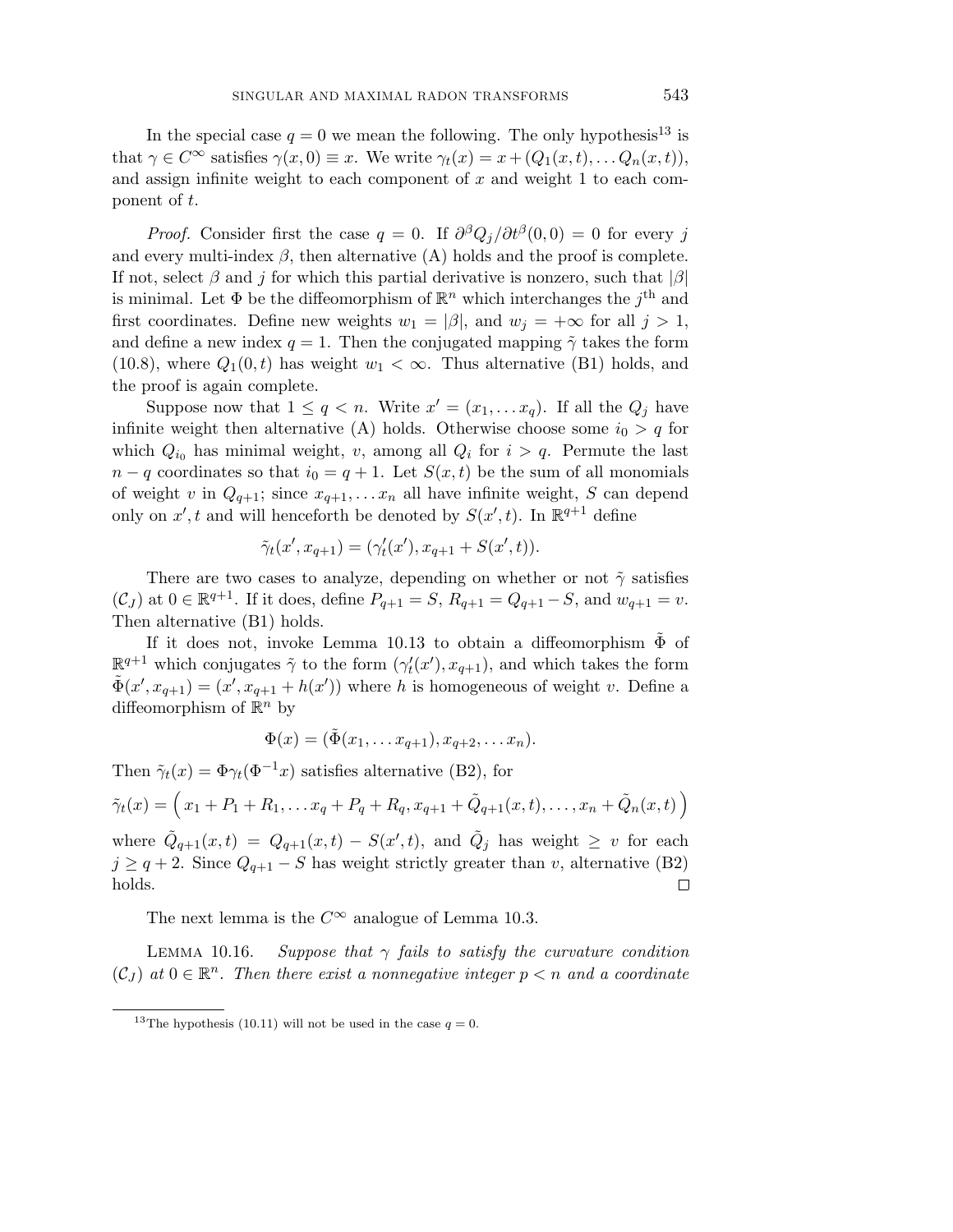system  $x = (x', x'')$  near the origin in  $\mathbb{R}^n = \mathbb{R}^p \times \mathbb{R}^{n-p}$  in which  $\gamma$  takes the form

(10.12) 
$$
\gamma_t(x) = (x_1 + S_1(x, t), \dots, x_n + S_n(x, t))
$$

where for each  $j>p$ ,

(10.13) 
$$
S_j(x', 0, t) = O(|x'| + |t|)^N \text{ for every } N.
$$

Thus the manifold  $M = \mathbb{R}^p \times \{0\} \subset \mathbb{R}^n$  is invariant under  $\gamma$ , to infinite order at 0.

*Proof.* Both curvature conditions  $(C_M)$  and  $(C_J)$  have been proved to be invariant under conjugation of  $\gamma$  with diffeomorphisms of  $\mathbb{R}^n$ , so we are free to change coordinates in the proof.

Certainly the hypotheses of Lemma 10.15 are satisfied with  $q = 0$ . Apply that lemma. If alternative (A) holds then we are finished. Otherwise make the change of coordinates indicated for alternative (B). If alternative (A) then holds in these new coordinates, we are again finished. If not, repeat the process, stopping if and only if alternative (A) ever arises.

Suppose now that the process were never to stop. Observe that the index  $q$  in the lemma can never become equal to  $n$ , for if it did,  $(10.10)$  would say that the leading order part  $\tilde{\gamma} = (x_1 + P_1, \ldots, x_n + P_n)$  of  $\gamma$  did satisfy  $(C_J)$ at 0. This in turn would imply that  $\gamma$  must satisfy  $(\mathcal{C}_J)$  at 0, because the Jacobians associated to  $\gamma$ ,  $\tilde{\gamma}$  are related: For each  $\xi$ ,  $\tilde{J}_{\xi}(0,\tau)$  is a homogeneous polynomial of some degree in  $\tau$ , and  $J_{\xi}(0, \tau)$  equals  $\tilde{J}_{\xi}(0, \tau)$  modulo terms of strictly higher degree. Consequently if  $\partial_{\tau}^{\alpha} \tilde{J}_{\xi}(0,\tau) \neq 0$  when  $\tau = 0$ , then the same holds for *J*, with the same  $\xi, \alpha$ .

Upon each application of Lemma 10.15, the index *q* either increases, or remains unchanged. Therefore *q* eventually stabilizes at some value strictly less than *n*. Thereafter alternative (B2) arises every time that Lemma 10.15 is applied.

In this event each iteration yields a diffeomorphism  $\Phi_i$ , and we wish to compose them all to obtain the desired change of coordinates. This is possible because if the permutations of coordinates made above for notational convenience are omitted, then each  $\Phi_i$  agrees with the identity map at 0, up to an order which tends to infinity with the number of iterations *N* of this process. Therefore any particular term in the Taylor expansion about 0 of the composition of the first *N* maps  $\Phi_i$  becomes independent of *N*, once *N* becomes sufficiently large. Therefore the infinite composition is well defined as a formal Taylor series about  $x = 0$ . By a theorem of E. Borel, there exists a  $C^{\infty}$  function  $\Phi_{\infty} : \mathbb{R}^n \mapsto \mathbb{R}^n$  whose Taylor expansion about the origin concides with this formal series. Then conjugation with  $\Phi_{\infty}$  brings  $\gamma$  into the form desired. □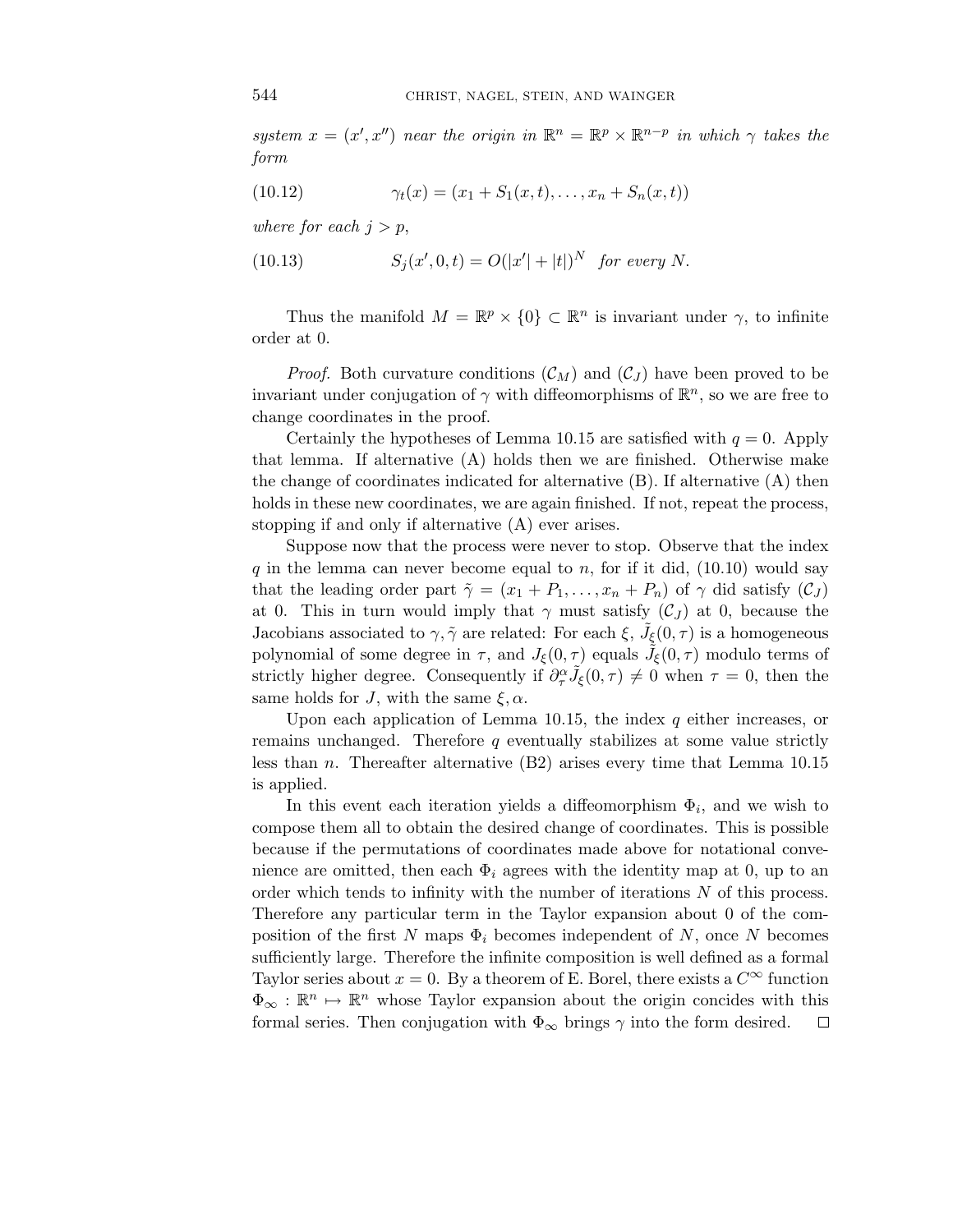Remark 10.2. Implicit in the proofs of Lemmas 10.13 and 10.15 is a construction which applies to any mapping  $\gamma$ , whether or not it satisfies (C). When (C) is satisfied it produces a system of coordinates in which  $\gamma(x, t)$  appears in a sense to be maximally flat near  $x = 0$ ; the higher the order to which all  $J_{\xi}(0,\tau)$  vanish at  $\tau = 0$ , the larger are the weights  $w_j$ , roughly speaking. This coordinate system can be used in the same spirit as in the proof of Theorem 8.11 to derive restrictions on pairs of exponents *p, q* for which an operator  $Tf(x) = \int f(\gamma(x,t))K(x,t)dt$ , with  $K \in C^0$  and  $K(x,0) \neq 0$ , can map  $L^p$  to *Lq*. See Section 20.

### **Part 3. Analytic theory**

#### **11. Statements and reduction to the free case**

Let  $\gamma$  be a  $C^{\infty}$  mapping  $(x, t) \mapsto \gamma(x, t) = \gamma_t(x)$  defined in a neighborhood of the point  $(x_0, 0) \in \mathbb{R}^n \times \mathbb{R}^k$ , with range in  $\mathbb{R}^n$ . Note that  $\gamma$  is assumed to satisfy the equivalent curvature conditions discussed in Section 8.

Let *K* be a Calderón-Zygmund kernel in  $\mathbb{R}^k$ . By this we mean that  $K \in$  $C^1(\mathbb{R}^k \setminus \{0\})$  is homogeneous of degree  $-k$ , and satisfies  $\int_{|t|=1} K(t) d\sigma(t) = 0$ . We also choose a nonnegative  $C^{\infty}$  cut-off function  $\psi$ , supported near  $x_0$ , and a small positive constant *a*. Then we form the singular Radon transform *T*, defined initially for compactly supported  $C<sup>1</sup>$  functions by

(11.1) 
$$
T(f)(x) = \psi(x) \operatorname{pv} \int_{|t| \le a} f(\gamma_t(x)) K(t) dt
$$

where  $pv$  $\int_{|t| \le a} g(t) dt = \lim_{\varepsilon \to 0} \int$ *ε*≤|*t*|≤*a*  $g(t)dt$  .

The cutoff function  $\psi$  and the small constant *a* serve to localize matters to a small neighborhood of *x*0, so that everything is well defined. Throughout the argument we implicitly assume *a* to be chosen to be sufficiently small for various purposes. In particular, we assume always that the map  $x \mapsto \gamma_t(x)$  is a diffeomorphism from a neighborhood of the support of *ψ* to an open subset of  $\mathbb{R}^n$ , uniformly for every  $|t| \leq a'$ , for some constant  $a' > a$ . Then the operator

$$
f \mapsto \psi(x) \int_{a \leq |t| \leq a'} f(\gamma_t(x)) K(t) dt
$$

is bounded on  $L^p$  for every  $p \in [1,\infty]$ , by the very elementary Lemma 14.1, below. This holds provided merely that  $K \in L^1$ , without any curvature hypothesis on *γ*.

Our first main theorem is then:

THEOREM 11.1. Suppose that  $\gamma$  satisfies  $(C)$  and that *K* is as above. Then the operator *T* defined by (11.1) extends to a bounded operator from  $L^p(\mathbb{R}^n)$  to itself, for every  $1 < p < \infty$ .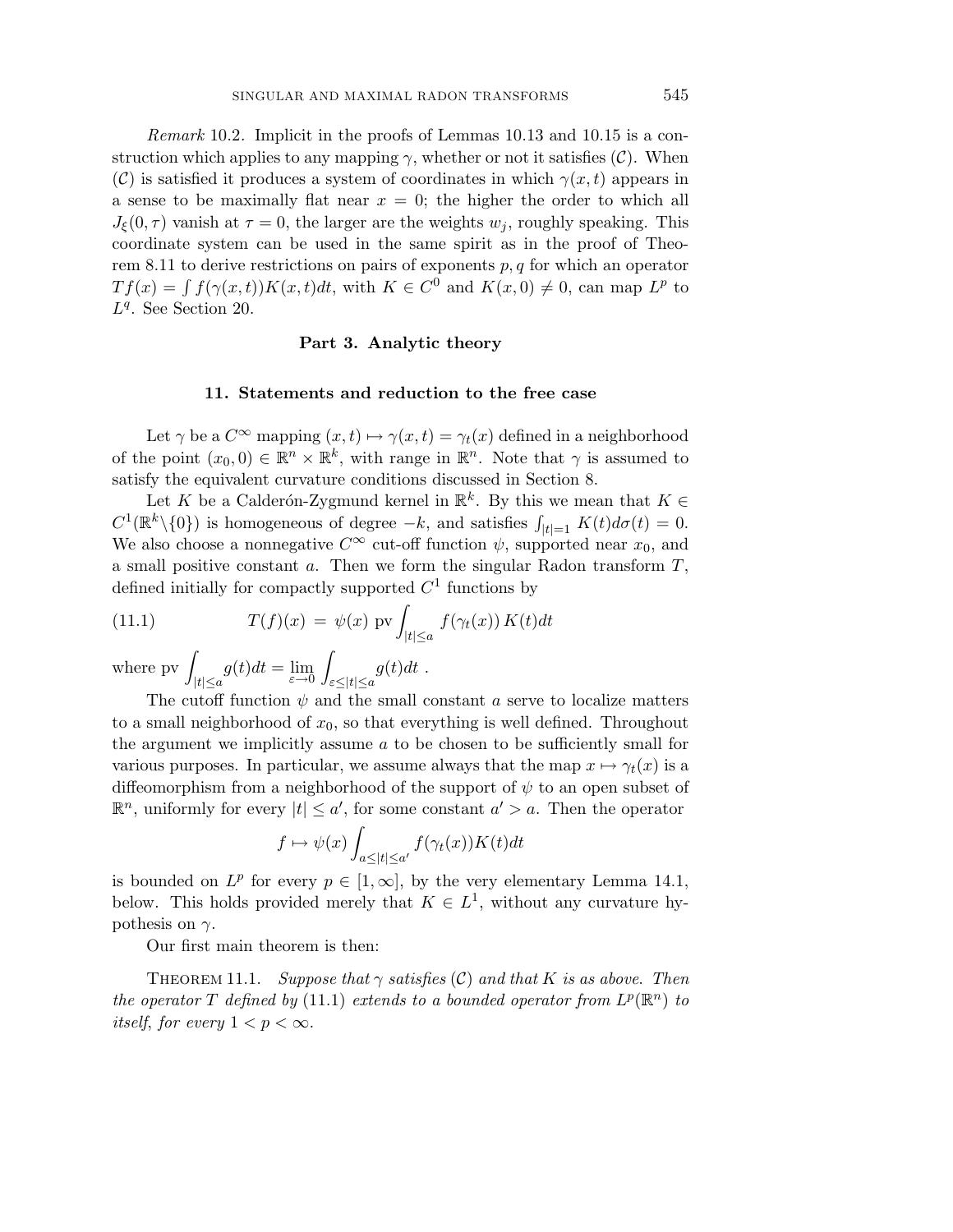A more general formulation of this theorem is given in Section 21 below.

There is a corresponding maximal theorem. For every continuous *f* with compact support we define  $M(f)$  by

(11.2) 
$$
M(f)(x) = \sup_{0 < r < a} r^{-k} |\psi(x)| \int_{|t| \le r} f(\gamma_t(x)) dt|.
$$

THEOREM 11.2. Suppose that  $\gamma$  satisfies (C) in a neighborhood of the support of  $\psi$ . Then *M* extends to a bounded operator from  $L^p(\mathbb{R}^n)$  to itself, for every  $1 < p \leq \infty$ .

We shall show first that these results can be obtained from the corresponding statements in the lifted situation where the vector fields are free in the sense of Section 5.

Recall that by the exponential Taylor formula (Proposition 8.1),  $\gamma_t \sim \exp\left(\sum t^{\alpha} X_{\alpha}/\alpha!\right)$ . More precisely, since  $\gamma$  satisfies (C), there exists  $m > 0$  such that

(11.3) 
$$
\gamma(x,t) = \exp\bigg(\sum_{0<|\alpha|\leq m} t^{\alpha} X_{\alpha}/\alpha!\bigg)(x) + R(x,t),
$$

where  $R(x,t) = O(|t|^{m+1})$ , and where the  $X_{\alpha}$  and their commutators of degree  $\leq$  *m* span the tangent space at  $x_0$ . Throughout the discussion,  $X_\alpha$  is assigned the degree  $|\alpha|$ .

Let  $X_1, X_2, \ldots X_p$  be an enumeration of  $\{X_\alpha : |\alpha| \leq m\}$ , and denote by *a<sub>i</sub>* the degree  $| \alpha |$  already assigned to  $X_i$ . Let  $X_i$  denote corresponding lifted vector fields, satisfying the conclusions of Proposition 6.1. In the extended space  $\{(x, z)\}\ = \mathbb{R}^n \times \mathbb{R}^{d-n}$  we have

$$
\tilde{X}_{\alpha} = X_{\alpha} + \sum_{k=1}^{d-n} b_{\alpha}^{k}(x, z) \frac{\partial}{\partial z_{k}}
$$

*.*

Denote by  $\pi : \mathbb{R}^n \times \mathbb{R}^{d-n} \mapsto \mathbb{R}^n$  the projection by  $\pi(x, z) = x$ . In conjunction with (11.3), when *t* is small we define  $\tilde{\gamma}$  by

(11.4) 
$$
\tilde{\gamma}(x, z, t) = \exp \Big( \sum_{0 < |\alpha| \leq m} t^{\alpha} \tilde{X}_{\alpha}/\alpha! \Big) (x, z) + \Big( R(x, t), 0 \Big).
$$

Then  $\tilde{\gamma}(x, z, 0) \equiv (x, z)$ , and

(11.5) 
$$
\pi(\tilde{\gamma}(x, z, t)) = \gamma(x, t) .
$$

Because  $R(x,t) = O(|t|^{m+1})$ , and because the exponential representation is unique, the vector fields in the representation

$$
\tilde{\gamma}(x, z, t) \sim \exp(\sum_{\alpha} t^{\alpha} \hat{X}^{\alpha}/\alpha!)(x, z)
$$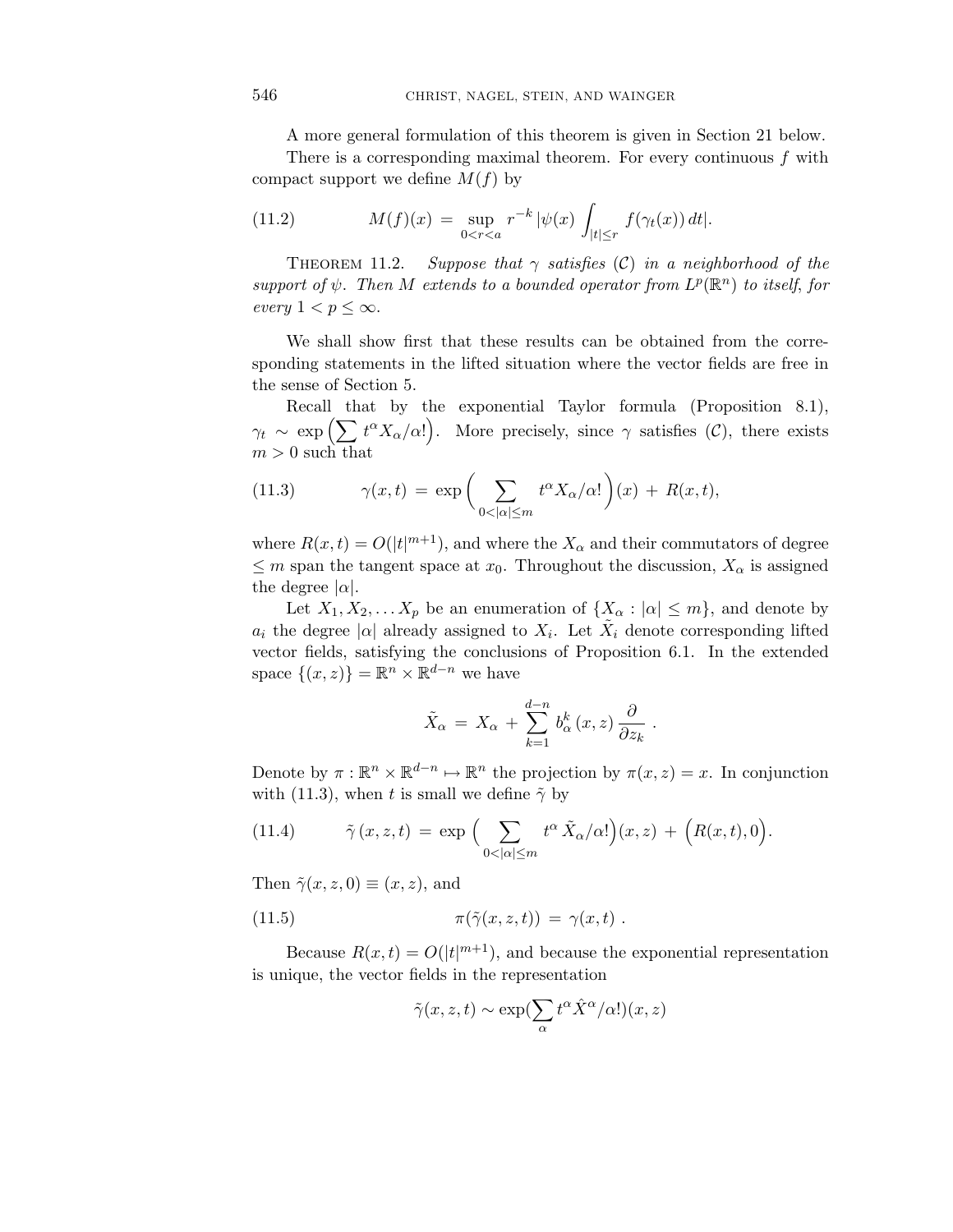must satisfy  $\hat{X}_{\alpha} \equiv \hat{X}_{\alpha}$  for every  $|\alpha| \leq m$ . Since the vector fields  $\hat{X}_{\alpha}$  with  $| \alpha | \leq m$  together with their iterated commutators span the tangent space,  $\tilde{\gamma}$  therefore also satisfies curvature condition  $(\mathcal{C}_{\mathfrak{g}})$ .

Next let *η* be a cut-off function in the space  $\mathbb{R}^{d-n}$  which is  $C^{\infty}$ , has compact support, and is  $= 1$  when  $|z| \leq 1$ . Lift each function f, defined on  $\mathbb{R}^n$ , to a function  $\tilde{f}$  defined on  $\mathbb{R}^n \times \mathbb{R}^{d-n}$  by  $\tilde{f}(x, z) = η(z)f(x)$ . Note that

$$
\parallel \tilde f \parallel_{L^p(\mathbb{R}^n \times \mathbb{R}^{d-n})} = \mathit{C} \parallel f \parallel_{L^p(\mathbb{R}^n)}.
$$

In keeping with  $(11.1)$  we define  $\tilde{T}$  by

(11.1') 
$$
\tilde{T}(F)(x,z) = \tilde{\eta}(z) \psi(x) \text{ pv } \int_{|t| \le a} F(\tilde{\gamma}_t(x,z)) K(t) dt
$$

where  $\tilde{\eta}$  is another cut-off function, which equals 1 for *z* near 0. Then because of  $(11.5)$  we have

$$
\tilde{T}(\tilde{f})(x,z) \, \equiv \, T(f)(x),
$$

for *z* near the origin, if *a* is small enough. The  $L^p$  boundedness of  $\tilde{T}$ , once established, then implies the corresponding result for *T*. The same argument applies to the maximal operator *M*. We see therefore that it suffices to prove Theorems 11.1 and 11.2 in the "free" case, and for that reason we shall simplify notation henceforth by writing  $X_\alpha$  instead of  $\overline{X}_\alpha$ . Moreover, if we consider the  $X_{\alpha}$ ,  $|\alpha| \leq m$ , together with all their commutators of degree  $\leq m$ , we obtain a collection  $\{X_I\}$  that is a basis for the tangent space at  $x_0$ ; here the multi-index *I* ranges over those  $|I| \leq m$  that are basic, as defined at the end of Section 2. We also write  $\tilde{\gamma} = \gamma$ , and  $d = n$ .

## **12.** The multiple mapping  $\widetilde{\Gamma}$

In accordance with our previous reduction, we assume that for  $x$  near  $x_0$ 

(12.1) 
$$
\gamma_t(x) = \gamma(x,t) = \exp\bigg(\sum_{0<|\alpha|\leq m} t^{\alpha} X_{\alpha}/\alpha! \bigg)(x) + R(x,t),
$$

with  $R(x,t) = O(|t|^{m+1})$  as  $t \to 0$ , where the vector fields  $X_{\alpha}$  and their commutators of degree  $\leq m$  span  $\mathbb{R}^n$ , and are free up to degree m. In particular,  $\gamma$  satisfies (C).

We next form a variant of the compositions  $\Gamma^j$  of several of the *γ*'s defined earlier in (8.5). This variant involves both  $\gamma$  and  $\gamma^{-1}$ . Choose a fixed integer  $N \geq n$ . Define  $\Gamma(x, \tau) = \Gamma_{\tau}(x)$  by

(12.2) 
$$
\widetilde{\Gamma}(x,\tau) = \gamma_{t^{2N}}^{-1} \cdot \gamma_{t^{2N-1}} \dots \gamma_{t^{2}}^{-1} \cdot \gamma_{t^{1}}(x).
$$

Here  $\tau = (t^1, t^2, \dots, t^{2N}) \in \mathbb{R}^{2Nk}$  with each  $t^j \in \mathbb{R}^k$ , and *x* is near  $x_0$ , while  $\tau$ is small.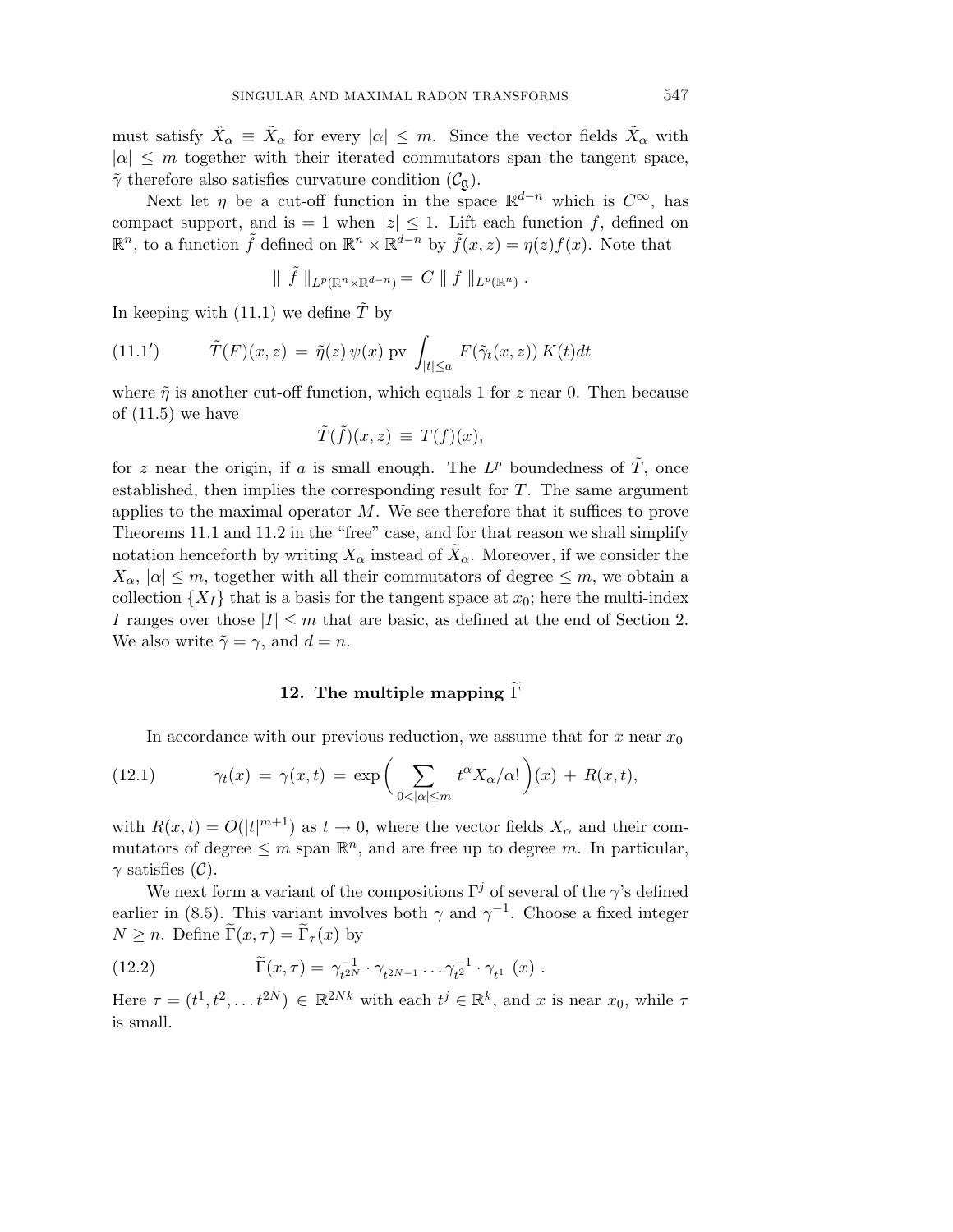We also bring in the local dilation  $\delta_r^x$  centered at *x*, described in Section 5. Define  $\tilde{\Gamma}^{(j)}$  by

(12.3) 
$$
\widetilde{\Gamma}^{(j)}(x,\tau) = \delta_{2^j}^x (\widetilde{\Gamma}(x,2^{-j}\tau)) .
$$

Note that the superscript *j* does not have the same meaning as in the notation  $\Gamma^j$  employed in (8.5).

PROPOSITION 12.1. For  $(x, \tau)$  near  $(x_0, 0)$ , the mappings  $\tau \mapsto \tilde{\Gamma}^{(j)}(x, \tau)$ from a neighborhood of the origin in  $\mathbb{R}^{2Nk}$  to a neighborhood of *x* in  $\mathbb{R}^n$  satisfy the hypotheses of Proposition 7.2, uniformly in *j* and *x* for all sufficiently large *j*.

The possibility of scaling and the resulting uniformity constitute the principal advantage conferred by the lifting procedure.

Proof. Consider first the special case arising from the group *N* whose Lie algebra is  $\mathcal{N}_m^{a_1,...a_p}$  (see §§2 and 4). This Lie algebra has generators  $Y_1,\ldots,Y_p$ , where each index *i* corresponds to a unique multi-index  $\alpha$  satisfying  $0 < |\alpha|$  $\leq m$ , and where the degree  $a_i$  equals  $|a|$  for the corresponding multi-index  $\alpha$ . In this case we take

$$
\gamma(t) = \exp\bigg(\sum_{0 < |\alpha| \le m} t^{\alpha} Y_{\alpha}/\alpha!\bigg)
$$

where exp is the exponential mapping from  $\mathcal N$  to  $N$  (as in §4), and we set  $\gamma_t(x) = \gamma(x,t) = x \cdot \gamma(t)$ , where the product · is the group multiplication. See also example 8.5. We restrict our attention to  $x_0 = 0$ , the group identity element.

Using the group multiplication formula (4.1), we see that  $\Gamma(x_0, \tau)$  =  $\gamma_{t^{2N}}^{-1} \dots \gamma_{t^1}$  (*x*<sub>0</sub>) is given exactly by

(12.4) 
$$
\exp\bigg(\sum_{I \text{ basic}} Q_I(\tau)Y_I\bigg),\,
$$

and each  $Q_I(\tau)$  is a polynomial in  $\tau$  which is homogeneous of degree |*I*|. Since  $\delta_r^x(y) = \delta_r(y)$  when  $x = 0$  in the group case, the homogeneity of the  $Q_I$ 's is equivalent in that case with the identity

$$
\delta_r^x(\widetilde{\Gamma}(x,r^{-1}\tau)) = \widetilde{\Gamma}(x,\tau) .
$$

Next, since the vector fields {*Yα*} discussed in Section 4 and their commutators span the Lie algebra  $\mathcal{N}_m^{a_1, \ldots a_p}$ , curvature condition  $(\mathcal{C}_{\mathfrak{g}})$  is satisfied on *N*. Thus Theorem 8.8 on the equivalence of curvature conditions guarantees the existence of *β* and *ξ* such that

(12.5) 
$$
\left.\partial_\tau^\beta J_\xi(0,\tau)\right|_{\tau=0} \neq 0,
$$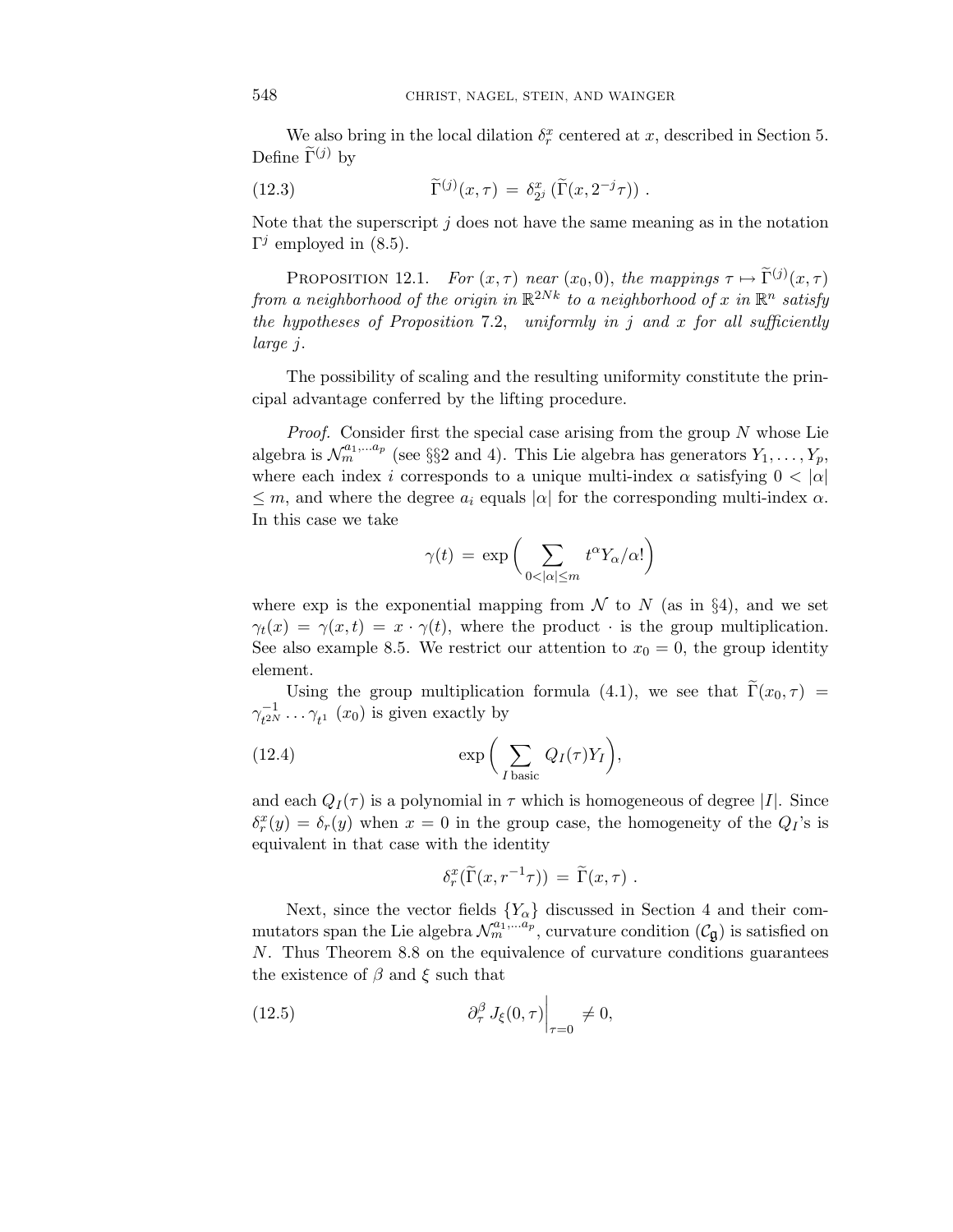where  $\tau$  is restricted to be of the form  $\tau = (t^1, 0, t^2, 0, \ldots t^n, 0)$  in the definition of  $J_{\xi}$ . Since  $Q_I(\tau)$  is homogeneous of degree<sup>14</sup> |*I*| in  $\tau$ , it is easy to see that the determinant  $\Delta(\tau) = J_{\xi}(0, \tau)$  is homogeneous of degree  $\sum_{I \text{ basic}}(|I| - 1) = Q - n$ , where  $Q$  is the homogeneous dimension of  $N$ , and  $n$  is its Euclidean dimension. Thus the multi-index in (12.5) must satisfy  $|\beta| = Q - n$ .

We now pass to the case of the vector fields arising in (12.1), which are free up to degree *m*. Because of (12.1) we also know that

$$
\gamma_t^{-1}(x) = \exp\bigg(\sum_{0 < |\alpha| \le m} -t^{\alpha} X_{\alpha}/\alpha!\bigg)(x) + R'(x, t)
$$

with  $R'(x, t) = O(|t|^{m+1})$ . Hence in this case, by the Baker-Campbell-Hausdorff formula (see Corollary 3.2),

$$
\widetilde{\Gamma}(x,\tau) = \exp\left(\sum_{I \text{ basic}} (Q_I(\tau) + O(|\tau|^{m+1}))X_I\right)(x) + O(|\tau|^{m+1})
$$
\n
$$
= \exp\left(\sum_{I \text{ basic}} (Q_I(\tau) + O(|\tau|^{m+1}))X_I\right)(x),
$$

where the  $Q_I$  are the same polynomials as in  $(12.4)$ . The first equality, as we have seen in identity (5.7), follows because all commutator identities among the  $X_I$  having total degrees  $\leq m$  are identical with the corresponding commutator identities for the  $Y_I$ . Moreover the  $X_I$  give a basis for the tangent space at *x*; the second identity follows from the first and the fact that the exponential map is a local diffeomorphism.

Applying the local dilations  $\delta_r^x$  to the above gives

(12.6)  
\n
$$
\widetilde{\Gamma}^{(j)}(x,\tau) = \delta_{2^j}^x(\widetilde{\Gamma}(x,2^{-j}\tau)) = \exp\bigg(\sum_{I \text{ basic}} \big[Q_I(\tau) + 2^{j|I|}O(|2^{-j}\tau|)^{m+1}\big]X_I\bigg)(x),
$$

since each  $Q_I(\tau)$  is homogeneous of degree |*I*|. Note that (12.6) means that in local coordinates given by the exponential map involving the *X<sup>I</sup>* and centered at *x*,

$$
\widetilde{\Gamma}^{(j)}(x,\tau) = (Q_I(\tau) + 2^{j|I|} O(|2^{-j}\tau|^{m+1}))_I.
$$

Therefore since every multi-index satisfies  $|I| \leq m$ , the mappings  $\tau \mapsto \tilde{\Gamma}^{(j)}(x, \tau)$ are uniformly of class  $C^r$ , as  $j \to \infty$ , for each *r*, as long as  $(x, \tau)$  is sufficiently close to  $(x_0, 0)$ . Moreover, the Jacobian determinant of these mappings equals

$$
\triangle(\tau) + O(2^{-j}|\tau|^{Q-n+1}),
$$

where  $\Delta(\tau)$  is homogeneous of degree  $Q-n$ , and equals the determinant arising in the case of the Lie algebra  $\mathcal{N}_m^{a_1,...a_p}$ .

<sup>&</sup>lt;sup>14</sup>That is,  $Q_I(r\tau) \equiv r^{|I|} Q_I(\tau)$  for  $r > 0$ ; each  $Q_I$  is homogeneous with respect to the Euclidean dilation structure.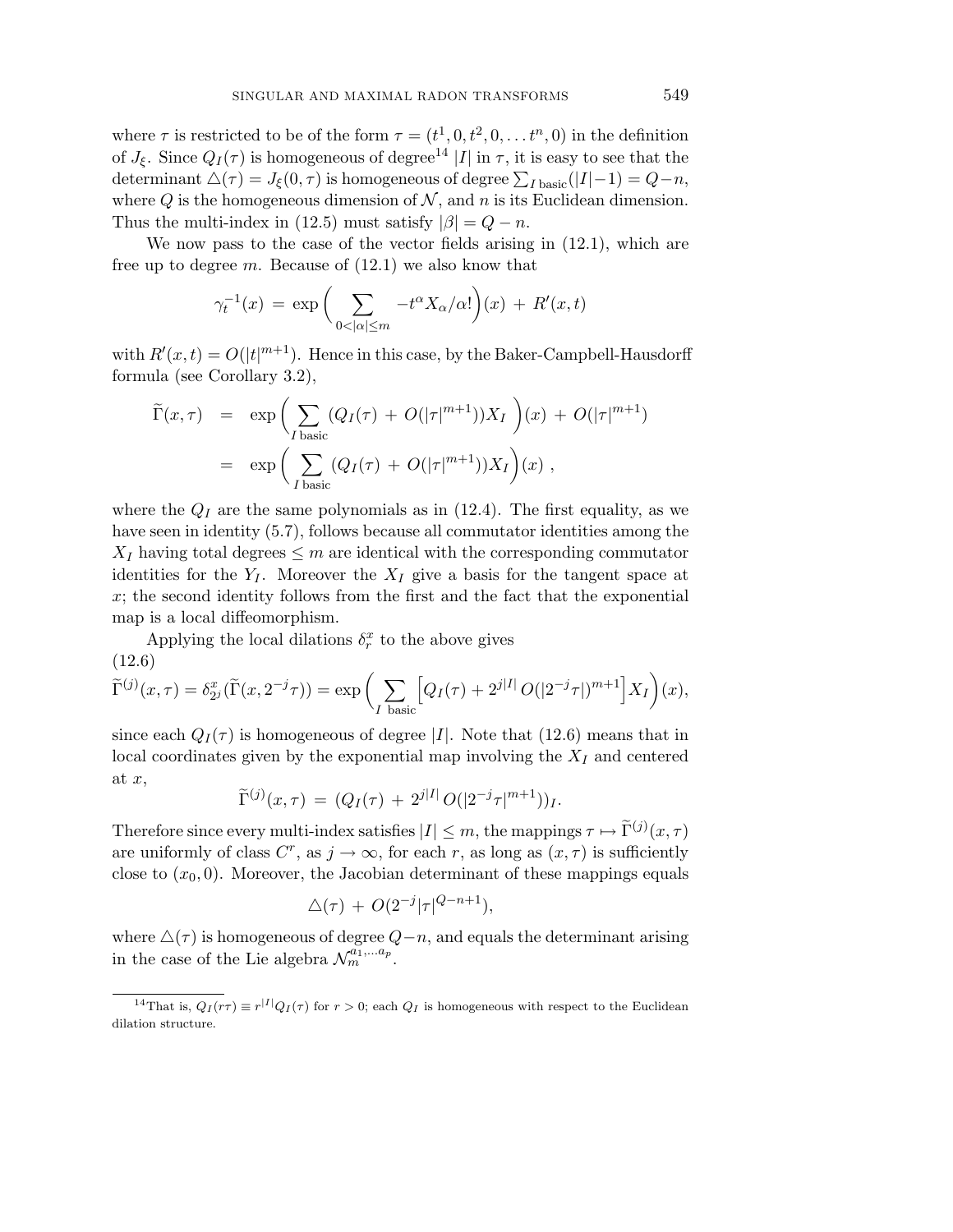Denote by  $J_{\xi}^{(j)}(x,\tau)$  the Jacobian determinant with respect to certain components of  $\tau$ , formed from  $\tilde{\Gamma}^{(j)}(x,\tau)$ . We have now shown that in the free situation,  $\gamma$  satisfies  $(C_J)$  uniformly at all points and all scales:

LEMMA 12.2. For the same  $\beta$  and  $\xi$  as for  $\mathcal{N}_m^{a_1,...a_p}$ , for small  $\tau$  or for large *j*, and for *x* sufficiently near  $x_0$ ,

(12.7) 
$$
|\partial_{\tau}^{\beta}J_{\xi}^{(j)}(x,\tau)| \geq C > 0
$$

uniformly in *x, τ, j*.

This completes the proof of Proposition 12.1.

 $\Box$ 

# **13.** The space  $L^1_\delta$

Recall the space  $L^1_\delta(\mathbb{R}^n)$  that arose in Section 7. It consists of all functions  $h \in L^1(\mathbb{R}^n)$  that satisfy

(13.1) 
$$
\int_{\mathbb{R}^n} |h(x - y) - h(x)| dx \leq A|y|^{\delta} \quad \text{for all } y \in \mathbb{R}^n.
$$

The norm on  $L^1_\delta$  is defined by  $\| h \|_{L^1_\delta} = \| h \|_{L^1} + A$  where *A* is the smallest constant for which (13.1) holds.

Recall also the map  $\Theta$  treated in Section 5. We have  $\Theta_x(y) = \Theta(x, y) = u$ , which is defined for *y* near *x* by the canonical coordinates  $u = \{u_I\}$  given by  $y = \exp(\sum_{I \text{ basic}} u_I X_I)(x)$ . A related quantity is the quasi-distance defined by  $d(x, y) = \rho(\Theta(x, y))$  with  $\rho(u) = \sum_{I \text{ basic}} |u_I|^{1/|I|}$ . The sum  $\sum_{I \text{ basic}} |I|$  equals *Q*, the homogeneous dimension of the Lie group *N*.

Fix constants  $C_1, C_2 < \infty$ . Consider any nonnegative measure  $\mu$  defined in  $\mathbb{R}^n$ , with the following two properties. First, there exist  $x \in \mathbb{R}^n$  and integers  $j, \nu \geq 0$ , such that the support of  $\mu$  is contained in the set of all  $(y, z)$  satisfying

$$
(13.2) \t d(y,z) \le C_1 2^{-j-\nu}, d(x,z) \le C_1 2^{-j}, \text{ and } d(x,y) \le C_1 2^{-j}.
$$

Second, there exist bounded nonnegative functions  $m_1, m_2$  so that for each  $f \in C^0(\mathbb{R}^n)$ ,

$$
\int \int f(y) \, d\mu(y, z) = \int f(y) \, m_1(y) \, dy
$$

and

$$
\iint f(z) d\mu(y, z) = \int f(z) m_2(z) dz,
$$

with

(13.3) 
$$
m_1(y), m_2(z) \le C_2.
$$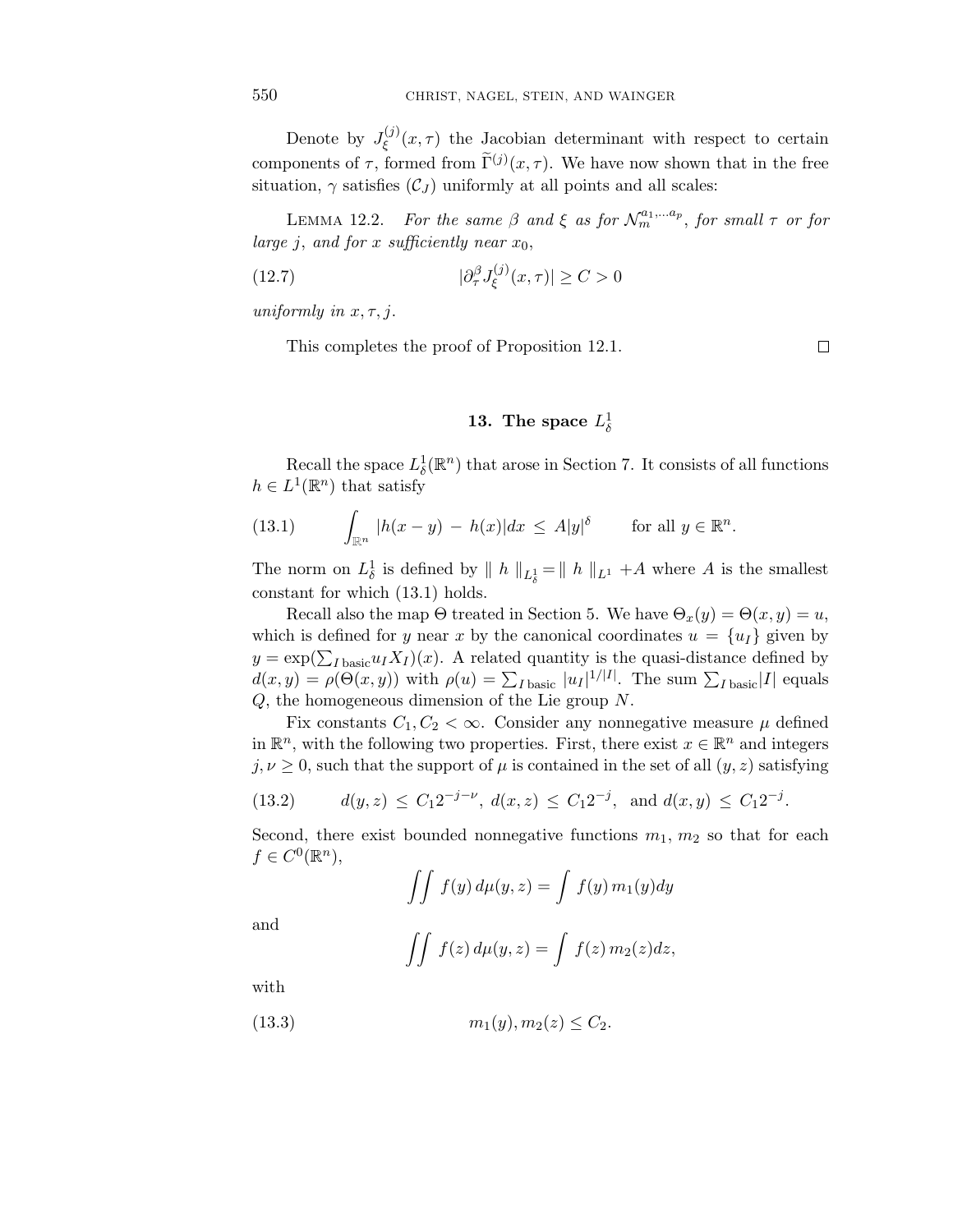PROPOSITION 13.1.  $\mathbb{N}$  13.1. Suppose  $h \in L^1_\delta$  and that the measure  $\mu$  is as described above. For each  $x \in \mathbb{R}^n$  let

(13.4) 
$$
I(h) = 2^{jQ} \int |h(\delta_{2^j}^x(y)) - h(\delta_{2^j}^x(z))| d\mu(y, z).
$$

Then provided that  $C_1$  is sufficiently small, there exist  $\delta', A \in \mathbb{R}^+$  such that

(13.5) 
$$
I(h) \leq A2^{-\nu\delta'} \|h\|_{L^1_\delta}, \text{ for all } j,\nu \geq 0
$$

uniformly in *x*, where  $\delta'$  depends only on  $\delta, m, n$  and  $A$  depends only on these quantities and on the constants  $C_1, C_2$  in (13.2) and (13.3).

The functions *h* to which this result will later be applied depend also on the point  $x$ , but satisfy  $(13.2)$  and  $(13.3)$  with uniform bounds, hence satisfy  $(13.5)$  with a fixed  $\delta'$ , A.

Proof. We observe first that

(13.6) 
$$
I(h) \leq A \| h \|_{L^1}.
$$

In fact,

$$
I(h) \leq 2^{jQ} \int |h(\delta_{2^j}^x(y))| d\mu(y,z) + 2^{jQ} \int |h(\delta_{2^j}^x(z))| d\mu(y,z).
$$

The first term equals  $2^{jQ} \int |h(\delta_{2^j}^x(y))| m_1(y) dy$  and so is majorized by  $C2^{jQ} \int |h(\delta_{2^j}^x(y))| dy.$ 

Now we make the change of variables  $y' = \delta_{2}^x(y)$ , recalling that on the support of  $\mu$ , and hence for all *y* in the support of  $m_1$ , we have  $d(x, y) \leq C_1 2^{-j}$ , which shows that the mapping  $y \mapsto y' = \delta_{2}^x(y)$  is well defined there. To compute its Jacobian, we observe that in the coordinates  $u = \Theta_x(y)$  centered at *x*, the mapping  $y \mapsto \delta_{2j}^x(y)$  becomes  $u \mapsto \delta_{2j}(u)$ . The Jacobian determinant of the latter is exactly  $2^{jQ}$ . Thus,  $dy \approx 2^{jQ} dy'$ , and hence the integral  $2^{jQ} \int |h(\delta_{2}^{x}(y))| dy$  is majorized by  $C \int |h(y')| dy' = C ||h||_{L^{1}}$ . The same analysis applies to  $2^{jQ} \int |h(\delta_{2j}^{x}(z))| d\mu(y, z)$  and so (13.6) is proved.

We next show that

(13.7) 
$$
I(h) \leq A \left[ \| h \|_{L^1} + \| \nabla^{n+1} h \|_{L^1} \right] \cdot 2^{-\nu/m} .
$$

Observe that if *h* and all of its partial derivatives of order  $n+1$  belong to  $L^1$ , then *h* is a Lipschitz function, satisfying

$$
|h(y) - h(z)| \le A_h |y - z|, \text{ where } A_h = A \cdot (\| h \|_{L^1} + \| \nabla^{n+1} h \|_{L^1}).
$$

Now make the change of variable  $u = \Theta_x(y) = \Theta(x, y)$ . Then

$$
\begin{aligned}\n\left| h(\delta_{2^j}^x(y)) - h(\delta_{2^j}^x(z)) \right| &\leq \ A_h |\delta_{2^j}^x(y) - \delta_{2^j}^x(z)| \leq CA_h |\delta_{2^j} \Theta(x, y) - \delta_{2^j} \Theta(x, z)| \\
&\leq \ A'_h \rho(\delta_{2^j} \Theta(x, y) - \delta_{2^j} \Theta(x, z)) \\
&= \ A'_h 2^j \rho(\Theta(x, y) - \Theta(x, z)),\n\end{aligned}
$$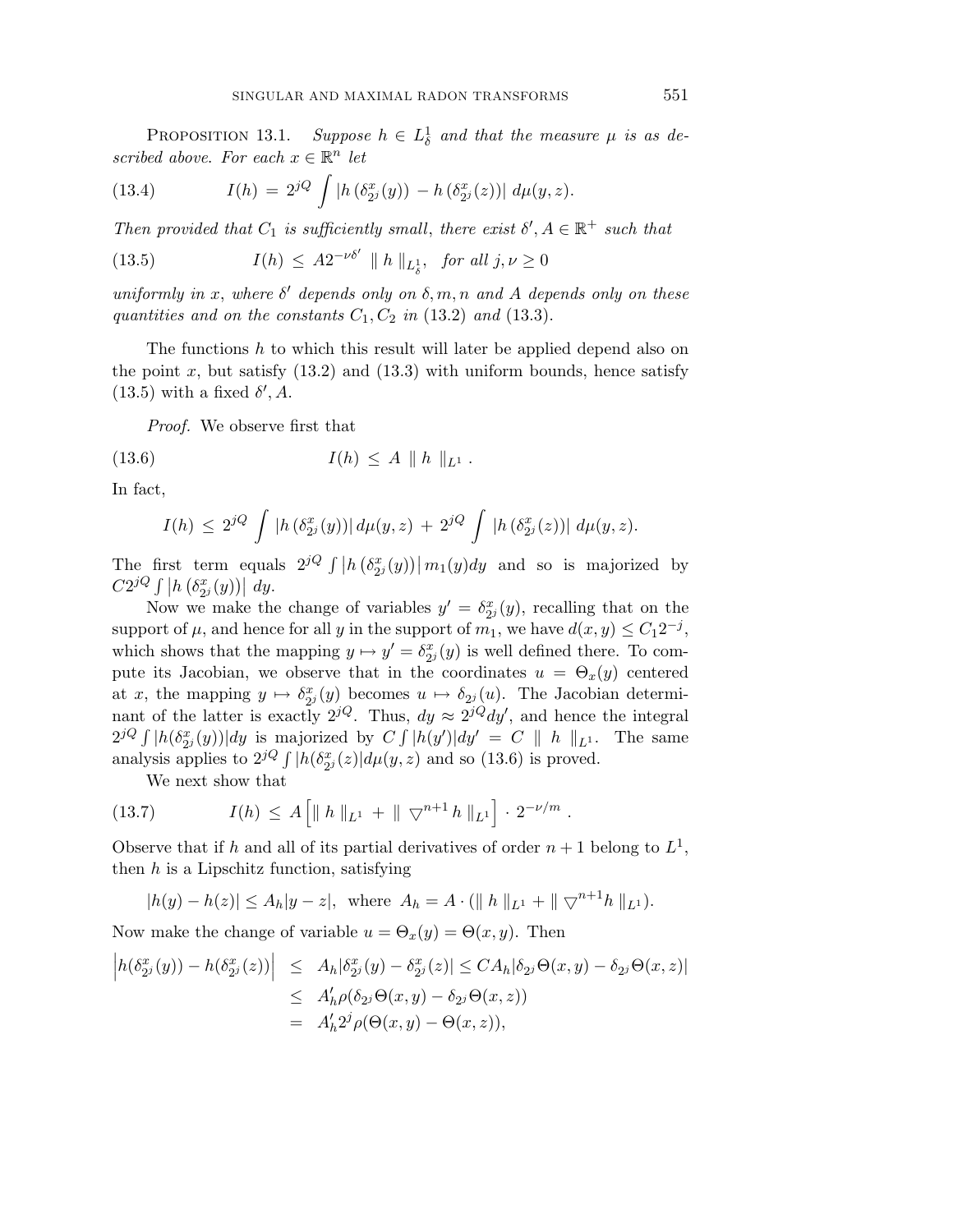by the identity  $\rho(\delta_{2j}u)=2^{j}\rho(u)$ , and by the inequality  $|u|\leq C\rho(u)$ , which holds as long as *u* is bounded.

We now invoke the basic estimate (5.12), which in the present notation states that

(13.8) 
$$
\rho(\Theta(x,y) - \Theta(x,z)) \le C\Big(d(y,z) + d(y,z)^{1/m}d(x,y)^{1-1/m}\Big).
$$

Since  $d(y, z) \leq C_1 2^{-j-\nu}$  and  $d(x, y) \leq C_1 2^{-j}$ , combining this with the righthand side of the preceding displayed inequality yields

$$
|h(\delta_{2^j}^x(y)) - h(\delta_{2^j}^x(z))| \leq CA_h \cdot 2^j \left[ 2^{-j-\nu} + 2^{-(j+\nu)/m} \cdot 2^{-j(1-1/m)} \right]
$$
  
 
$$
\leq CA_h 2^{-\nu/m}.
$$

Therefore

(13.9) 
$$
|h(\delta_{2^j}^x(y)) - h(\delta_{2^j}^x(z))| \leq C A_h 2^{-\nu/m}.
$$

Now  $\iint d\mu(y, z) = \int m_1(y) dy \le C2^{-jQ}$ , since  $m_1$  is supported on the set where  $d(x, y) \leq C_1 2^{-j}$ , and  $m_1$  is bounded. Inserting these in the definition (13.4) of *I*(*h*) yields (13.7).

Let  $h \in L^1_\delta$ . Given any  $\sigma \geq 1$ , *h* may be decomposed as  $h^0_\sigma + h^1_\sigma$  where

(13.10) 
$$
\begin{cases} \| h_{\sigma}^{0} \|_{L^{1}} \leq A \| h \|_{L^{1}_{\delta}} \cdot \sigma^{-\delta} \\ \| h_{\sigma}^{1} \|_{L^{1}} + \| \nabla^{n+1} h_{\sigma}^{1} \|_{L^{1}} \leq A \| h \|_{L^{1}_{\delta}} \cdot \sigma^{n+1-\delta} . \end{cases}
$$

The construction is standard: fix  $\Phi \in C_0^{\infty}$  satisfying  $\int_{\mathbb{R}^n} \Phi(x) dx = 1$ , and set  $\Phi_{\sigma} = \sigma^n \Phi(\sigma x)$ . The functions  $h_{\sigma}^1 = h * \Phi_{\sigma}$  and  $h_{\sigma}^0 = h - h * \Phi_{\sigma}$  then have the properties desired.

Now  $I(h) \leq I(h_{\sigma}^0) + I(h_{\sigma}^1)$ . For  $I(h_{\sigma}^0)$  we use the estimate (13.6), and for  $I(h_{\sigma}^1)$  we apply (13.7). The result is

$$
I(h) \leq A \parallel h \parallel_{L^1_\delta} \left[ \sigma^{-\delta} + 2^{-\nu/m} \sigma^{n+1-\delta} \right].
$$

Setting  $\sigma = 2^{\nu/m(n+1)}$  yields (13.5) with  $\delta' = \delta/m(n+1)$ , concluding the proof.  $\Box$ 

*Remark* 13.1. The exponent  $\delta' = \delta/m(n+1)$  is not optimal, but suffices for our purpose.

We now formulate as a separate proposition a step in the proof of  $(13.5)$ . Its proof is the same as that of (13.7).

PROPOSITION 13.2. Suppose *h* is a Lipschitz function on  $\mathbb{R}^n$ . Then

(13.11) 
$$
I(h) \leq C2^{-\nu/m} ,
$$

where *C* depends on the Lipschitz norm of *h*.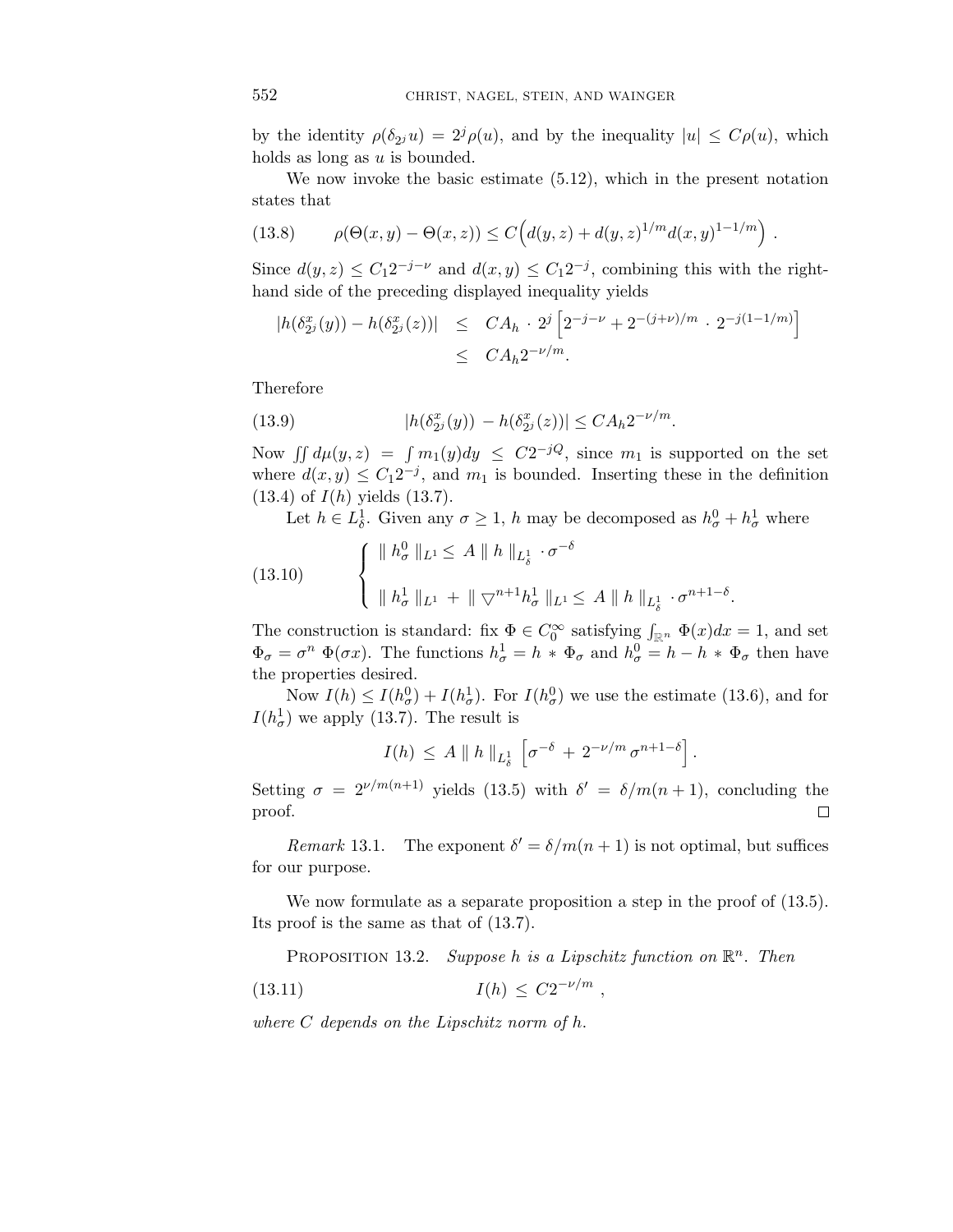The following simple observation regarding our mappings *γ* will be needed.

Lemma 13.3.

(13.12) 
$$
d(y, \gamma_t(y)) = O(|t|) \text{ and } d(y, \gamma_t^{-1}(y)) = O(|t|),
$$

uniformly in  $t, y$ , for  $y$  sufficiently close to  $x_0$  and  $t$  sufficiently near 0.

Proof. For all *t*,

$$
\gamma_t(y) = \exp\bigg(\sum_{|\alpha| \leq m} t^{\alpha} X_{\alpha}/\alpha!\bigg)(y) + O\left(|t|^{m+1}\right) = \exp\bigg(\sum_{I \text{ basic}} u_I X_I\bigg)(y),
$$

where

$$
u_I = \begin{cases} \frac{t^{\alpha}}{\alpha!} + O(|t|^{m+1}) & \text{when } I = \alpha \\ O(|t|^{m+1}) & \text{otherwise.} \end{cases}
$$

Such an expression is possible because the map from *u* to  $\gamma_t(y)$  is a diffeomorphism. Note that  $|I| = |\alpha|$  in the first case, and  $|I| \leq m$ , when *I* is basic. Thus

$$
d(y, \gamma_t(y)) = \sum_{I \text{ basic}} |u_I|^{1/|I|} \le C|t|.
$$

The estimate for  $d(y, \gamma_t^{-1}(y))$  is a consequence after we replace *y* by  $\gamma_t^{-1}(y)$ .

*Example* 13.1. Proposition 13.1 will be applied to measures  $\mu$  defined by (13.13)

$$
\int f(y,z) d\mu(y,z) = 2^{k(j+\nu)} \int_{B(x,c2^{-j})} \left\{ \int_{|t| \le c2^{-j-\nu}} f(y, \gamma_t^{-1}(y)) dt \right\} dy
$$

where  $B(x, r) = \{y : d(x, y) \leq r\}$ , and *c* is a small constant. By Lemma 13.3, it is clear that  $\mu$  is supported where  $d(y, z) \leq c' 2^{-j-\nu}$ , and the other hypotheses of Proposition 13.1 are easily verified.

## **14. The almost orthogonal decomposition**

We shall decompose the operator *T* arising in Theorem 11.1 as a sum  $T = \sum_{j=0}^{\infty} T_j$ , where the summands  $T_j$  are almost orthogonal in the appropriate sense. To do this we begin with some preliminary observations. Recall the cut-off function  $\psi$  and the small constant *a* appearing in the statement of Theorem 11.1.

LEMMA 14.1. The sublinear operator

$$
f \to \psi(x) \int_{|t| \le a'} |f(\gamma_t(x))| dt
$$

is bounded from  $L^p(\mathbb{R}^n)$  to itself, for all  $p \in [1,\infty]$ .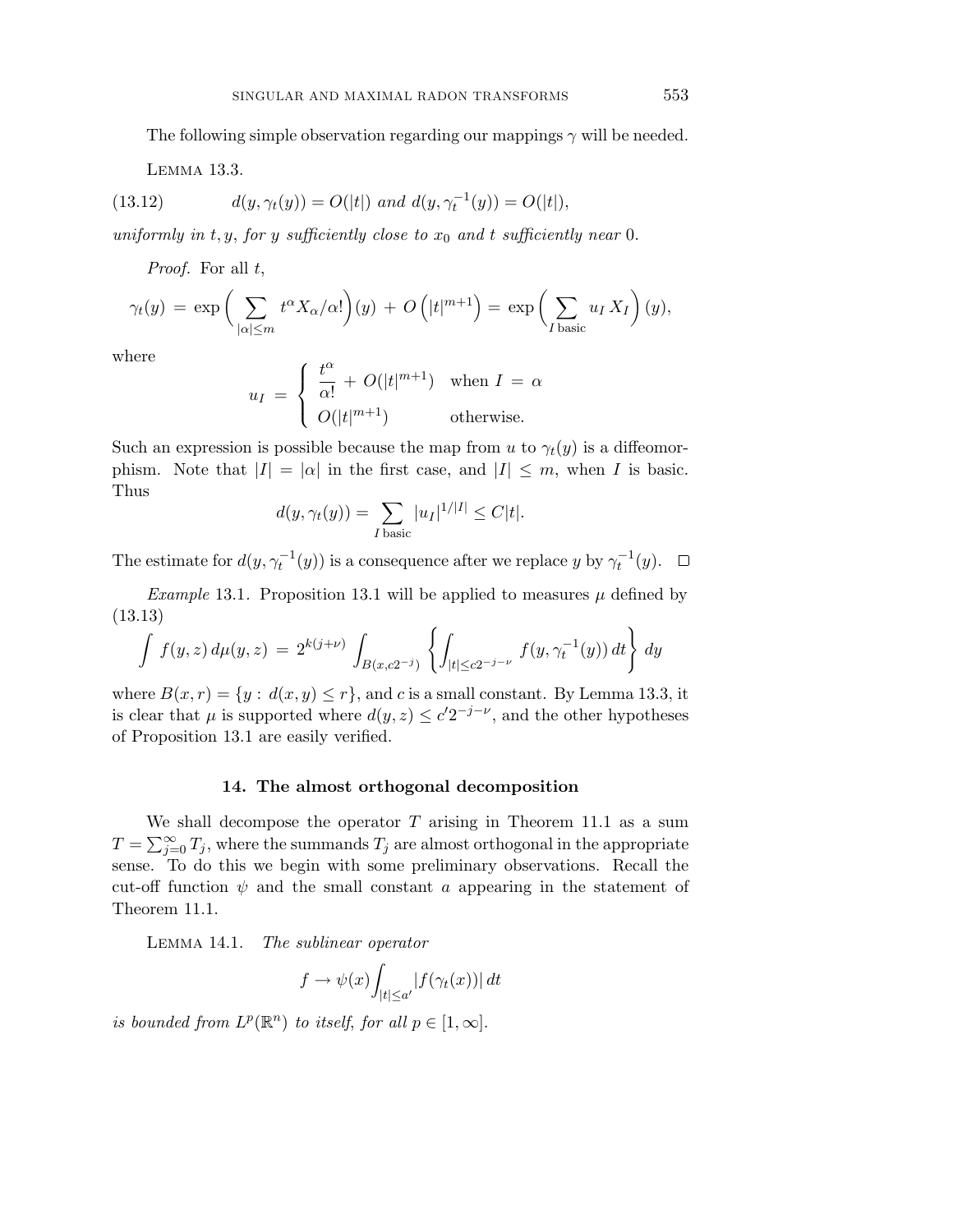*Proof.* In fact the operators  $f \mapsto \psi \cdot f \circ \gamma_t$  are bounded for all such p, uniformly for all  $|t| \le a'$ , simply because  $x \mapsto \gamma_t(x)$  is a diffeomorphism from a neighborhood of the support of  $\psi$  into  $\mathbb{R}^n$  for all such *t*, and is invertible, uniformly in *t*. Lemma 14.1 then follows by applying Minkowski's integral inequality.  $\Box$ 

Let  $1 = \sum_{k=1}^{\infty} \eta(2^{j}t)$  be a standard partition of unity on  $\mathbb{R}^{k}\setminus\{0\}$ , where −∞  $\eta \in C^{\infty}$  is radial and is supported where  $a/2 \leq |t| \leq 2a$ . Set  $\eta_j(t) = \eta(2^j t)$ . Then if  $|t| \leq a$ ,

$$
K(t) = \sum_{j=0}^{\infty} K(t) \eta_j(t) = \sum_{j=0}^{\infty} K_j(t) .
$$

Note that  $K_j(t) = K_0(2^{j}t)2^{jk}$ , because  $K(t)$  is homogeneous of degree  $-k$ ; also Let

(14.1) 
$$
T_j(f)(x) = \psi(x) \int f(\gamma_t(x)) K_j(t) dt = \psi(x) \int f(\gamma_{2^{-j}t}(x)) K_0(t) dt.
$$

Then for any compactly supported  $f \in C^1$ 

(14.2) 
$$
T(f) = \sum_{j=0}^{\infty} T_j(f)
$$

where the sum on the right converges uniformly. Convergence can be seen by noting that

$$
T_j(f)(x) = \psi(x) \int [f(\gamma_{2^{-j}t}(x)) - f(x)] K_0(t) dt = O(2^{-j}), \text{ for every } f \in C^1.
$$

PROPOSITION 14.2. (a)  $\|T_j\|_{L^p\to L^p} \leq A < \infty$ , for all  $1 \leq p \leq \infty$  with *A* independent of *j*.

(b) The adjoint  $T_j^*$  of  $T_j$  takes the form  $T_j' + R_j$ , where

$$
T'_{j}f(x) = \int f(\gamma_t^{-1}(x)) \overline{K}_{j}(t) \overline{\psi}(\gamma_t^{-1}(x)) dt,
$$

and

$$
\| R_j \|_{L^p \to L^p} \leq A 2^{-j}, \text{ for all } 1 \leq p \leq \infty.
$$

Proof. Part (a) is proved in the same way as Lemma 14.1, recalling that  $\int |K_i(t)|dt = \int |K_0(t)|dt < \infty$ . And

$$
T_j^*(f)(x) = \int f(\gamma_t^{-1}(x)) \,\overline{\psi}(\gamma_t^{-1}(x)) J(x,t) \overline{K}_j(t) \, dt,
$$

where  $J(x,t)$  is the Jacobian determinant of the transformation  $x \to \gamma_t^{-1}(x)$ . Since  $J(x,t) = 1 + O(t)$  and  $\bar{\psi}(\gamma_t^{-1}(x)) = \bar{\psi}(x) + O(t)$ , assertion (b) follows because  $\int |t| |K_j(t)| dt = A' 2^{-j}$ .  $\Box$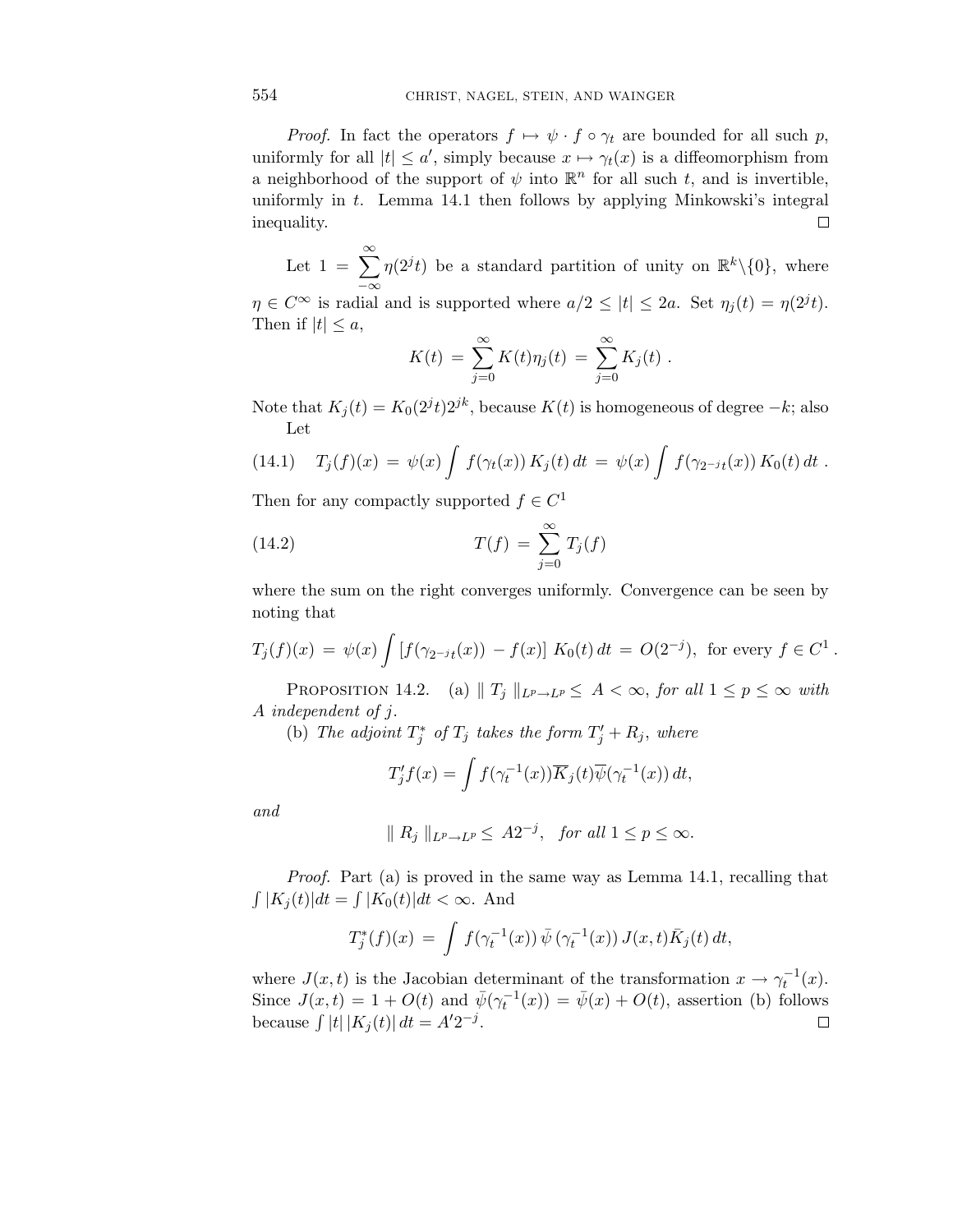With these preliminaries out of the way we come to a pivotal point of the  $L^2$  theory of the singular Radon transformation *T*. It is the proof of the almost orthogonal inequalities

(14.3) 
$$
\|T_j^*T_i\| + \|T_jT_i^*\| \leq A2^{-\varepsilon|i-j|} \quad \text{for some } \varepsilon > 0.
$$

Throughout the discussion from here through Section 19, the notation  $\|\cdot\|$ with no subscript will denote the  $L^2$  operator norm. As is well-known (see [43, Ch. VII, Th. 1]), (14.3) suffices to prove the  $L^2$  part of Theorem 11.1.

In proving (14.3), a key observation (see [5]) is that to prove e.g.  $\parallel T_j^*T_i \parallel$  $≤ A2^{-ε|i-j|}$ , it suffices to show that there exists some fixed *N* such that

(14.4) 
$$
\| (T_j T_j^*)^N T_i \| \leq A' 2^{-\varepsilon' |i-j|},
$$

for some  $\varepsilon' > 0$ ; then  $T_j^* T_i$  satisfies (14.3) with  $\varepsilon = \varepsilon'/2N$ . We indicate this reduction when *N* is of the form  $2^{\ell}$ . Then

$$
\|T_j^*T_i\|^2 = \|T_i^*T_jT_j^*T_i\| \le A \|T_jT_j^*T_i\|
$$

by the uniform boundedness of *T*<sup>∗</sup> *<sup>i</sup>* guaranteed by Proposition 14.2. This proves the case  $N = 1$ . For  $N = 2$  the same reasoning gives

$$
\|T_jT_j^*T_i\|^2 = \|T_i^*T_jT_j^*T_jT_j^*T_i\| \le A \|(T_jT_j^*)^2T_i\|;
$$

we then can proceed to general *N* of the form  $2^{\ell}$  by induction.

We shall use the reduction to (14.4) when  $i \geq j$ . The second inequality  $\|T_jT_i^*\| \leq A2^{-\varepsilon|i-j|}$  in (14.3) can be reduced when  $i \geq j$  to

$$
\| (T_j^* T_j)^N T_i^* \| \leq A' 2^{-\varepsilon'|i-j|},
$$

which will be handled in the same way as  $(14.4)$ . Similar reductions can be made when  $i \leq j$ . So we now turn to the task of establishing (14.4).

## **15.** Kernel of  $(T_j T_j^*)^N$ ; the  $L^2$  theorem

The first step in proving (14.4) is to obtain the following kernel representation of the operator  $(T_j T_j^*)^N$ .

PROPOSITION 15.1. Suppose  $N \geq n$ . Then there exists  $\varepsilon \in (0,1)$  such that for every  $j \geq 0$ ,

(15.1) 
$$
(T_j T_j^*)^N(f)(x) = \int f(\delta_{2^{-j}}^x(y)) \mathcal{K}(x, y) dy,
$$

where for each *x* sufficiently near  $x_0$ , the function  $y \mapsto \mathcal{K}(x, y)$  is supported in a fixed bounded set and is in  $L^1_\varepsilon$  uniformly in  $x, j$ .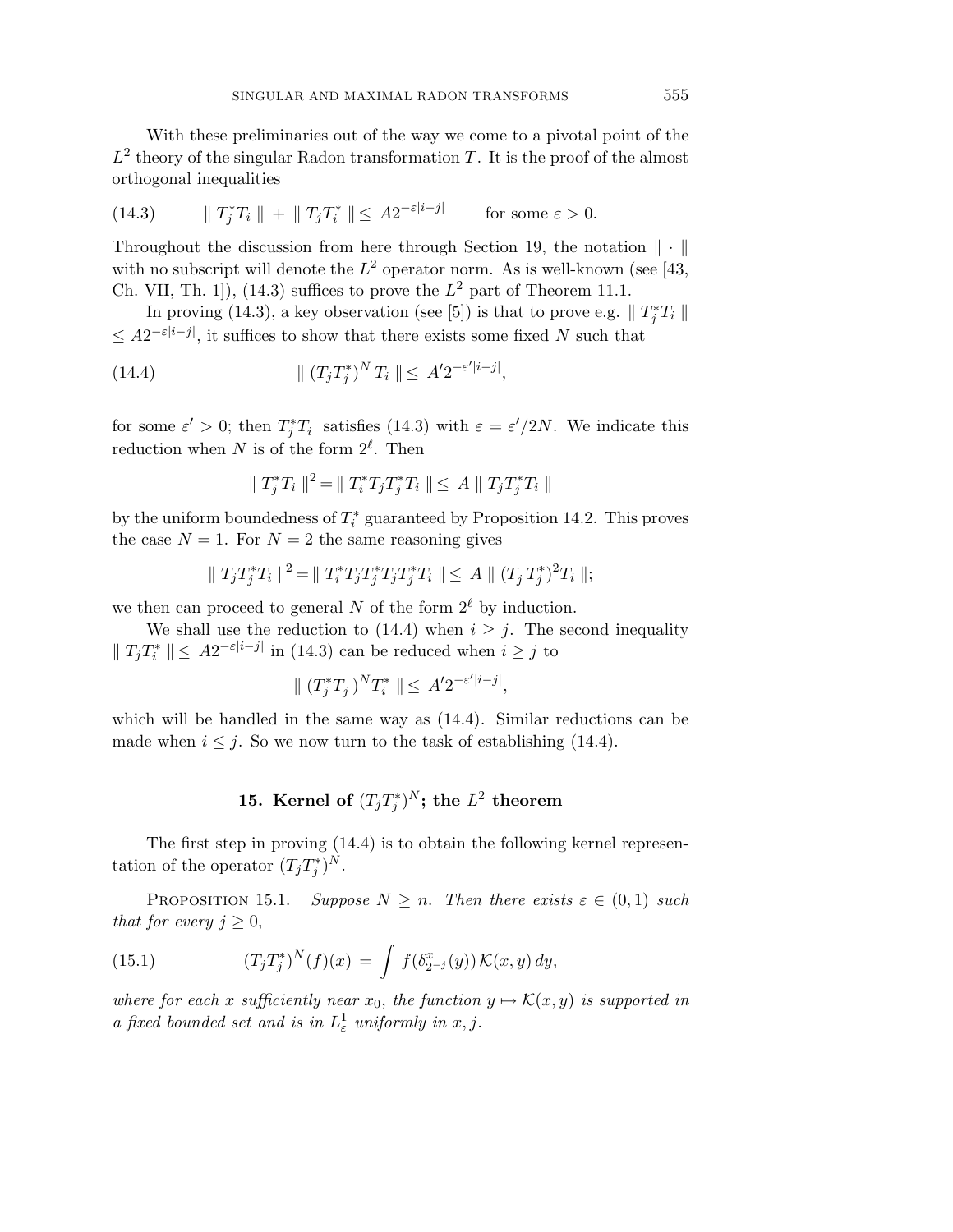Although  $K$  actually depends on  $j$ , we have suppressed  $j$  in the notation to avoid further encumbering some of the formulas below.

Proof. Looking back at Section 14, we see that

$$
T_j(f)(x) = \psi(x) \int f(\gamma_{2^{-j}t}(x)) K_0(t) dt
$$

and

$$
T_j^*(f)(x) = \int f(\gamma_{2-j}^{-1}(x)) \bar{\psi}(\gamma_{2-j}^{-1}(x)) J(x, 2^{-j}t) \bar{K}_0(t) dt.
$$

Therefore

(15.2) 
$$
(T_j T_j^*) f(x) = \int f(\gamma_{2-j}^{-1} t_2 \cdot \gamma_{2-j} t_1(x)) \psi(x, t_1, t_2) dt_1 dt_2
$$

where

$$
\psi(x,t_1,t_2) = \psi(x)\bar{\psi}(\gamma_{2^{-j}t_2}^{-1} \cdot \gamma_{2^{-j}t_1}(x)) J(\gamma_{2^{-j}t_1}(x),2^{-j}t_2) K_0(t_1) \bar{K}_0(t_2).
$$

Continuing this way we obtain

(15.3) 
$$
(T_j T_j^*)^N (f)(x) = \int f(\widetilde{\Gamma}(x, 2^{-j}\tau)) \psi_j(x; \tau) d\tau,
$$

where  $\tau = (t^1, t^2, \ldots, t^{2N}) \in \mathbb{R}^{2Nk}, \ \tilde{\Gamma}(x, \tau) = \gamma_{t^{2N}}^{-1} \cdot \gamma_{t^{2N-1}} \cdot \ldots \gamma_{t^{2}}^{-1} \cdot \gamma_{t^1} (x),$ and the functions  $\psi_j(x, \tau)$  have compact support, and are in  $C^{\infty}$  with respect to *x* and  $\tau$ , uniformly in *j*. Note also that the support of  $\psi_j$  as a function of *τ* can be restricted to a small neighborhood of the origin, uniformly in *j*, by making the constant *a* small enough, since each  $K_0(t)$  is supported in the set  $|t| \leq 2a$ .

(15.3) may be rewritten as

(15.4) 
$$
(T_j T_j^*)^N(f)(x) = \int f(\delta_{2^{-j}}^x(\tilde{\Gamma}^{(j)}(x,\tau))) \psi(x;\tau) d\tau,
$$

where  $\tilde{\Gamma}^{(j)}(x,\tau) = \delta_{2^j}^x(\tilde{\Gamma}(x,2^{-j}\tau))$  is as defined in (12.3); we have also suppressed the dependence on *j* of  $\psi_j$  in the notation. Thus

$$
(T_j T_j^*)^N(f)(x) = \int (f \circ \delta_{2^{-j}}^x)(y) d\mu(y)
$$

where  $d\mu = \tilde{\Gamma}^{(j)}(x,\tau)_*(\psi(x,\tau) d\tau).$ 

By Proposition 12.1, each mapping  $\tau \mapsto \tilde{\Gamma}^{(j)}(x,\tau)$  satisfies the hypotheses of Proposition 7.2. Therefore  $d\mu(y) = \mathcal{K}(x, y) dy$ , where  $\mathcal{K}(x, \cdot) \in L^1_{\varepsilon}$  for some  $\varepsilon > 0$ , for each *x*, *j*. The uniformities asserted in those two propositions establish the uniformity claimed in the present proposition, whose proof is then complete. $\Box$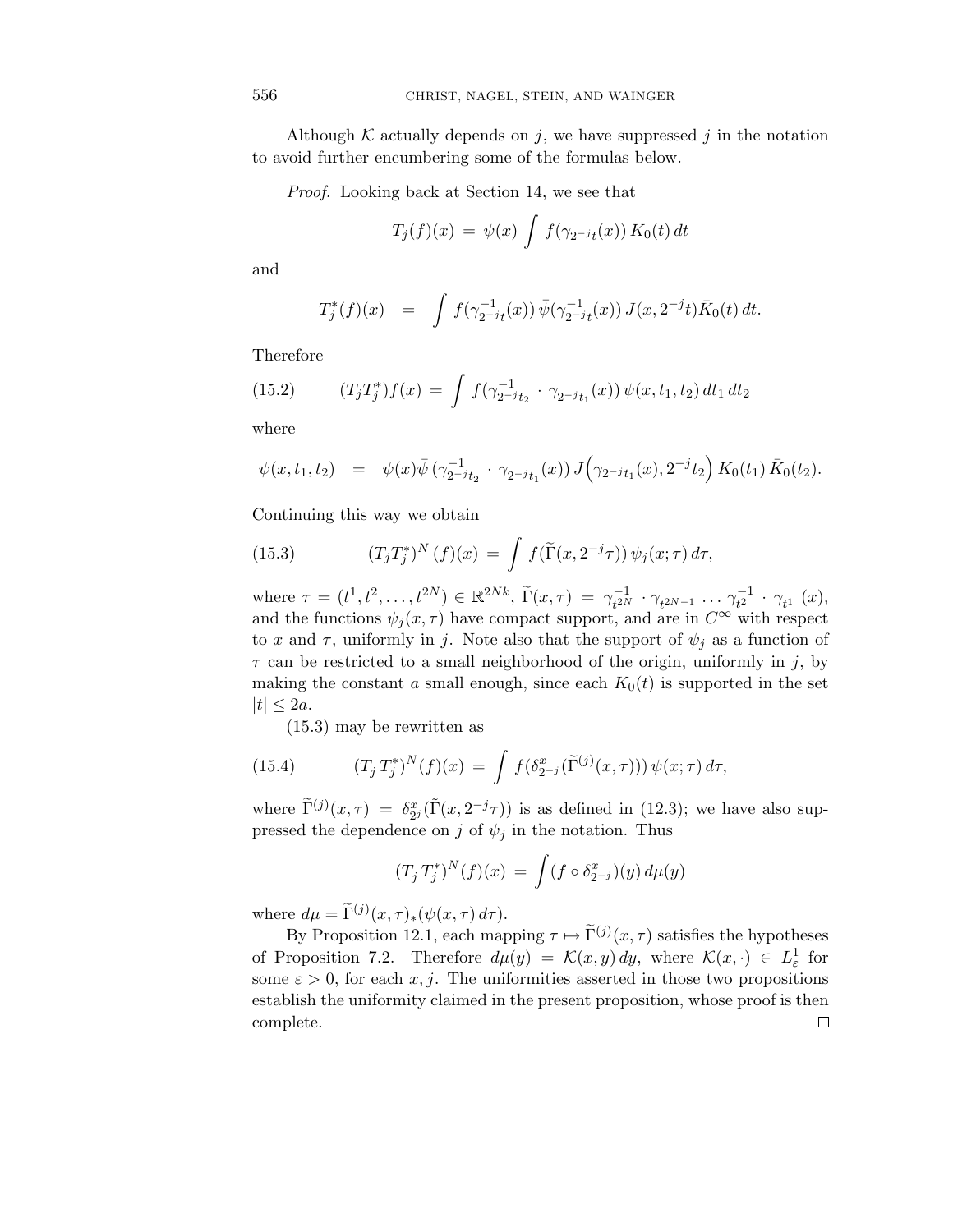Denote by  $||S||_{L^p \to L^q}$  the norm of any operator *S*, as a mapping from  $L^p$ to  $L^q$ .

LEMMA 15.2. There exist 
$$
\delta' > 0
$$
 and  $C < \infty$  such that

(15.5) 
$$
\| (T_j T_j^*)^N T_i \|_{L^{\infty} \to L^{\infty}} \le C2^{-\delta'(i-j)}, \quad \text{for all } i \ge j \ge 0.
$$

*Proof.* By (15.1), for any  $f \in L^{\infty}$ ,

(15.6)  
\n
$$
(T_j T_j^*)^N T_i(f)(x) = \int f(\gamma_t \delta_{2^{-j}}^x(y')) \mathcal{K}(x, y') \psi(\delta_{2^{-j}}^x(y')) K_i(t) dy'dt.
$$

In this formula we make the change of variables  $y = \delta_{2^{-j}}^x(y')$ . Since  $\mathcal{K}(x, y')$ is supported in a fixed bounded region independent of *j*, *y* is restricted to  $B(x, C2^{-j})$  for a certain constant *C*. Recalling the mapping  $\Theta_x$  defined in Section 5, we can express *y* as  $y = \Theta_x^{-1} \delta_{2^{-j}} \Theta_x(y')$ . Thus the Jacobian determinant of the mapping  $y \mapsto y'$  is the product of three determinants; since that corresponding to  $\delta_{2^{-j}}$  is exactly  $2^{-jQ}$ , we see that  $dy' = 2^{jQ}J(x, y')dy$  where  $J \in C^{\infty}$  may depend on *j*, but all its derivatives are bounded uniformly in *j*. Consequently the right-hand side of (15.6) may be rewritten as

(15.7) 
$$
2^{jQ} \int f(\gamma_t(y)) \mathcal{K}_j(x, \delta_{2^j}^x(y)) K_i(t) dy dt
$$

where  $\mathcal{K}_j(x, y') = \mathcal{K}(x, y')\psi(\delta_{2^{-j}}^x(y'))J(x, y')$ , and  $y' \mapsto \mathcal{K}_j(x, y')$  belongs to  $L^1_\delta$ , uniformly in *j* and in *x*.

Substituting  $z = \gamma_t(y)$  in (15.7) and noting that  $\det(\partial y/\partial z) = 1 + O(t)$ ,

$$
(T_jT_j)^*T_i(f)(x) = 2^{jQ} \int K(x,y)f(y) + E(f)
$$

where

(15.8) 
$$
K(x,y) = \int \mathcal{K}_j(x,\delta_{2^j}^x \gamma_t^{-1}(y)) K_i(t) dt
$$

and the error operator *E* satisfies

$$
|E(f)(x)| \leq C2^{jQ} \int \left| \mathcal{K}_j(x, \delta_{2^j}^x \gamma_t^{-1}(y)) f(y) K_i(t) \right| |t| dt dy.
$$

Now  $\int |t| |K_i(t)| dt \le C2^{-i}$ , because  $K_i$  is supported where  $|t| \le a2^{-i}$ , and  $|K_i(t)| \leq C|t|^{-k}$ . Therefore uniformly in *x*,

(15.9) 
$$
|Ef(x)| \leq C2^{-i} ||f||_{\infty}.
$$

The kernel in (15.8) can be rewritten as

(15.10) 
$$
K(x,y) = \int \left[ \mathcal{K}_j(x, \delta_{2j}^x \gamma_t^{-1}(y)) - \mathcal{K}_j(x, \delta_{2j}^x(y)) \right] K_i(t) dt,
$$

since  $\int K_i(t)dt = 0$ . Therefore it is dominated by

$$
C2^{ki}\int_{|t|
$$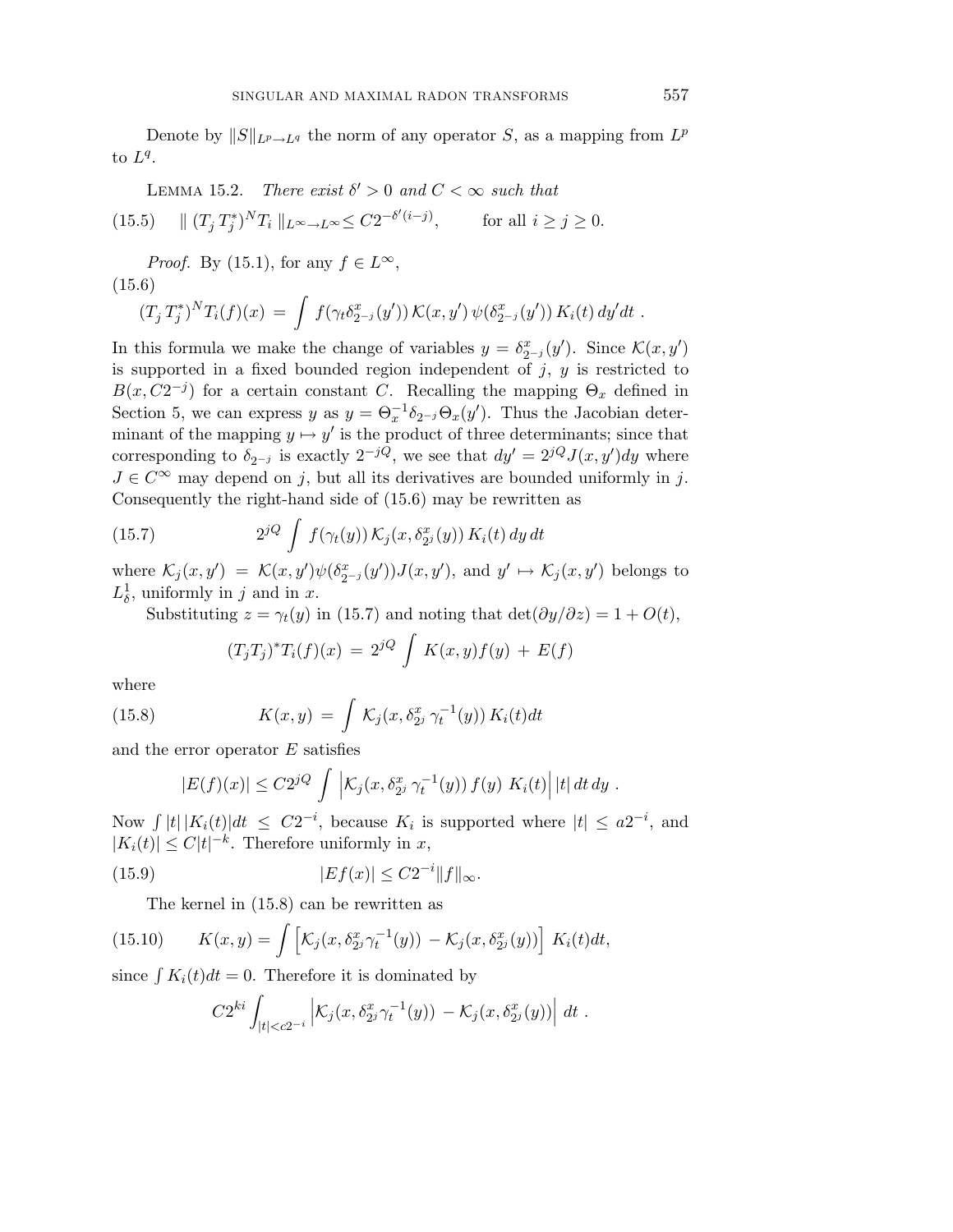*.*

We claim that as a result

(15.11) 
$$
2^{jQ} \int |K(x,y)| dy \leq C 2^{-(i-j)\delta'}
$$

To see this, we need only to recall that the functions  $y \mapsto \mathcal{K}_i(x, y)$  are uniformly in  $L^1_\delta$ , and to utilize Proposition 13.1 with  $h(y) = \mathcal{K}_j(x, y)$ ,  $\nu = i - j$ ; the measure  $d\mu$  is as detailed in Example 13.1. If  $a$  is chosen to be sufficiently small then the constant  $C_1$  in (13.2) will be as small as required. Thus (15.11), together with (15.9), establishes (15.5).  $\Box$ 

We next combine (15.5) with the easy estimate

 $\| (T_j T_j^*)^N T_i \|_{L^1 \to L^1} \leq C,$ 

which follows directly from Proposition 14.2. A consequence, either by a straightforward argument or by the Riesz convexity theorem, is that

$$
\| (T_j T_j^*)^N T_i \|_{L^2 \to L^2} \leq C 2^{-(\delta'/2)(i-j)}.
$$

This is (14.4) with  $\varepsilon' = \delta'/2$ , and with it we conclude the proof of Theorem 11.1 in the case  $p=2$ .

## **16. The** *L<sup>p</sup>* **argument; preliminaries**

We turn to the  $L^p$  inequalities for the operator  $T$  stated in Theorem 11.1. An earlier method [45] used for the case of operators invariant under the Euclidean group structure of  $\mathbb{R}^n$  proceeded by embedding  $T$  in an analytic family of operators  $T(s)$ , with  $T(0) = T$ . The operators  $T(s)$  were more singular than  $T(0)$  when  $\text{Re}(s) > 0$ , but were nonetheless bounded on  $L^2$ ; while for  $\text{Re}(s) < 0$ ,  $L^p$  bounds could be obtained for all  $1 < p < \infty$ , because the operators  $T(s)$  were of a more standard type, treatable by Calder $\acute{o}n$ -Zygmund theory. An interpolation theorem led to the desired result for  $T(0) = T$ .

We proceed instead<sup>15</sup> as follows, using [5], [34]. First we construct  $\{S_i\}$ , a family of averaging operators with smooth densities adapted to the geometry underlying our situation, so that  $S_j$  tends to the identity operator *I* as  $j \to \infty$ .

Define  $R_j = S_{j+1} - S_j$ , and note that formally  $I = S_j + \sum_{i=1}^{\infty}$ *ν*=0  $R_{j+\nu}$ .

Together with the decomposition  $T = \sum_{j\geq 0} T_j$ , this yields  $T_j = T_j S_j + T_j S_j$  $\sum_{\nu \geq 0} T_j R_{j+\nu}$  and so

(16.1) 
$$
T = \sum_{\nu=0}^{\infty} U_{\nu} + \sum_{j=0}^{\infty} T_j S_j,
$$

<sup>&</sup>lt;sup>15</sup>A close analogue of the analytic family of operators mentioned above could be constructed by setting  $T(s) = \sum_{\nu \geq 0} 2^{\nu s} U_{\nu} + \sum_{j \geq 0} T_j S_j$ .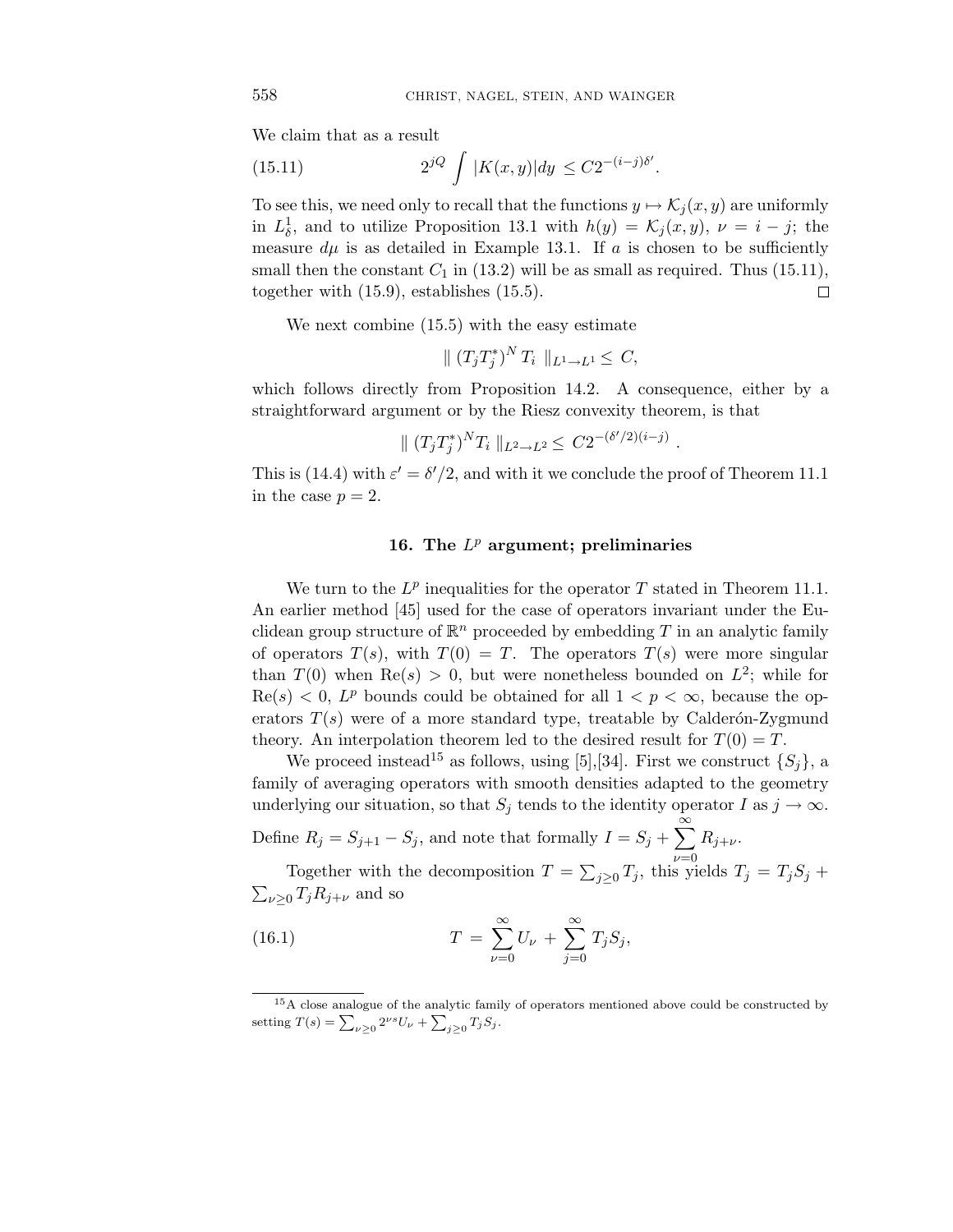where

(16.2) 
$$
U_{\nu} = \sum_{j=0}^{\infty} T_j R_{j+\nu} .
$$

These series converge in the strong operator topology on the space of bounded linear operators from  $C_0^1$  to  $L^2$ , as follows from uniform boundedness of the *S*<sup>*j*</sup>, the almost orthogonality inequality (14.3), and the estimate  $||f - S_j f||_2 =$  $O(2^{-j})$  for every  $f \in C_0^1$ , which will be an easy consequence of the definition of *S<sup>j</sup>* . Our aim is to show that

(16.3)  $\parallel U_\nu \parallel_{L^2 \to L^2} \leq A2^{-\nu \varepsilon}$ *, for some*  $\varepsilon > 0$ *.* 

(16.4) 
$$
\|U_{\nu}\|_{L^p \to L^p} \leq A_{p,\varepsilon'} 2^{\nu \varepsilon'}, \text{ for every small } \varepsilon' > 0 \text{ and } 1 < p \leq 2.
$$
  
(16.5) 
$$
\|\sum_j T_j S_j\|_{L^p \to L^p} \leq A_p, \text{ for } 1 < p \leq 2.
$$

Interpolation between (16.3) and (16.4) then gives the better estimate

$$
|| U_{\nu} ||_{L^p \to L^p} \leq A_p 2^{-\nu \varepsilon_p}
$$
, for some  $\varepsilon_p > 0$ , for every  $1 < p \leq 2$ .

This, in view of  $(16.1)$  and  $(16.5)$ , implies the desired conclusion for *T*, when  $1 < p \leq 2$ ; a duality argument then leads to the same result for  $2 < p < \infty$ .

We begin by defining the averaging operators  $S_j$ . Fix a  $C_0^{\infty}$  nonnegative function Φ, which is even, is identically equal to 1 near the origin, is supported where  $|u| < a$ , and satisfies  $\int_{\mathbb{R}^n} \Phi(u) du = 1$ . Let  $\Phi_j(u) = 2^{jQ} \Phi(\delta_{2j}(u))$ . Fix a cutoff function  $\mathcal{X} \in C_0^{\infty}(\mathbb{R}^n)$  which is  $\equiv 1$  near  $x_0$ , and has appropriately small support. Let  $\mathcal{X}_0(x) = \mathcal{X}(x) J(x, x)^{1/2}$ , where

$$
J(x,y) = \left| \det \left( \partial \Theta_x(y) / \partial y \right) \right|,
$$

and define  $S_j$  by

$$
S_j(f)(x) = \mathcal{X}_0(x) \int \Phi_j(\Theta(x, y)) \mathcal{X}_0(y) f(y) dy.
$$

Denote by  $S_j(x, y) = \mathcal{X}_0(x) \Phi_j(\Theta(x, y)) \mathcal{X}_0(y)$  the associated distribution kernel function, and by  $S_j^*$  the adjoint operator.

PROPOSITION 16.1. There exists  $C < \infty$  such that for every  $j$ ,  $S_j(x, y) \equiv 0$ whenever  $d(x, y) \geq C2^{-j}$ . Moreover

- (a)  $\int S_i(x, y) dy = \lambda^2(x) + O(2^{-j})$  as  $j \to \infty$ .
- (b)  $S_i(f)(x) \to \mathcal{X}^2 f(x)$ , uniformly as  $j \to \infty$  for any continuous f.
- (c)  $\|S_i\|_{L^p\to L^p} \leq A < \infty$ , for all *j* and all  $p \in [1,\infty]$ .
- (d)  $S_j^* = S_j$ .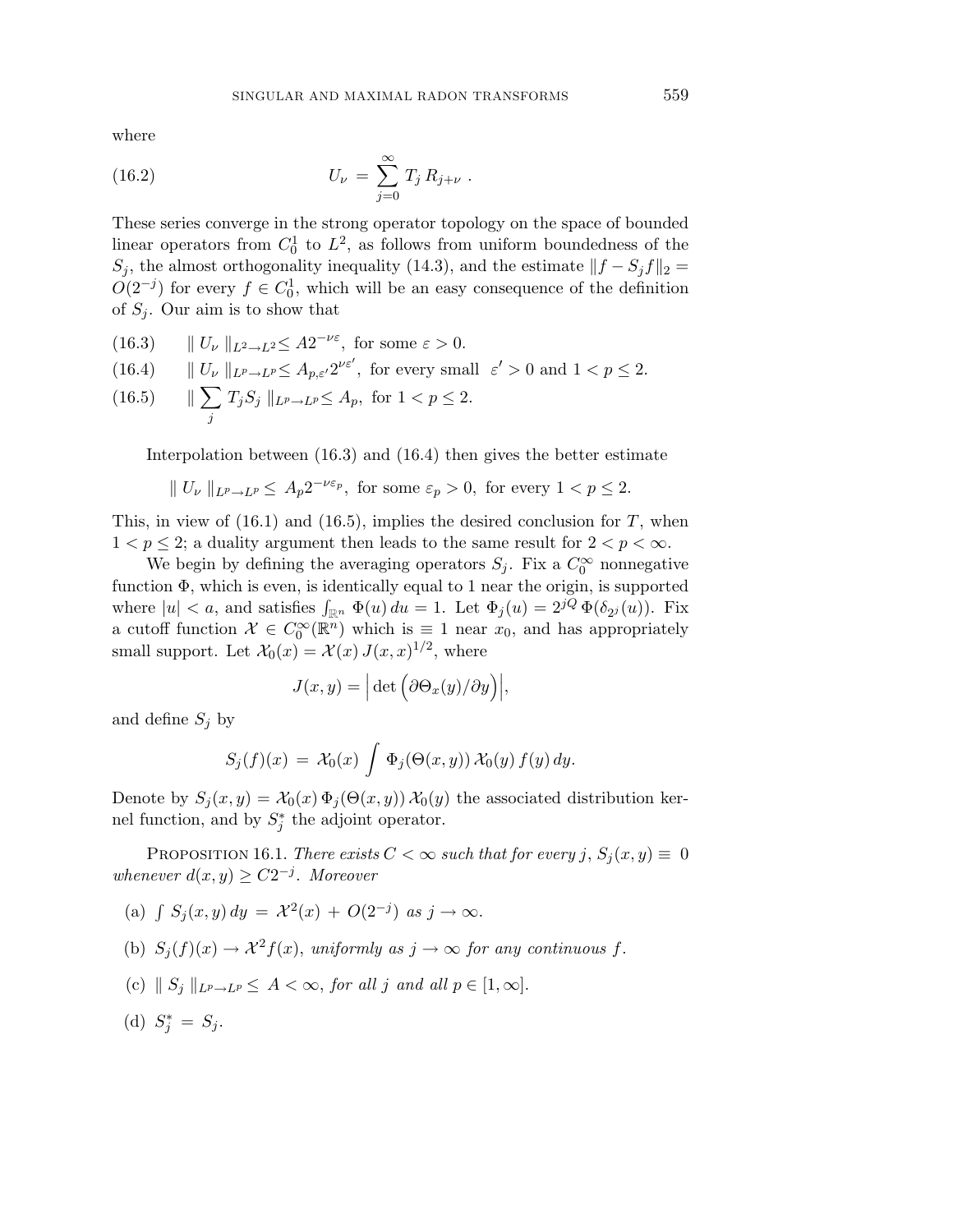(e) For all *x, y*1*, y*2,

$$
|S_j(x, y_1) - S_j(x, y_2)| \le A2^{j(Q+1/m)} d(y_1, y_2)^{1/m}.
$$

The next result is a direct consequence.

COROLLARY 16.2. Let  $R_j = S_{j+1} - S_j$ , and let  $R_j(x, y)$  be its distribution kernel. Then conclusions (c), (d), and (e) hold with  $R_j$  substituted for  $S_j$ . Moreover  $\int R_i(x, y) dy = O(2^{-j})$ , and  $\int |R_i(x, y)| dy \leq A < \infty$ , uniformly in *x, j*.

Proof of Proposition 16.1. To prove conclusion (a), note that with  $u = \Theta(x, y) = \Theta_x(y)$ , we have  $dy = J(x, y)^{-1} du$ . Thus

$$
\int S_j(x, y) dy = \mathcal{X}_0(x) \int \Phi_j(u) \left[ \mathcal{X}_0(y) J(x, y)^{-1} - \mathcal{X}_0(x) J(x, x)^{-1} \right] du
$$

$$
+ \mathcal{X}_0^2(x) J(x, x)^{-1} \int \Phi_j(u) du.
$$

The second term on the right equals  $\mathcal{X}^2(x)$ , because  $\mathcal{X}_0(x) = \mathcal{X}(x) (J(x,x))^{1/2}$ , and  $\int \Phi_i(u) du = 1$ . The first term is  $O(2^{-j})$ , since

$$
|\mathcal{X}_0(y) J(x, y)^{-1} - \mathcal{X}_0(x) J(x, x)^{-1}| \leq A|x - y| \leq A'|u| \leq A''\rho(u)
$$

and  $\int \Phi_i(u)\rho(u)du = c2^{-j}$ , because  $\rho(\delta_{2^{-j}}(u)) = 2^{-j}\rho(u)$ . Thus (a) is proved.

Since  $S_i(x, y) \geq 0$ , (a) implies that the  $S_i$  are uniformly bounded as operators on  $L^\infty$ . Conclusion (b) follows from this, because the support of  $y \mapsto S_j(x, y)$  shrinks to *x* as  $j \to \infty$ . Indeed,  $S_j(x, y)$  is supported where  $\rho(\Theta(x, y)) \leq C2^{-j}$ , that is, where  $d(x, y) \leq C2^{-j}$ .

Since (c) holds for  $p = \infty$  and  $S_j(x, y) \equiv S_j(y, x)$ , it holds also for  $p = 1$ , and thus also for all  $p \in [1, \infty]$ . The symmetry of  $S_i(x, y)$  also gives (d).

Since  $|S_j(x, y)| \leq C2^{jQ}$ , the inequality in (e) holds whenever  $d(y_1, y_2) \geq$ *c*2<sup>−*j*</sup>, for any fixed small constant *c*. Assuming henceforth that  $d(y_1, y_2)$  ≤ *c*2<sup>−*j*</sup>, it holds also whenever  $d(x, y_1) \ge C'2^{-j}$ , provided *C*<sup>*i*</sup> is chosen to be a sufficiently large constant, by the quasi-triangle inequality. Thus we may also assume  $d(x, y_1) \leq C' 2^{-j}$ . Under these conditions

(16.6) 
$$
|S_j(x, y_1) - S_j(x, y_2)| \leq A |\Phi_j(\Theta(x, y_1)) - \Phi_j(\Theta(x, y_2))|
$$
  
  $+ A' |\Phi_j(\Theta(x, y_1))| \cdot |y_1 - y_2|.$ 

Since  $\Phi_i(u)=2^{jQ}\Phi(\delta_{2i}u),^{16}$ 

<sup>&</sup>lt;sup>16</sup>The range of  $\Theta$  is  $\mathbb{R}^n$ , equipped with a distinguished coordinate system  $(u_I)$ ; addition and subtraction of elements of this target space are defined with respect to the Euclidean group structure associated to this coordinate system, not with respect to the nilpotent group *N*. The dilations  $\delta_r$  are automorphisms of both the abelian group  $\mathbb{R}^n$  and *N*.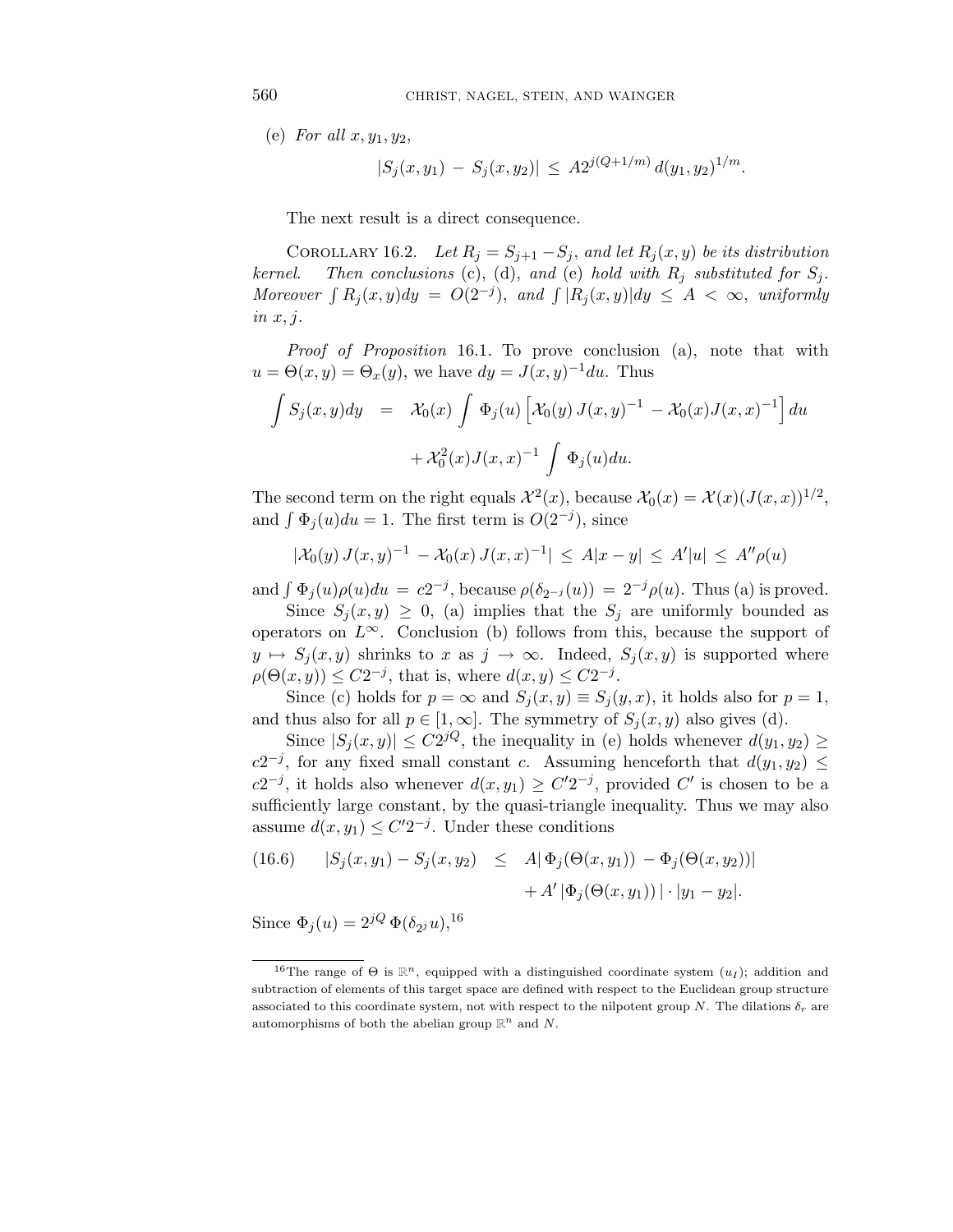$$
\begin{array}{rcl}\n|\Phi_j(\Theta(x,y_1)) - \Phi_j(\Theta(x,y_2))| & \leq & 2^{jQ}|\delta_{2^j}\Theta(x,y_1) - \delta_{2^j}\Theta(x,y_2)| \\
& \leq & A2^{jQ} \rho\Big(\delta_{2^j}(\Theta(x,y_1) - \Theta(x,y_2))\Big) \\
& = & A2^{j(Q+1)} \rho\Big(\Theta(x,y_1) - \Theta(x,y_2)\Big) \ .\n\end{array}
$$

Invoking (13.8) yields

$$
\rho(\Theta(x, y_1) - \Theta(x, y_2)) \leq C \left[ (d(y_1, y_2)) + d(y_1, y_2)^{1/m} d(x, y_1)^{1-1/m} \right] \leq C' d(y_1, y_2)^{1/m} 2^{-j(1-1/m)},
$$

since  $d(y_1, y_2) \leq c2^{-j}$  and  $d(x, y_1) \leq C2^{-j}$ . Therefore the first term on the right side of (16.6) is majorized by

$$
C2^{j(Q+1)}2^{-j(1-1/m)}d(y,y_2)^{1/m} = C2^{j(Q+1/m)}d(y_1,y_2)^{1/m}.
$$

The second term in (16.6) also contributes  $O(2^{j(Q+1/m)} d(y_1, y_2)^{1/m})$ , because

$$
|\Phi_j| \le C2^{jQ}
$$
, and  $|y_1 - y_2| \le Cd(y_1, y_2) \le Cd(y, y_2)^{1/m} 2^{-j(1-1/m)}$ .

Hence assertion (e) is established, and the proposition is proved.

We now adjust the cutoff function  $\mathcal X$  in the definition of  $S_j$ , and the constant *a* in the definition (11.1) of *T*, so that on the support of  $\psi$ ,  $\mathcal{X}(\gamma_t(x)) \equiv 1$ , for all  $|t| \le a$ . Then because of Proposition 16.1 (b),

$$
T_j(f) = \lim_{i \to \infty} T_j S_i(f) = T_j S_j(f) + \sum_{\nu=0}^{\infty} T_j R_{j+\nu}(f)
$$

for all  $f \in C_0^1$ , and so the decomposition (16.1) is established.

# **17. Further** *L*<sup>2</sup> **estimates**

We begin with a reprise of the  $L^2$  theory of Sections 14 and 15, involving some easy modifications. We consider  $U_{\nu} = \sum_{j\geq 0} T_j R_{j+\nu}$  and prove (16.3), i.e.

(17.1) 
$$
\| U_{\nu} \|_{L^2 \to L^2} \leq A 2^{-\varepsilon \nu} \text{ for some } \varepsilon > 0.
$$

By the almost orthogonality argument already used, it suffices to see that

$$
(17.2) \quad || (T_j R_{j+\nu})^* (T_i R_{i+\nu}) ||_{L^2 \to L^2} \quad + \quad || (T_j R_{j+\nu}) (T_i R_{i+\nu})^* ||_{L^2 \to L^2}
$$
  

$$
\leq A 2^{-\nu \varepsilon} 2^{-\varepsilon |i-j|} .
$$

Each term on the left can be majorized using the geometric mean of two of the following three estimates, if we recall that  $T_j$  and  $R_j$  have uniformly bounded

 $\Box$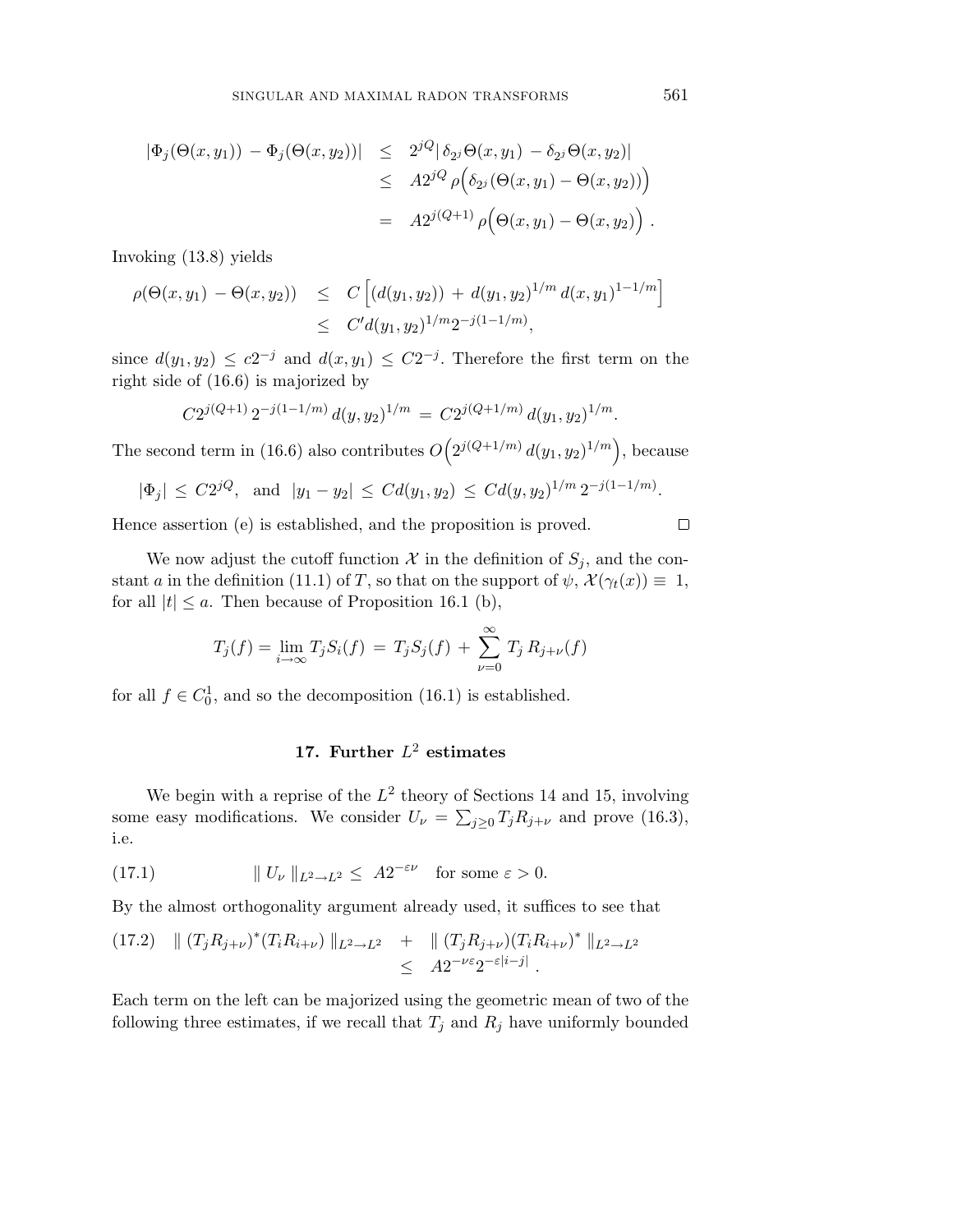norms, and that  $R_j^* = R_j$ .

(17.3) 
$$
\|T_j^*T_i\| \leq A2^{-\varepsilon'|i-j|} \quad \text{for some } \varepsilon' > 0,
$$
  

$$
\|P_n P_n\| \leq A2^{-|i-j|/m}
$$

$$
(17.4) \t\t\t \| R_j R_i \| \leq A 2^{-|i-j|/m},
$$

(17.5) 
$$
\|T_j R_{j+\nu}\| \leq A 2^{-\varepsilon'\nu} \quad \text{for some } \varepsilon' > 0.
$$

The first was already proved in Section 14. To prove the second, note that by taking adjoints if necessary, we may assume that  $i \geq j$ . We write  $R_j R_i(f)(x) = \int K(x, y) f(y) dy$ , where  $K(x, y) = \int R_i(x, z) R_i(z, y) dz$ . Thus

$$
K(x,y) = \int [R_j(x,z) - R_j(x,y)] R_i(z,y) dz + O(2^{-i}|R_j(x,y)|)
$$

by Corollary 16.2. This splits  $K(x, y)$  as  $K'(x, y) + E(x, y)$ . The operator with kernel  $E(x, y)$  has a norm which is clearly  $O(2^{-i}) = O(2^{-|i-j|})$ , since  $i \geq j$ . To estimate

$$
K'(x,y) = \int [R_j(x,z) - R_j(x,y)] R_i(z,y) dz,
$$

observe that  $K'(x, y)$  is supported where  $d(x, y) \leq c2^{-j}$ . Moreover, by conclusion (e) of Corollary 16.2,

$$
|R_j(x,z) - R_j(x,y)| \leq C2^{j(Q+1/m)} d(z,y)^{1/m} .
$$

However

$$
\int d(z,y)^{1/m} |R_i(z,y)| dz \leq C2^{-i/m} \int |R_i(z,y)| dz \leq C2^{-i/m},
$$

since  $\int |R_i(z, y)| dz \leq C$ , and  $R_i(z, y)$  is supported where  $d(z, y) \leq C2^{-i}$ . It follows that

$$
\int |K'(x,y)| dx \le C2^{jQ} 2^{-(i-j)/m} |B(x,C2^{-j})| \le C' 2^{-|i-j|/m}.
$$

The same bound holds for  $\int |K'(x, y)| dy$ , and (17.4) follows directly.

We now come to (17.5). As in the proof of (17.3) in Section 14, it suffices to show

(17.6) 
$$
\| (T_j^* T_j)^N R_{j+\nu} \| \leq A 2^{-\varepsilon \nu}, \text{ for some } \varepsilon > 0.
$$

As in (15.1), the kernel  $K(x, y)$  associated to  $(T_j^*T_j)^N R_{j+\nu}$  is

(17.7) 
$$
K(x,y) = \int K(x,z') R_{j+\nu} (\delta_{2^{-j}}^x(z'),y) dz'
$$

where  $z' \mapsto \mathcal{K}(x, z')$  is uniformly in  $L^1_\delta$ , for *x* near  $x^0$  and has uniformly compact support in *z'*. Here we are dealing with  $(T_j^*T_j)^N$  instead of  $(T_j^*T_j)^N$ , but this distinction amounts merely to interchanging the roles of  $\gamma$  and  $\gamma^{-1}$  in (15.1).

When we make the change of variables  $z' = \delta_{2j}^x(z)$ , (17.7) becomes

$$
K(x, y) = 2^{jQ} \int \mathcal{K}(x, \delta_{2^{j}}^{x}(z)) J(x, \delta_{2^{j}}^{x}(z)) R_{j+\nu}(z, y) dz
$$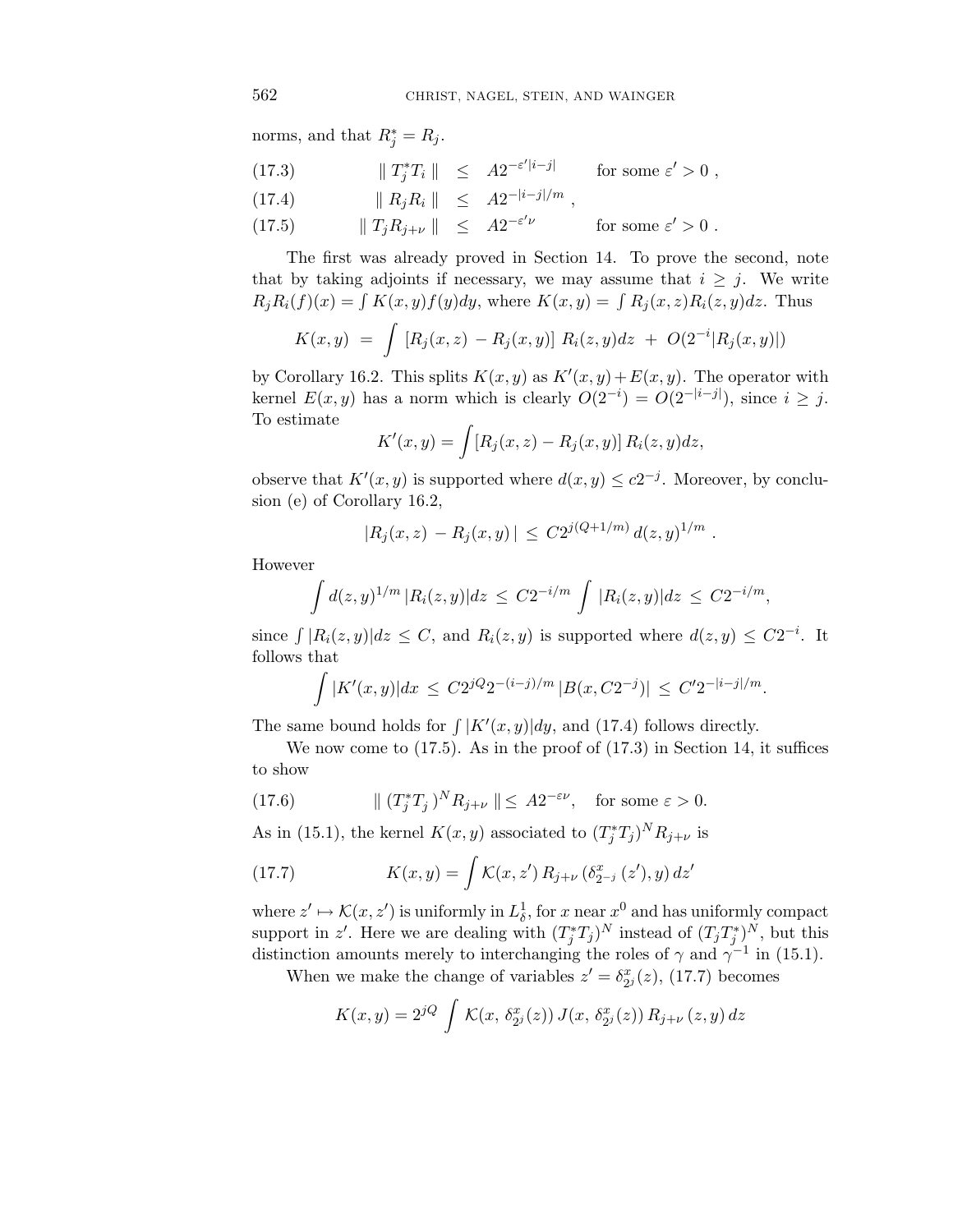where

$$
J(x, z') = 2^{-jQ} \left| \det \left( \frac{\partial z'}{\partial z} \right) \right| = 2^{-jQ} \left| \det \left( \frac{\partial \delta_{2^{-j}}^x(z')}{\partial z'} \right) \right|^{-1} = 1 + O(2^{-j})
$$

in any  $C^N$  norm as a function of  $z'$ , uniformly in  $x, j$  provided that  $|z'| = O(1)$ and  $j \geq 0$ . Therefore, fixing *x* and letting  $h(z) = \mathcal{K}(x, z)J(x, z)$ , we see that  $K(x, y)$  splits as

$$
K'(x,y) + E(x,y) = 2^{jQ} \int \left[ h(\delta_{2^j}^x(z)) - h(\delta_{2^j}^x(y)) \right] R_{j+\nu}(z,y) dz
$$
  
+ O(2<sup>-j-\nu</sup>2<sup>jQ</sup>|h(\delta\_{2^j}^x(y)|),

where the bound for  $E(x, y)$  holds because  $\int R_{i+\nu}(z, y) dz = O(2^{-j-\nu}).$ 

Since  $2^{jQ} \int |h(\delta_{2^j}^x(y))| dy = O(1)$ , the operator whose kernel is  $E(x, y)$ has  $L^{\infty}$  operator norm bounded by  $C2^{-j-\nu} \leq C2^{-\nu}$ . For the main term,  $\int |K'(x,y)| dy$  is estimated by means of Proposition 13.1. Since  $h(z)$  =  $\mathcal{K}(x, z)J(x, z)$  has small compact support as a function of z (provided the constant *a* is chosen to be sufficiently small) and belongs to  $L^1_\delta$ , uniformly in the parameters *j*, *x*, we can estimate  $\int |K'(x,y)| dy$  by a constant multiple of *I*(*h*), as defined in (13.4). Here  $d\mu(y, z) = 2^{j+\nu} \chi(y, z) dy dz$ , where  $\chi$  is the characteristic function of the set where  $d(y, z) \leq C_1 2^{-(j+\nu)}$ ,  $d(x, y) \leq C_1 2^{-j}$ , and  $d(x, z) \leq C_1 2^{-j}$ .

The conclusion is that  $\int |K(x,y)| dy \leq C2^{-\nu\delta'}$ , and therefore the *L*<sup>∞</sup> operator norm of  $(T_j^*T_j)^N R_{j+\nu}$  is  $O(2^{-\nu\delta'})$ . Since this operator is a composition of operators bounded on  $L^1$ , uniformly in *j*,  $\nu$ , we deduce (17.5) with  $\varepsilon' = \delta'/2$  by interpolation. Therefore (17.1) is proved.

We next turn to the  $L^2$  estimate for  $\sum_{j\geq 0} T_j S_j$ . Using almost orthogonality again, it suffices to show that

 $\| (T_j S_j)^* T_i S_i \| + \| (T_j S_j) (T_i S_i)^* \| \leq A 2^{-\varepsilon |i-j|}$  for some  $\varepsilon > 0$ .

The bound for the first term is a consequence of the estimates of  $T_j^*T_i$  already proved in Sections 14 and 15.

To treat the second, we may suppose  $i \geq j$ , and revisit the proof of (17.4). The *S*'s satisfy the same size and difference inequalities as the *R*'s, but not their cancellation property. The key observation is that the composed operators  $S_i T_i^*$  nonetheless do effectively share this cancellation property. To begin, we may replace  $T_i^*$  by  $T_i'$ , as defined in Proposition 14.2, making an error whose operator norm is  $O(2^{-i})$ , by the use of part (b) of Proposition 14.2. Now the distribution kernel  $S_i'(x, y)$  associated to  $S_i T_i'$  is given by

$$
S'_{i}(x, y) = \bar{\psi}(y) \int S_{i}(x, \gamma_{t}^{-1}(y)) \bar{K}_{i}(t) dt.
$$

Hence  $\int S'_i(x, y) dx = O(2^{-i}),$  since

$$
\int K_i(t) dt = 0, \int |K_i(t)| dt \le C < \infty, \text{ and } \int S_i(x, y) dx = \mathcal{X}^2(y) + O(2^{-i}).
$$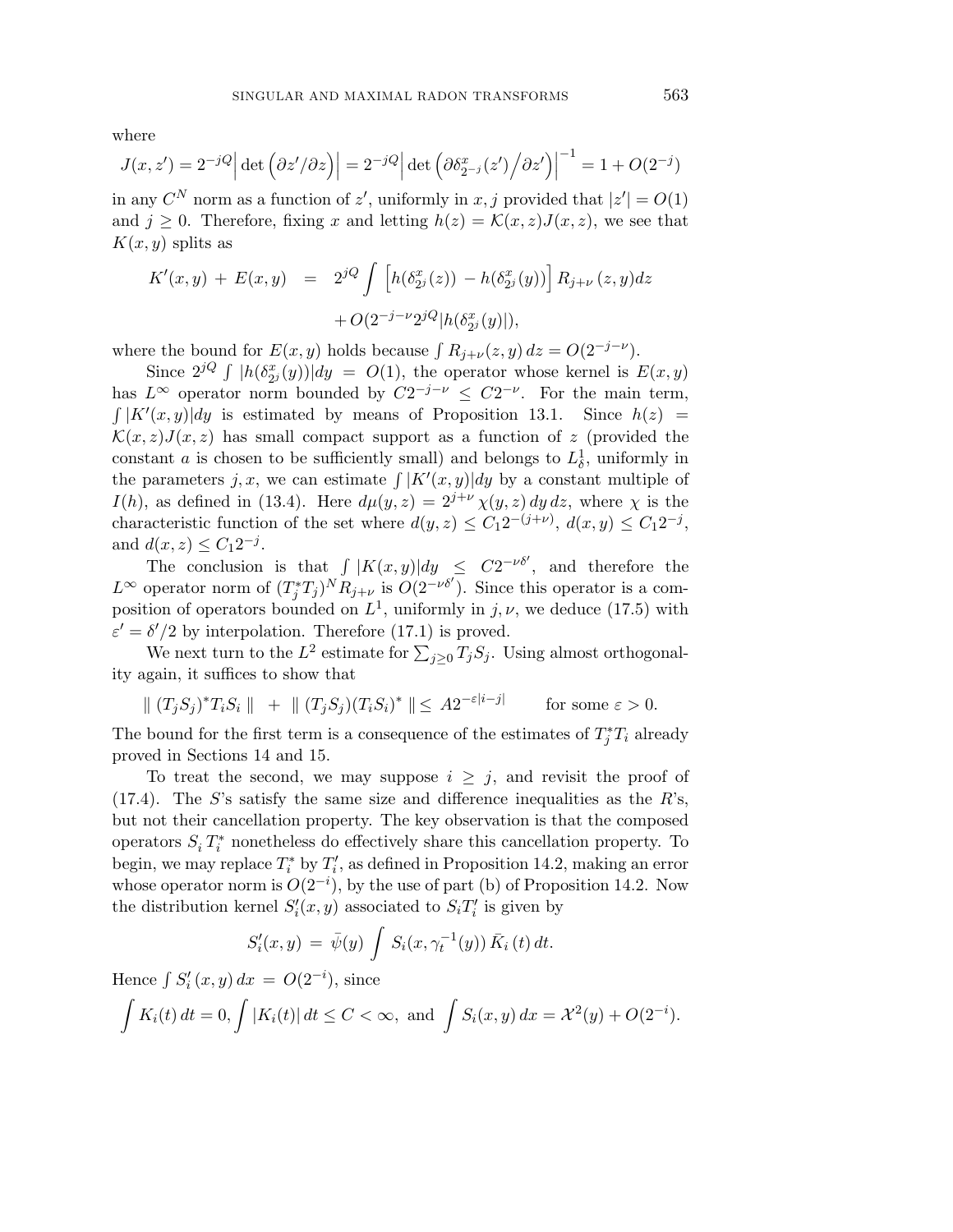Invoking Lemma 13.3, we see moreover that  $S_i'(x, y)$  is supported where  $d(x, y) \leq C'2^{-i}$ , since  $S_i(x, y)$  is supported where  $d(x, y) \leq C2^{-i}$ . The rest of the proof of the inequality  $\| S_j S_i T_i^* \| \leq A 2^{-\varepsilon |i-j|}$  then follows that of (17.4) closely.

#### **18. The** *L<sup>p</sup>* **estimates; conclusion**

We consider the operator  $U_{\nu} = \sum_{j\geq 0} T_j R_{j+\nu}$ . We shall see below that there exists a kernel function  $U_{\nu}(x, y)$ , satisfying

$$
\int U_{\nu}(f)(x)\bar{g}(x)dx = \int U_{\nu}(x,y)f(y)\,\bar{g}(x)\,dy\,dx
$$

whenever f and g are (say) continuous with *disjoint* compact supports. For this kernel we shall prove the main estimate needed to apply the Calderón-Zygmund theory.

PROPOSITION 18.1. There exists  $\bar{c} < \infty$  such that for every small  $\varepsilon > 0$ there exists  $A_{\varepsilon} < \infty$  satisfying

$$
(18.1)
$$

$$
\int_{d(x,y_1)\geq \bar{c}d(y_1,y_2)} |U_{\nu}(x,y_1)-U_{\nu}(x,y_2)| dx \leq A_{\varepsilon} 2^{\varepsilon \nu} \quad \text{for all distinct } y_1, y_2.
$$

We shall need to examine the distribution kernels of the operators  $T_j R_{j+\nu}$ . Define  $K_{j,\nu}(x,y)$  by

$$
T_j R_{j+\nu}(f)(x) = \int K_{j,\nu}(x,y) f(y) dy.
$$

LEMMA 18.2. The kernels  $K_{j,\nu}$  have the following properties.

- (i)  $K_{j,\nu}(x, y)$  is supported where  $d(x, y) \leq C2^{-j}$ .
- (ii)  $\int |K_{j,\nu}(x,y)| dx \leq C < \infty$ , uniformly in *y*, *j* and *v*.

(iii) 
$$
\int |K_{j,\nu}(x,y_1) - K_{j,\nu}(x,y_2)| dx \leq C d(y_1, y_2)^{\varepsilon} 2^{(j+\nu)\varepsilon}
$$
, for every  $\varepsilon \in [0, m^{-1}]$ .

*Proof.* By the definitions of  $R_{j+\nu}$  and  $T_j$ ,

(18.2) 
$$
K_{j,\nu}(x,y) = \psi(x) \int R_{j+\nu}(\gamma_t(x),y) K_j(t) dt.
$$

Since  $d(\gamma_t(x), x) \leq A|t|$  by Lemma 13.3, and  $R_{j+\nu}(x, y)$  is supported where  $d(x, y) \leq C2^{-j-\nu}$ , conclusion (i) follows. Next,

$$
\int |K_{j,\nu}(x,y)|dx \leq C \iint |R_{j+\nu}(\gamma_t(x),y)K_j(t)| dt dx
$$
  

$$
\leq C' \int |R_{j+\nu}(x,y)|dx \cdot \int |K_j(t)| dt
$$

and conclusion (ii) follows from Corollary 16.2 since  $\int |K_i(t)|dt \equiv C < \infty$ .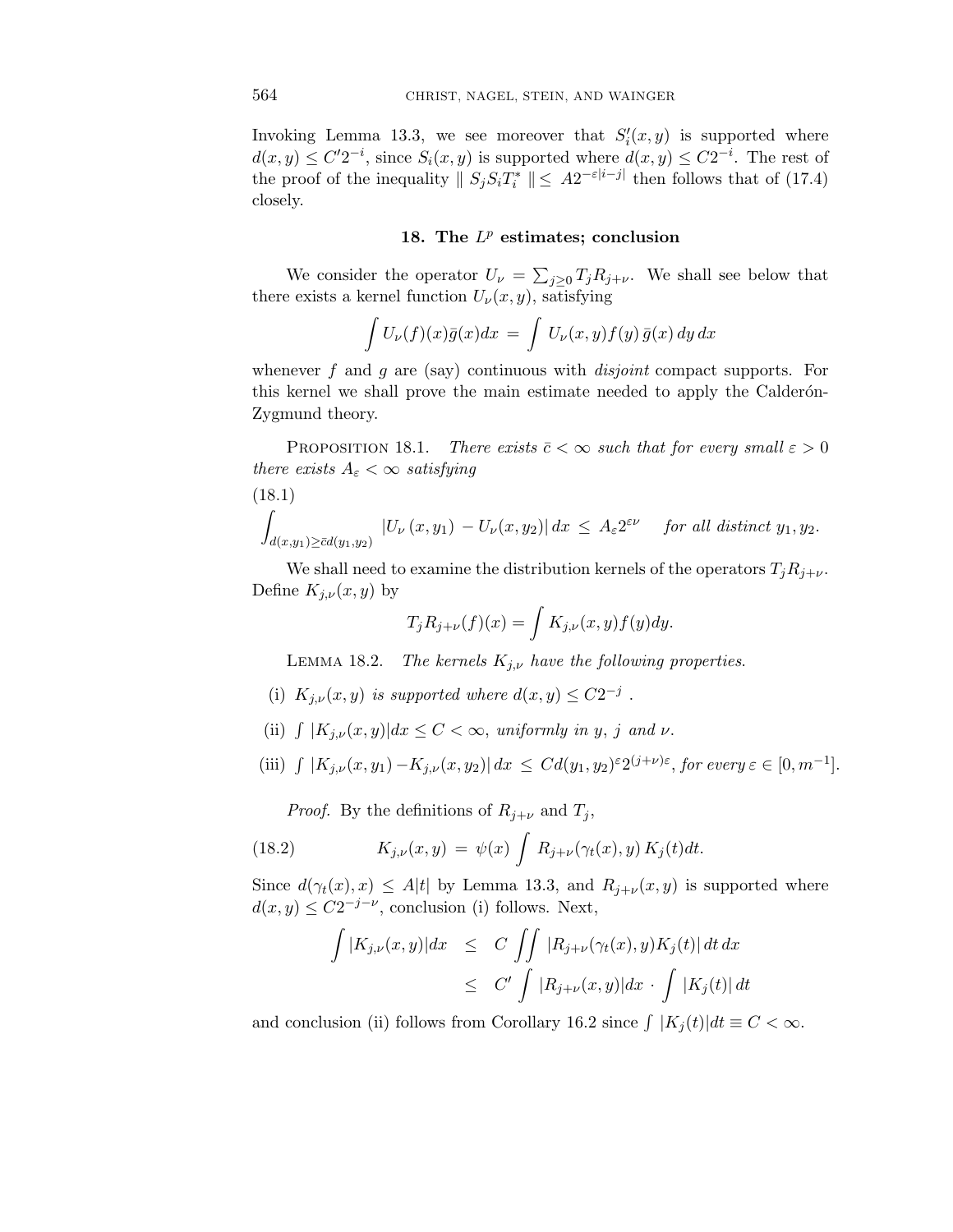Finally,

$$
|R_{j+\nu}(x,y_1) - R_{j+\nu}(x,y_2)| \le c2^{(j+\nu)(Q+1/m)} d(y_1,y_2)^{1/m}
$$

by conclusion (e) of Proposition 16.1. We may assume that  $d(y_1, y_2) \leq 2^{-j-\nu}$ , for otherwise (iii) follows directly from (ii). Then

$$
\int |R_{j+\nu}(x,y_1) - R_{j+\nu}(x,y_2)| dx \le C2^{(j+\nu)/m} d(y_1,y_2)^{1/m}
$$

because the integration is limited to a ball of radius  $\leq C2^{-j-\nu}$ . This result, combined with (18.2), gives conclusion (iii) with  $\varepsilon = 1/m$ . Since by (ii) it holds for  $\varepsilon = 0$ , the full conclusion with  $0 \leq \varepsilon \leq 1/m$  is an immediate consequence.  $\Box$ 

We turn to the proof of the proposition. The almost orthogonality property (17.2)  $\sum_{j} T_j R_{j+\nu}$  implies (see [43, p. 318]) that  $\sum_{j} T_j R_{j+\nu}(f)$ , converges in the  $L^2$  norm, for every  $f \in L^2$ . Thus for any  $f, g \in L^2$ ,

$$
(U_{\nu}f,g) = \sum_{j=0}^{\infty} (T_j R_{j+\nu}f,g) = \sum_j \int f(y)K_{j,\nu}(x,y) \bar{g}(x) dx dy.
$$

If *f* and *g* have disjoint compact supports, then only finitely many terms  $K_{j,\nu}(x,y)$  are nonzero on the support of  $f(y)\overline{g}(x)$ , by (i) of Lemma 18.1. Thus  $\sum_{j} K_{j,\nu}(x,y)$  is the kernel of  $U_{\nu}$  in the sense claimed at the beginning of Section 18.

We have therefore 
$$
U_{\nu}(x, y) = \sum_{j=0}^{\infty} K_{j,\nu}(x, y)
$$
, and hence  
\n
$$
|U_{\nu}(x, y_1) - U_{\nu}(x, y_2)| \le \sum_j |K_{j,\nu}(x, y_1) - K_{j,\nu}(x, y_2)|.
$$

Now fix any index  $j \geq 0$ , and consider

$$
\int_{d(x,y_1)\geq \bar{c}d(y_1,y_2)} |K_{j,\nu}(x,y_1)-K_{j,\nu}(x,y_2)|dx.
$$

For this integral to be nonzero, there must be an *x* in the support of  $K_{i,\nu}(x, y_1)$ or  $K_{j,\nu}(x,y_2)$ , with  $d(x,y_1) \geq \bar{c}d(y_1,y_2)$ . Then in view of conclusion (i) of the lemma, either  $d(x, y_1) \leq C2^{-j}$  or  $d(x, y_2) \leq C2^{-j}$ . In the latter case,

$$
d(y_1, y_2) \leq \bar{c}^{-1}d(x, y_1) \leq C\bar{c}^{-1}\Big(d(x, y_2) + d(y_1, y_2)\Big),
$$

so  $d(y_1, y_2) \leq c' 2^{-j}$  provided that  $\bar{c} > C^{-1}$ ; the same conclusion follows more directly in the former case.

Invoking conclusion (iii) of the lemma gives for any  $0 < \varepsilon \leq 1/m$ ,

$$
\int_{d(x,y_1)\geq \bar{c}d(y_1,y_2)} |U_{\nu}(x,y_1)-U_{\nu}(x,y_2)| dx \leq C_{\varepsilon} \sum_j d(y_1,y_2)^{\varepsilon} 2^{(j+\nu)\varepsilon},
$$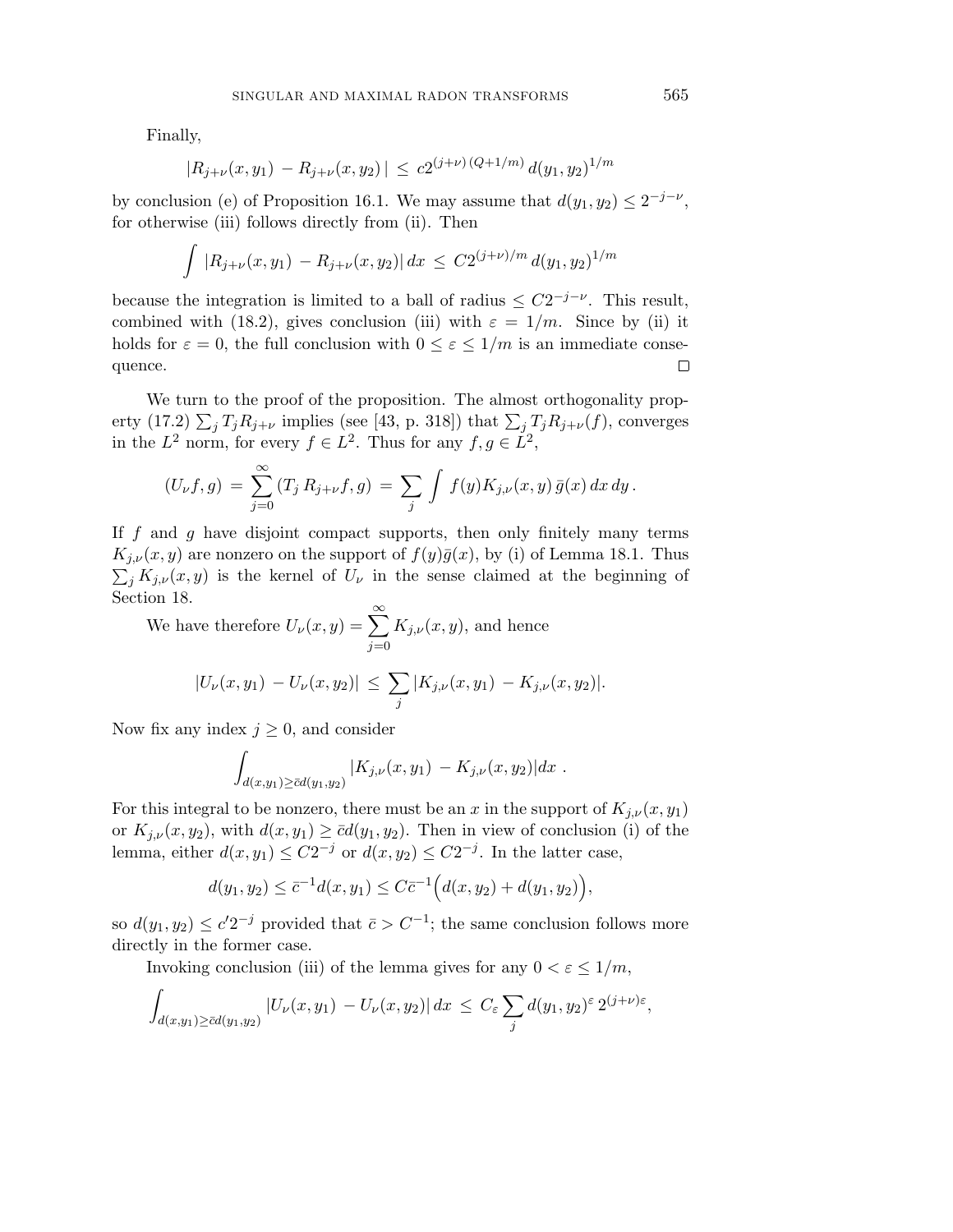where according to the conclusion of the preceding paragraph, the sum need be taken only over all *j* satisfying  $d(y_1, y_2) \leq c' 2^{-j}$ . Summing the geometric series establishes (18.1).

The  $L^2$  boundedness of the operators  $U_{\nu}$ , guaranteed by (17.1), together with the inequality  $(18.1)$  regarding their kernels that we have just proved, allow us to appeal to the theory of singular integral operators to obtain *L<sup>p</sup>* estimates for  $U_{\nu}$ . Indeed, the underlying space  $\mathbb{R}^{n}$  has been endowed with a quasidistance  $d(x, y)$  and associated balls  $B(x, r) = \{y : d(x, y) < r\}$ . The measures of these balls satisfy the doubling property  $(5.10): |B(x, 2r)| \leq C|B(x, r)|$ . Consequently by, for example, the case  $q = 2$  of Theorem 3 in Chapter 1 of [43],  $U_{\nu}$  extends to a bounded operator on  $L^{p}$ , for every  $1 < p \leq 2$ , with  $\|U_{\nu}\|_{L^p\to L^p}\leq A_{p,\varepsilon}2^{\nu\varepsilon}$ , for the same arbitrarily small exponent  $\varepsilon$  as in (18.1). This is assertion (16.4).

In the same way (16.5) follows: the  $L^2$  estimate was proved in Section 17, and the  $L^p$  estimate for this operator is deduced as before since its kernel also satisfies the condition (18.1), with  $\nu = 0$ . Hence taking into account the remarks after (16.4), we see that *T* has been shown to extend to a bounded operator on  $L^p$ , for every  $1 < p \leq 2$ . To pass to exponents  $p \in (2,\infty)$ , we recall that by Proposition 14.2,  $T_j^* = T_j' + R_j$ , where  $|| R_j ||_{L^p \to L^p} \leq C2^{-j}$ . The operators  $T'_{j}$  are essentially like the  $T_{j}$ , except that  $\gamma_{t}$  is replaced by  $\gamma_{t}^{-1}$ . The same analysis as for  ${T_j}$  therefore implies that  $\sum_{j\geq 0} T'_j$  is bounded on *L*<sup>*p*</sup>, for every 1 < *p* ≤ 2. Therefore  $T^* = \sum_{j\geq 0} T_j^*$  is also bounded on *L<sup>p</sup>* for the same range of exponents, and the boundedness of *T* for  $2 \leq p < \infty$  then follows by duality. The proof of Theorem 11.1 is complete.

## **19. The maximal function**

To prove the maximal inequality, Theorem 11.2, fix a nonnegative auxiliary function  $\zeta \in C_0^{\infty}(\mathbb{R}^k)$ , strictly positive where  $|t| < a/2$ , supported where  $|t| < a$ , and satisfying  $\int \zeta = 1$ . Define  $A_i$  by

$$
A_j(f)(x) = \psi(x) 2^{jk} \int f(\gamma_t(x)) \zeta(2^j t) dt
$$

for  $j = 0, 1, 2, \ldots$  Define  $A_*(f)(x) = \sup_j |A_j(f)(x)|$ .

It suffices to prove that  $f \mapsto A_*(f)$  is bounded on  $L^p(\mathbb{R}^n)$ , for all  $1 < p \leq 2$ . This boundedness being obvious for  $p = \infty$ , the assertion for  $1 < p \leq 2$  would at once carry over to  $1 < p \leq \infty$ , by a standard interpolation argument. This in turn would imply the corresponding result for the maximal operator *M* defined in (11.2), by the obvious majorization  $M(f) \leq CA_*(f) + C \int_{|t| \leq a'} f(\gamma_t(x)) dt$ , which is valid for all nonnegative *f*.

With  $S_j$  as in Section 16, let

$$
(19.1) \qquad \qquad \Delta_j = A_j - S_j,
$$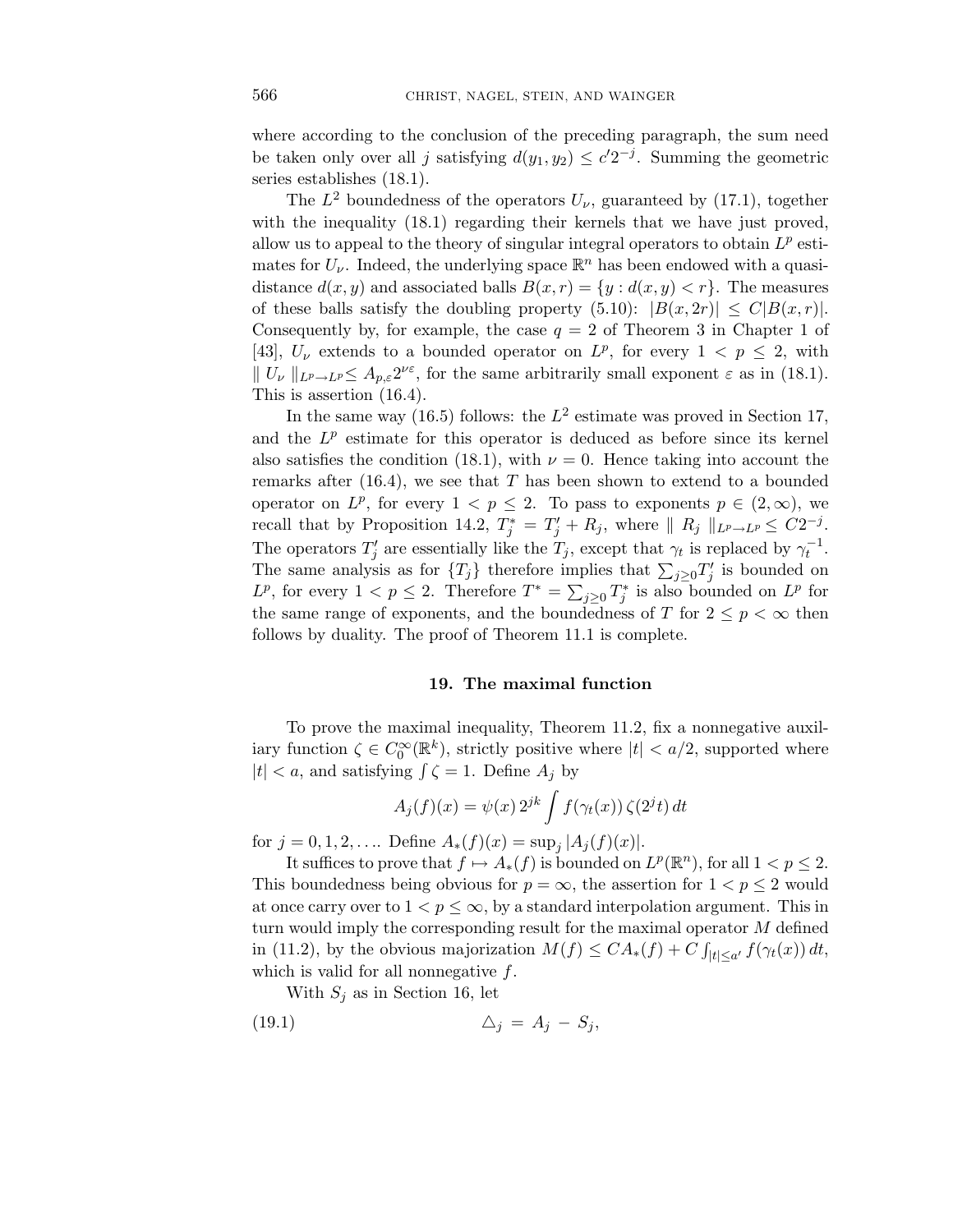and define the square function  $\mathcal G$  by

(19.2) 
$$
\mathcal{G}(f)(x) = \left(\sum_{j=0}^{\infty} |\Delta_j(f)(x)|^2\right)^{1/2}.
$$

It will be enough to prove that

(19.3) 
$$
\| \mathcal{G}(f) \|_{L^p} \leq A_p \| f \|_{L^p}, \text{ for all } 1 < p \leq 2,
$$

because

$$
\sup_j |A_j(f)| \le \mathcal{G}(f) + \sup_j |S_j(f)|,
$$

and  $f \mapsto \sup_j |S_j(f)|$  is majorized by a constant multiple of the standard maximal function associated to the quasi-distance *d* and to the associated balls. This standard maximal function is bounded on  $L^p$  for all  $p \in (1,\infty]$ ; see e.g. [43, Th. 1 in Ch. 1].

To deduce (19.3), we bring in the Rademacher functions  $\{r_i(\omega)\}\$ , and write

(19.4) 
$$
T^{(\omega)} = \sum_{j=0}^{\infty} r_j(\omega) \Delta_j.
$$

Here  $\omega$  represents a point in the underlying probability space that labels the arbitrary choices of plus or minus sign in the definition  $r_j(\omega) = \pm 1$ . As is well known (see e.g.  $[39, Ch. IV, \S5]$ ), the inequality  $(19.3)$  can be obtained from the inequality

(19.5) 
$$
\|T^{(\omega)}\|_{L^p \to L^p} \le A_p < \infty \quad \text{for all } 1 < p \le 2
$$

provided  $A_p$  is independent of  $\omega$ .

The proof of  $(19.5)$  is very similar to that for the operator *T* in Theorem 11.1. We give a brief outline, indicating only the changes needed. First, define  $U_{\nu}^{(\omega)}$  by

$$
U_{\nu}^{(\omega)} = \sum_{j=0}^{\infty} r_j(\omega) \,\Delta_j R_{j+\nu}.
$$

We claim that

$$
|| U_{\nu}^{(\omega)} ||_{L^2 \to L^2} \leq A 2^{-\varepsilon \nu}
$$
, for some  $\varepsilon > 0$ ,

with bounds independent of  $\omega$ . By the almost orthogonality arguments used above, this can be established by showing in analogy with  $(17.3)$ – $(17.5)$  that uniformly in *i, j*,

 $\| \Delta_j^* \Delta_i \| + \| \Delta_j \Delta_i^* \| \leq A 2^{-\varepsilon |i-j|}$ ,

$$
(19.7) \t\t\t ||\triangle_j R_{j+\nu}|| \leq A2^{-\varepsilon\nu}.
$$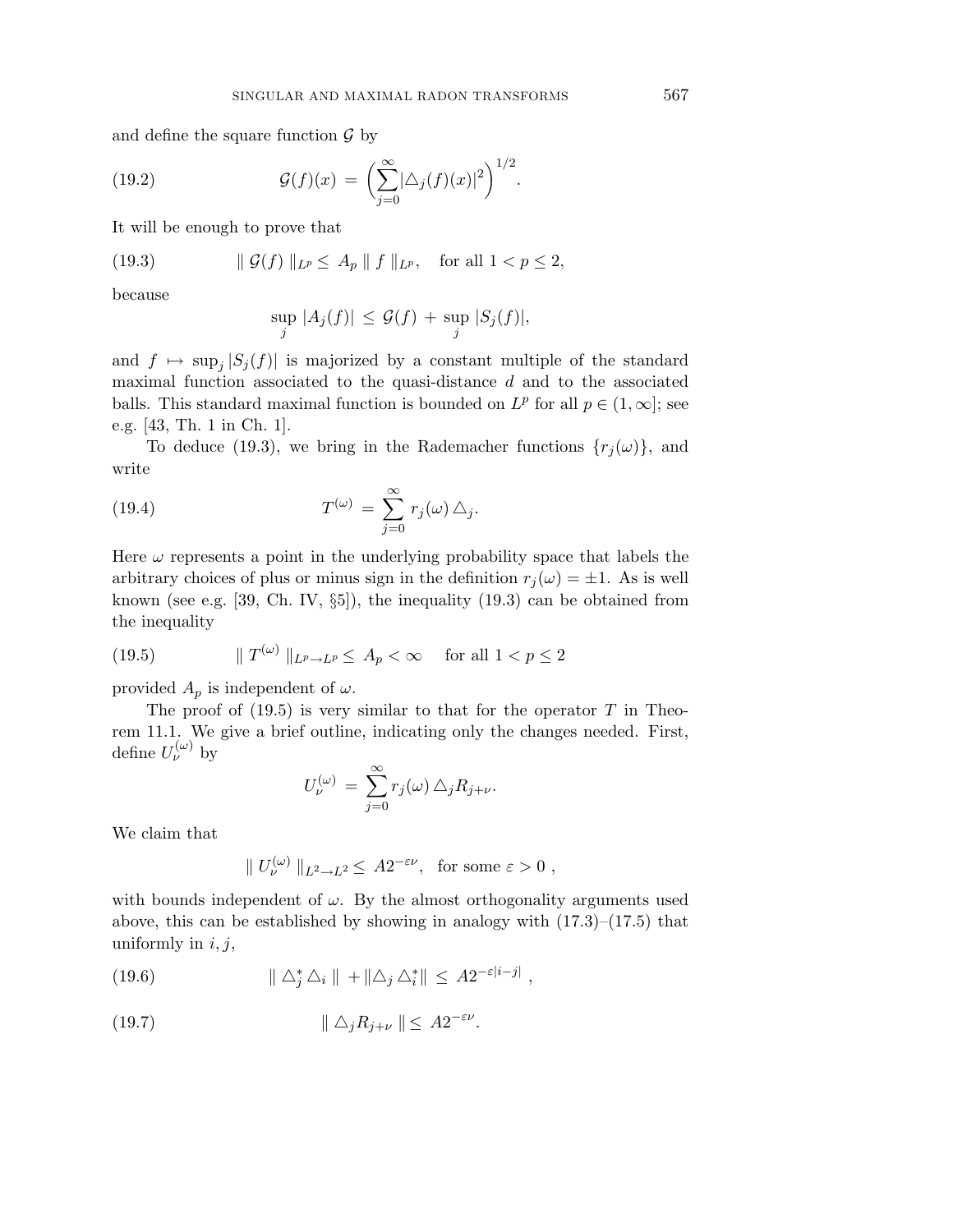(19.7) is the consequence of two inequalities:  $|| A_i R_{i+\nu} || \leq A2^{-\varepsilon \nu}$ , and *S*<sub>*i*</sub><sup>*R*<sub>*j*+*v*</sub>  $\parallel$  ≤ *A*2<sup>−*εν*</sup>. The first of these two is an easy variant of (17.5),</sup> in the proof of which the cancellation property  $\int K_i(t) dt = 0$  of  $T_i$  did not enter, and so  $T_j$  could just as well have been replaced by  $A_j$ . The inequality  $\|S_jR_{j+\nu}\| \leq A2^{-\varepsilon\nu}$  is a variant of (17.4), with *i* replaced by  $j+\nu$ ; again the cancellation property of the first factor  $R_i$  played no role in the proof of (17.4), so that the reasoning applies equally well with  $R_j$  replaced by  $S_j$ .

We will discuss only the bound for the first term on the left in (19.6), and only in the case  $i \geq j$ ; the case  $i < j$  and the bound for the second term may be obtained in the same manner. The desired majorization is a consequence of two inequalities:  $|| A_j^* \Delta_i || \leq A2^{-\varepsilon|i-j|}$  and  $|| S_j \Delta_i || \leq A2^{-\varepsilon|i-j|}$ . The first is reducible to  $\| (A_j A_j^*)^N \Delta_i \| \leq A 2^{-\varepsilon'|i-j|}$ . Assuming  $i \geq j$ , one estimates the kernel of the operator  $(A_j A_j^*)^N \triangle_i$  to obtain a bound of  $A2^{-\varepsilon'|i-j|}$  for the *L*<sup>∞</sup> operator norm, by the same line of reasoning as used above in the proof of (17.6). This leads to the consideration of the kernel

$$
\int \left[h(\delta_{2^j}^x(z)) - h(\delta_{2^j}^x(y))\right] d\lambda_i^{(y)}(z)
$$

for each *x*, where the measure  $\lambda_i^{(y)}$  is defined by

$$
\int f(z)d\lambda_i^{(y)}(z) = \psi(x) \int f(\gamma_t(y)) \zeta(2^i t) dt - \int f(z) S_i(z, y) dz.
$$

We write  $i = j + \nu$ , and define the nonnegative measure  $\mu$  by

$$
\int f(y, z) d\mu(y, z) = \int_{B(x, c2^{-j})} \left\{ \int f(y, z) d|\lambda_i^{(y)}(z)| \right\} dy.
$$

Proposition 13.1 can now be applied to prove that the  $L^{\infty}$  operator norm of  $(A_j^* A_j)^N \Delta_i$  is  $O(2^{-\delta' |i-j|})$ . There is a corresponding result for  $S_j \Delta_i$ . It uses the same measure  $\mu$ , but in this case Proposition 13.2 suffices.

Given these  $L^2$  estimates, the arguments establishing the  $L^p$  inequalities, in particular  $||U^{(w)}_{\nu}||_{L^p \to L^p} \leq A2^{\varepsilon \nu}$ , are almost unchanged from those carried out in Section 18. This is because the kernels of the operators  $\Delta_j R_{j+\nu}$  satisfy the same estimates as those for the operators  $T_j R_{j+\nu}$ , given by Lemma 18.1. It follows that  $\sum_{j\geq 0} r_j(\omega) \Delta_j R_{j+\nu}$  satisfies the estimate (18.1) given for  $\sum_{j} T_j R_{j+\nu}$ . In a similar way, the treatments of  $\sum_{j} \triangle_j S_j$  and  $\sum_{j} T_j S_j$  are completely parallel. This concludes our sketch of the proof of Theorem 11.2.

## **20. The smoothing property**

The purpose of this section is to prove Theorems 8.11 and 8.12. Assume that  $\gamma : \mathbb{R}^{n+k} \mapsto \mathbb{R}^n$  satisfies  $(C)$  at  $x_0 \in \mathbb{R}^n$ . Throughout this section we work directly in  $\mathbb{R}^n$ , rather than in the freed situation of Proposition 6.1.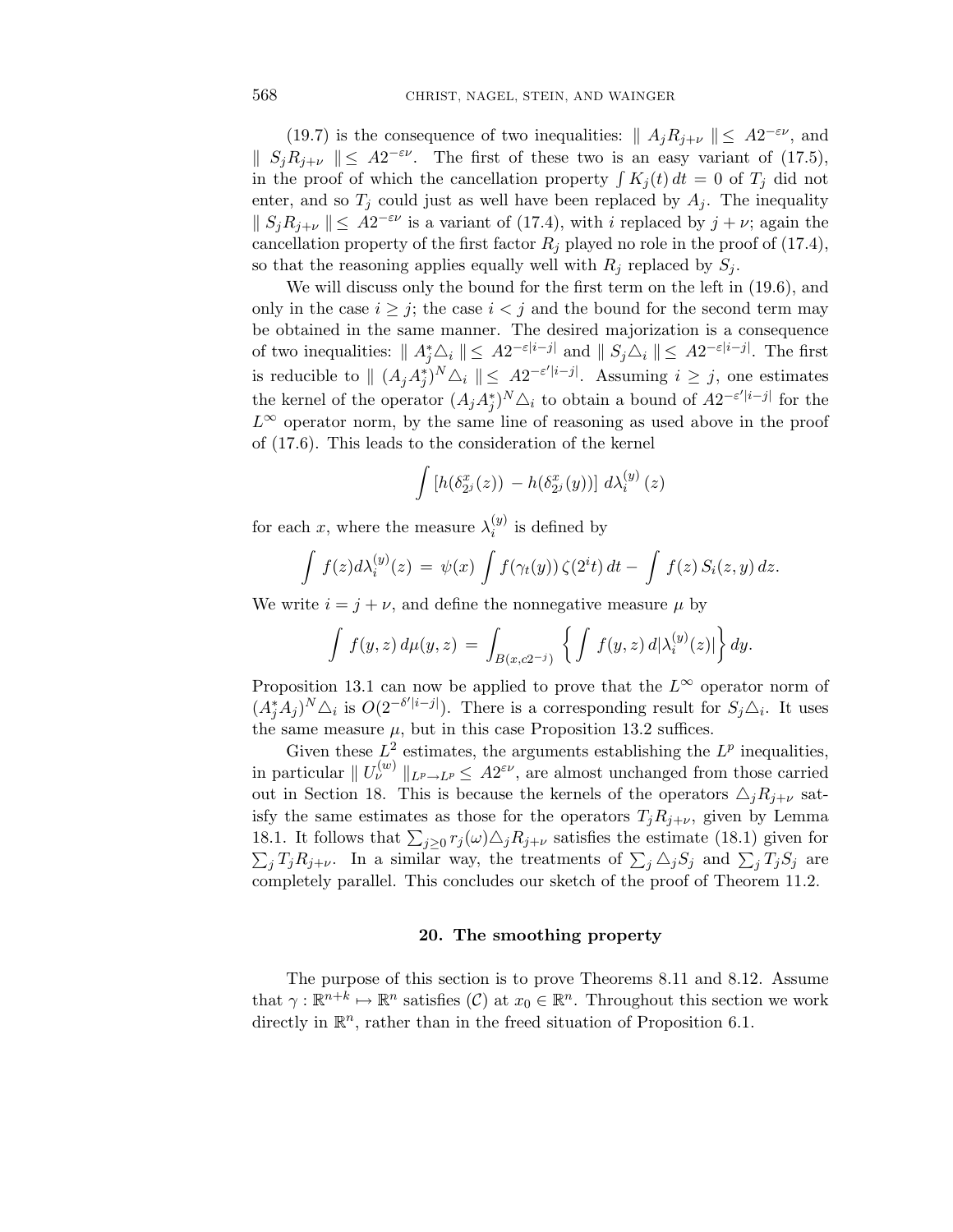Consider an operator  $T(f)(x) = \int f(\gamma(x,t)) \psi(x,t) dt$ , where  $\psi$  is a  $C^1$ function supported in a sufficiently small neighborhood of  $(x_0, 0)$ . Associated to *T* are the iterates  $U_{\ell} = (TT^*)^{2^{\ell}}$ .

LEMMA 20.1. Suppose that  $\gamma$  satisfies (C) at  $x_0$ . If  $\ell$  is chosen to be sufficiently large, then

$$
U_{\ell}(f)(x) = \int \mathcal{K}(x, y) f(y) dy
$$

where  $\mathcal{K}(x, y)$  is compactly supported, and  $y \mapsto \mathcal{K}(x, y)$  is in  $L^1_\delta$ , for some  $\delta > 0$ , uniformly in *x*. The same holds with the roles of *x* and *y* reversed.

The proof of this lemma is a simpler reprise<sup>17</sup> of the proof of Proposition 15.1. The principal ingredients are the curvature condition  $(C<sub>J</sub>)$  and Proposition 7.2. The details are left to the reader.

To exploit the lemma we utilize the spaces  $\mathcal{L}_{\alpha}^{p}$  occurring in [39, Ch. 6]; see also [4]. Here  $\mathcal{L}_{\alpha}^{p} = \{f : J_{-\alpha}(f) \in L^{p}\},\$  where  $J_{\alpha}(\hat{f}) = (1 + 4\pi^{2}|\xi|^{2})^{-\alpha/2} \hat{f}(\xi).$ Note  $H_s = \mathcal{L}_s^2$ , and  $\mathcal{L}_0^p = L^p$ . A known inclusion result<sup>18</sup> asserts  $L^1_\delta \subset \mathcal{L}_{\delta_1}^p$ , for some  $p > 1$  and  $\delta_1 > 0$ . Since  $\mathcal{K}(x, y)$  has compact support and belongs to  $\tilde{L}^1_\delta$  as a function of *x*, uniformly in *y*, it follows that  $U_\ell$  maps  $L^p$  to  $\mathcal{L}_{\delta_1}^p$  boundedly, i.e.  $J_{-\delta_1}U_{\ell}$  is bounded from  $L^p$  to itself. By duality, since  $U_{\ell}^* = U_{\ell}$ , it follows that  $U_{\ell}J_{-\delta_1}$  is bounded from  $L^{p'}$  to itself, where  $1/p + 1/p' = 1$ . Thus the analytic family  $s \to J_{s-\delta_1/2}U_{\ell}J_{-s-\delta_1/2}$  is bounded on  $L^p$ , when  $\text{Re}(s) = -\delta_1/2$ , and on  $L^{p'}$  when Re(*s*) =  $\delta_1/2$ . Thus by interpolation,  $J_{-\delta_1/2}U_{\ell}J_{-\delta_1/2}$  is bounded on *L*2.

However  $(J_{-\delta_1/2}U_{\ell-1}) (J_{-\delta_1/2}U_{\ell-1})^* = J_{-\delta_1/2}U_{\ell}J_{-\delta_1/2}$ , so that  $J_{-\delta_1/2}U_{\ell-1}$ is bounded on  $L^2$ , and by duality so is  $U_{\ell-1}J_{-\delta_1/2}$ . Another interpolation argument then shows that  $J_{-\delta_1/4}U_{\ell-1}J_{-\delta_1/4}$  is bounded on  $L^2$ . Continuing this way we conclude that  $J_{-\delta_{\ell}}U_0J_{-\delta_{\ell}}$  is bounded on  $L^2$  with  $\delta_{\ell} = \delta/2^{\ell+1}$ . This means that  $J_{-\delta_{\ell}}TT^*J_{-\delta_{\ell}}$  is bounded on  $L^2$ , and hence  $J_{-\delta_{\ell}}T$  is bounded. This shows that *T* maps  $L^2$  to  $\mathcal{L}^2_{\delta_{\ell}}$ , i.e. maps  $L^2$  to  $H_s$ , with  $s = \delta_{\ell}$ . One half of Theorem 8.11 is therefore proved.

We turn to the converse half. When  $\gamma$  is not assumed to satisfy  $(\mathcal{C})$ , our hypotheses permit very degenerate mappings such as  $\gamma(x,t) \equiv x$ . In that case the operator  $T f(x) = \int f(\gamma(x,t)) K(x,t) dt$  is identically zero, hence is smoothing, whenever  $\int K(x, t)dt \equiv 0$ . To exclude such pathology we say that *γ* is at worst mildly degenerate at  $x_0$  if there exists a neighborhood *V* of  $(x_0, 0)$  such that  $\gamma(x, t) \neq x$  whenever  $(x, t) \in V$  and  $t \neq 0$ . This holds if the differential of the map  $t \mapsto \gamma(x_0, t)$  has maximal rank  $k$  at  $t = 0$ .

<sup>&</sup>lt;sup>17</sup>In the proof of Proposition 15.1, properties of the "free" context were used to show that all estimates were suitably uniform in the index *j*. Here this uniformity is no longer an issue.

<sup>18</sup>This elementary result may be proved using Littlewood-Paley technique.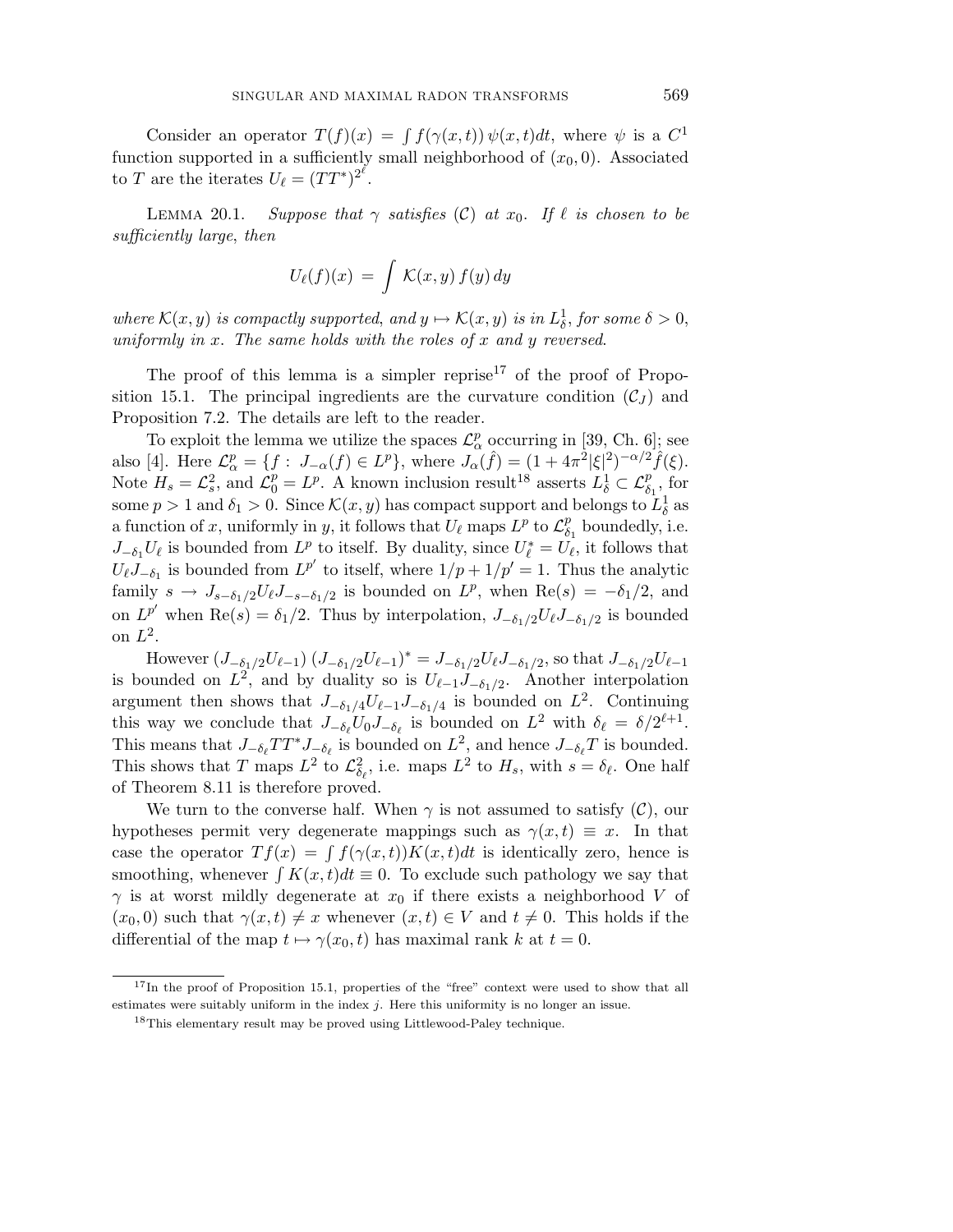We will prove a more general version of the converse half of the theorem: If  $\gamma$  is at worst mildly degenerate and fails to satisfy curvature condition (C) at  $x_0$ , then for any kernel  $K \in C^\infty$  supported in a sufficiently small neighborhood of  $(x_0, 0)$  satisfying  $K(x_0, 0) \neq 0$ , *T* cannot map  $L^2$  to  $H_s$  for any  $s > 0$ . The proof will show that when  $K \geq 0$ , the same conclusion holds without the auxiliary hypothesis of at worst mild degeneracy. It relies on an elementary lemma, whose proof is omitted.

LEMMA 20.2. For any  $p \ge 1$ ,  $s > 0$  and  $\sigma \in (0, 1)$  there exists  $c > 0$  such that for every  $r \in (0,1]$  and every real-valued  $f \in C_0^{\infty}(\mathbb{R}^p)$  satisfying  $f(x) \equiv 0$ for all  $|x| \geq r$  and  $f(x) \geq 1$  for all  $|x| \leq \sigma r$ ,

$$
||f||_{H_s(\mathbb{R}^p)} \ge cr^{-s}r^{p/2}.
$$

*Proof of converse half of Theorem* 8.11. Suppose that  $(C)$  does not hold at *x*<sub>0</sub>. Then according to Lemma 9.7, for some  $0 \leq d < n$  there exist coordinates  $(x', x'') \in \mathbb{R}^d \times \mathbb{R}^{n-d}$  with origin at  $x_0$  such that  $\gamma(x', x'', t) = (\gamma'(x, t), \gamma''(x, t))$ takes the form

(20.1) 
$$
\gamma(x,t) \sim (x' + O(t), x'' + O(x'')O(t)).
$$

Set  $p = n - d \geq 1$ .

Let  $N$  be a large parameter, to be chosen at the conclusion of the proof. Fix a nonnegative function  $\varphi \in C_0^{\infty}(\mathbb{R}^n)$  satisfying  $\varphi(x) = 1$  whenever  $|x| \leq$ 1/2, and  $\varphi(x) \equiv 0$  when  $|x| \ge 1$ . For small  $\delta > 0$  set  $f_{\delta}(x) = \varphi(\delta^{-1}x', \delta^{-N}x'')$ . Then  $||f_{\delta}||_{L^2} \leq C\delta^{(d+Np)/2}$ .

If  $\varepsilon > 0$  is chosen to be sufficiently small, then for all sufficiently small  $\delta > 0$ , whenever  $|x'| \leq \varepsilon \delta$ ,  $|x''| \leq \varepsilon \delta^N$  and  $|t| \leq \varepsilon \delta$ , we have  $|\gamma'(x,t)| \leq \delta/4$ and  $|\gamma''(x,t)| \leq \delta^N/4$ , by (20.1). Moreover, if *V* is chosen to be sufficiently small but independent of *N*,  $\delta$ , then whenever  $2\delta^N \leq |x''| \leq 3\delta^N$ , we have  $|\gamma''(x,t)| \geq \delta^N$ .

Assume without loss of generality that  $K(x_0, 0) > 0$ . The hypothesis that *γ* is at worst mildly degenerate at  $x_0$  ensures that if  $V$ ,  $\delta$  are sufficiently small and *x* is sufficiently close to  $x_0$  then  $K(x,t) > 0$  whenever  $\gamma(x,t)$  belongs to the support of  $f_{\delta}$ . Therefore by the preceding paragraph, there exist  $\varepsilon, \varepsilon' > 0$ such that  $T f_\delta(x) \geq \varepsilon' \delta^k$  whenever  $|x'| \leq \varepsilon \delta$  and  $|x''| \leq \varepsilon \delta^N$ . On the other hand,  $Tf(x) \equiv 0$  if  $x \in V$  and  $2\delta^N \leq |x''| \leq 3\delta^N$ .

Fix any  $|x'| \leq \varepsilon \delta$  and consider the function  $g_{x'}(x'') = Tf_{\delta}(x', x'')$ . Applying Lemma 20.2 to the function  $\delta^{-k}g_{x}$ , with  $r = 2\delta^{N}$ , yields

$$
||g_{x'}||_{H_s(\mathbb{R}^p)} \geq c\delta^{k-Ns}\delta^{Np/2}.
$$

But

$$
||Tf_\delta||^2_{H_s(\mathbb{R}^n)} \geq \int_{|x'| \leq \varepsilon \delta} ||g_{x'}||^2_{H_s(\mathbb{R}^p)} dx' \geq c\delta^{2(k-Ns)} \delta^{d+ Np}.
$$

Therefore the ratio  $||T f_{\delta}||_{H_s} / ||f_{\delta}||_{L^2}$  is bounded below by  $c\delta^{k-Ns}$ .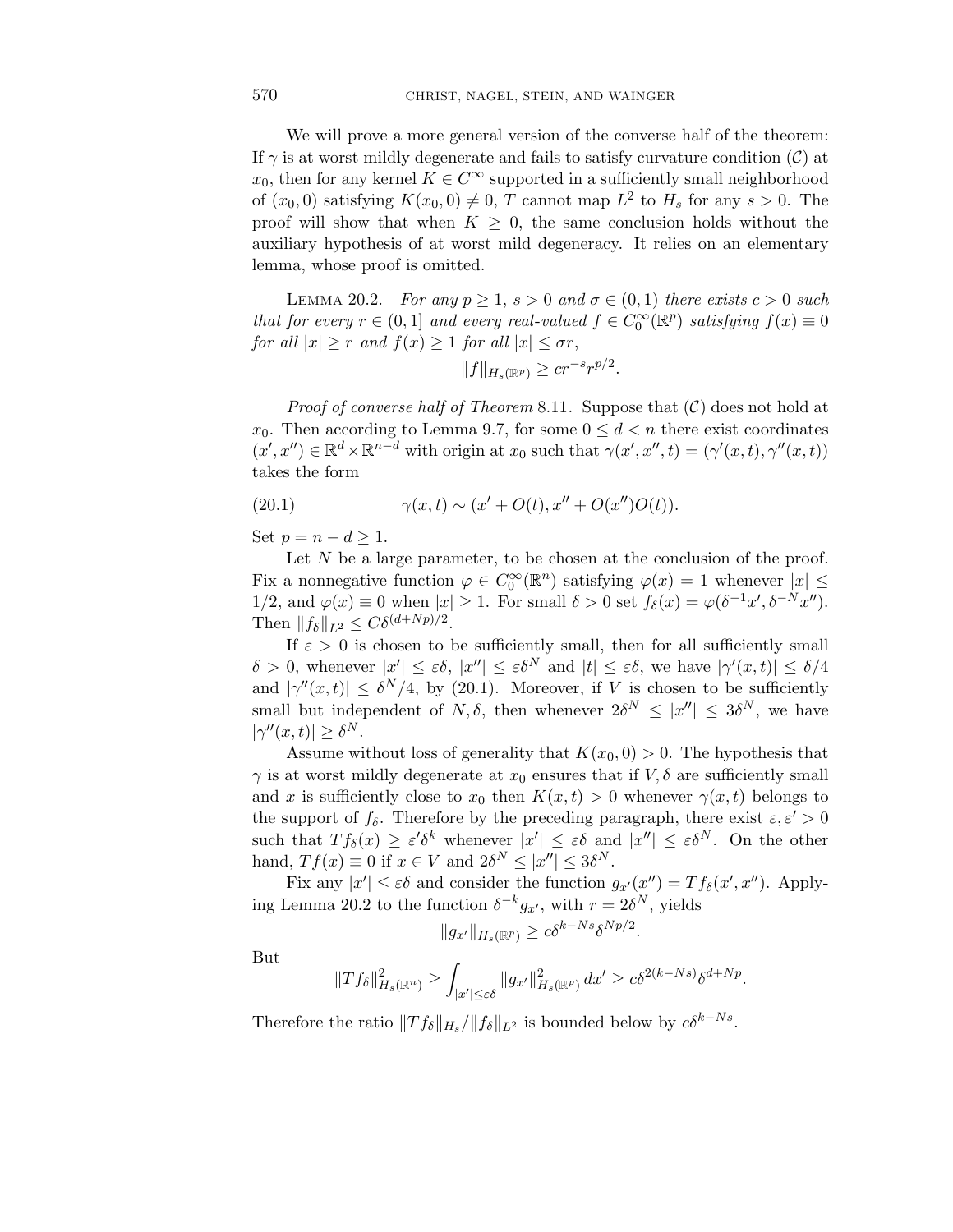Let  $s > 0$  be given, choose  $N > k/s$  and let  $\delta$  tend to zero. Now the ratio tends to infinity. Thus *T* does not map  $L^2$  to  $H_s$  boundedly.

The same reasoning applies if *K* is assumed to be nonnegative and  $K(x_0, 0)$  $> 0$ , without the hypothesis that  $\gamma$  be at worst mildly degenerate.  $\Box$ 

An analogous result can be formulated in the *L<sup>p</sup>* context.

Definition 20.3. An operator *S* is  $L^p$  improving if for some  $p \in (1, \infty)$ , there exists an exponent  $q > p$  such that *S* is bounded from  $L^p$  to  $L^q$ .

Note that if *K* is bounded and supported in a sufficiently small neighborhood of  $\{t = 0\}$ , our operators T are bounded from  $L^p$  to itself for all  $p \in [1,\infty]$ , by Lemma 14.1. Consequently if such an improvement holds for one *p*, then by interpolation it holds for all  $p \in (1,\infty)$ , with  $q = q(p)$ . Theorem 8.12 thus asserts essentially that if  $K \in C^{0}$  and  $K(x_{0},0) \neq 0$ , then *T* is  $L^p$  improving if and only if  $\gamma$  satisfies (C) at *x*<sub>0</sub>.

*Proof of Theorem* 8.12. |K| may be majorized by a function in  $C_0^1$ . Assuming  $(C)$ , we see that Theorem 8.11 asserts that the operator defined by replacing *K* by such a majorant maps  $L^2$  to the Sobolev space  $H_s$  for some  $s > 0$ ;  $H_s$  in turn embeds in  $L^q$  for some  $q > 2$ . The converse half follows from the pointwise lower bound derived for  $T f_\delta$  in the proof of Theorem 8.11 together with a small computation, which is left to the reader. □

Remark 20.1. To describe the optimal degree of smoothing for operators of this type is no simple matter. A number of results are known under various additional hypotheses; see [7], [9], [14], [30], [31], [32], [35], [37], [38].

#### **21. Complements and remarks**

In this section we discuss some further results related to Theorems 11.1 and 11.2.

(1) Our first remark concerns the almost everywhere convergence implied by the maximal theorem. Let  $\gamma(x,t) = \gamma_t(x)$  satisfy the curvature condition (C) described in Section 8, at  $x = x_0$ . Consider any exponent  $p > 1$ , and let  $c_k$  equal the volume of the unit ball in  $\mathbb{R}^k$ . Then in any neighborhood of  $x_0$  in which  $(C)$  holds,

(21.1) 
$$
\lim_{r \to 0} c_k^{-1} r^{-k} \int_{|t| \le r} f(\gamma_t(x)) dt = f(x) \text{ a.e.},
$$

for *x* near  $x_0$ , for every  $f \in L^p(\mathbb{R}^n)$ . Now (21.1) follows from Theorem 11.2 in the standard fashion.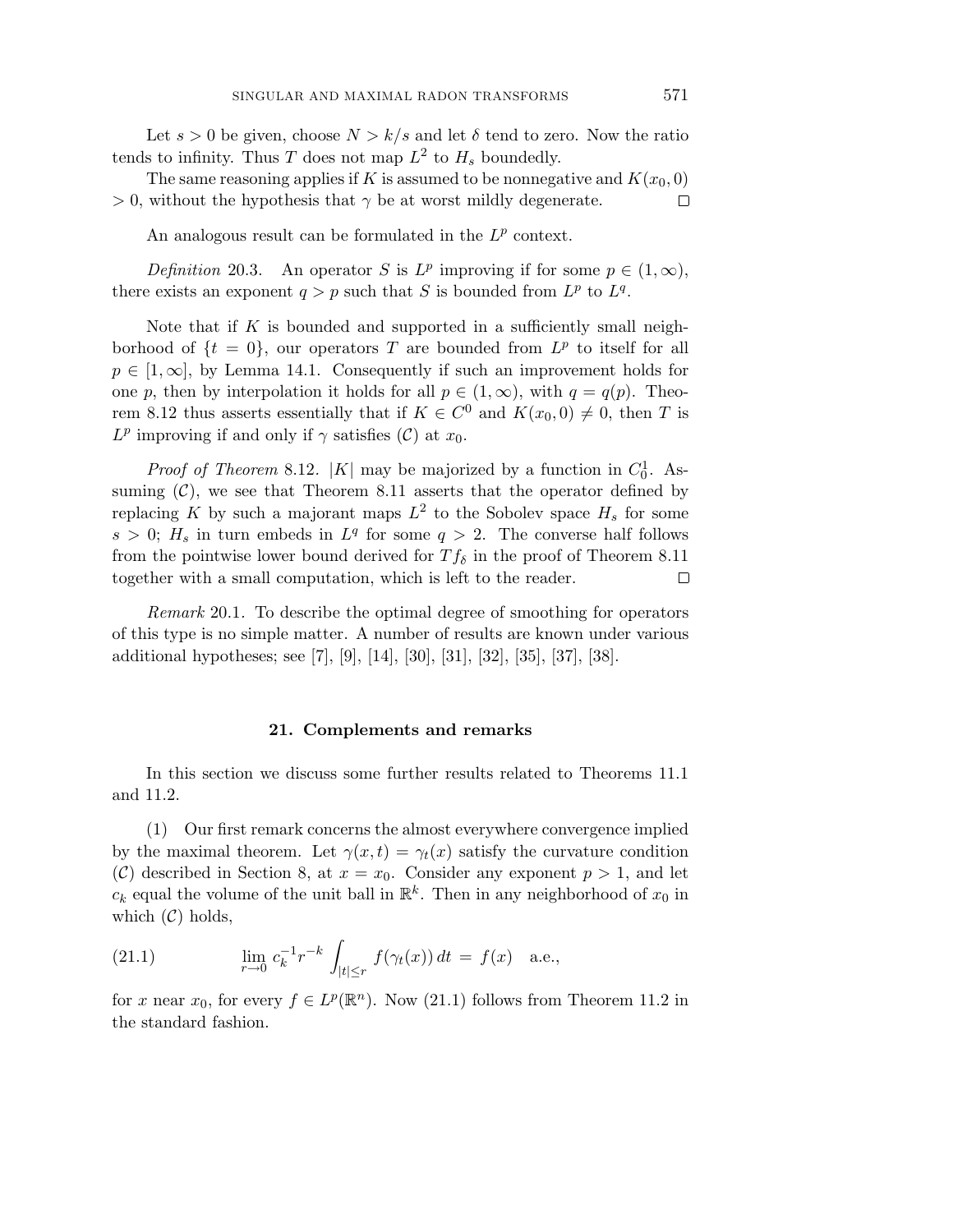The conclusion (21.1) also holds without the curvature hypothesis on  $\gamma_t$ , if we require instead that  $(x, t) \mapsto \gamma_t(x)$  be real analytic in  $(x, t)$ . In fact, when  $\gamma_t$ is real analytic, then the set of all points in a small connected neighborhood of  $x_0$  at which  $(\mathcal{C})$  holds is the complement of an analytic variety, hence either is an open set of full measure, or is empty. In the first case, the conclusion (21.1) follows for almost every *x*, because the assertion is purely local. In the second case, when the curvature condition fails identically, Lemma 9.8 asserts that outside a lower-dimensional variety, a neighborhood of  $x_0$  can be fibered by (proper) submanifolds which are invariant under *γt*. An application of Fubini's theorem reduces the conclusion to the assertion (21.1) for each of those submanifolds. The result is then a consequence of the validity of (21.1) under hypothesis  $(C)$ , applied in a lower dimensional situation.

Bourgain [3] has shown that for arbitrary real analytic families of straight lines  $\gamma(x,t) = x + tv(x)$  in the plane, the maximal function *M* is bounded on  $L^p$  for  $p > 1$ .

(2) The singular integrals in Theorem 11.1 may be generalized as follows. Suppose  $K(x, \cdot)$  is for each  $x \in \mathbb{R}^n$  a distribution on  $\mathbb{R}^k$  which agrees with a function  $K(x, t)$ , when  $0 \neq t \in \mathbb{R}^k$ . Assume that  $K(x, t)$  is supported where *x* is near  $x_0$  and  $|t| \le a$ , and is  $C^1$  in the open set  $t \ne 0$ . Suppose moreover that  $K(x,t)$  satisfies the differential inequalities

(21.2) 
$$
\sup_{x} |\partial_x^{\alpha} \partial_t^{\beta} K(x,t)| \leq A|t|^{-k-|\beta|}
$$

when  $0 \leq |\alpha| \leq 1$  and  $0 \leq |\beta| \leq 1$ . Finally, we require that for each *x*, the Fourier transform of the distribution  $K(x, \cdot)$  is an  $L^{\infty}$  function; we denote it by  $\hat{K}(x,\xi)$ . More particularly, we require that

(21.3) 
$$
\sup_{x,\xi} |\partial_x^{\alpha} \hat{K}(x,\xi)| \leq A < \infty, \text{ for } 0 \leq |\alpha| \leq 1.
$$

Now for each  $f \in C_0^{\infty}(\mathbb{R}^n)$  we define  $T(f)$  by

(21.4) 
$$
T(f)(x) = (K(x, \cdot), F)
$$

where *F* is the test function given by  $F(t) = f(\gamma_t(x))$ .

COROLLARY 21.1. Assume that  $\gamma_t$  satisfies the curvature conditions in Section 8. The operator *T* defined by (21.4) extends to a bounded operator on  $L^p(\mathbb{R}^n)$ , for all  $1 < p < \infty$ .

The proof proceeds as follows. First (21.2) and (21.3) imply the cancellation condition

(21.5) 
$$
\sup_x |(\partial_x^{\alpha} K(x,\cdot), \varphi_R)| \leq A, \quad 0 \leq |\alpha| \leq 1
$$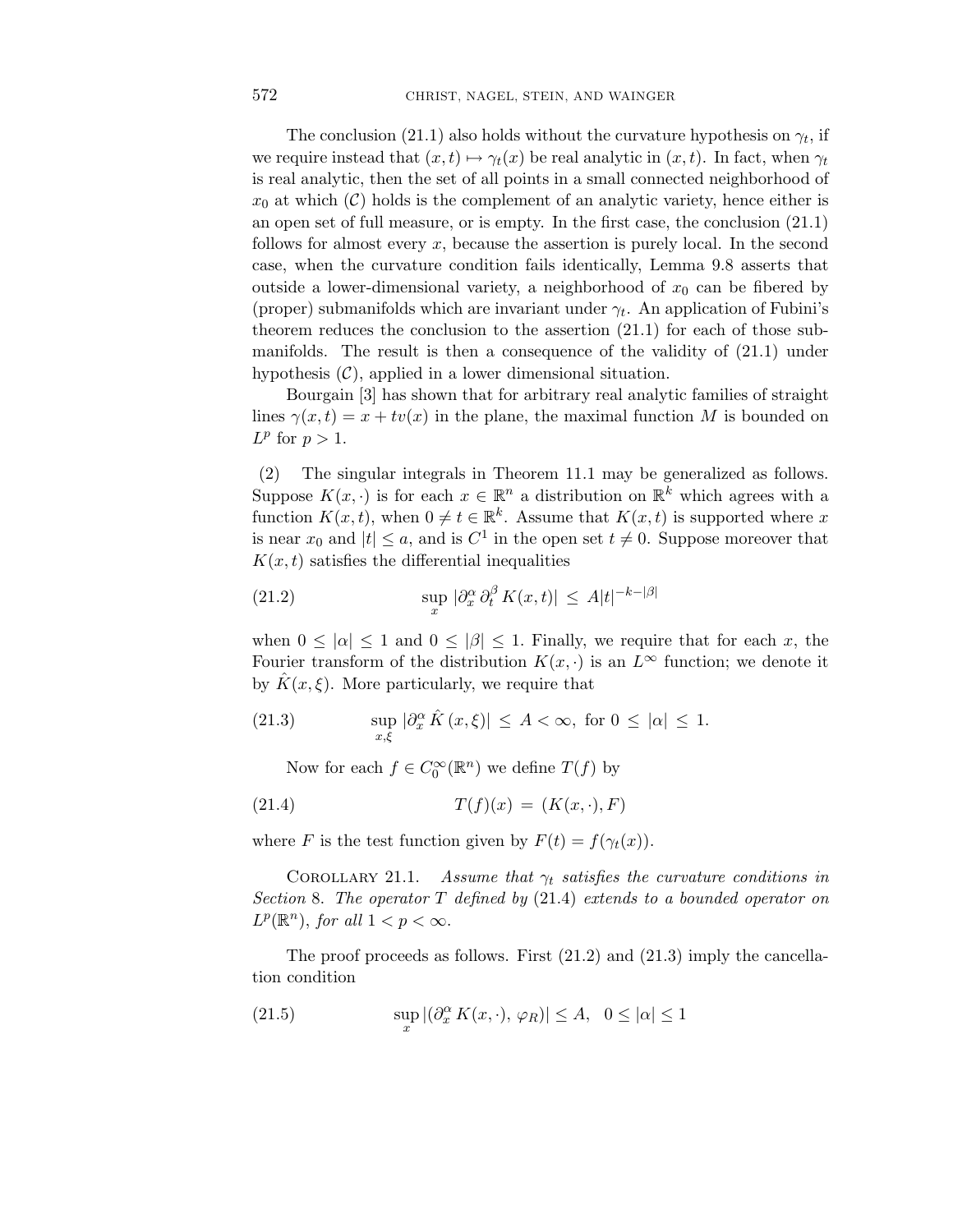for all normalized bump-functions  $\varphi$ , with  $\varphi_R(t) = \varphi(t/R)$ , with *A* a constant independent of *R*. For this see [43, Prop. 3,  $\S 4.5$ , Ch. 6]. Next, using  $(21.5)$ and proceeding as in [43, Ch. 3,  $\S5.33$ ], we can decompose  $K(x, \cdot)$  as

(21.6) 
$$
K(x, \cdot) = c(x)\delta_0 + \sum_{j=0}^{\infty} K_j(x, t)
$$

where  $\delta_0$  is the delta function at the origin, in the *t*-variable, and *c* is a  $C^1$ function of compact support. Here the  $K_i(x,t)$  are supported in  $2^{-j} \cdot a/2 \leq$  $|t| \leq 2^{-j} \cdot 2a$ , and satisfy (21.3) uniformly in *j*. Moreover they also satisfy the cancellation conditions

(21.7) 
$$
\int K_j(x,t)dt = 0, \text{ for all } j \text{ and } x.
$$

With the decomposition (21.6) we can define  $T_j$  by  $T_j(f)(x)$  =  $\int K_j(x,t)f(\gamma_t(x))dt$ , and we have  $T(f)(x) = c(x)f(x) + \sum_{k=0}^{\infty}$ *j*=0  $T_j(f)(x)$ , for ev-

ery  $f \in C_0^1$ . The cancellation conditions (21.7) suffice for the proof of the  $L^p$ boundedness of  $\sum_j T_j$  to proceed as before.

## **Part 4. Appendix**

#### **22. Proof of the lifting theorem**

To prove Proposition 6.1, we need to find a manifold *M* of dimension *d* (with a distinguished point  $O \in M$ ), and a mapping  $\pi$  of a neighborhood of  $O$ to a neighborhood of the origin in  $\mathbb{R}^n$ , so that  $\pi$  has maximal rank (= *n*); in addition we need to construct vector fields  $\tilde{X}_i$ ,  $1 \leq i \leq p$ , defined on *M* near *O*, so that  $\pi_*(\overline{X}_i) = X_i$ , and  $\overline{X}_i$  are free relative to the exponents  $a_1, \ldots, a_p$ up to order *m*.

In fact, by the maximal rank property there would be a coordinate system  $\{(x, z)\}\$ for *M* centered at *O*, with  $x \in \mathbb{R}^n$ ,  $z \in \mathbb{R}^{n-d}$  so that  $\pi(x, z) = x$ . Then  $\pi_*(\tilde{X}_i) = X_i$  for all *i* implies that the  $\tilde{X}_i$  take the form (6.3).

Recall the Lie algebra  $\mathcal{N} = \mathcal{N}_m^{a_1,...a_p}$  and its corresponding Lie group N; also the basis  $\{Y_I\}$  of N, where each  $Y_I$  is an appropriate commutator of the elements  $Y_1, Y_2, \ldots, Y_p$ . The  $Y_I$ 's are (left-invariant) vector fields on *N*.

Consider now the space  $N \times \mathbb{R}^n$ , and the vector fields  $U_j$  defined near the origin of this space by

$$
(22.1) \t\t\t U_j = Y_j \oplus X_j,
$$

(i.e. where  $Y_j$  acts on the *N*-variable, and  $X_j$  acts on the  $\mathbb{R}^n$  variable).

We can also form the commutators  $U_I = Y_I \oplus X_I$  for *I* basic, and note that the  $U_I$ 's are linearly independent (because the  $Y_I$  are linearly independent).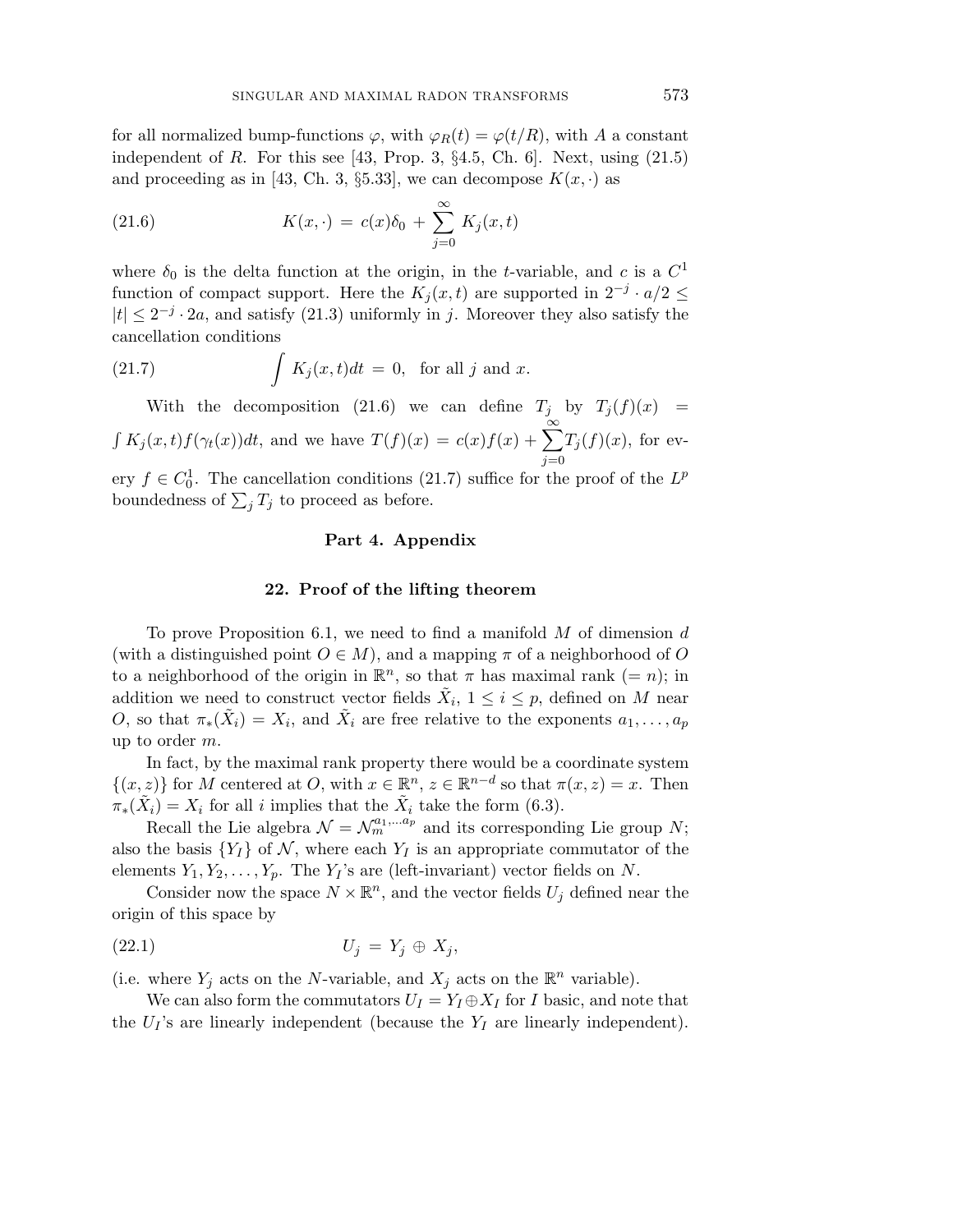We next define the submanifold *M* of  $N \times \mathbb{R}^n$  by a (local) diffeomorphism  $\Phi$ with *N*

 $\Phi : N \to M$ 

given by

(22.2) 
$$
\Phi: \exp\left(\sum_{I \text{ basic}} y_I Y_I\right) \to \exp\left(\sum_{I \text{ basic}} \exp y_I U_I\right) (O),
$$

which is defined whenever  $(y_I)$  is small.

Let  $\tilde{\pi}$  denote the coordinate projection of  $N \times \mathbb{R}^n$ . We then define the (local) mapping  $\pi$  of  $M$  to  $\mathbb{R}^n$  by restricting  $\tilde{\pi}$  to  $M$ .

It follows from  $(22.2)$  that  $U_I(O)$  are tangent vectors to *M* at the origin. Since  $\pi_*(U_I(O)) = \tilde{\pi}_*(U_I(O)) = X_I(O)$ , and the  $X_I$  span, we see that  $\pi$  has rank  $= n$  near the origin.

Having defined *M* and  $\pi$ , we need next to define the vector fields  $X_i$ . Let  $V_i = \Phi_*(Y_i)$ ,  $V_I = \Phi_*(Y_I)$ . If the  $V_i$ 's equaled the  $U_i$ 's, the latter would be tangent to *M* and we could take these to be the  $\tilde{X}_i$ . However in general this identity does not hold. As a substitute we prove

(22.3) 
$$
V_i - U_i
$$
 vanishes of order  $> m - a_i$ .

To make this statement precise, we temporarily introduce a new coordinate system near the origin in  $N \times \mathbb{R}^n$ , adapted to the vector fields  $\{U_I\}$ . We choose *n* vector fields,  $Z_1, Z_2, \cdots Z_n$ , so that  $\{U_I, I \text{ basic}, \text{ and } Z_j, 1 \leq j \leq n\}$ spans  $N \times \mathbb{R}^n$  near the origin. With this choice fixed, we assign to the point  $\exp\left(-\sum\right.$  $\sum_{I \text{ basic}} y_I U_I + \sum_j v_j Z_j$  (*O*) the coordinate  $[y, v]$  where  $y = (y_I)$ ,  $v = (v_j)$ . Note that in this coordinate system, the submanifold  $M$  is given by  $v = 0$ , while (*y<sup>I</sup>* ) can be taken as a coordinate system for *M* near *O*.

Now since  $\Phi$  is a local diffeomorphism, the commutation relations satisfied by the  $Y_I$  (i.e. those of the Lie algebra  $\mathcal N$ ) are the same as those satisfied by the  $V_I = \Phi_*(Y_I)$ . Moreover, in view of  $\Phi$ , in the coordinates *y*, the vector field *V<sup>i</sup>* is expressed by

(22.4) 
$$
\frac{d}{dt} f\left(\exp tY_i \cdot \exp\left(\sum_{I \text{ basic}} y_I Y_I\right)\right)\Big|_{t=0},
$$

while the expression of the  $U_i$  in terms of the coordinates  $[y, v]$  is given by

(22.5) 
$$
\frac{d}{dt} f\left(\exp tU_i \cdot \exp\left(\sum_{I \text{ basic}} y_I U_I + \sum_{j=1}^n v_j Z_j\right)(O)\right)\Big|_{t=0}
$$

so we need to compare

$$
\exp t Y_i \cdot \exp \sum_I y_I Y_I \text{ and } \exp t U_i \cdot \exp \left( \sum_I y_I U_I + \sum_j v_j Z_j \right)
$$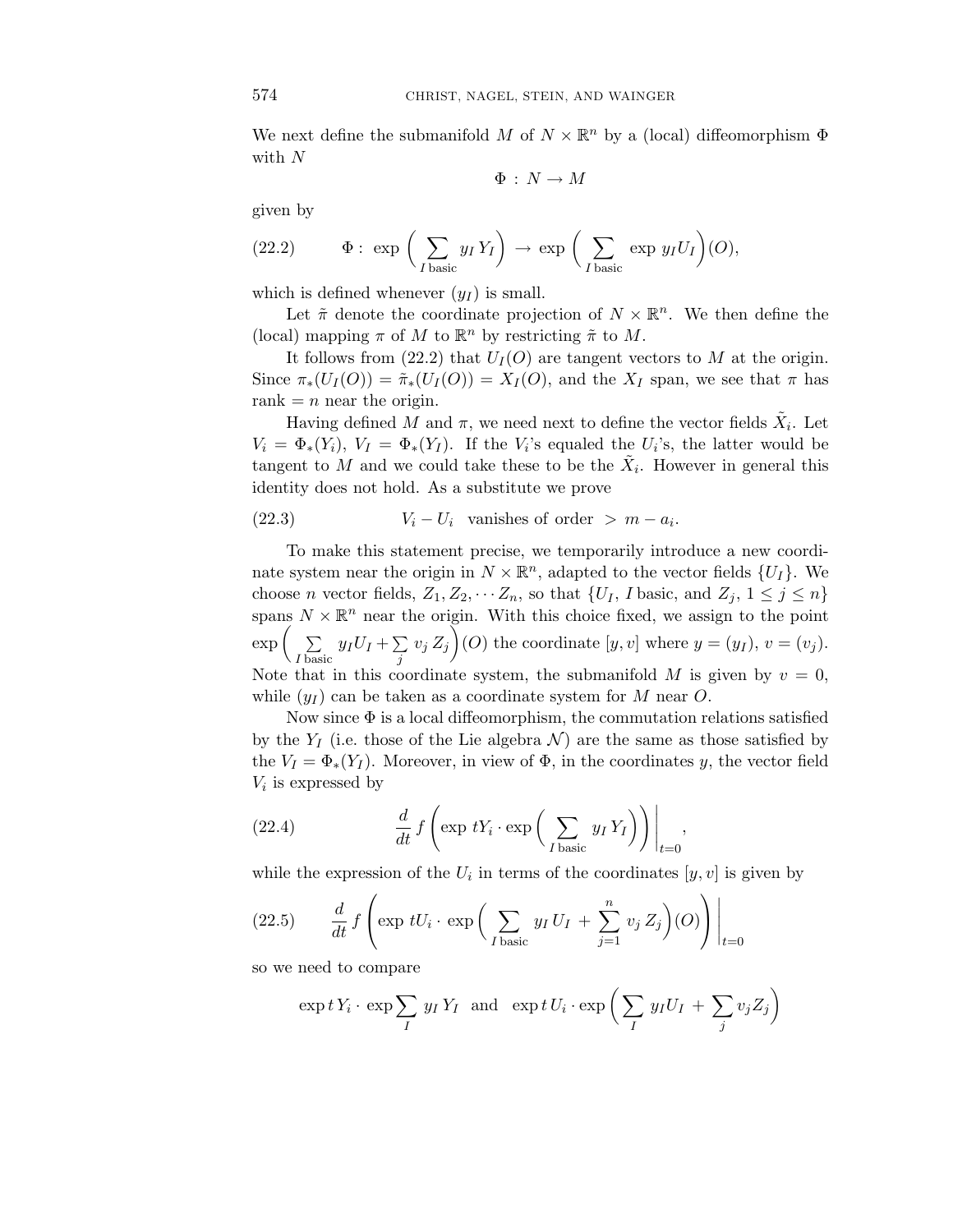via the Baker-Campbell-Hausdorff formula. To make the comparison we define an order on monomials of  $y = (y_I)$  (consistent with that of the vector fields *Y<sup>I</sup>* ), by assigning *y<sup>j</sup>* to have order *a<sup>j</sup>* , and making the order multiplicative in the usual way. Then it is clear that in multiplying out  $\exp tY_i \cdot \exp\left(\sum_I y_I Y_I\right)$ , the coefficient of any  $Y_{I_0}$  is a polynomial function of *t* whose coefficients are polynomials in *y*, in which the coefficient of the linear term  $t^1$  has order  $|I_0| - a_i$ . On *M* we have  $v = 0$ , and so using the reasoning which follows (5.6), we can see that as long as we consider commutators of  $U_i$  with various  $U_I$  whose total order is  $\leq m$ , the effect is the same as with  $Y_i$  and  $Y_i$ ; thus only commutators which involve  $U_i$  and the  $U_I$  of total order  $> m$  lead to a different answer. In calculating  $(22.5)$  we need only consider the coefficient of  $t<sup>1</sup>$ , and from this we get (22.3).

Next let us denote by  $T_\mu(M)$  the tangent space of *M* at  $\mu \in M$ ; we adopt a similar terminology for  $T_\mu(N \times \mathbb{R}^n)$ , and we note that  $T_\mu(M) \subset T_\mu(N \times \mathbb{R}^n)$ . We can then find a subspace *S* of  $T_O(N \times \mathbb{R}^n)$  so that

(22.6) 
$$
T_O(M) + S = T_O(N \times \mathbb{R}^n), \text{ and } S \subset \text{kernel } (\tilde{\pi})_*.
$$

Indeed,  $T_O(M)$  is spanned by the  $U_I(O) = Y_I(0) + X_I(0)$  and the kernel of  $\tilde{\pi}_*$ is N, which is spanned by  $Y_I(0)$ . Since the  $X_I(0)$  span  $\mathbb{R}^n$ , such an S can be determined. With this *S* fixed we also have

(22.7) 
$$
T_{\mu}(M) + S = T_{\mu}(N \times \mathbb{R}^n) = T_O(N \times \mathbb{R}^n)
$$

for  $\mu$  near the origin. The decomposition (22.7) allows us to define a smoothly varying family of projections,  $P_\mu$  of  $T_\mu(N \times \mathbb{R}^n)$ , onto its subspace  $T_\mu(M)$ , by setting  $P_\mu$  to be the identity on  $T_\mu(M)$ , and  $P_\mu$  to vanish on *S*. We are then in a position to define the  $\overline{X}_i$  by

(22.8) 
$$
\tilde{X}_i(\mu) = P_{\mu}(U_i(\mu)).
$$

Now first,

$$
\pi_*(\tilde{X}_i) = \tilde{\pi}_*(\tilde{X}_i) = \tilde{\pi}_*(U_i) - \tilde{\pi}_*((1 - P_\mu)U_i(\mu)) = \tilde{\pi}_*(U_i) = X_i.
$$

Therefore,  $\pi_*(\tilde{X}_i) = X_i$ . Also applying  $P_\mu$  to (22.3) we see that since  $P_\mu(V_i)(\mu)$  $\equiv V_i(\mu)$  for  $\mu \in M$ , and because  $P_\mu$  depends smoothly on  $\mu$ ,  $V_i - X_i$  vanishes of order  $> m - a_i$ . From this it is clear by induction on *r* that the span  $\{X_I(O), |I| \leq r\}$  = the span  $\{V_I(O), |I| \leq r\}$ , for  $r \leq m$ . Since the Lie algebra generated by the  $V_I$ 's is isomorphic to that of the  $Y_I$ 's (i.e.  $\mathcal N$ ), we see as a result that the  $\tilde{X}_i$  are free relative to  $a_1, \ldots a_p$  up to order *m*, and the proposition is proved.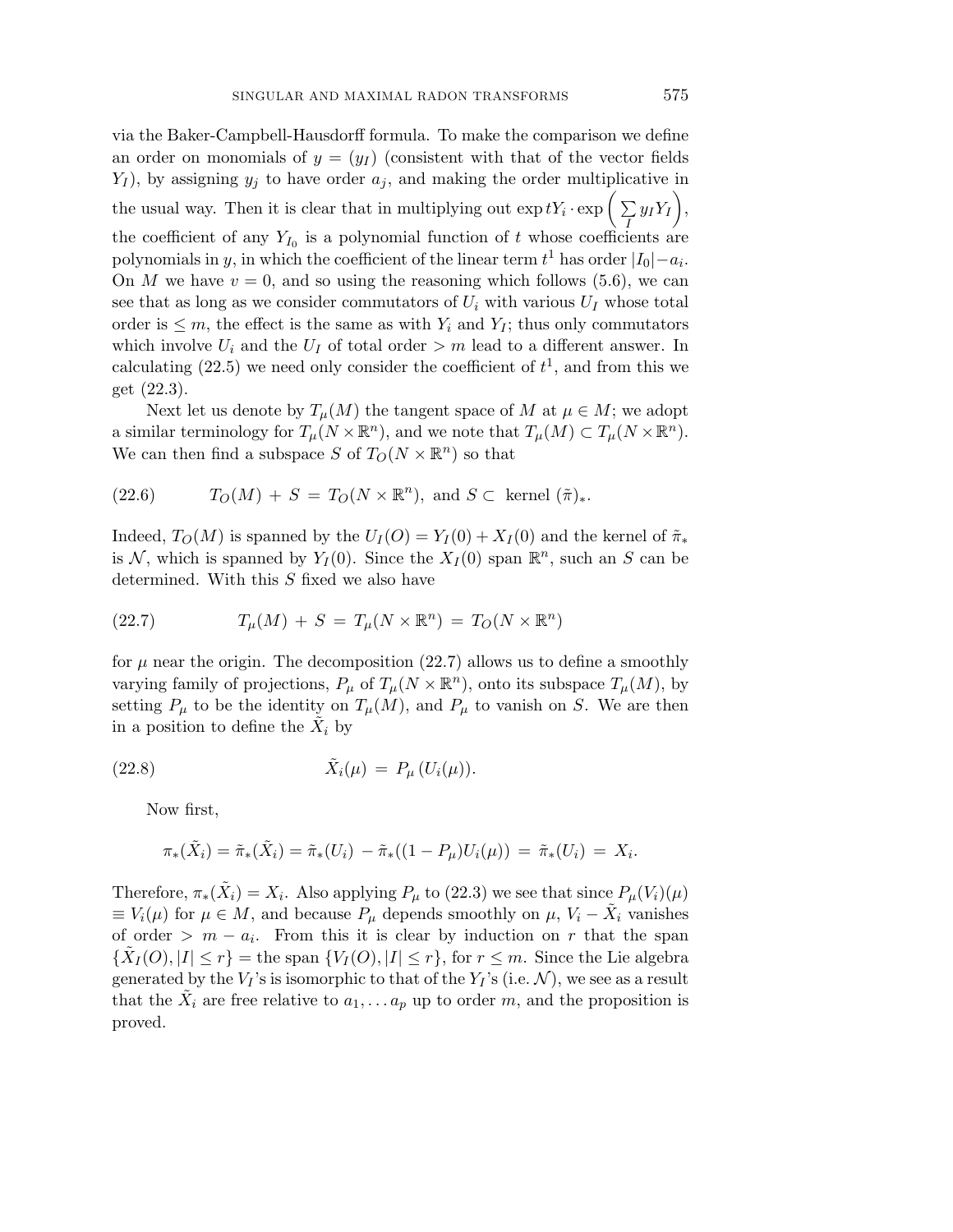University of California, Berkeley, CA *E-mail address*: mchrist@math.berkeley.edu

University of Wisconsin, Madison, WI *E-mail address*: nagel@math.wisc.edu

Princeton University, Princeton, NJ *E-mail address*: stein@math.princeton.edu

University of Wisconsin, Madison, WI *E-mail address*: wainger@math.wisc.edu

**REFERENCES** 

- [1] L. ALPÁR, Sur certaines transformées des séries de puissance absolument convergentes sur la frontière de leur cercle de convergence, Magyar Tud. Akad. Mat. Kutató Int. Käl. **7** (1962), 287–316.
- [2] M. S. BAOUENDI, P. EBENFELT, and L. P. ROTHSCHILD, Algebraicity of holomorphic mappings between real algebraic sets in  $\mathbb{C}^n$ , Acta Math. **127** (1996), 225–273.
- [3] J. Bourgain, A remark on the maximal function associated to an analytic vector field in *Analysis at Urbana*, Vol. I (Urbana, IL, 1986–1987), 111–132, London Math. Soc. Lecture Note Ser. **137**, Cambridge Univ. Press, New York, 1989.
- [4] A. P. CALDERÓN, Lebesgue spaces of differentiable functions and distributions, Proc. Sympos. Pure Math. **4** (1961), 33–49.
- [5] M. Christ, Hilbert transforms along curves, I. Nilpotent groups, Ann. of Math. **122** (1985), 575–596.
- [6] , Hilbert transforms along curves, III: Rotational curvature, preprint, 1984.
- [7] , Failure of an endpoint estimate for integrals along curves, in *Fourier Analysis and Partial Differential Equations*, 163–168, CRC Press, Boca Raton, FL, 1995.
- [8] , The strong maximal function on a nilpotent group, Trans. A.M.S. **331** (1992), 1–13.
- [9] , Convolution, curvature and combinatorics: A case study, Internat. Math. Res. Not. **19** (1998), 1033–1048.
- [10] E. Fabes, Singular integrals and partial differential equations of parabolic type, Studia Math. **28** (1966), 81–131.
- [11] D. GELLER and E. M. STEIN, Estimates for singular convolution operators on the Heisenberg group, Math. Ann. **267** (1984), 1–15.
- [12] R. W. Goodman, *Nilpotent Lie groups*: *Structure and Applications to Analysis*, Lectures Notes in Math. **562** (1976), Springer-Verlag, New York.
- [13] P. GÉRARD, F. GOLSE, and B. WENNBERG, A compactness result for generalized Radon transforms, Math. Res. Lett. **3** (1996), 491–497.
- [14] A. Greenleaf and G. Uhlmann, Estimates for singular Radon transforms and pseudodifferential operators with singular symbols, J. Funct. Anal. **89** (1990), 202–232.
- [15] , Composition of some singular Fourier integral operators and estimates for restricted X-ray transform, Ann. Inst. Fourier (Grenoble) **40** (1990), 443–466.
- [16] , Composition of some singular Fourier integral operators and estimates for the X-ray transform, II, Duke Math. J. **64** (1991), 413–419.
- [17] G. HALASZ, On a theorem of L. Alpár concerning Fourier series of powers of certain functions, Studia Sci. Math. Hungar. **2** (1967), 67–72.
- [18] S. Helgason, *Differential Geometry*, *Lie Groups*, *and Symmetric Spaces*, Academic Press, Inc., New York, 1978.
- [19] L. HÖRMANDER and A. MELIN, Free systems of vector fields, Ark. Mat. 16 (1978), 83–88.
- [20] N. Jacobson, *Lie Algebras*, Dover Publications, Inc., New York, 1979.